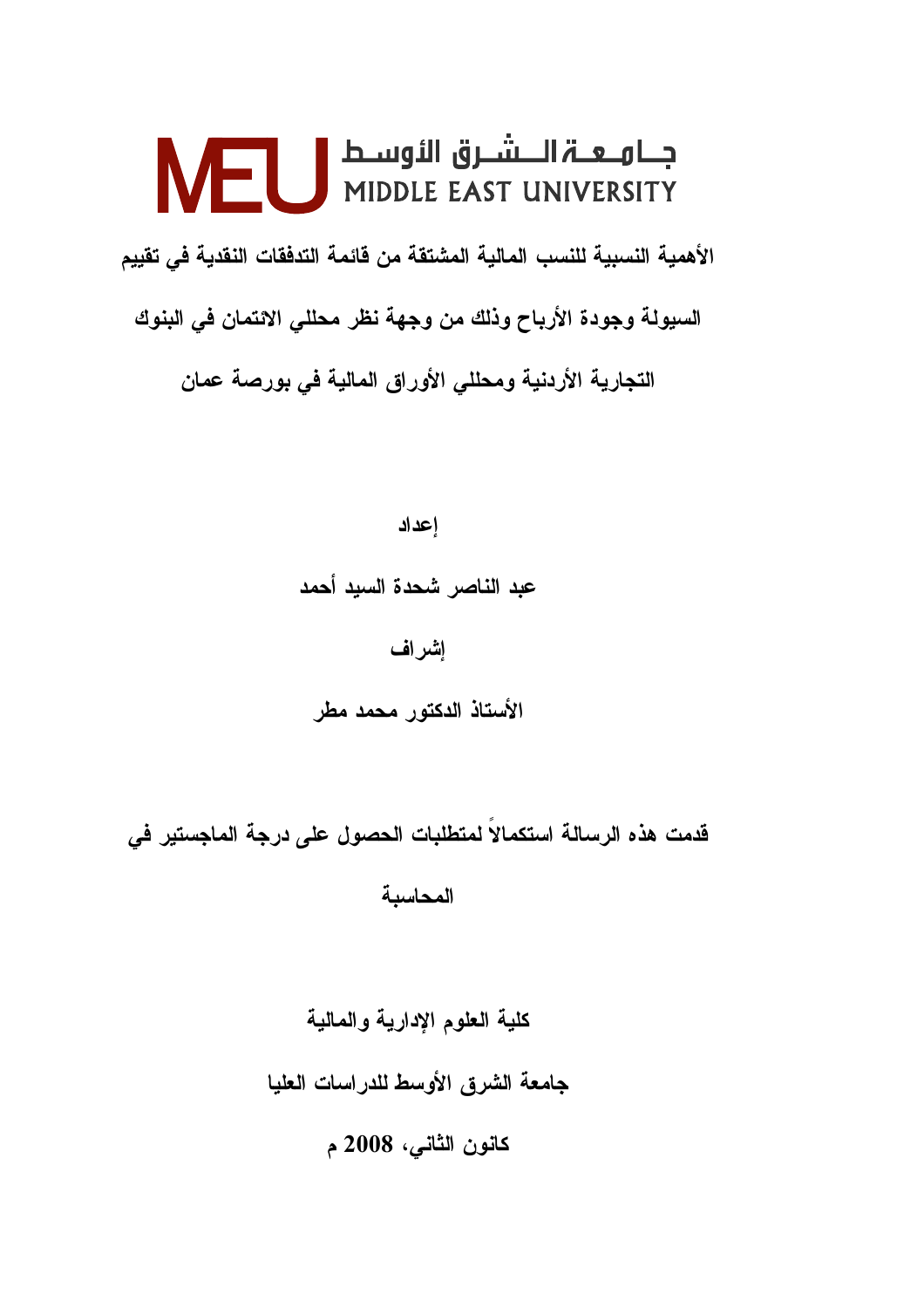## التفويض

أنا عبد الناصر السيد أحمد أفوض جامعة الشرق الأوسط للدراسات العليا بنزويد نسخ من رسالتي للمكتبات أو 

الاسم: عبد الناصر السيد أحمد

 $\begin{picture}(120,111){\line(1,0){155}} \put(150,111){\line(1,0){155}} \put(150,111){\line(1,0){155}} \put(150,111){\line(1,0){155}} \put(150,111){\line(1,0){155}} \put(150,111){\line(1,0){155}} \put(150,111){\line(1,0){155}} \put(150,111){\line(1,0){155}} \put(150,111){\line(1,0){155}} \put(150,111){\line(1,0){15$ 

التاريخ: 27 / 1 / 2008 م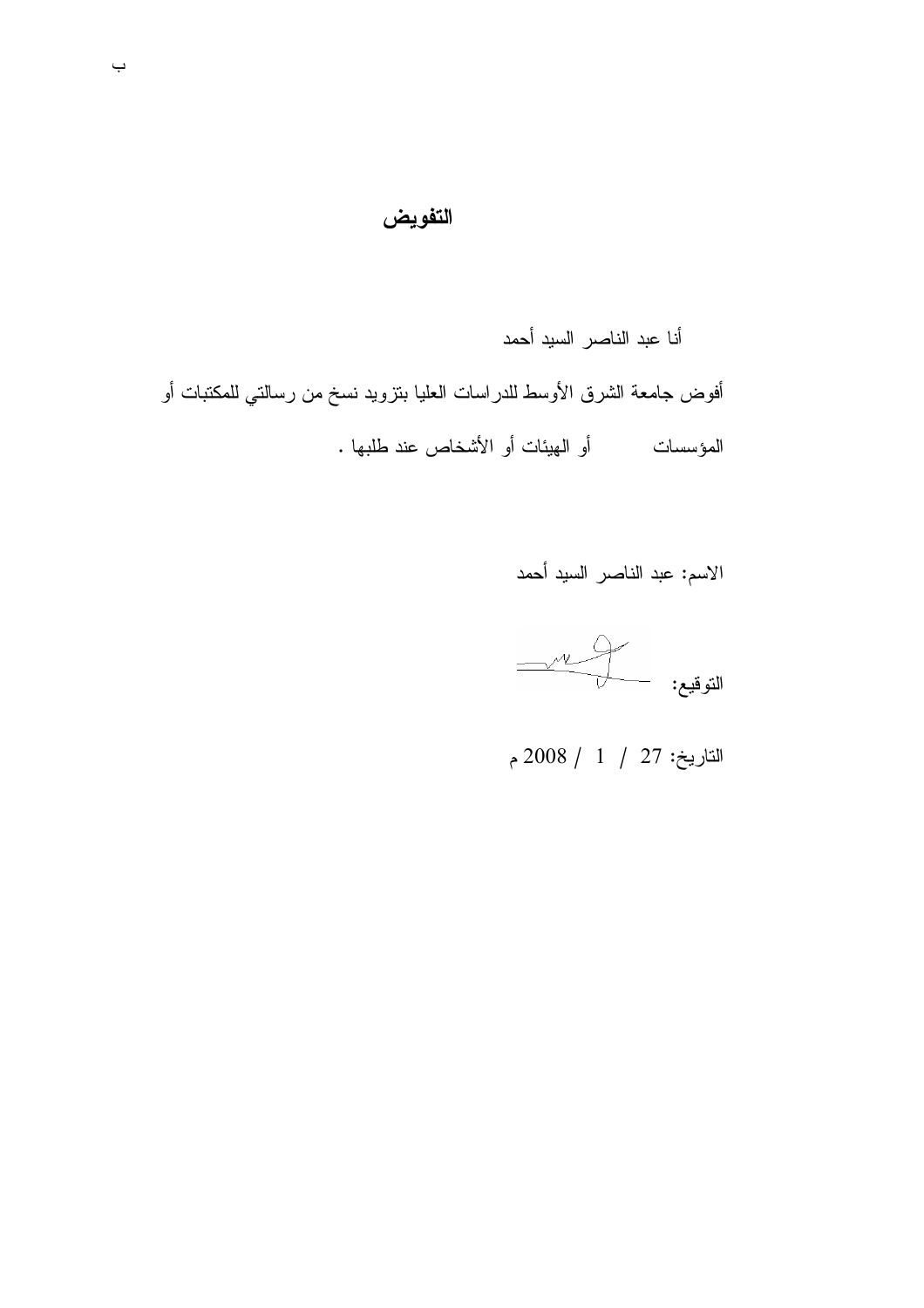# قرار لجنة المناقشة

نو قشت هذه الر سالة و عنو انها " الأهمية النسبية للنسب المالية المشتقة من قائمة التدفقات النقدية في تقييم السيولة وجودة الأرباح وذلك من وجهة نظر محللي الائتمان في البنوك التجارية الأردنية ومحللي الأوراق المالية في بورصة عمان " . وأجيزت بتاريخ : 27 / 1 / 2008 م

أعضاء لجنة المناقشة

رئيساً ومشر فاً الأستاذ الدكتور محمد مطر عضواً الأستاذ الدكتور محمد النعيمي  $O$ الدكتور عبد الناصر نور عضو اً 

التوقيع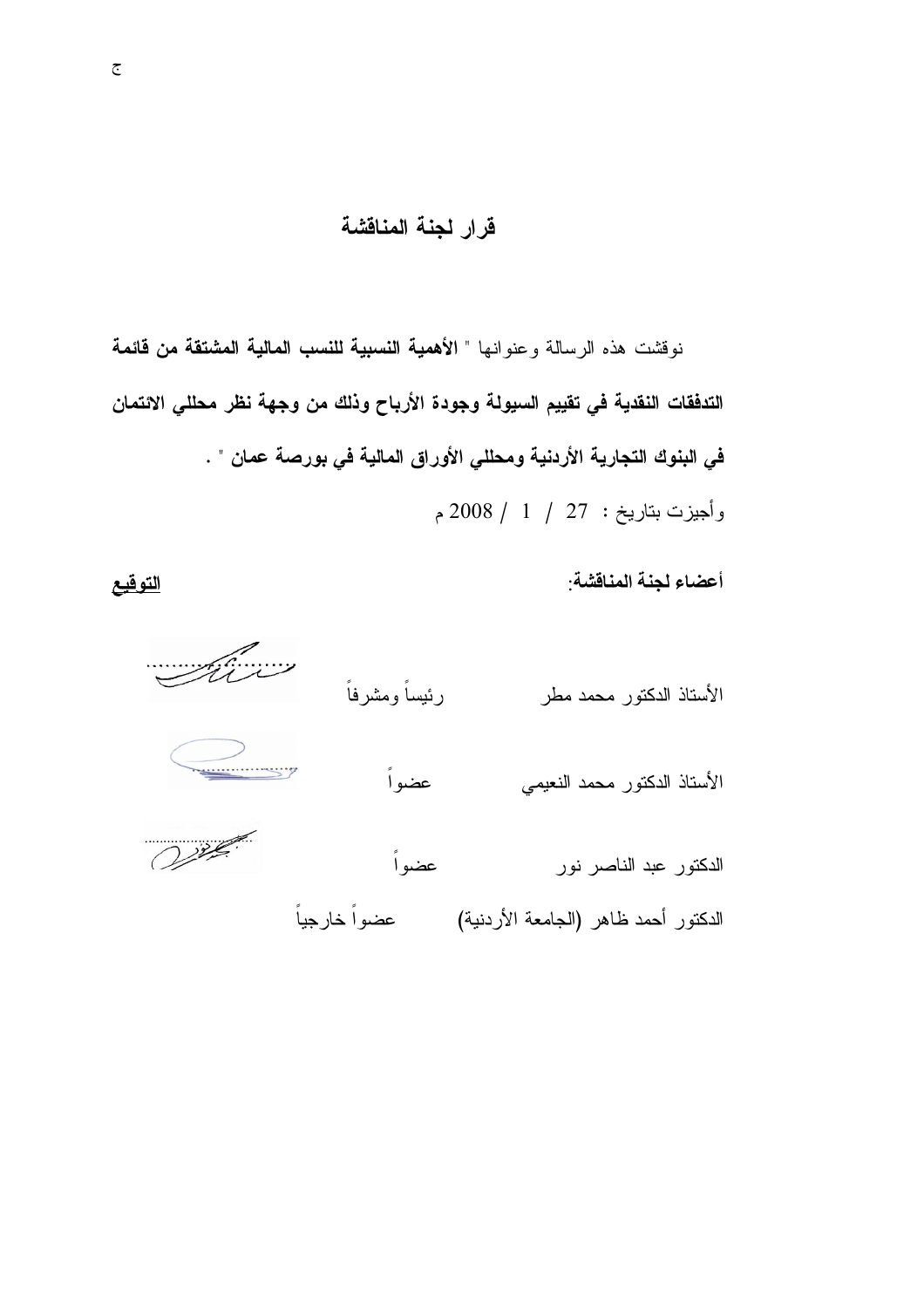#### شكر وتقدير

أشكر الله سبحانه ونعالى الذي وفقني والـهمني الطموح وســــدد خطــــاي . وأنقــــدم بالشكر والعرفان للأستاذ الدكتور محمد مطر الذي أشرف على رسالتي ولم ببخل بجهــد أو وقت في المتابعة المستمرة لي وفي تقديم النصيحة، كما أقدر نواضعه العلمي وحـــسن معاملته. كما أشكر الأستاذ الدكتور محمد النعيمي الذي أبدى الكثير من النـــصـح حـــول المعالجة الإحصائية المناسبة.

وأتقدم بالشكر إلى السادة الكرام أعضاء لجنة المناقشة، الأســـناذ الـــدكتور محمـــد النعيمي، والدكتور عبد الناصر نور، والدكتور أحمد ظاهر على تفضلهم بقبول مناقسشة هذه الرسالة. كما أشكر السادة أعضاء الهيئة الندريسية بالجامعة الذين زودونـــي بـــالعلم والمعرفة. ولا يفوننـي أن أشكر أيضـاً موظفـي البنوك والشركات وهيئة الأوراق الماليــــة، والزملاء الذين ساهموا في إنجاز هذه الرسالة.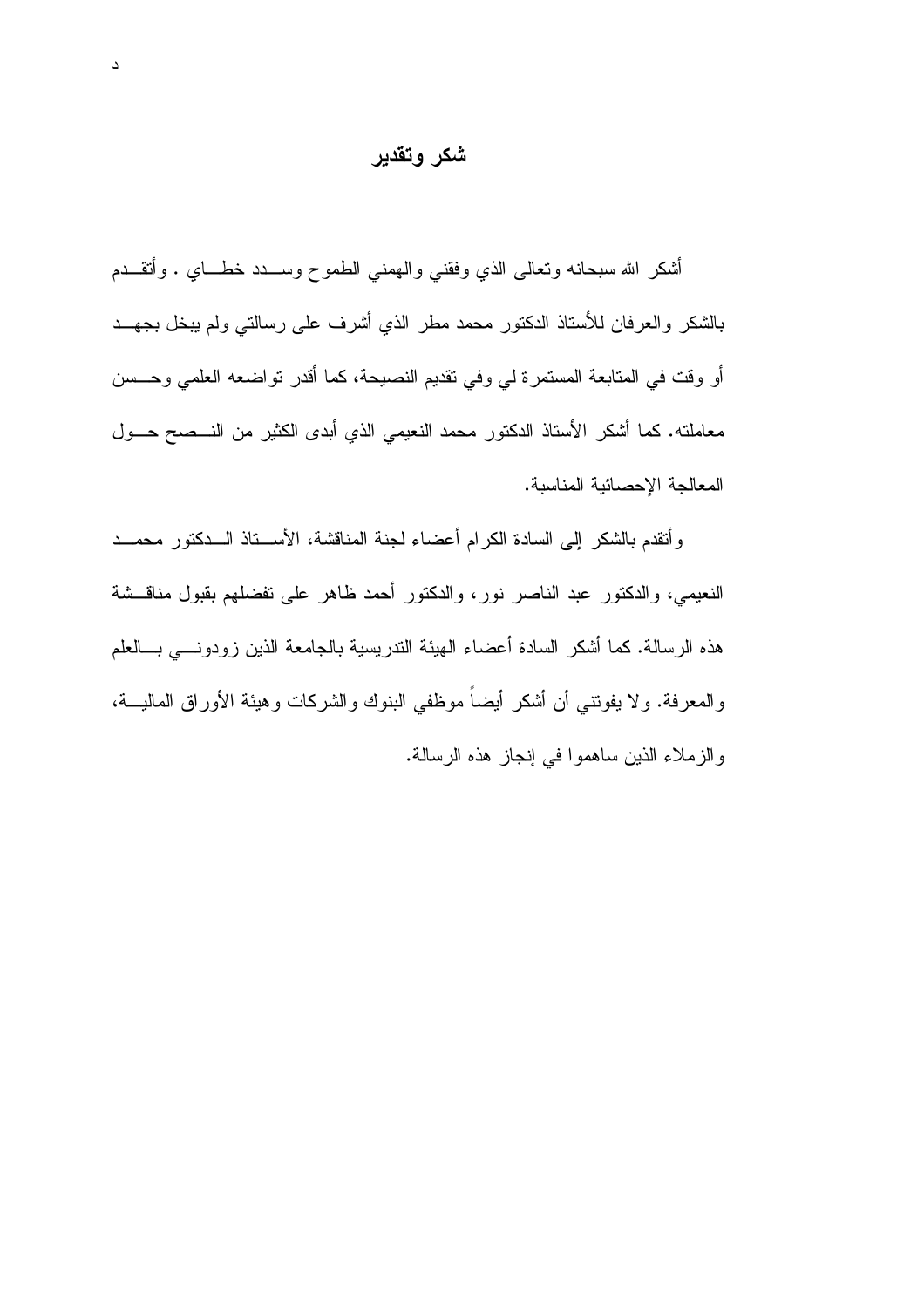أهدي هذه الرسالة إلى والدي العزيزين وإلى أفراد أسرتي، وجميـــع الأصـــدقاء والباحثين عن العلم والمعرفة .

 $\bullet$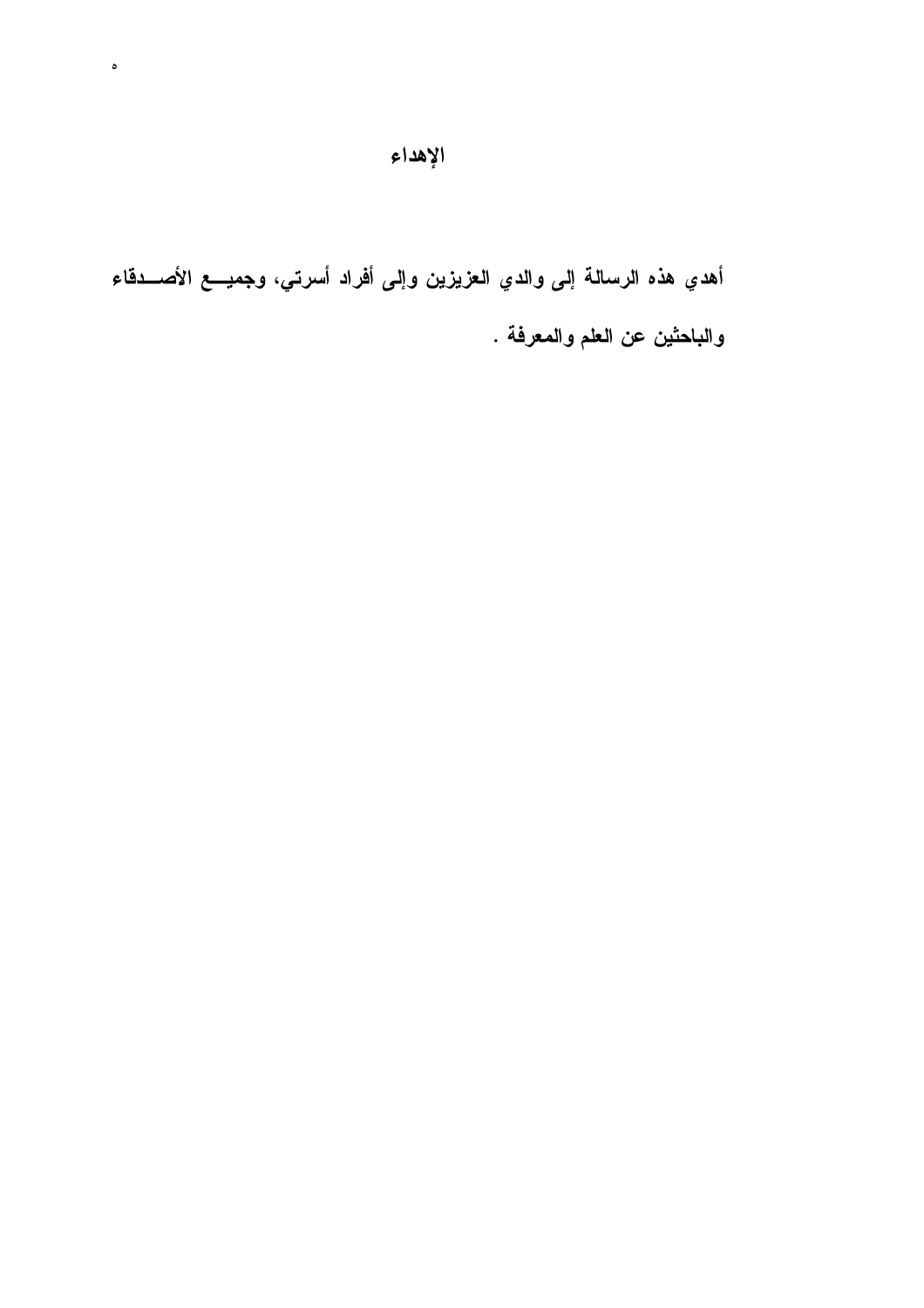# فائمة المحتويات

| الصفحة         | الموضوع                                             |
|----------------|-----------------------------------------------------|
| أ              | العنوان                                             |
| ب              | تفويض الجامعة                                       |
| ج              | قرار لجنة المناقشة                                  |
| د              | الشكر والنقدير                                      |
| ٥              | الإهداء                                             |
| و              | فائمة المحتويات                                     |
| ط              | قائمة الجداول                                       |
| ك              | فائمة الأشكال                                       |
| ل              | فائمة الملاحق                                       |
| م              | الملخص باللغة العربية                               |
| س              | الملخص باللغة الإنجليزية                            |
| 1              | الفصل الأول: المقدمة                                |
| $\overline{4}$ | مشكلة الدراسة                                       |
| 6              | فرضيات الدراسة                                      |
| 7              | أهمية الدراسة                                       |
| $\overline{7}$ | أهداف الدراسة                                       |
| 8              | التعريفات الإجرائية                                 |
| 10             | الفصل الثاني: الإطار النظري والدراسات السابقة       |
| 11             | التطور التاريخي لقائمة الندفقات النقدية             |
| 13             | أوجه الخلاف بين قائمة الدخل وقائمة التدفقات النقدية |
| 16             | أغراض وأهمية قائمة الندفقات النقدية                 |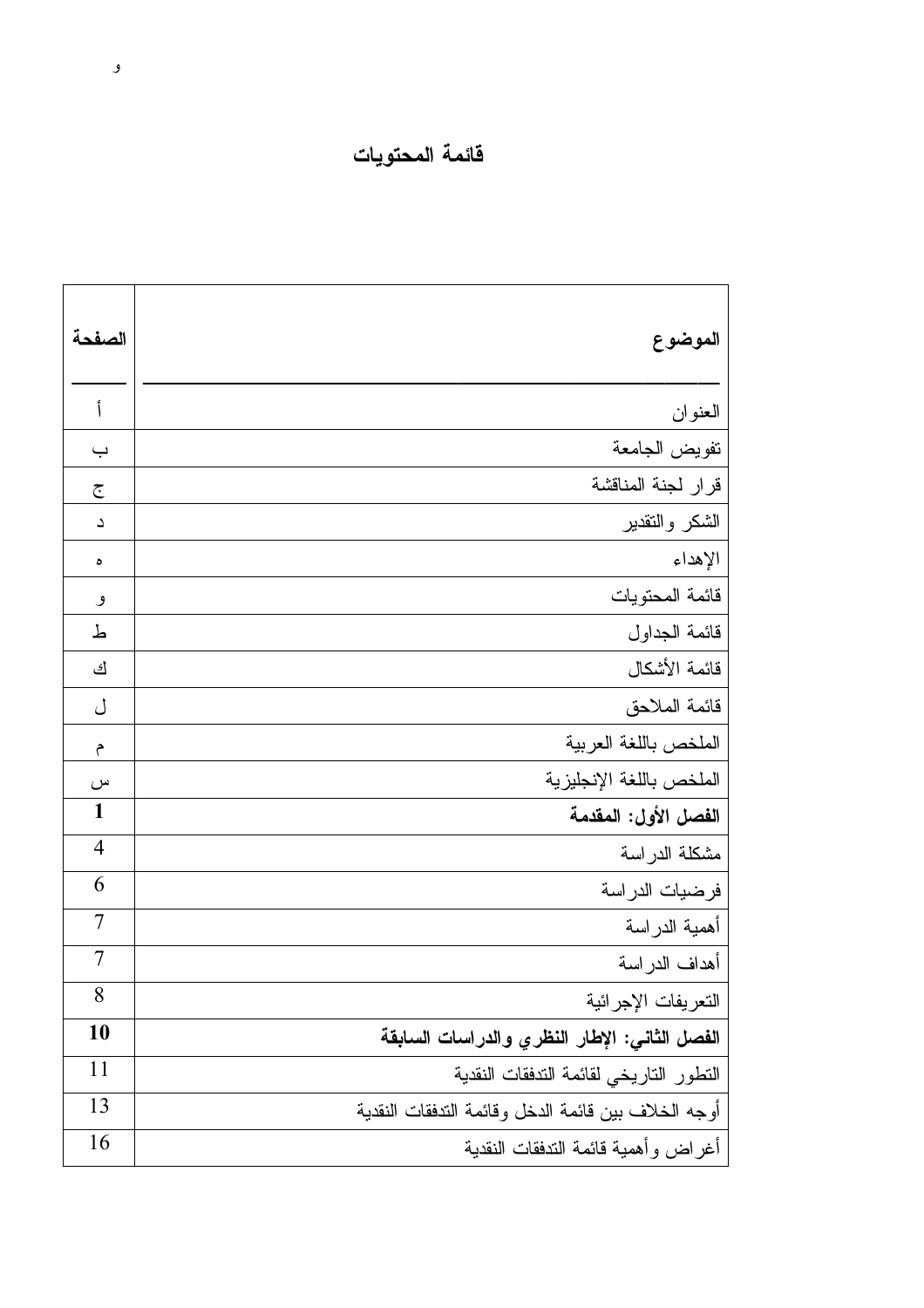| الموضوع                                                              |    |
|----------------------------------------------------------------------|----|
|                                                                      |    |
| أسس عرض ونبويب المعلومات في قائمة الندفقات النقدية                   | 27 |
| طرق إعداد قائمة التدفقات النقدية                                     |    |
| الاعتبارات الواجب مراعاتها في التحليل المالي لقائمة التدفقات النقدية | 39 |
| الدر اسات السابقة ذات الصلة                                          |    |
| ما يميز هذه الدراسة                                                  |    |
| الفصل الثالث: الطريقة ولإجراءات                                      |    |
| مجتمع وعينة الدراسة                                                  | 58 |
| مصادر جمع المعلومات                                                  |    |
| أدوات الدراسة                                                        |    |
| ثبات أداة الدراسة                                                    | 60 |
| إجراءات الدراسة                                                      | 60 |
| متغيرات الدراسة                                                      | 61 |
| الأساليب الإحصائية المستخدمة                                         | 64 |
| محددات الدر اسة                                                      | 65 |
| الفصل الرابع: النتائج واختبار الفرضيات                               | 66 |
| وصف خصائص عينة الدراسة                                               | 67 |
| تقييم السيولة                                                        |    |
| نقييم جودة الأرباح                                                   |    |
| اختبار الفرضيات                                                      | 77 |
| الفصل الخامس: الاستنتاجات والتوصيات                                  | 84 |
| الاستتناجات المستمدة من الخلفية النظرية                              | 85 |
| الاستتناجات المستمدة من التحليل الإحصائي                             | 87 |
|                                                                      | 90 |
| التوصيات                                                             |    |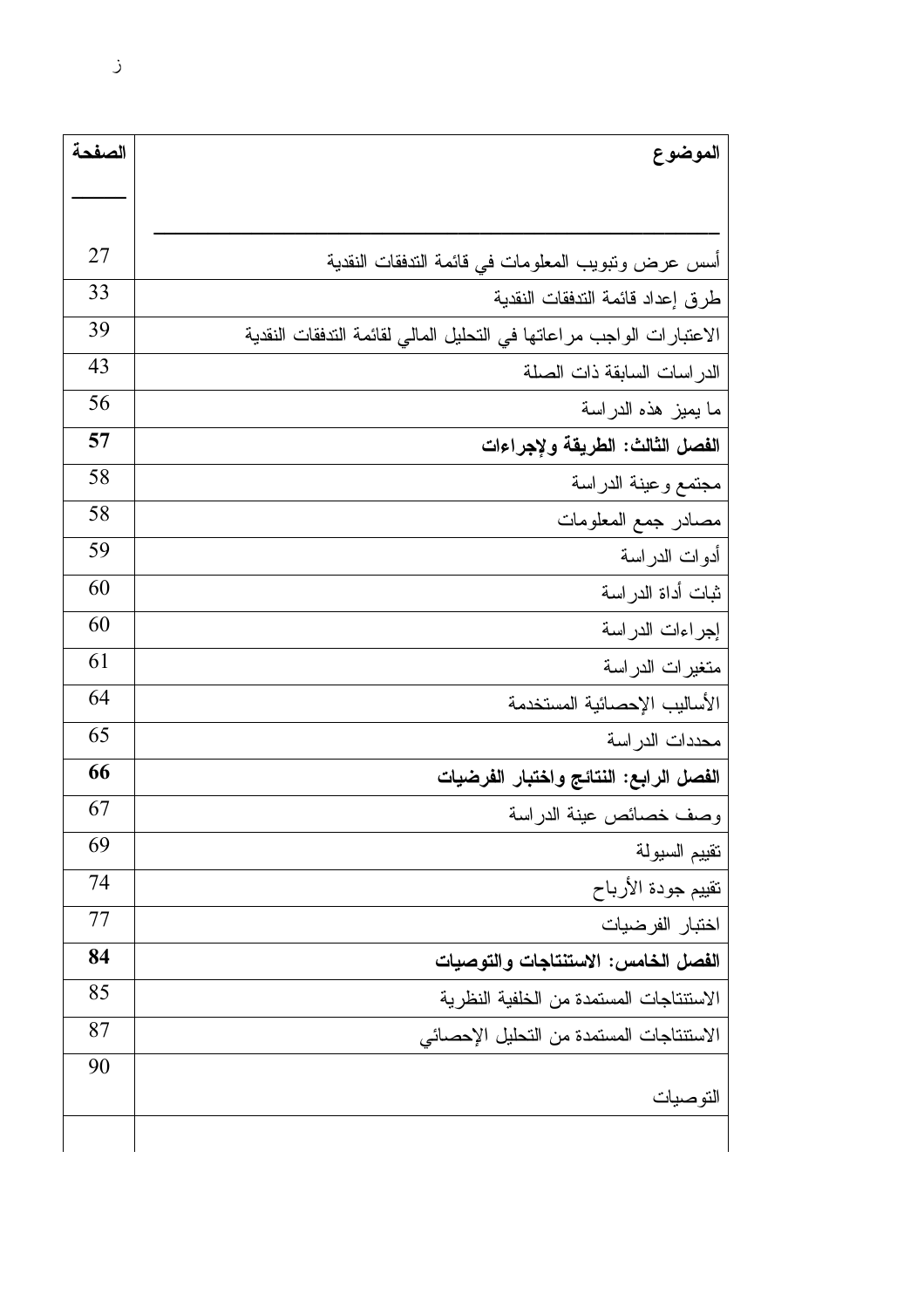| الموضوع | الصفحة |
|---------|--------|
| المراجع | 91     |
| الملاحق | 98     |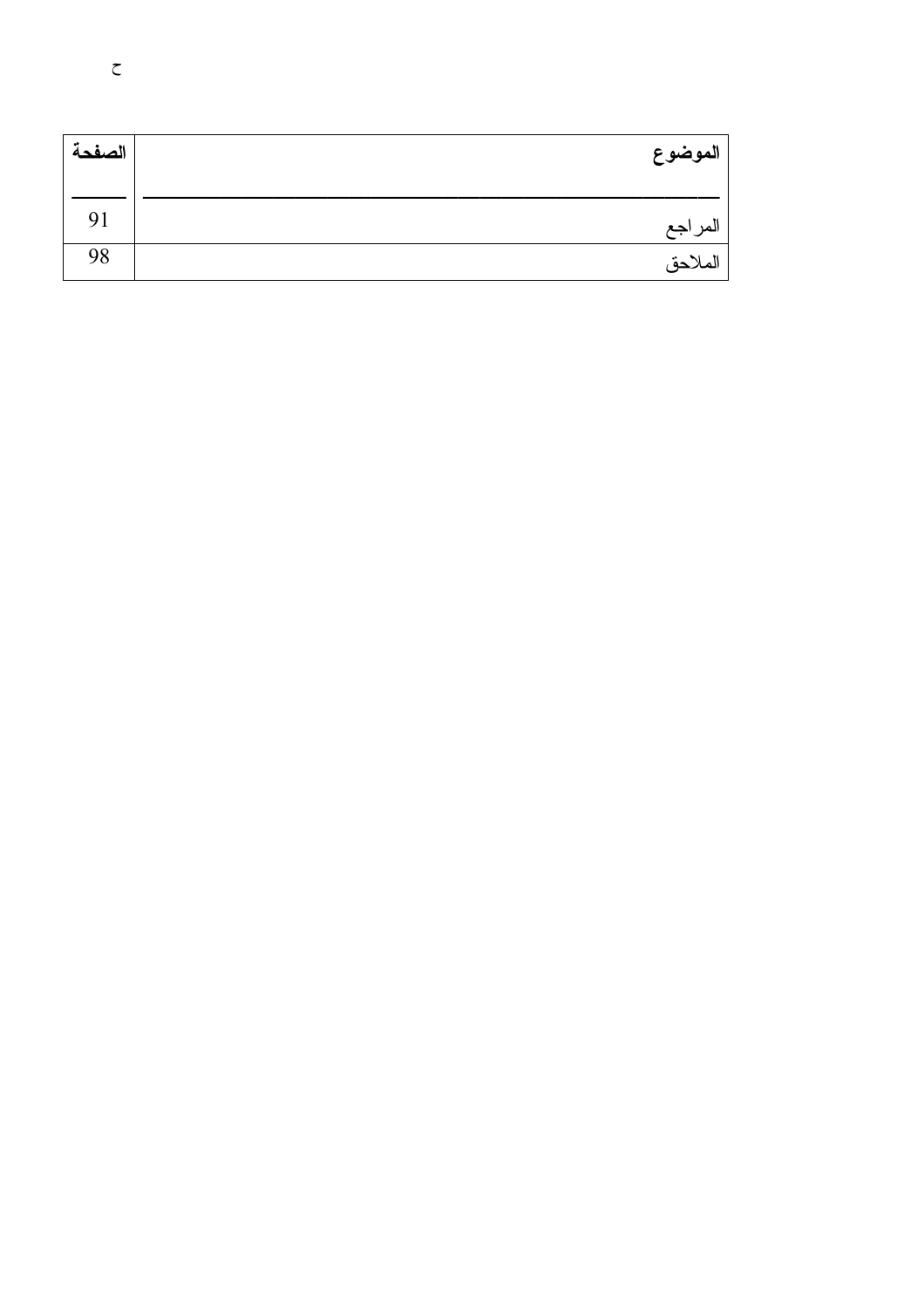قائمة الجداول

| الصفحة | المحتو ي                                                                     | الرقم          |
|--------|------------------------------------------------------------------------------|----------------|
|        |                                                                              |                |
| 62     | نسب السيولة المشتقة من قائمة التدفقات النقدية والمستخدمة في الدراسة          | $\mathbf{1}$   |
| 63     | نسب الربحية المشنقة من قائمة الندفقات النقدية والمستخدمة في الدراسة          | $\overline{2}$ |
| 68     | نوزيع العينة حسب الخصائص الديموغرافية والإجتماعية والاقتصادية                | 3              |
| 70     | المنوسطات الحسابية لدرجة أهمية النسب المالية المسشنقة مسن قائمسة             |                |
|        | التدفقات النقدية في نقييم السيولة من وجهة نظر محللي الائتمان ومحللي          |                |
|        | الأوراق المالية                                                              |                |
| 74     | المنوسطات الحسابية لدرجة أهمية النسب المالية المسشنقة مسن قائمسة             | 5              |
|        | التدفقات النقدية في نقييم جودة الأرباح من وجهة نظر محللي الائتمــــان        |                |
|        | ومحللبي الأوراق المالية                                                      |                |
| 77     | اختبار ت (One Sample T- test) للنسب المالية المشتقة من قائمــــة             | 6              |
|        | التدفقات النقدية لتقييم سيولة المنشأة من وجهة نظر محللي الائتمان             |                |
| 78     | اختبار ت (One Sample T- test) للنسب المالية المشتقة من قائمــــة             | $\tau$         |
|        | الندفقات النقدية لنقييم سيولة المنشأة من وجهــــة نظـــــر محللــــي الأوراق |                |
|        | المالية                                                                      |                |
| 79     | اختبار ت (One Sample T- test) للنسب المالية المشتقة من قائمــــة             |                |
|        | الندفقات النقدية لنقييم جودة أرباح المنشأة من وجهة نظر محللي الائتمان        |                |
| 80     | اختبار ت (One Sample T- test) للنسب المالية المشتقة من قائمــــة             |                |
|        | الندفقات النقدية لنقييم جودة أرباح المنشأة من وجهة نظر محللي الأوراق         |                |
|        | المالية                                                                      |                |
| 81     | اختبار ت (Independent Sample T-test) للأهمية النسبية لنسب                    | 10             |
|        | قائمة التدفقات النقدية في تقييم السيولة حسب اختلاف محللي الائتمـــان         |                |
|        | ومحللبي الأوراق المالية                                                      |                |
|        |                                                                              |                |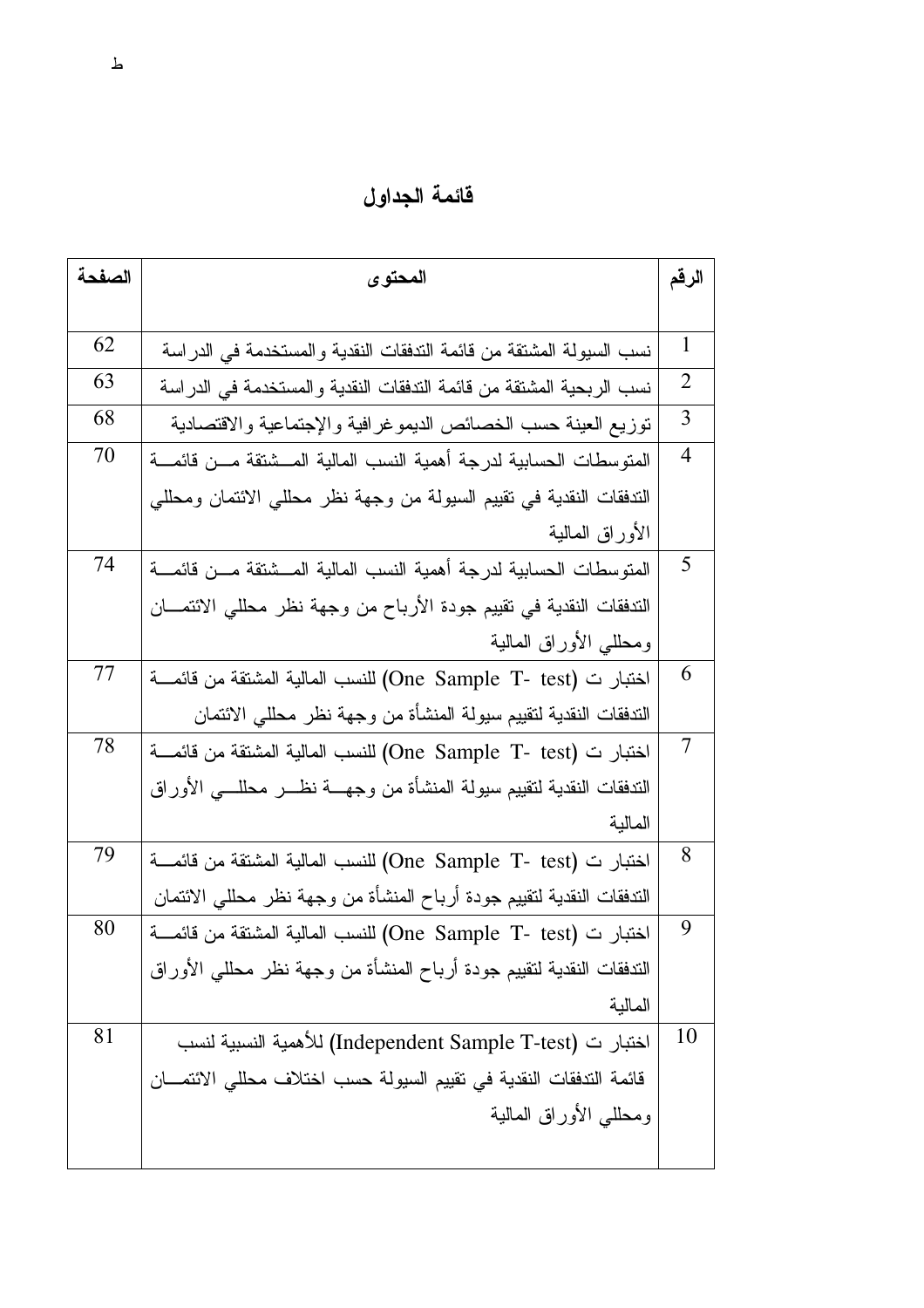| الصفحة | المحتو ي                                                            |  |
|--------|---------------------------------------------------------------------|--|
|        |                                                                     |  |
| 82     | اختبار ت (Independent Sample T-test) للأهمية النسبية لنسب           |  |
|        | قائمة التدفقات النقدية في تقييم جودة الأرباح حسب اخـــتلاف محللـــي |  |
|        | الائتمان ومحللي الأوراق المالية                                     |  |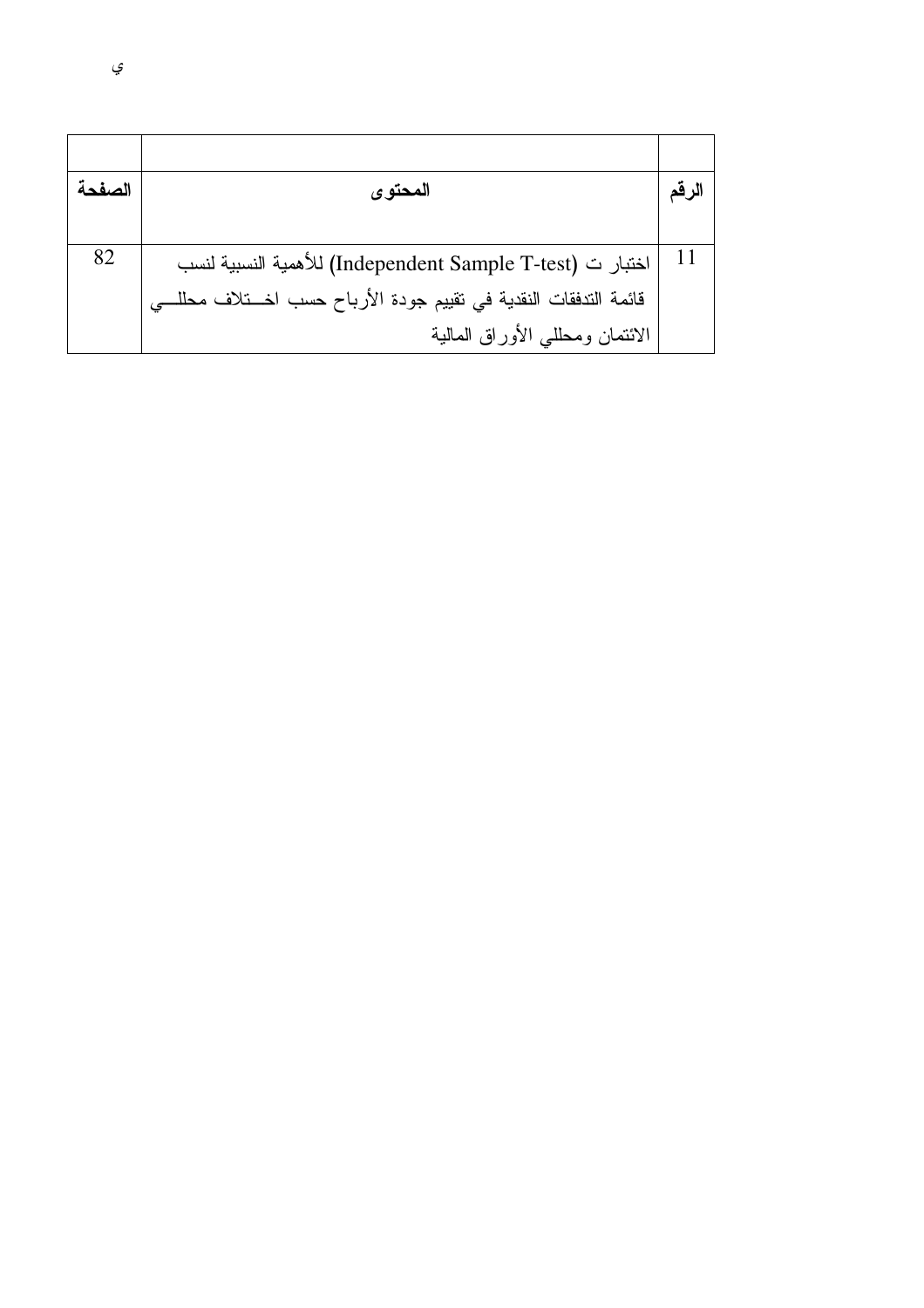# فائمة الأشكال

| الصفحة | المحتوى         | الرقم |
|--------|-----------------|-------|
|        |                 |       |
| 61     | متغيرات الدراسة |       |
|        |                 |       |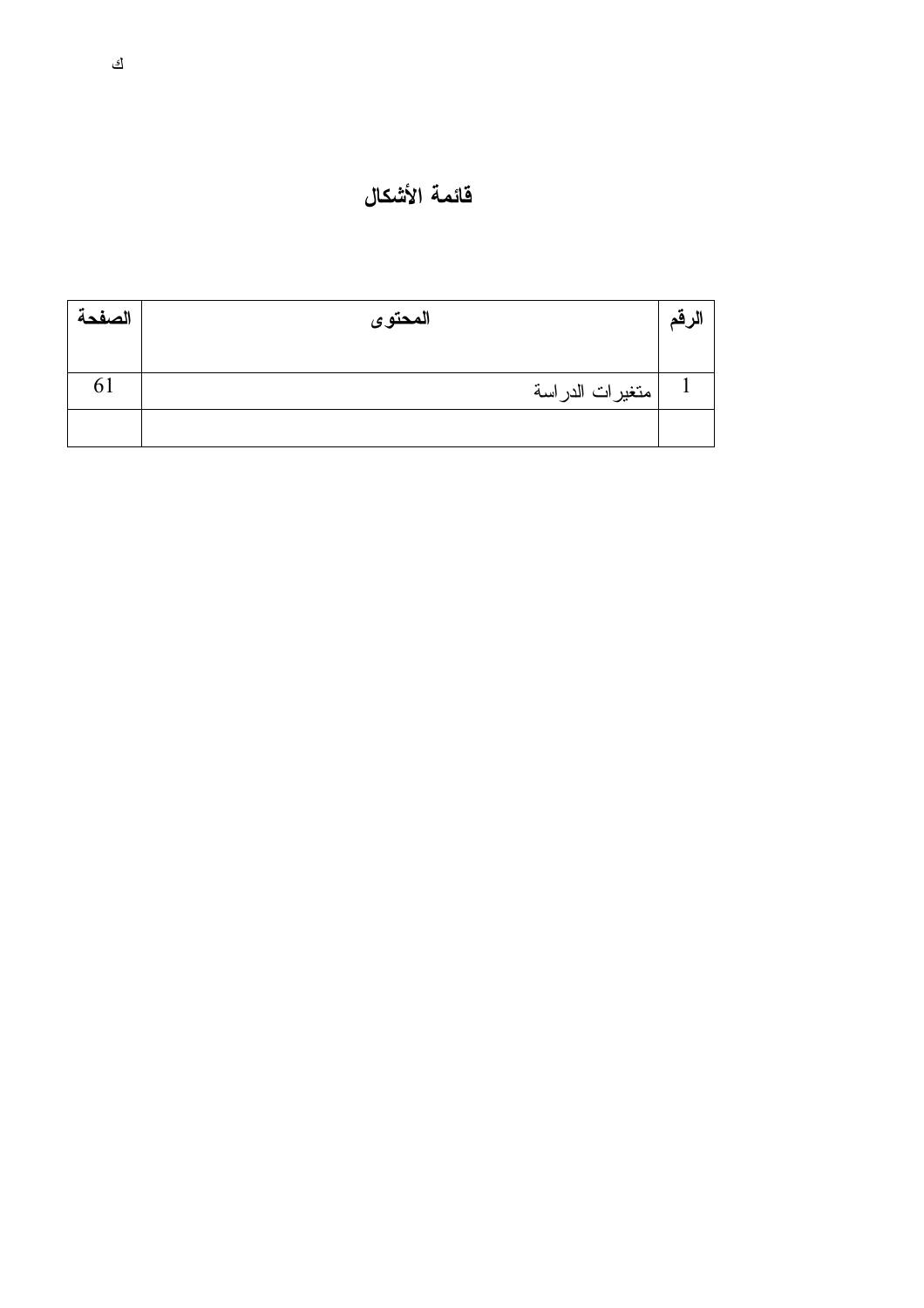قائمة الملاحق

| الصفحة | المحتو ي                                                | الرقم                       |
|--------|---------------------------------------------------------|-----------------------------|
|        |                                                         |                             |
| 99     | أسماء وأعداد البنوك التجارية الأردنية                   |                             |
| 100    | أسماء الشركات المرخصة لدى هيئة الأوراق المالية والبورصة | $\mathcal{D}_{\mathcal{L}}$ |
| 104    | استبيان الدراسة                                         | 3                           |
| 110    | أسماء محكمي الاستبيان                                   | 4                           |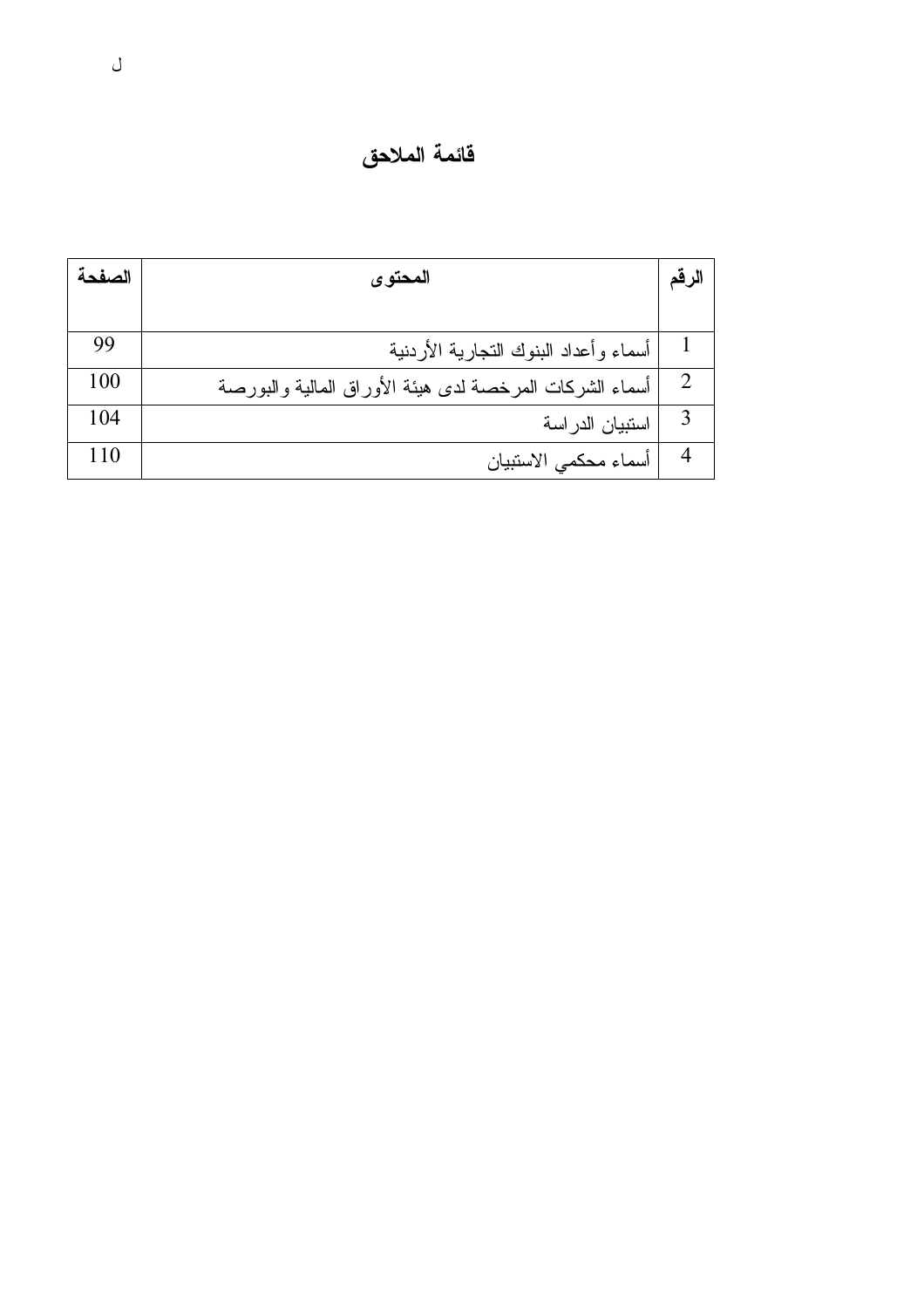الأهمية النسبية للنسب المالية المشتقة من قائمة التدفقات النقدية في تقييم السيولة وجودة الأرباح وذلك من وجهة نظر محللي الائتمان في البنوك التجارية الأردنية ومحللي الأوراق المالية في بورصة عمان

> إعداد عبد الناصر شحدة السبد أحمد إشراف الأستاذ الدكتور محمد مطر

#### الملخص

هدفت هذه الدر اسة إلى إبر از دور النسب المالية المشنقة من قائمــــة التـــدفقات النقديـــة، والنفريق بين صافى الربح المحاسبي وصافى التـــدفق النقـــدي، والنعـــرف علــــي أراء ووجهات نظر كل من مسؤولي الإئتمان في البنوك التجارية الأردنية ومحللــي الأوراق المالية في بورصة عمان حول الأهمية النسبية للنسب المالية المشتقة من قائمة التـــدفقات النقدية في نقييم سيولة الشركة وجودة أرباحها، ومدى تأثير ها على مـــا يتخذونــــه مـــن قرارات مالية في ممارساتهم الوظيفية.

ولتحقيق أهداف الدراسة تم توزيع استبانه على عينة بلغ عددها (95) فرداً، مـــنهم (30) فرداً من محللي الائتمان في البنوك التجارية الأردنية و (65) فرداً من محللـــي الأوراق المالية في بورصة عمان. كما تم استخدام المتوسطات الحسابية والانحرافات المعياريـــة للنعرف على أهمية النسب المالية المشتقة من قائمة الندفقات المالية، واختبار ت ( One )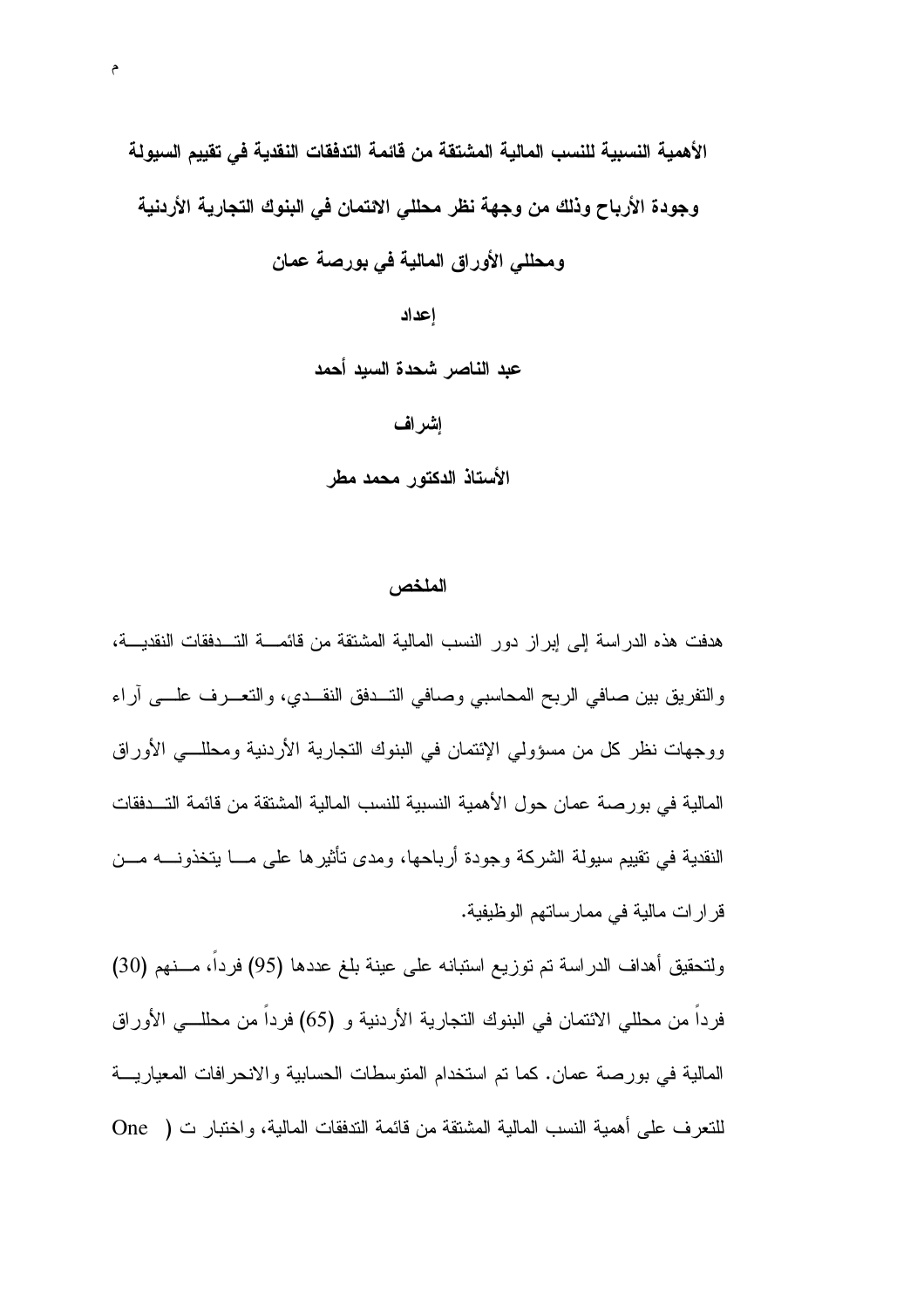Sample T- test) لاختبار الفرضيات الأربعة الأولسي واختبسار ت ( Independent Sample T – test) لاختبار الفرضيتين الخامسة والسادسة. وتوصلت الدراســة إلـــي مجموعة من النتائج كان أبرزها:

- أن النسب المالية المشتقة من قائمة الندفقات النقدية تعتبر أداة هامة لتقبيم ســـبو لة المنشأة من وجهة نظر محللي الائتمان ومحللي الأوراق المالية.
- أن النسب المالية المشتقة من قائمة الندفقات النقدية تعتبر أداة هامة لتقييم جـــودة أرباح المنشأة من وجهة نظر محللي الائتمان ومحللي الأوراق المالية.
- وجود اختلاف بين وجهتي نظر محللي الائتمان ومحللي الأوراق المالية حــول الأهمية النسبية لنسب قائمة التدفقات النقدية في تقييم السيولة عند مستوى المعنوية البالغ (5%) في هذه الدر اسة.
- عدم وجود اختلاف بين وجهتي نظر محللي الائتمان ومحللـــي الأوراق الماليـــة حول الأهمية النسبية لنسب قائمة التدفقات النقدية في تقييم جودة الأربــــاح عنـــد مستوى المعنوية البالغ ( 5% ) في هذه الدراسة.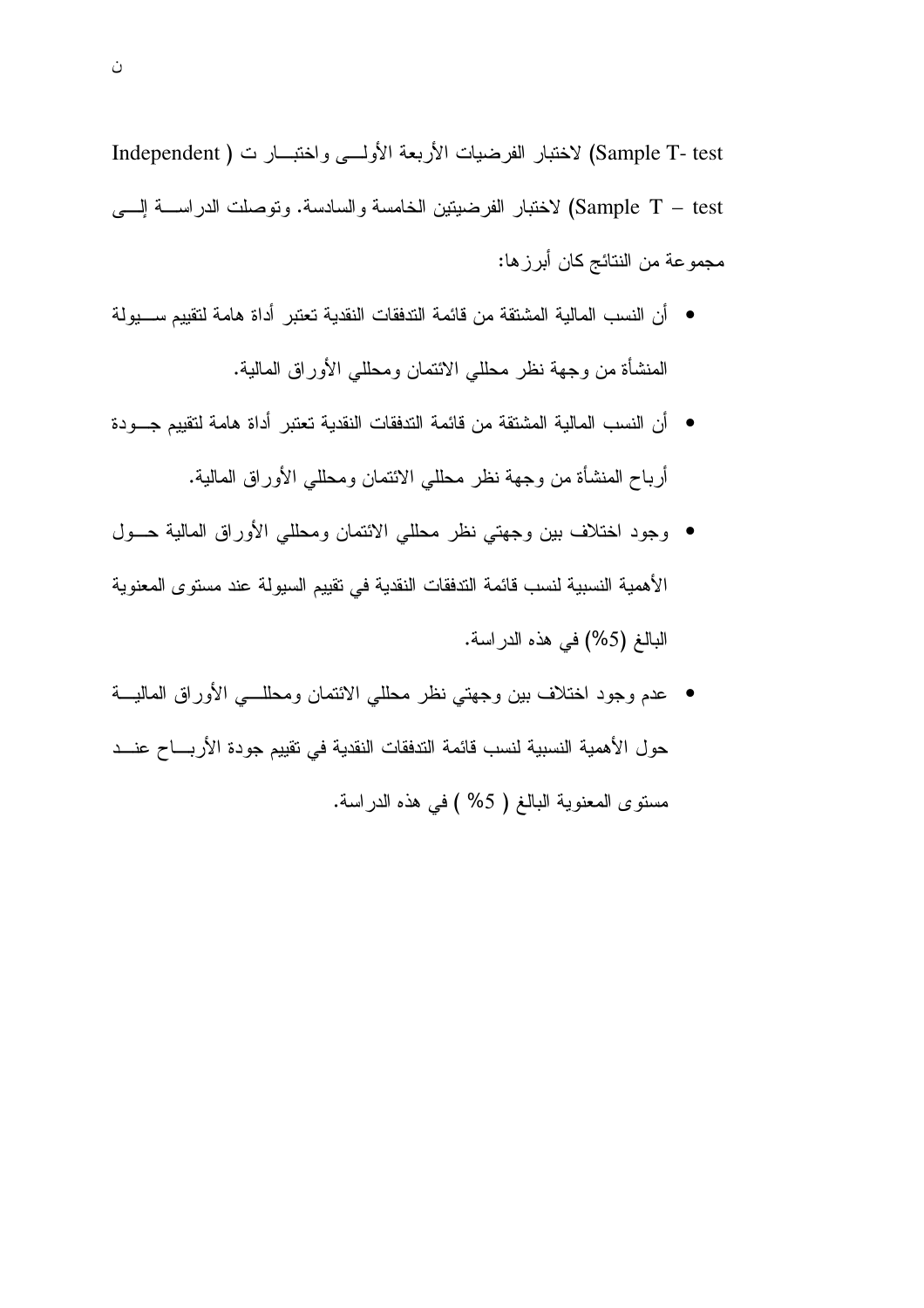**The Relative Importance of the Financial Ratios Derived from Cash Flows Statement in Evaluating Liquidity and Earnings' Quality From the Viewpoint of Credit Analysts in Jordanian Commercial Banks and the Analysts of Paper Notes in Amman Stock Exchange** 

# **Prepared by Abed Alnaser Shehdy Alsayed Ahmad**

# **Supervised by Prof. Dr. Mohammed Matter**

#### **Abstract**

This study aimed to present the role of financial ratios derived from Cash Flow Statement, and distinguishing between the accounting net profit and net cash flow; as well as identifying the opinions and points of view of both the credit supervisors in Jordanian commercial banks and the analysts of paper notes in Amman Stock Exchange about the relative importance of financial ratios derived from cash flow statement in evaluating firm's liquidity and earnings' quality, and the range of its impact on what financial decisions they take in their functional practices.

In order to accomplish the study objectives, a questionnaire has been distributed t0 a sample of (95) individuals; (30) of them are credit analysts in Jordanian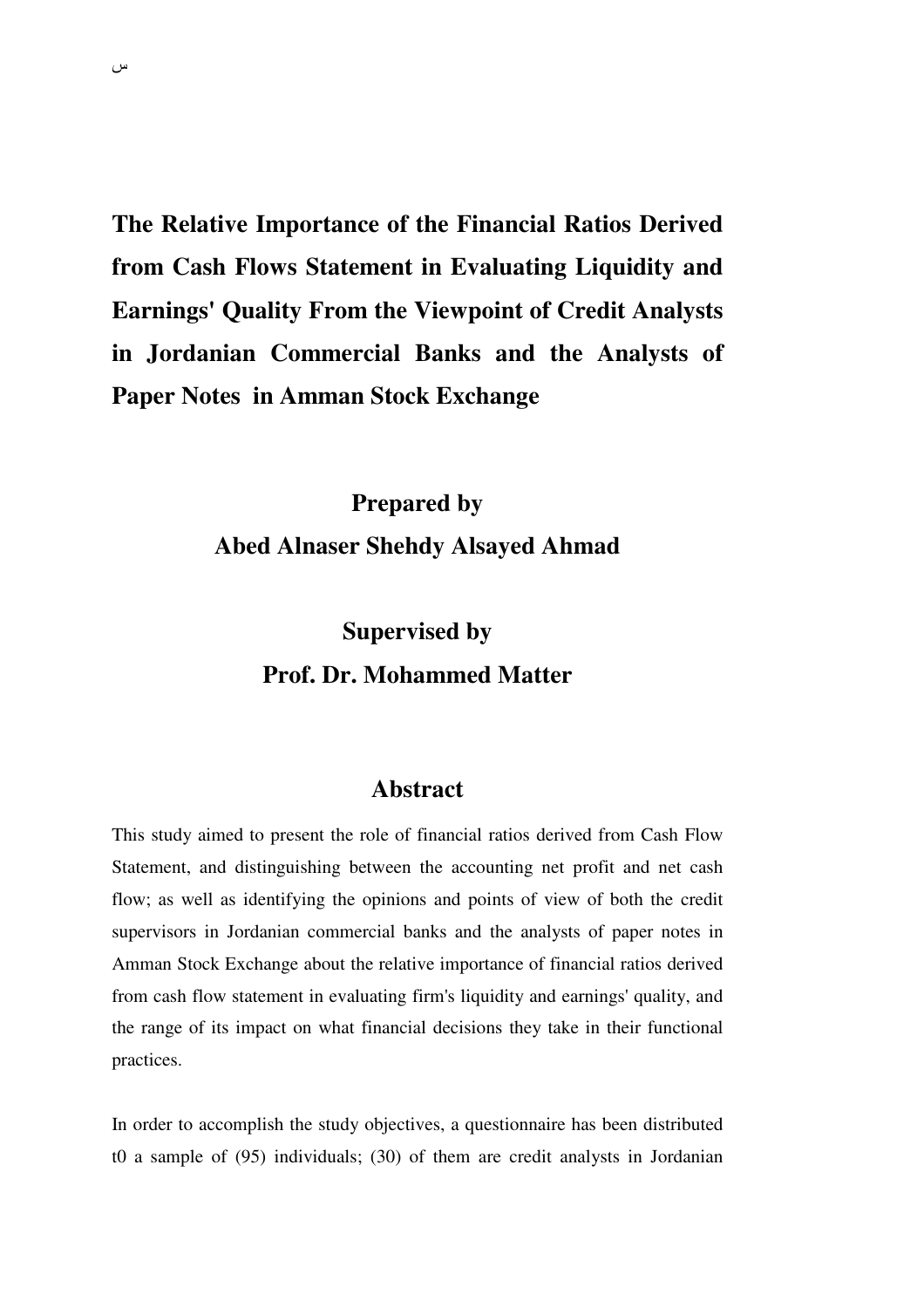commercial banks and (65) of them are paper notes analysts in Amman stock exchange. As well as, the mathematical averages and standard deviations have been used to identify the importance of the financial ratios derived from the cash flows statement, and the (One Sample T-test) to examine the first four hypotheses, and the (Independent Sample T-test) to examine the fifth and sixth hypotheses.

The study reached a group of results, the most important are:

- Financial ratios derived from cash flows statement are considered important tools in evaluating the firm's liquidity from the view point of credit analysts and paper notes analysts.
- Financial ratios derived from cash flows are considered important tools in evaluating firm's earnings' quality from the viewpoint of credit analysts and paper notes analysts.
- There was a difference between the viewpoint of credit analysts and paper notes analysts about the relative importance of the percentages of cash flows statement in evaluating the liquidity on the artificial level, which is (5%) in this study.
- There was no difference between the viewpoints of credit analyst and papers notes analysts about the relative importance of the percentages of cash flows statement in evaluating the profits quality on the artificial level, which is (5%) in this study.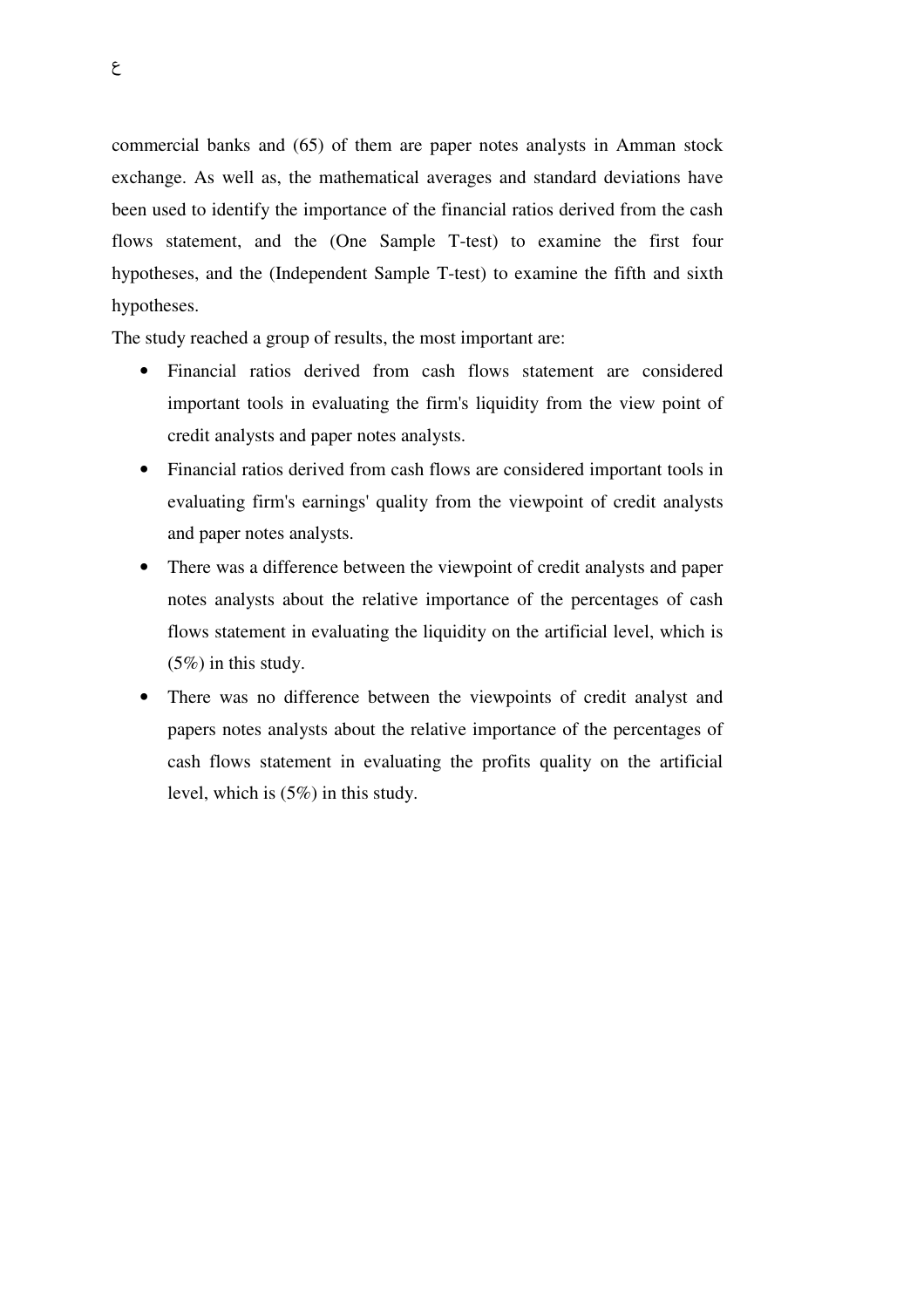# الفصل الأول: المقدمة

- أولاً: مشكلة الدراسة
- ثانياً: فرضيات الدراسة
	- ثالثاً: أهمية الدراسة
- رابعاً: أهداف الدراسة
- خامساً: النعريفات الإجرائية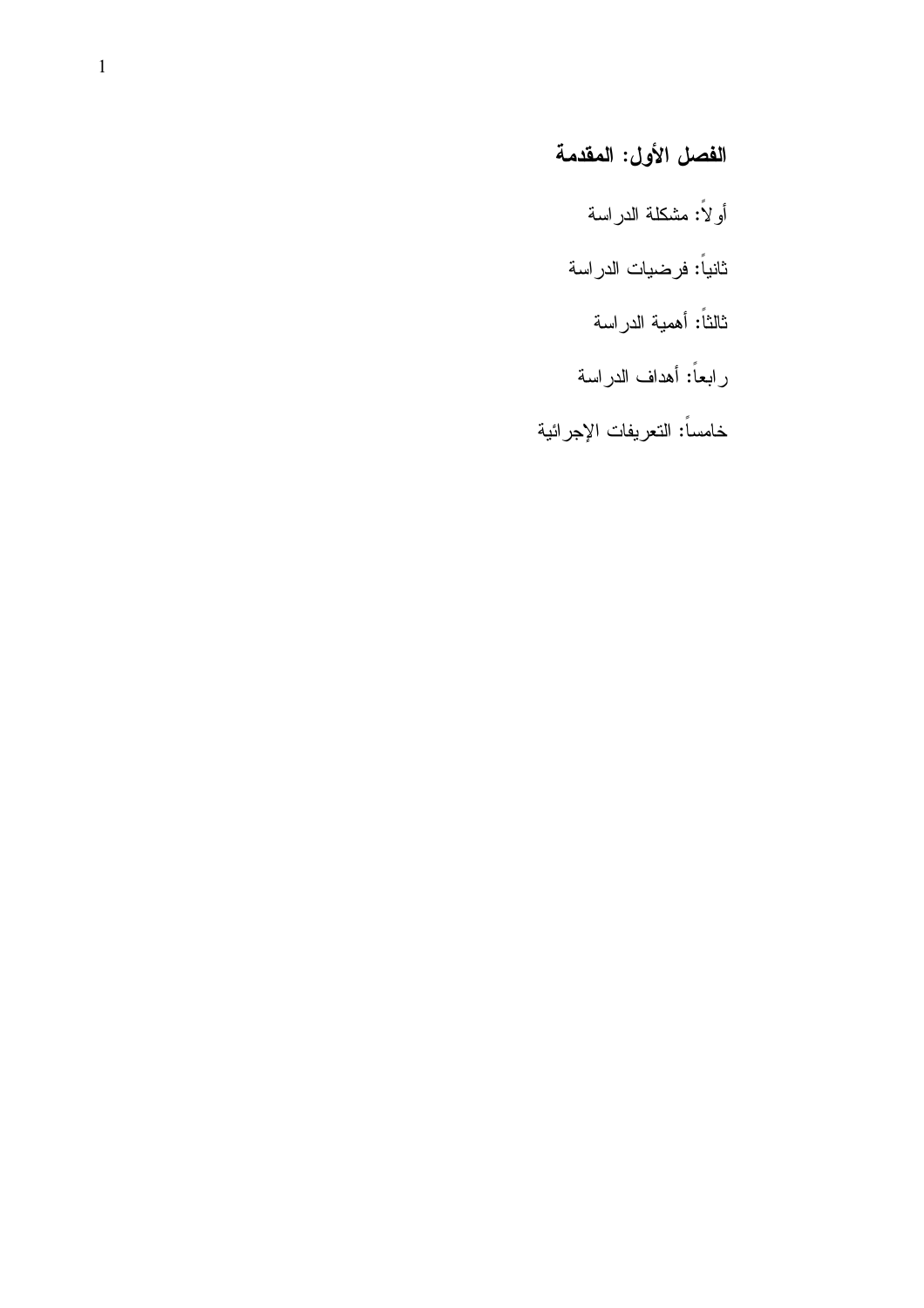المقدمة

تحتوي القوائم المالية الأساسية ( قائمة الدخل وقائمة الأرباح المحتجـــزة وقائمــــة المركـــز المالي وقائمة التغير في حقوق الملكية وقائمة التدفقات النقدية) على معلومات كمية ونوعية يمكن أن تستخدم في التحليل المالي واتخاذ القرارات الاقتصادية المناسبة. وتتضح العلاقـــة بين نلك القوائم من خلال دراسة المعلومات التي تتدفق من قائمة إلى أخرى، فمثلاً يظهـــر رِ قم الدخل الذي يمثل النتيجة النهائية لقائمة الدخل كبند من بنود قائمة الأرباح المحتجـــزة. كما يظهر الرصيد النهائي للأرباح المحتجزة والذي يمثل خلاصة فائمة الأرباح المحتجــزة كبند من بنود المبزانية. وأما الرصيد النهائي للنقدية والذي يمثل خلاصة قائمـــة التـــدفقات النقدية فيظهر أيضاً ضمن الأصول في الميزانية (حماد ، 2006 ، ص 78) .

إن القو ائم المالية تتضمن كماً كبير اً من البيانات المحاسبية الخاصة بالفتر ات المالية السابقة والفترة المالية الحالية ، لذلك لا يكفى إعداد هذه القوائم وإنمـــا يجـــب تحليلهـــا باســـتخدام الأساليب والأدوات المناسبة لتحويل نلك البيانات إلى معلومات مفيدة عن أداء المنشأة فسي الماضي إضافة إلى النتبوَ بمستقبلها ، ثم تفسير نتائج التحليــل لخدمـــة كافـــة الأطـــراف المستخدمة للبيانات المحاسبية. ويعتبر التحليل باستخدام النسب الماليــــة مــــن أقـــدم أدوات التحليل المالي وأهمها، وقد تطرق كثير من المؤلفين إلى تعريف النـــسب الماليــــة، حيـــث وضعوا نعريفات عديدة متقاربة منها مثلاً : " أن النسب المالية نمثل در اسة العلاقـــة بـــين متغيرين أحدهما بمثل البسط والآخر بمثل المقام " ( محمد وأخرون ، 2005 ، ص 52 ) ؛ أو أن النسب المالية " عبارة عن علاقة بين بندين أو أكثر من بنود القوائم المالية يتم التعبير عنها بنسبة مئوية أو بعدد المرات " (الخلايلة ، 2004 ، ص 37) .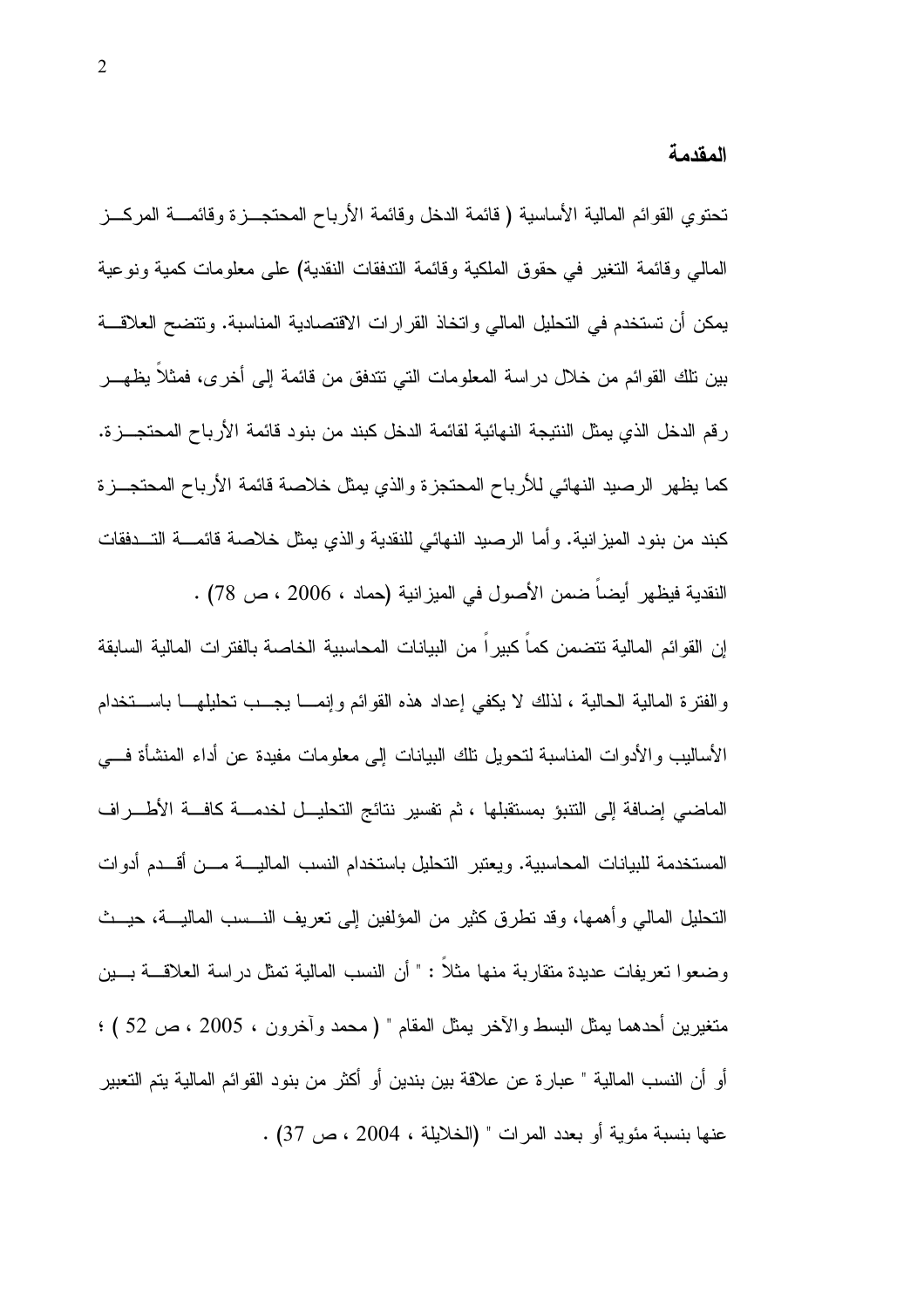ومن مميزات التحليل المالي باستخدام النسب ، سهولة احتساب النـــسبة الماليــــة وإمكانيـــة استعمالها في المقارنة من سنة إلى أخرى أو بين منشاة وأخرى ، وكشف المعلومات التي لا تفصح عنها بصورة مباشرة القوائم المالية الختامية ( الشنطبي و شقير، 2005 ، ص209 ). ونكمن أهمية النسب المالية من وجهة نظر مستخدمي البيانات المالية وفقاً للأغراض التسي ستستخدم فيها (مطر ، 2003 ، ص 73 ) . وعلى هذا الأساس يمكن تـــصنيف النـــسب المالية حسب الأغراض المستخدمة فيها إلى خمس مجموعات رئيسية هي: 1. نسب السبولة تقيس قدر ة الشركة على دفع التز اماتها قصير ة الأجل عند استحقاقها. 2. نسب الربحية نقيس قدرة الشركة على توليد الأرباح من الأموال المستثمرة . 3. نسب النشاط ( الدوران ) نقيس قدرة إدارة الشركة على نشغيل وإدارة أصولها لتوليد الإيراد . 4. نسب المديونية ( هيكل رأس المال ) تقيس قدرة الشركة على تسديد الأموال المقترضة والالتزامات طويلة الأجل، وكذلك المدى الذي ذهبت إليه الشركة في الاعتماد على أموال الغير في تمويل احتياجاتها. 5. نسب السوق نقيس خصائص الأسهم العادية التي تعتبـــر ذات أهميــــة لـحملــــة الأســــهم، والمــــستثمرين والمقرضين، والمحللين الماليين والبنوك. إذ نقيس نـــسب الـــسيولة والنـــشاط والمديونيـــة

المخاطر، بينما نقيس نسب الربحية والسوق العائد (الدوري و أبو زناد، 2003 ، ص 69).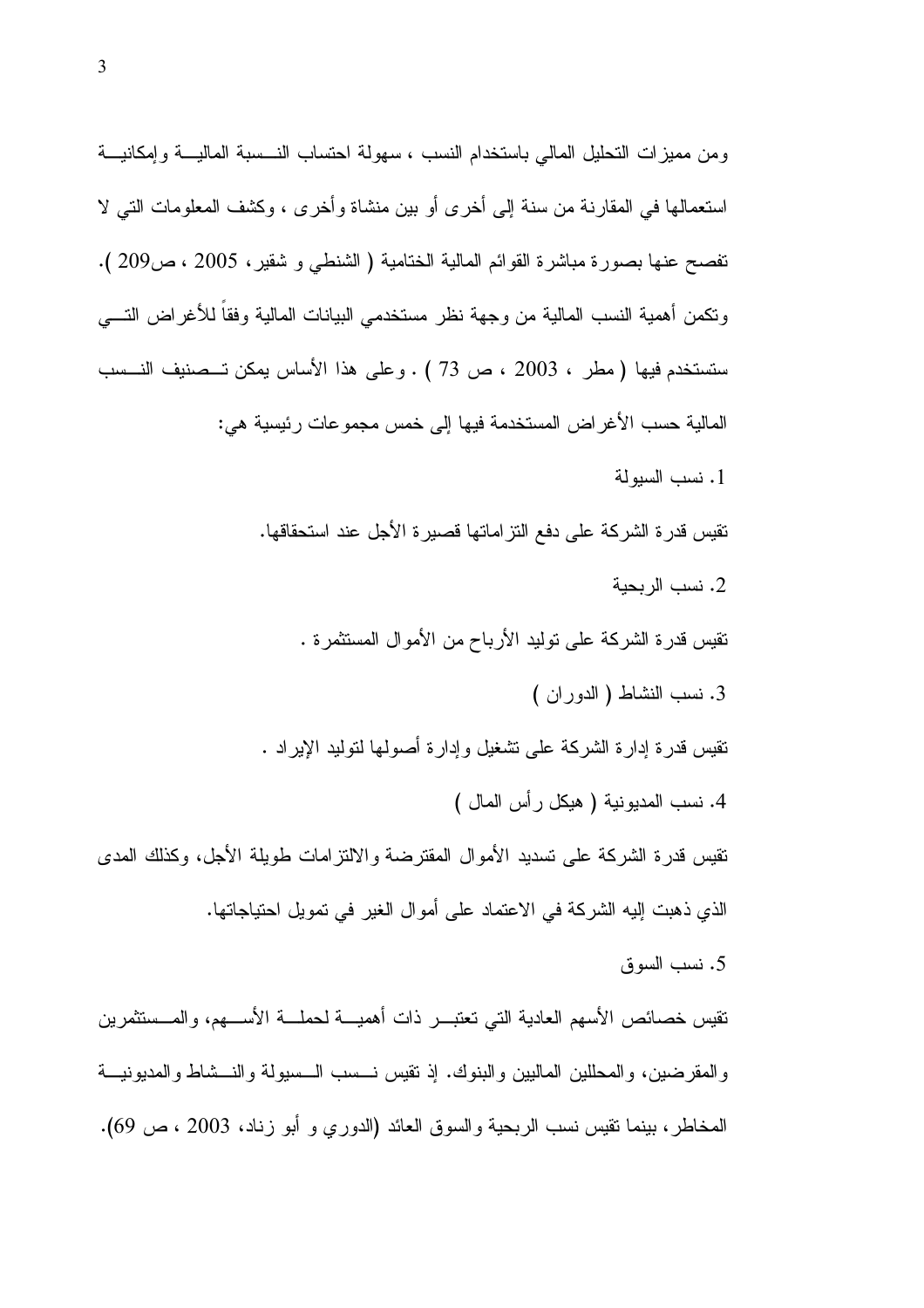إن قائمة التدفقات النقدية والمؤشرات التي يمكن استخلاصها منها مــن الوظــائف المهمة للتحليل المالي ، حيث نوفر معلومات لا نظهرها قائمة الدخل والمبزانية. لذا تعتبـــر هذه القائمة بمثابة صلة الوصل بين هاتين القائمتين . كما أنها أكثر ملاءمة لتحديد نقاط القوة والضعف في نشاط المنشاة. ومن أهم الأغراض التي نخدمها قائمة الندفقات النقدية قدرتها على نقييم جودة أو نوعية أرباح الشركة ، ونقييم السيولة في المنشأة و سياسات النمويـــل ، والنتبؤ بالتدفقات النقدية المستقبلية (مطر، 2006 ، ص161-165) .

## أو لاً: مشكلة الدراسة وأسئلتها

نظراً لأن القوائم المالية النقليدية ( بما فيها ۖ قائمتي الدخل والمركز المالي ) نعد وفقاً لأساس الاستحقاق Accrual Basis ، فإن البيانات المالية التي تعرضها تلك القوائم لا تكشف في و اقع الأمر ٍ عن حقيقة الندفقات النقدية لأنشطة الشركة النشغيلية والاستثمار ية والنمويليـــة . وعلى هذا الأساس فإن رقم صـافـي الربـح Net Income الذي نظـهره قائمة الدخل لا يـعبر عن القيمة الحقيقية لصافي الندفق النقدىNet Cash Flow الذي اكتسبته الشركة خـــلال الفترة المحاسبية، كما أن المركز المالي Financial Position الذي تـــصوره ميزانيـــة الشركة في نهاية الفترة المحاسبية لا يعبر هو الآخر عن مركزها النقدي Cash Position في نهاية تلك الفتر ة . من هنا فإن النسب المالية التقليدية المشتقة من تلك القوائم سواء كانت لأغراض نقييم سيولة الشركة أو لأغراض نقييم ربحيتها نكون مضللة في كثير من الأحيان ، و هذا بالتالي ما عزز ٌ من دور ۖ وأهمية قائمة التدفقات النقدية في نزويد ر جـــال الأعمـــال بمعلومات أكثر ملائمة لاشتقاق المؤشرات اللازمة لتقييم سيولة الشركة ومن ثم جـــودة أو نوعية أرباحها . وبما أن أكثر القرارات المتخذة من رجال الأعمال هي ما يتخذ لأغراض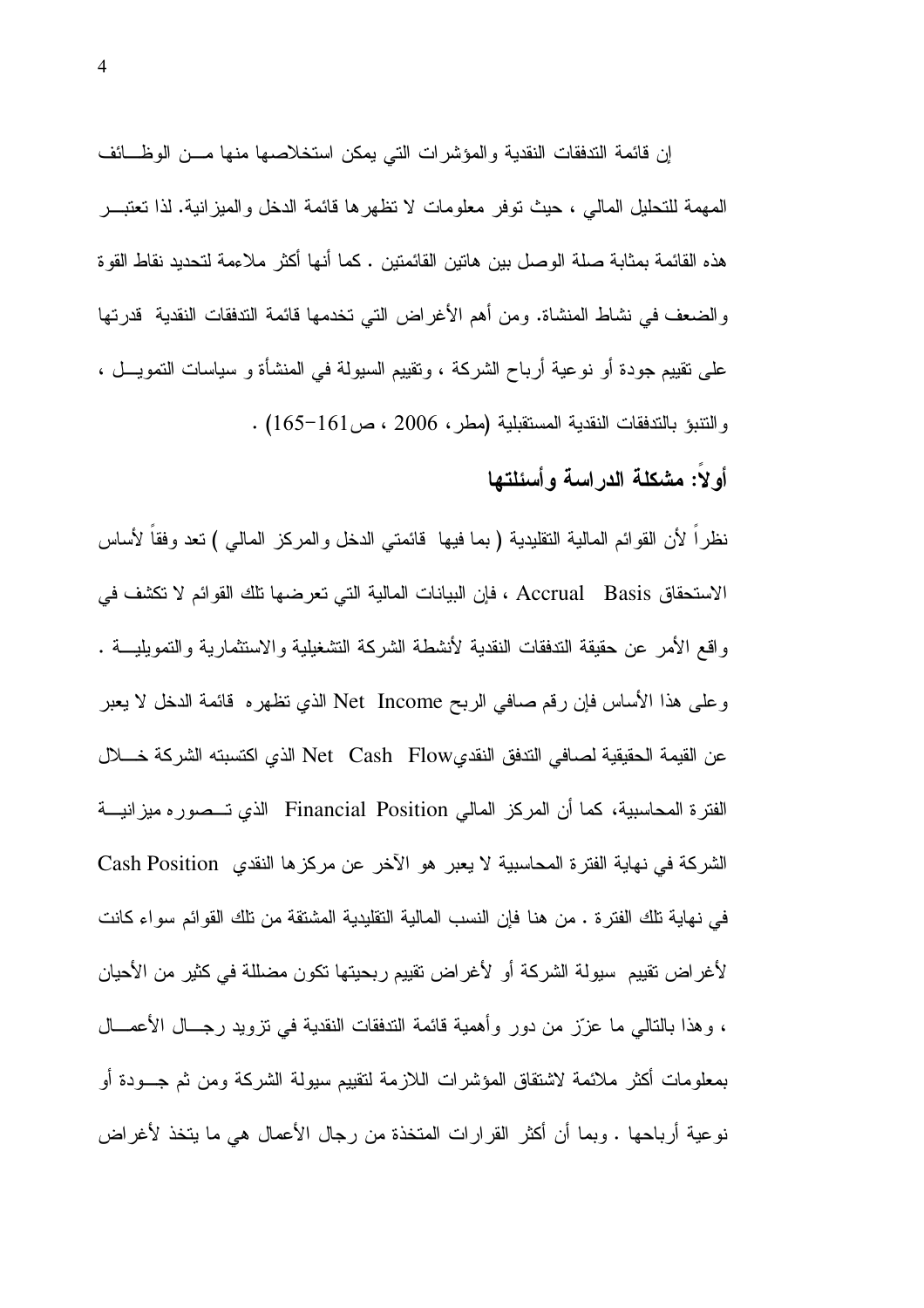النمويل والاستثمار، لذا فإن من أهم فئات رجال الأعمال المستفيدة مـــن النـــسب الماليــــة المستخلصة من قائمة التدفقات النقدية هما فئتي محللي الائتمان ومحللـــي الأوراق الماليــــة. ولذلك يمكن تمثيل مشكلة الدراسة بمحاولة البحث عن إجابات للتساؤلات الستة التالية:

1. هل تعتبر النسب المالية المشتقة من قائمة التدفقات النقدية أداة هامة لتقبيم سبولة المنشاة من وجهة نظر محللي الائتمان ؟

2. هل تعتبر النسب المالية المشتقة من قائمة التدفقات النقدية أداة هامة لتقييم سيولة المنشاة من وجهة نظر محللي الأوراق المالية ؟

3. هل تعتبر النسب المالية المشتقة من قائمة التدفقات النقدية أداة هامة لتقييم جودة أربــــاح المنشاة من وجهة نظر محللي الائتمان ؟

4. هل تعتبر النسب المالية المشتقة من قائمة التدفقات النقدية أداة هامة لتقييم جودة أربــــاح المنشاة من وجهة نظر محللي الأوراق المالية ؟

5. هل توجد فروقات معنوية ذات دلالة إحصائية بين وجهتي نظر محللي الائتمان ومحللي الأور اق المالية حول الأهمية النسبية لنسب فائمة الندفقات النقدية في تقييم السيولة ؟ 6. هل نوجد فروقات معنوية ذات دلالة إحصائية بين وجهتي نظر محللي الائتمان ومحللي الأور اق المالية حول الأهمية النسبية لنسب قائمة التدفقات النقدية في تقييم الأرباح ؟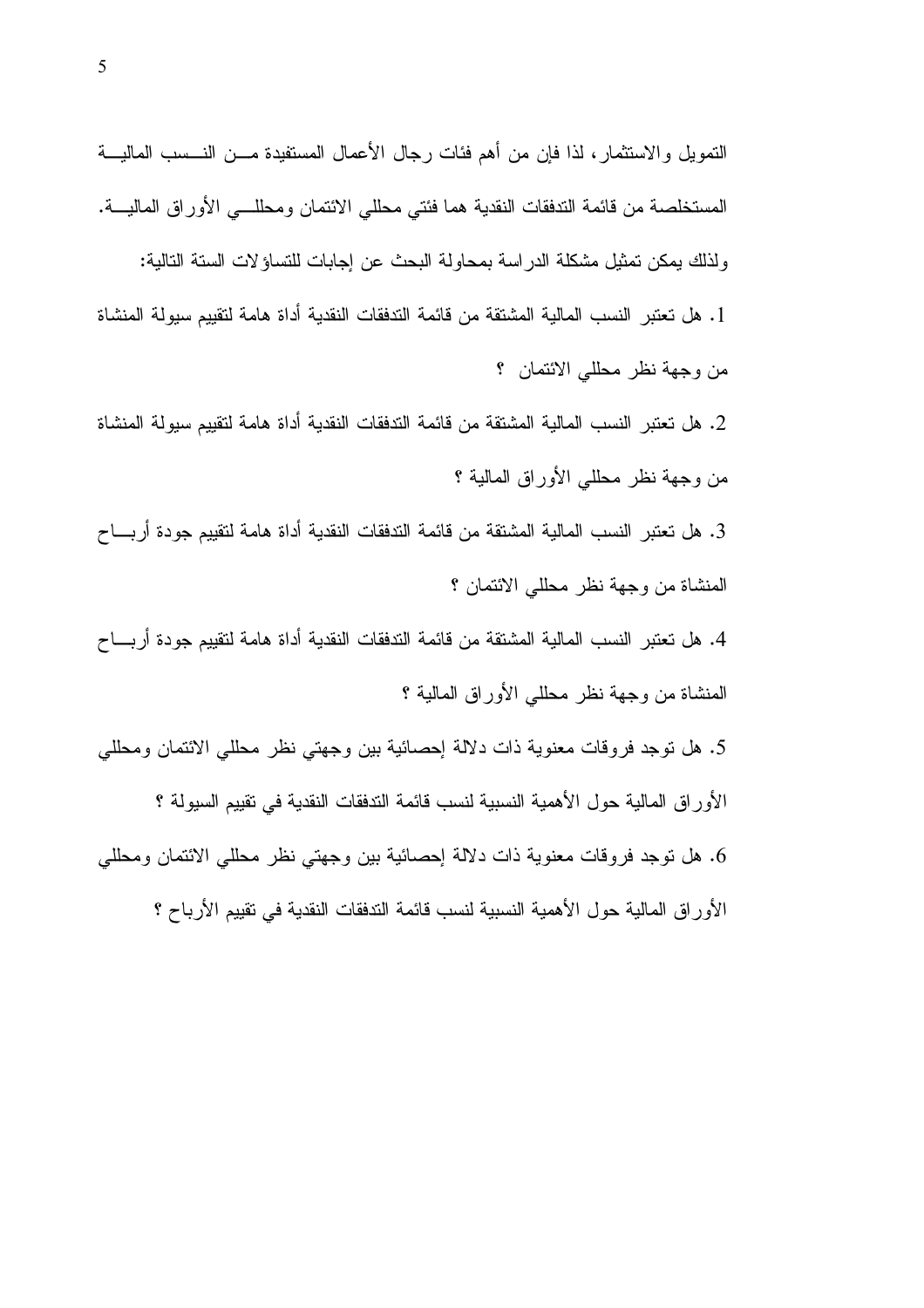#### ثانباً: فرضبات الدر اسة

بناءً على أسئلة الدراسة الست المطروحات سابقاً نقوم الدراسة على الفرضيات الستة التالية: 1. لا تعتبر النسب المالية المشتقة من قائمة التدفقات النقدية أداة هامة لتقييم سيولة المنـــشاة من وجهة نظر محللي الائتمان .

2. لا نعتبر النسب المالية المشتقة من قائمة التدفقات النقدية أداة هامة لتقييم سيولة المنـــشاة من وجهة نظر محللي الأوراق المالية .

3. لا نعتبر النسب المالية المشتقة من قائمة التدفقات النقدية أداة هامة لتقييم جـــودة أربــــاح المنشاة من وجهة نظر محللي الائتمان .

4. لا تعتبر النسب المالية المشتقة من قائمة التدفقات النقدية أداة هامة لتقييم جـــودة أربــــاح المنشاة من وجهة نظر محللي الأوراق المالية .

5. لا نوجد فروقات معنوية ذات دلالة إحصائية بين وجهتي نظر محللي الائتمان ومحللـــي

الأور اق المالية حول الأهمية النسبية لنسب قائمة التدفقات النقدية في تقييم السيولة .

6. لا نوجد فروقات معنوية ذات دلالة إحصائية بين وجهتي نظر محللي الائتمان ومحللـــي الأوراق المالية حول الأهمية النسبية لنسب فائمة الندفقات النقدية في نقييم الأرباح .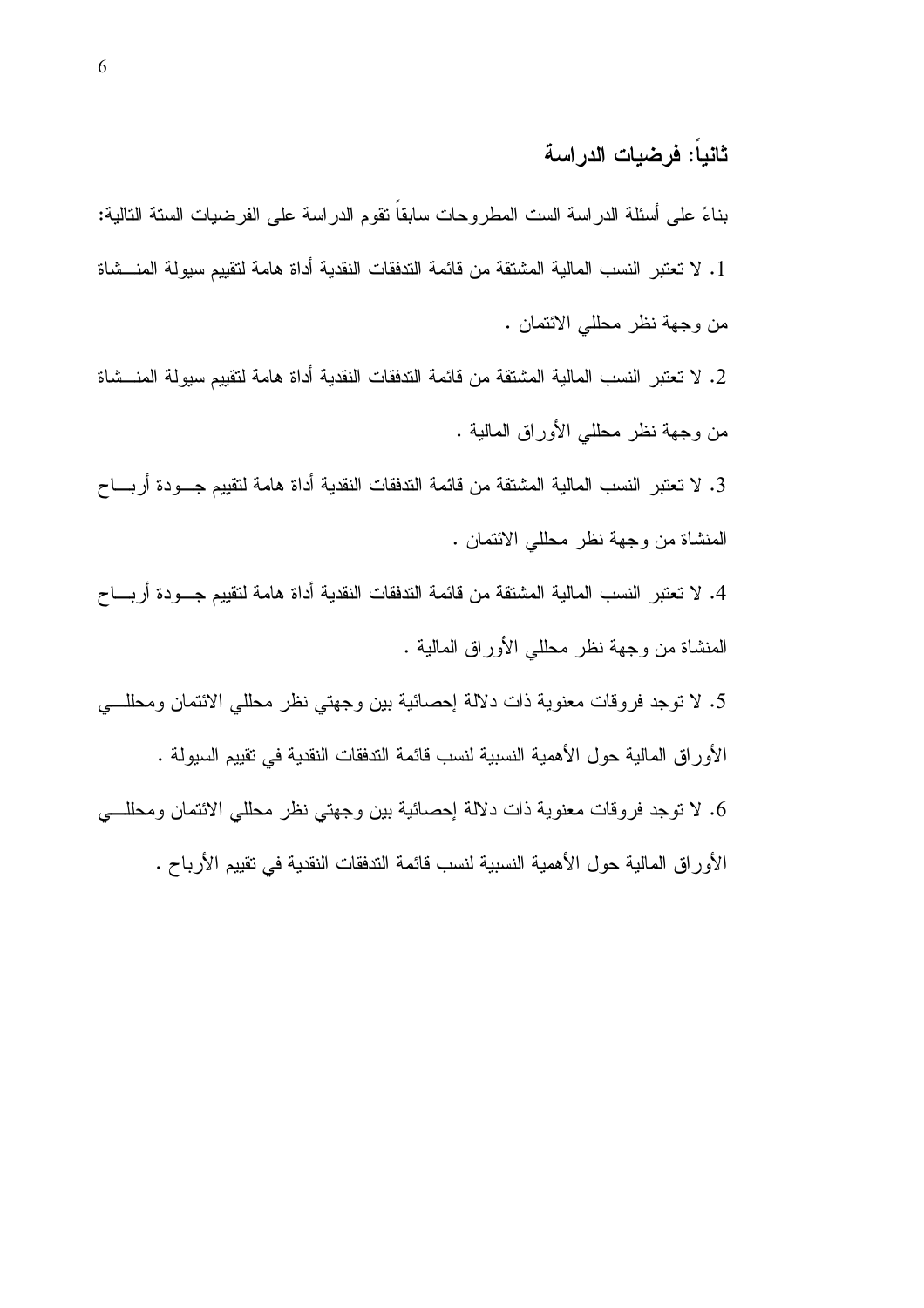#### ثالثاً: أهمبة الدر اسة

إن تحليل التدفقات النقدية يكتسب أهمية كبير ة بالنسبة لمنشآت الأعمال لان هذا النو ع مـــن النحليل له دور هام في عملية التخطيط واتخاذ القرارات الخاصة بتلك المنشآت . ويمكــن حصر أهمية هذه الدراسة في النقاط التالية :

1. تحديد النسب المالية المشتقة من قائمة التدفقات النقدية والمستخدمة لأغراض تقييم سيولة وربحية المنشاة .

2. تحديد المجالات التي ستستخدم فيها نلك النسب في اتخاذ القرارات المالية سـواء فــي مجال الاستثمار أو في مجال الإقر اض.

3. التعرف على أراء ووجهات نظر كل من مسؤولي الائتمان في البنوك التجارية الأردنية ومحللي الأوراق المالية في بورصة عمان تجاه الأهمية النسبية لتلك النسب في تقييم سيولة الشركة وربحيتها ، ومن ثم تأثيرها على ما يتخذونه من قرارات في ممارساتهم الوظيفية . ر ابعاً: أهداف الدر اسة

نسعى الدراسة إلى تحقيق الأهداف التالية :

1. النفرفة بين صافي الربح المحاسبي وصافي الندفق النقدي.

2. التعرف على النسب المالية المشتقة من قائمة التدفقات النقدية، ومن ثم إبراز دورها في نقييم سيولة المنشاة وجودة أرباحها .

3. إجراء مقارنة بين وجهة نظر محللي الائتمان العاملين في البنوك التجاريــــة الأردنيـــة ووجهة نظر محللي الأوراق المالية العاملين في بورصة عمان حول الأهمية النسبية لنلـــك النسب في اتخاذ القرارات.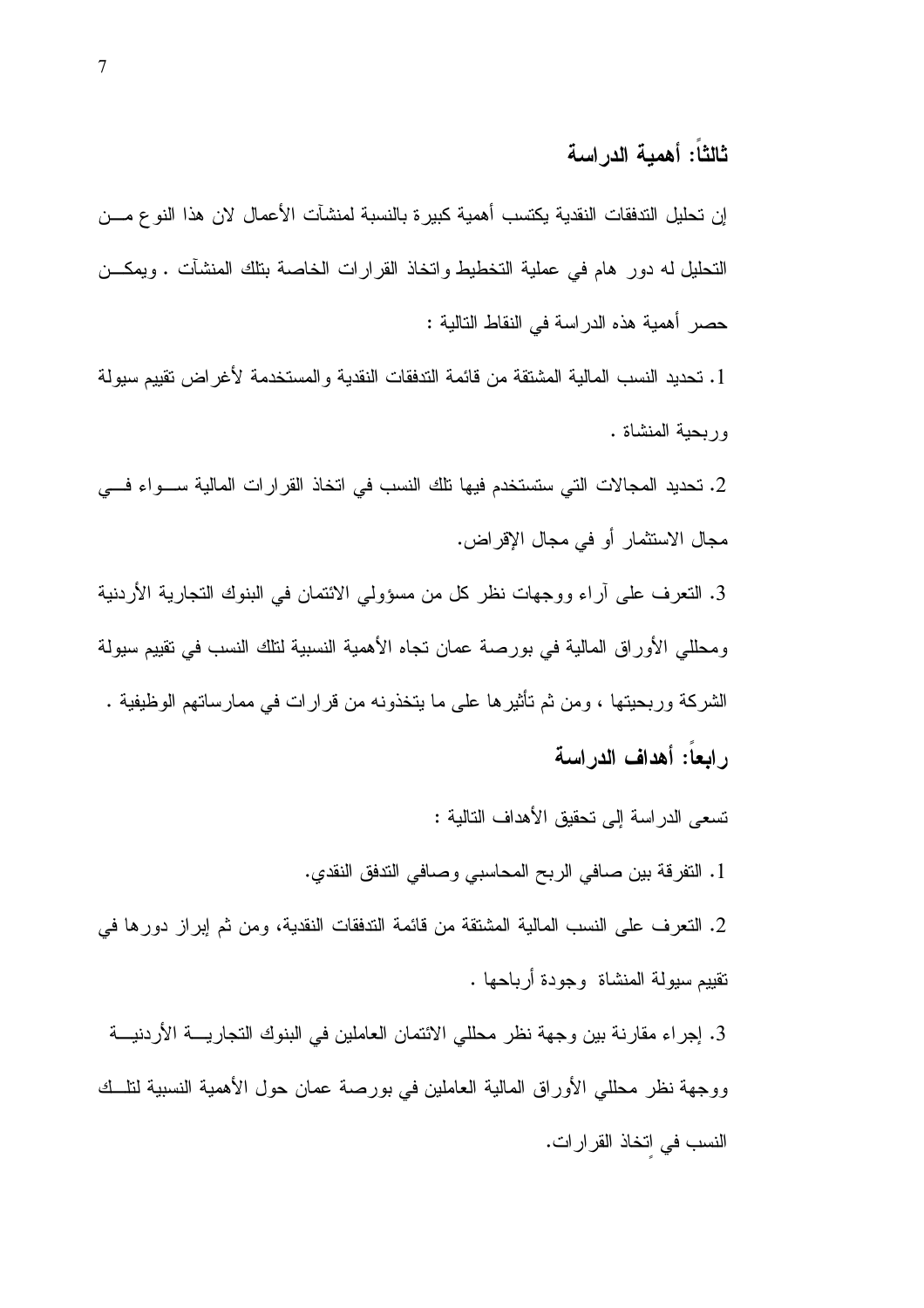#### خامساً: التعريفات الإجرائية

#### أساس الاستحقاق

يستخدم لتسجيل العمليات المالية في السجلات المحاسبية ، حيث تثبــت الإيـــر ادات عنـــد اكتساب الإيراد وذلك بغض النظر عن توقيت التحصيل النقدى ، بينما تثبت المسصاريف بمجرد حدوثها وذلك بغض النظر عن نوفيت نسديدها ( حنان و أخرون ، 2004 ، ص  $(154)$ 

#### الأساس النقدى

بموجب هذا الأساس يثبت في سجلات المشروع الإير ادات التي يتم تحصيلها خلال الفتـــر ة المالية بغض النظر عن نوقيت واقعة اكتسابها. كما تثبت المصروفات التي يتم دفع قيمتهــا خلال الفتر ة المالية وذلك بغض النظر ٍ عن نوفيت دفعها أو تسديدها ( الكبيـــسي ، 2003 ،  $. (377)$  ص

#### صافي التدفق النقدى

بمثل الفر ق بين الندفقات النقدية الداخلة والندفقات النقدية الخار جة خــــلال الفتـــر ة الماليــــة  $\cdot$  (Wild, et al., 2003, P 383)

#### الاستمر اربة

تعتبر الاستمرارية أحد فروض المحاسبة الرئيسة ، ووفقاً لهذا الفرض يعتبـــر المـــشروع مستمر اً في نشاطه إلى أمد غير ۖ محدد ما لم تظهر أدلة مو ضو عبة و دلائل تثبت عكس ذلك ۖ كما هو الحال عند تصفية المشروع أو دمجه بسآخر حيسث ينهسي ذلسك اسستمرار يتسه . (International Federation of Accountants, 2006, P 631)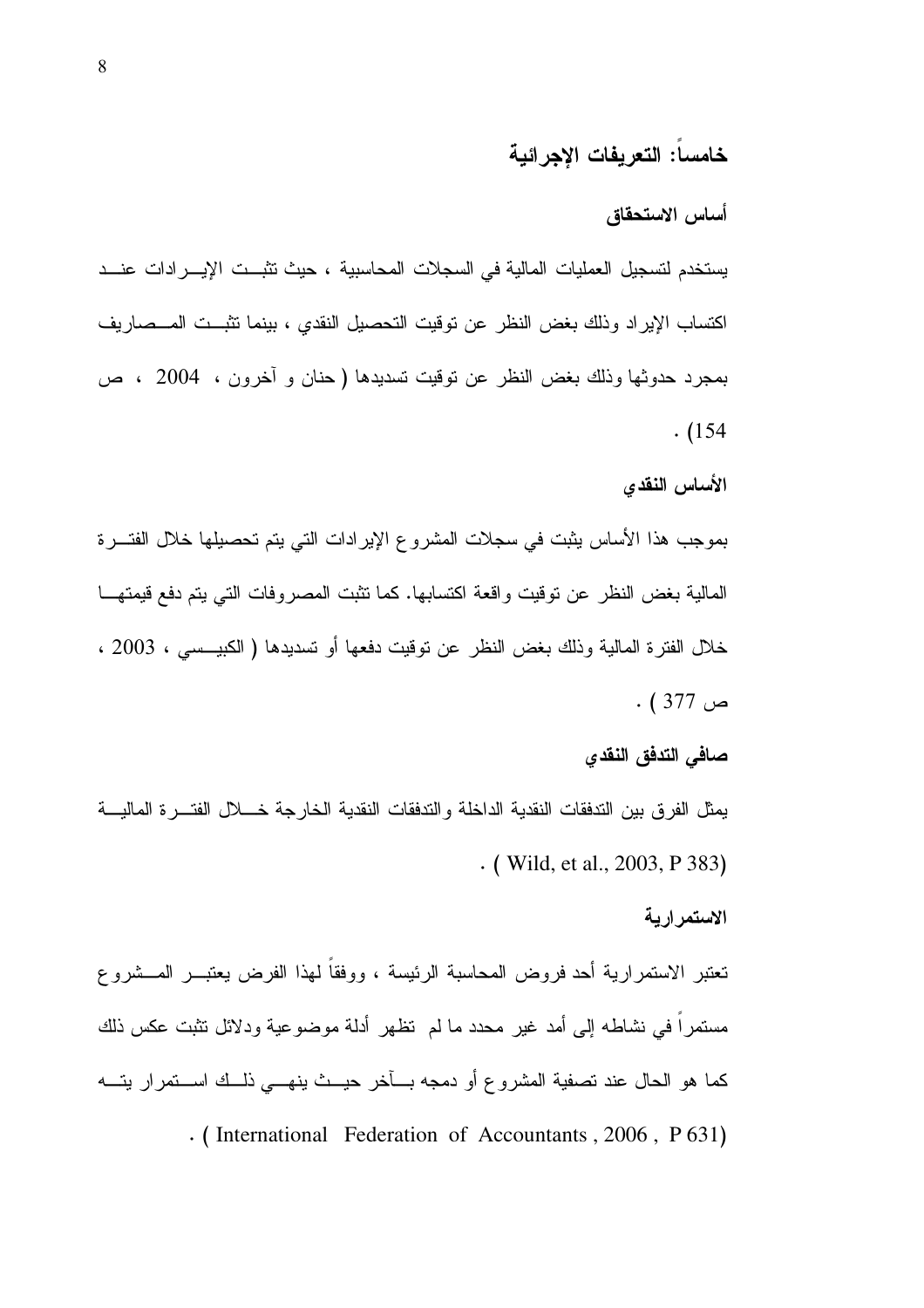التدفقات النقدية الحرة ( عبيدات ، 2006 ، ص 77– 76 )

إن التدفقات النقدية الحرة عبارة عن صافي التدفقات النقدية من الأنشطة التشغيلية مطروحاً منها النفقات الرأسمالية ونوزيعات الأرباح ، و نحدد بالمعادلة النالية : الندفقات النقدية الحرة = صـافي الندفقات النقدية مـــن الأنـــشطة النـــشغيلية – ( الإنفـــاق الرأسمالي + نوزيعات الأرباح ) .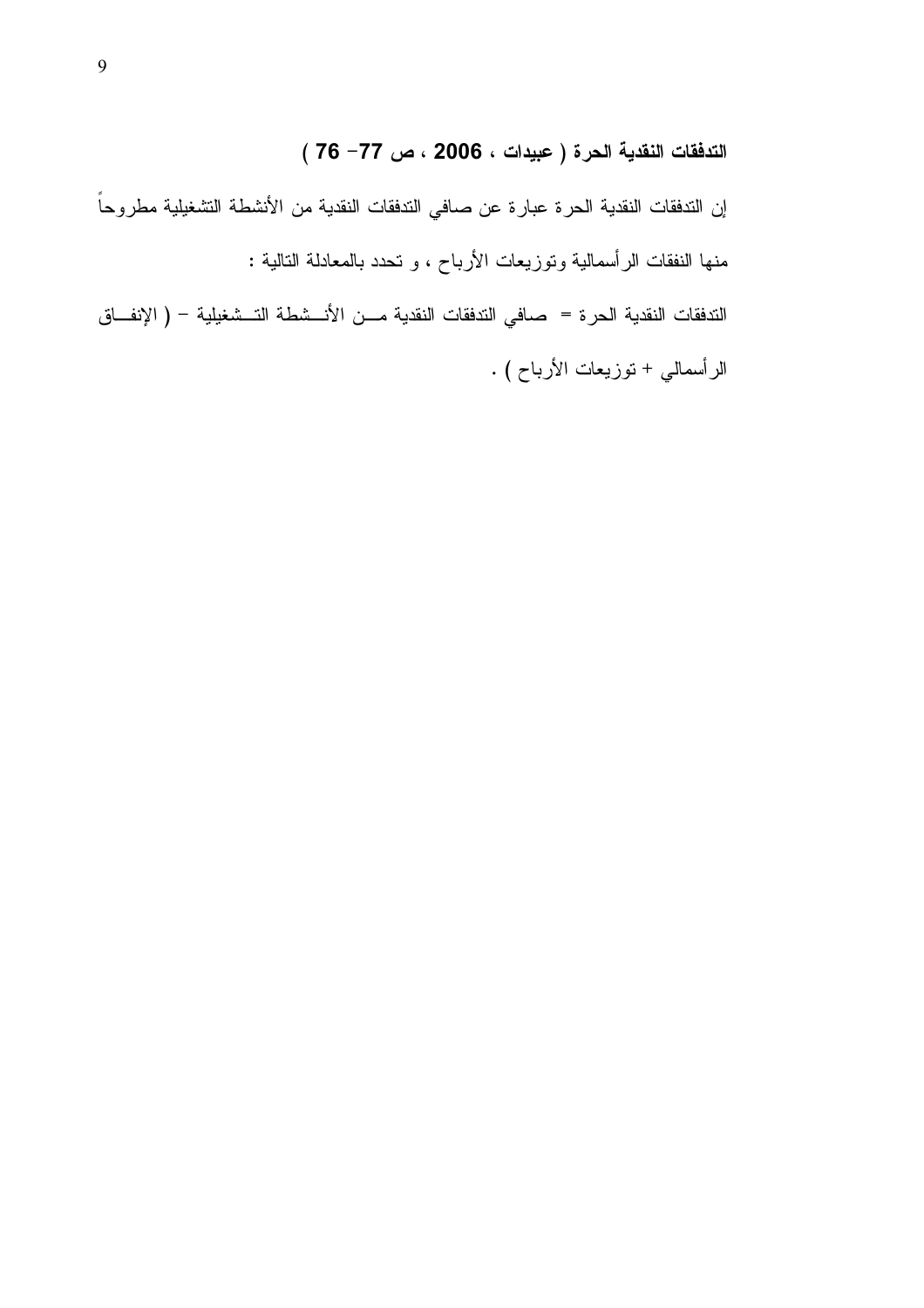الفصل الثاني: الإطار النظري والدراسات السابقة

أولاً: الإطار النظري لقائمة التدفقات النقدية

- 1. النطور الناريخي لقائمة الندفقات النقدية .
- 2. أوجه الخلاف بين قائمة الدخل وقائمة التدفقات النقدية .
	- 3. أغراض وأهمية قائمة الندفقات النقدية .
- 4. أسس عرض وتبويب المعلومات في قائمة التدفقات النقدية .
	- 5. طرق إعداد فائمة التدفقات النقدية .
- 6. الاعتبارات الواجب مراعاتها في التحليل المالي لقائمة التدفقات النقدية . ثانياً: الدراسات السابقة ذات الصلة
	- ما يميز هذه الرسالة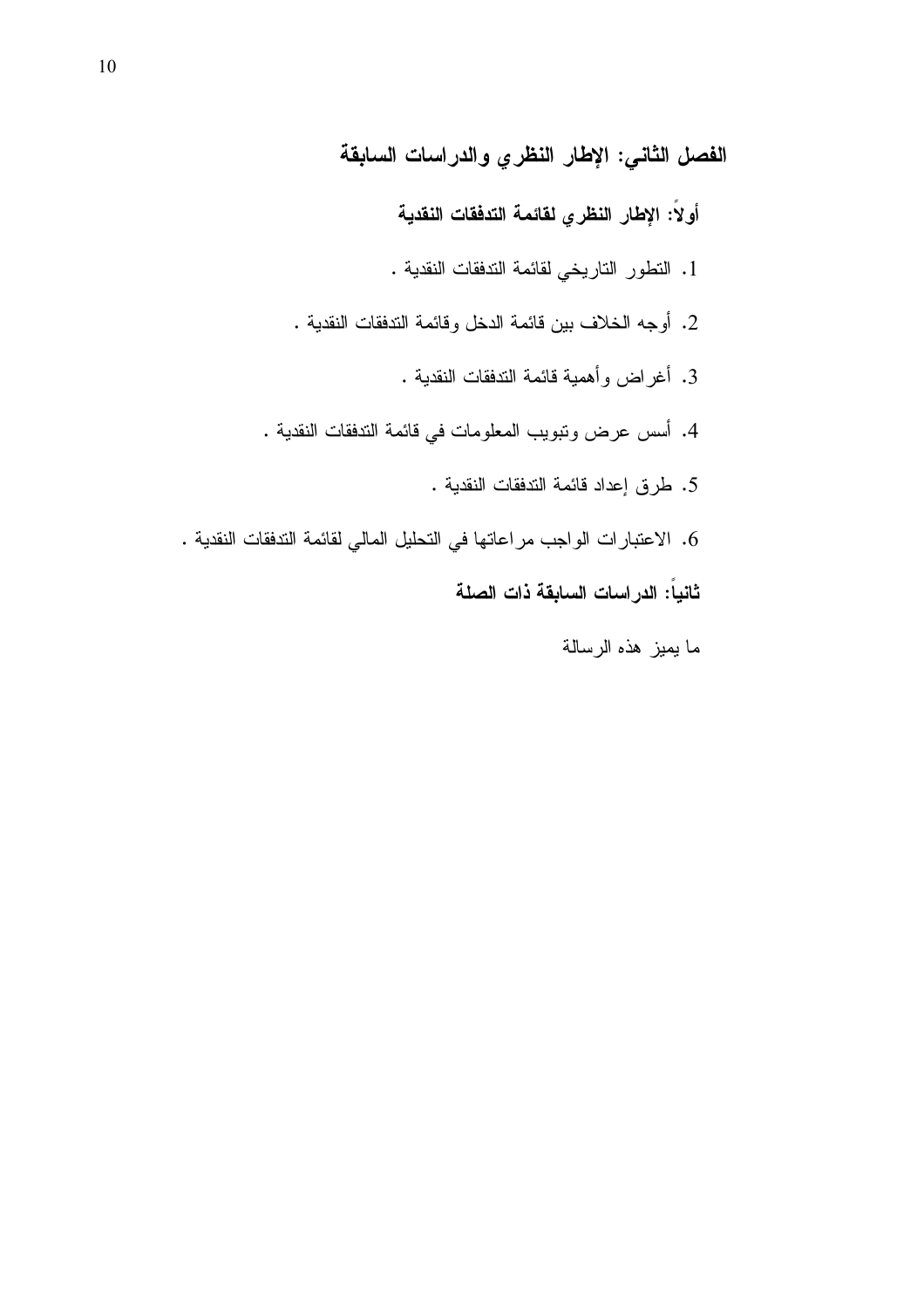#### أولاً: الإطار النظرى لقائمة التدفقات النقدية

#### 1/1 التطور التاريخي لقائمة التدفقات النقدية

حتى استقرت على ما هي عليه الآن ، مرت قائمة التدفقات النقدية في حقبة زمنية طويلـــة نسبياً نطور ت خلالها من حيث الشكل والمضمون . ويمكن تمييز ثلاث مر احل أساسية لهذا النطور انخذت القائمة في كل مرحلة منها نموذجاً بنتاسب مع احتياجات المنشأة و رجـــال الأعمال في نلك المرحلة وذلك على النحو النالي (مطـر ، 2006 ، ص 159 - 161 ؛ : (Elliot & Elliot, 2002, P 658

• قائمة مصادر الأموال واستخداماتها

تطلبها الرأى رقم ( 3 ) الصادر عن المعهد الأمريكي للمحاســبين القـــانونيين (AICPA) American Institution Certified Public Accountants عام 1963.

• قائمة التغيرات في المركز المالي

تطلبها الرأي رقم ( 19 ) الصادر عن مجلس معــابير المحاســبة الماليـــة (FASB ) Tinancial Accounting Standards Board عام 1971.

• قائمة التدفقات النقدبة

نطلبها المعيار رقم ( 95 ) الصادر عن FASB عام 1987 ، وكذلك المعيار الدولي رقسم (7) " قائمة التدفقات النقدية " الصادر عن لجنة معايير المحاسبة الدولية ( IASC ) International Accounting Standards Committee عام 1992 بصورته النهائية، والذي أصبح ساري المفعول بالنسبة للقوائم المالية المعدّة ابنداء من الأول من نموز عـــام 1994 . وينحصر الفرق الرئيسي بين قائمة التغيرات في المركز المالي وقائمة التسدفقات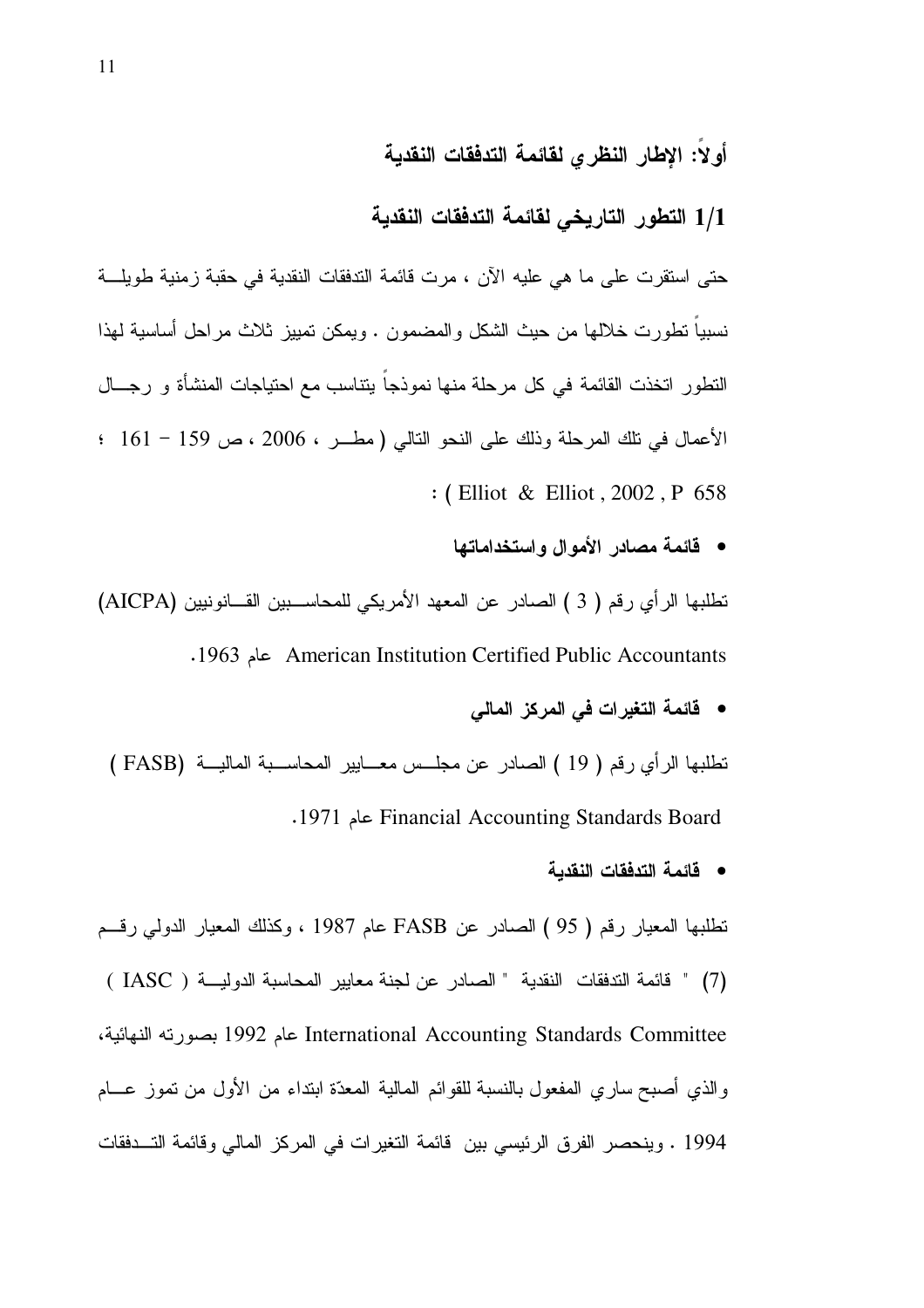النقدية في المدخل الذي تعد بموجبه كل منهما والذي يعتمد في الأساس على مفهوم الأموال ( Fund ) . فقائمة النغيرات في المركز المالي نقوم على مفهوم الأموال بمعنى رأس المال العامل Working Capital ، بينما نقوم قائمة التدفقات النقدية على مفهوم النقــد والنقــد المعادل Cash & Cash Equavilents . وفيما يلي جدول يوضح الفروق الأساسية بسين قائمة التغيرات في المركز المالي وقائمة التدفقات النقدية (مطر، 2006 ، ص 161) :

| قائمة التدفق النقدي                  | قائمة التغيرات في المركز المالي                 | البيان         |
|--------------------------------------|-------------------------------------------------|----------------|
| الأموال بمعنسى النقــد والنقديـــة   | الأمــــوال بمعنـــــى رأس المــــال            | تعريف الأموال  |
| المعادلة .                           | العامل.                                         |                |
| إظهار ونفسير النغيرات الحادثة في     | إظهار ونفسير النغيرات الحادثة                   | أهداف القائمة  |
|                                      | في رصيد صـــــافي رأس المــــال   رصيد النقدية. |                |
|                                      | العامل.                                         |                |
| نعرض مصادر واستخدامات النقد          | نعرض مــصادر واســـنخدامات                      | شكل القائمة    |
| حـــسب الأنـــشطة : تـــشغيلية ،     | ر أس الممال العامل .                            |                |
| استثمارية ، تمويلية .                |                                                 |                |
| الطريقة المباشرة، والطريقة غيـــر    | الطريقة المباشرة، والطريقة غير                  | أسلوب الإعداد  |
| المباشرة، والطريقة الأولــــى هــــى | المباشرة، والطريقة الثانية هـــي                |                |
| الأكثر إفصاحاً.                      | الأكثر شيوعا.                                   |                |
| لا تعرض في صلب القائمة .             | تعرض في صلب القائمة .                           | بنود غير نقدية |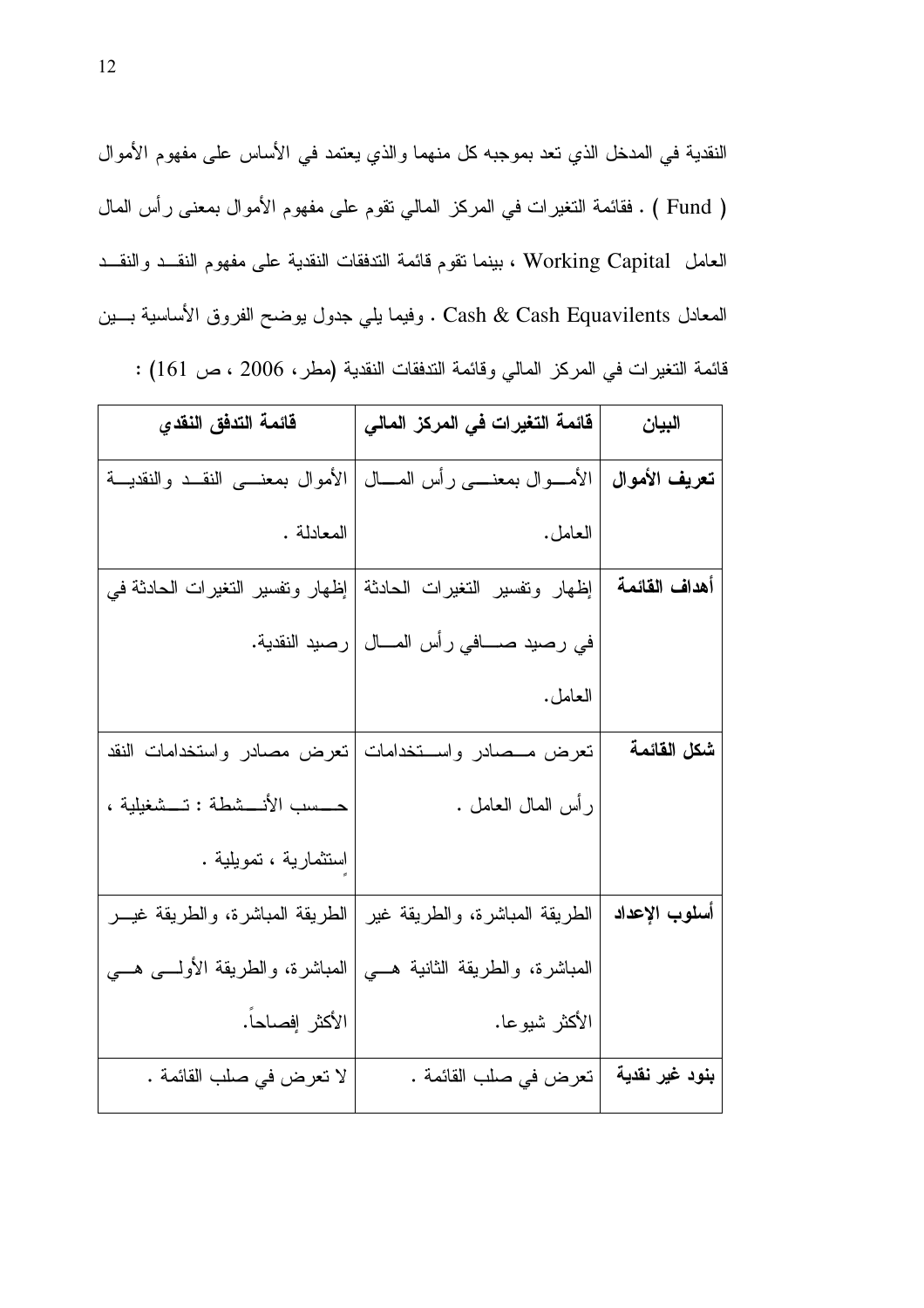#### 1/2 أوجه الخلاف بين قائمة الدخل وقائمة التدفقات النقدية

تبين قائمة الدخل نتيجة أعمال المنشأة خلال الفترة المالية، ويستم إعــدادها علـــي أســـاس الاستحقاق ووفقاً لمبدأ المقابلة بين إيرادات الفترة ومصروفاتها. ونبدأ هذه القائمة بــصافي المبيعات أو الإيرادات ( و هي القيمة المالية للمبيعات خلال العام ) ثم يستم خـــصم تكلفـــة المبيعات ( نكلفة شراء ونصنيع المنتجات التي نم بيعها ) لكي نصل إلى مجمـــل الــــربح ( وهو الفرق بين صافى المبيعات ونكلفة المبيعات ) الذي يتم منــــه بعـــد ذلـــك خـــصم المصـاريف النشغيلية ( الإدارية والعمومية والنسويقية ) النـي نكبدنها المنشأة خلال الفنــــرة حتى نصل في النهاية إلى صافي الدخل قبل الضريبة .

إن صافي الربح يمثل قيمة الأرباح المالية التي حققتها الشركة خلال الفترة، وهــذه الأرباح لا علاقة لها بالنقد المتوفر لدى الشركة، ولكنها تعبر عــن الفــرق بـــين صــــافي المبيعات ومصاريف الشركة طبقاً لمبدأ مقابلة الإيرادات بالنفقـــات المبنــــى علــــى أســــاس الاستحقاق. فلو افتر ضنا أن كل المبيعات أو جز ءاً منها كان آجلاً أو على الحساب فإن قيمة المبيعات التي سيتم تحصيلها في المستقبل تدخل في حسابات قائمة الدخل على أســــاس أن الإيراد قد تحقق فعلا ، في حين أن النقد لم يتم استلامه بعد . لذلك يجب التفرقة بين مفهوم صافى الدخل ومفهوم الندفق النقدي . إذ في احتساب الأول أي صافى الدخل ندخل بنود لا يتريَّب عليها تدفَّق نقدي كاستهلاك الأصول الثَّابِتة الملموسة مثلاً ، أو اِطفاء الأصول غير الملموسة وكذلك التغيرات التي تحدث في المخصصات ، في حين أن بنوداً كهذه لا تراعى في احتساب الثاني أي صافي التـــدفق النقــدي (Wild,et al.,2003,P 393-395 ) . وعليه فإن قائمة الدخل تعاني من بعض نقاط الضعف التي نتمثل بما يلي: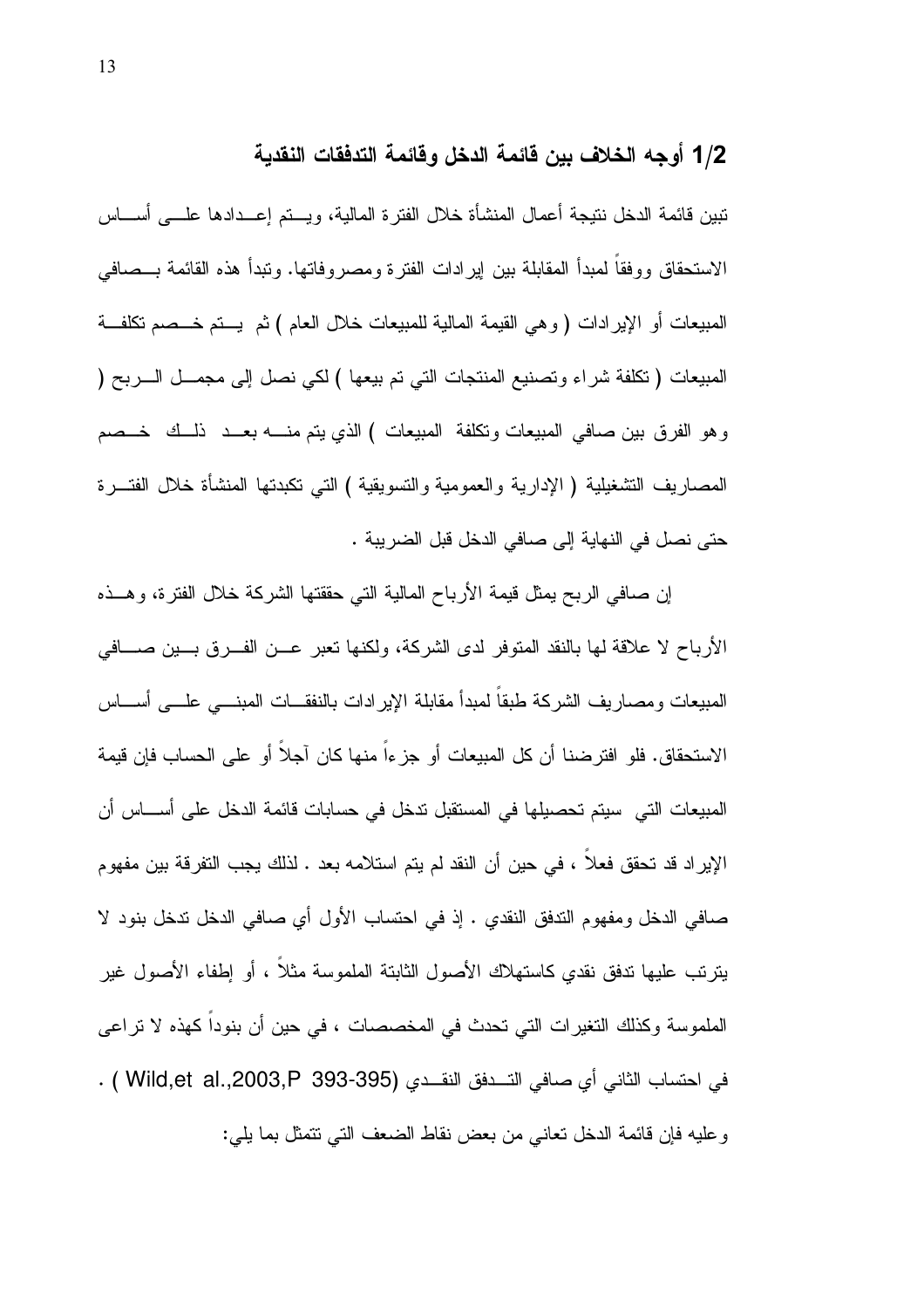– عدم نطابق رصيد صافي الربح الذي يظهر في هذه القائمة مع صافي التــدفق النقــدي التشغيلي الفعلى وذلك بسبب اختلاف طريقة الإعداد ، فقائمة التدفق النقدي تقوم على أساس الدفع الفعلي والقبض الفعلي للنقد بغض النظر عن أساس الاستحقاق . أما قائمة الدخل فتقوم على أساس الاستحقاق الذي يقضبي بتحميل كل فتررة مالية بما يخصها من دخل ومصر وفات حتى لو لم يقبض هذا الدخل أو لم ندفع هذه المصروفات. لذا قد نتعرض بعض المؤسسات لخطر العسر المالي الفني على الرغم من تحقيقها للأرباح في قائمة الدخل .

– الأخذ بأساس الاستحقاق في إعداد حساب الأرباح والخسائر يؤدي إلى جعل المصروفات والإيرادات غير معبرة عن الندفق النقدي الخاص بها، وهذا الأمر يسبب صعوبات جمة في استخدام رقم الأرباح والخسائر لنقدير سيولة المشروع .

– نلخص قائمة الدخل بعض الأعمال التي نمت خلال الفترة المحاسبية السابقة ، ونوضـــح أثارها في شكل ربح أو خسارة، ولكن لا نبين قدرة المشروع على الدفع .

– قد يكون هناك عدم دقة في الأرباح الظاهرة في حسابات المؤسسة نتيجة لتطبيق بعــض المبادئ المحاسبية الخاضعة للاجتهاد الشخصبي خاصة فيما يتعلق بسسياسات الاستهلاك وتسعير بضاعة أخر المدة وتحديد الديون المشكوك فيها . أما قائمة التدفقات النقدية فهــــى تبين المقبوضات والمدفوعات النقدية وصافى التغير في النقد الناتج عن الأنشطة التــشغيلية والاستثمارية والتمويلية للمنشأة خلال الفترة المالية من خلال المقارنة بين رصــــيد النقديــــة أول المدة ۖ وآخر المدة (عبيدات ،2006 ، ص13) . ويتم إعداد هذه القائمة وفق الأســـاس النقدي عن طريق نقسيم التدفقات النقدية إلى تدفقات نقدية داخلة وتسدفقات نقديسة خارجسة ضمن ثلاثة أنشطة رئيسية هي الأنشطة التشغيلية والأنشطة الاستثمارية والأنشطة التمويلية.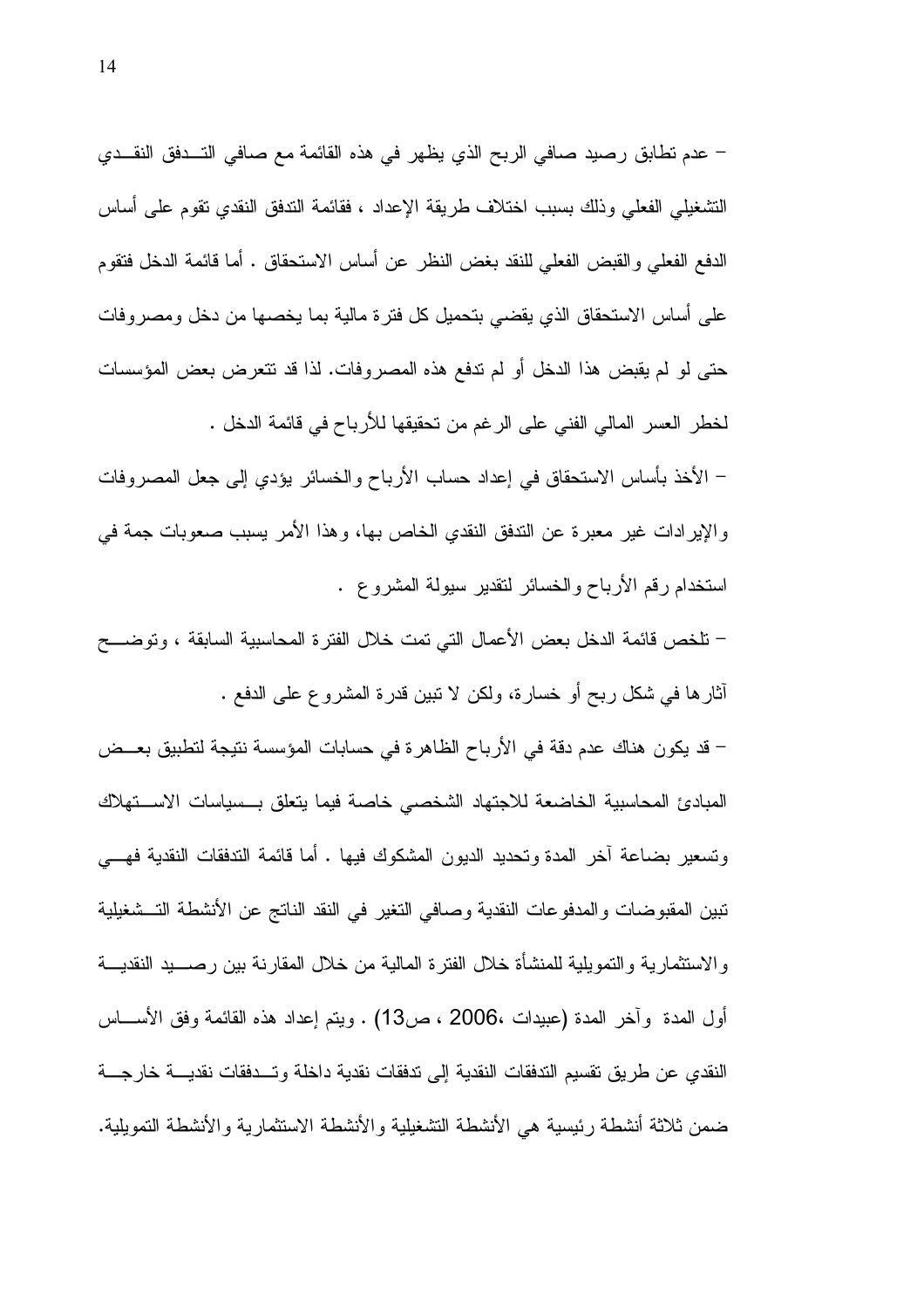ولذا نبين فائمة التدفقات النقدية قدرة الشركة على إدارة التدفقات النقدية ، فإذا كان رصسيد النقدية في أخر المدة عال وأكبر من الالتزامات المتداولة بكثير ربما يشير ذلك إلى قصور في إدارة النقدية وعدم استغلال النقد في استثمارات قصبرة الأجل. وعلى العكس من ذلـــك إذا كان هذا الرصيد أقل بكثير من النز اماتها المتداولة فهذا يشير ربما إلىي تسدني مسستوى سيولة الشركة. وللتغلب على جزء من نقاط الضعف التي تعاني منها كـــل مـــن المبز انيــــة وقائمة الدخل، فقد أصبح إعداد قائمة الندفق النقدى أمراً ضرورياً عند نشر البيانات المالية للمؤسسة، حيث يمكن لهذه القائمة سد الفجوات النالية الموجودة في القوائم المالية الأخرى: – نحيد أثر المصروفات غير النقدية كالاستهلاك والإطفاء على رقم صافى الندفق النقدي. – بيان العمليات النقدية لمختلف النشاطات التي حدثت داخل المؤسسة خلال الفتر ة الماليــــة وليس فقط الأرصدة الدفترية لمهذه النشاطات كما تظهره الميز انية أو نتائج الأعمال الدفترية التي تظهر ها قائمة الدخل.

– إظهار صافي التغير في النقد في بداية ونهاية الفترة ، وتوزيع بنود التدفقات النقدية على أنشطة ذات طبيعة مترابطة تساعد في توضيح بعض الأمور المهمة عن الوضــــع المـــالي للشركة، الأمر الذي يصعب إظهار ِه إذا ما نم النظر إلى الميز انية ۖ وقائمة الدخل كلِّ علــــي حدة . فمثلا تظهر الميزانية رصيد الذمم المدينة كما تظهر قائمة الدخل المبيعــات، ســـواء الآجلة منها أو النقدية، في حين نقوم قائمة الندفق النقدي بإظهار بند المبيعـــات الإجماليــــة وكذلك النقد الفعلى المقبوض منها عند ربط قيمة المبيعات الظاهرة في فائمة السدخل مسع التغير فــي المــــدينين فـــي الميزانيــــة (\_http://www.muflehakel.com/kaemat . (altadafokat-alnakdia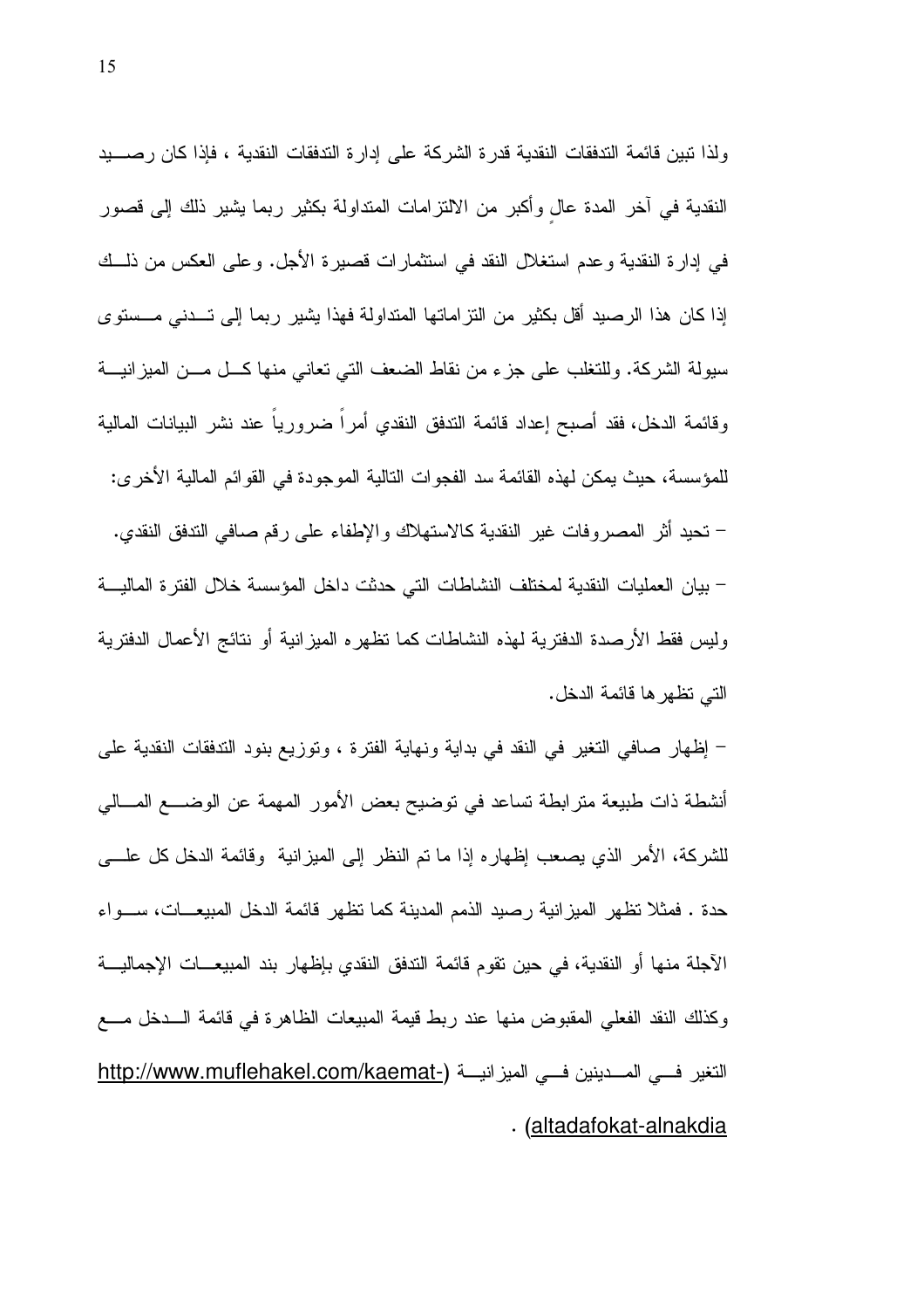### 1/3 أغراض وأهمية قائمة التدفقات النقدية

إن الهدف الأساسي من إعداد قائمة التدفقات النقدية هو مــساعدة المــستثمرين والـــدائنين وغيرهم في تحليل النقدية عن طريق توفير معلومات ملائمة عن المتحصلات والمدفوعات النقدية خلال الفترة المالية . فقائمة التدفقات النقدية توضح الآثار النقدية لعمليات التسشغيل الجارية والعمليات الاستثمارية والتمويلية خلال الفترة ، كذلك صافي الزيادة أو النقص في النقدية خلال الفترة ومن ثم كيفية استخدام تلك النقدية خلالهـــا ( Wild , et al., 2003, P 384) . وتتبع أهمية قائمة التدفق النقدي من دورها في توفير معلومات لا تظهر في أي من قائمة الدخل والميزانية العمومية. لذا تعتبر هذه القائمة بمثابة صلة الوصــــل بــــين هــــاتين القائمتين ، كما أنها أكثر ملاءمة منهما لتحديد نقاط القوة والضعف في نشاط المنـــشأة بمــــا تحتويه من معلومات وما يمكن اشتقاقه منها من مؤشرات كمية فعالة لتقييم مـــدى كفـــاءة السياسات التي نتبناها الإدارة في مجال التمويل والاستثمار، وإمكانية التنبؤ المستقبلي فسي النَّوسع . ويمكن نوضيح أهمية قائمة النَّدفقات النقدية بالنقاط التالية :

1. إن معلومات التدفقات النقدية للمشروع مفيدة في تزويد مستخدمي البيانات المالية بقدرة المشروع على نوليد النقدية ، واحتياجات المشروع في استخدام هذه النقدية .

2. عندما تستخدم بيانات الندفقات النقدية بالاقتران مع باقي البيانات المالية ، فإنهـــا تـــزود المستخدمين بمعلومات تمكنهم من تقييم التغيرات في صافى أصول المـــشروع وهيكلهـــا المالي بما في ذلك سيولة المنشاة وقدرتها على الوفاء بالدين والتكيف مع الفرص المتغيرة . 3. إن معلومات التدفق النقدى تساعد المستخدمين على تطوير نماذج لتقدير ومقارنة القيمة الحالية للتدفقات النقدية المستقبلية للمشاريع المختلفة .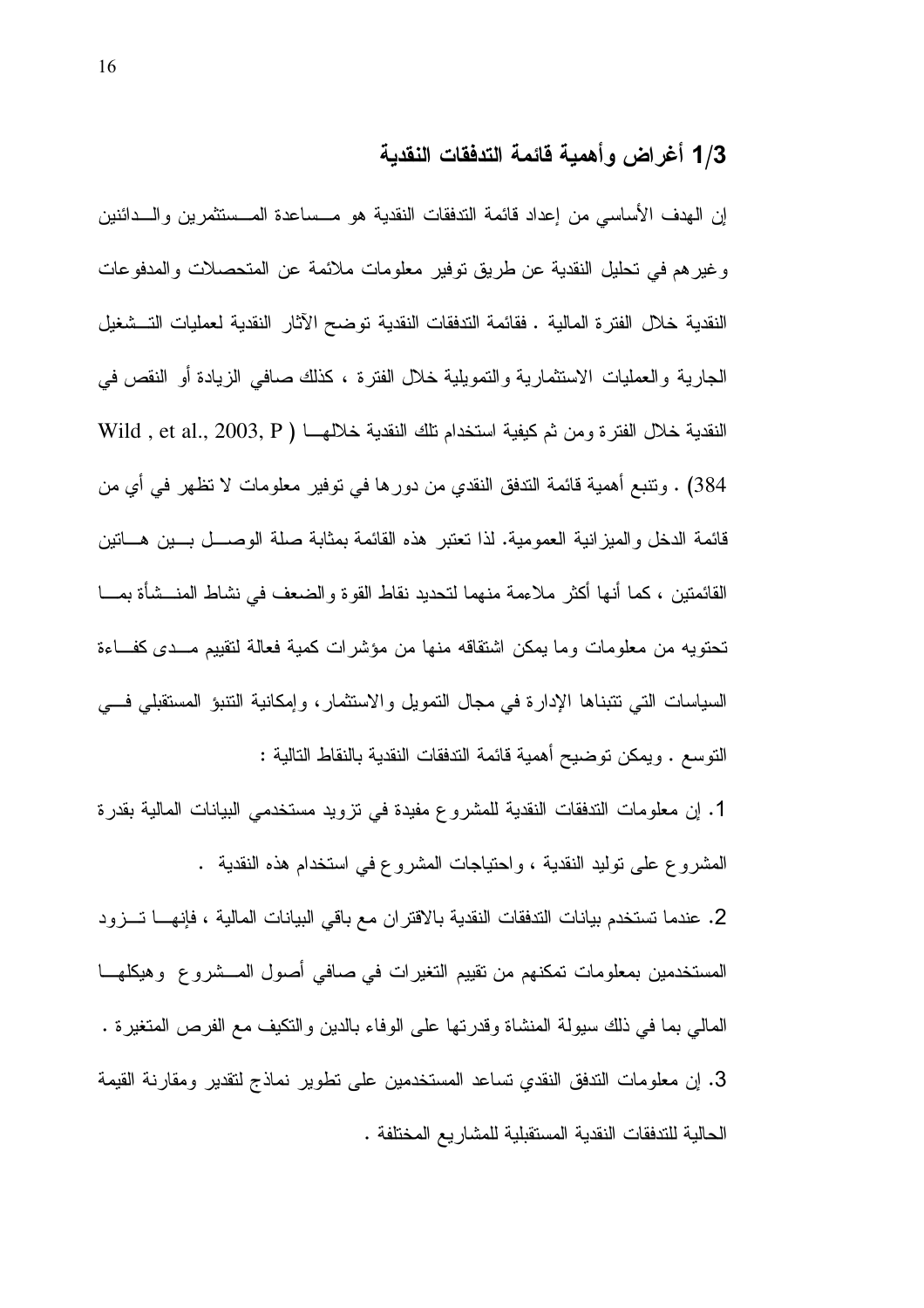4. تستخدم معلومات التدفق النقدى التاريخية كمؤشر لمبالغ ، وتوقيــت ، ودرجـــة تأكيـــد التدفقات النقدية المستقبلية . وهي مفيدة كذلك في اختبار دقة التقديرات السسابقة للتسدفقات النقدية وفحص العلاقة بين الربحية وصافى الندفق النقدى .

5. نزود مستخدمي البيانات المالية بالكيفية التي يولد ويستخدم فيها المشروع النقدية ومسا بعادلها ( المعايير الدولية لإعداد النقارير الماليـــة ، 2006 ، ص 766 ) . ومـــن أهـــم الأغراض التي تخدمها قائمة الندفقات النقدية ما يلي :

## أولاً: تقييم جودة أو نوعية أرباح الشركة

إن ربحية الشركة هي محصلة لمختلف السياسات التي نتخذها الإدارة ، وتعبر عـــن مـــدى الكفاءة التي نتخذ فيها الشركة ً قراراتها التشغيلية والاستثمارية . وتقيس نسب الربحية كفاءة المنشأة في استغلال مواردها بشكل أمثل لتحقيق الأرباح. وهـــي نقـــدم معلومــــات بمكـــن بواسطتها التمييز بين صافي الدخل الذي يتم تحديده بموجب أساس الاســـتحقاق وصــــافى الندفق النقدي الذي يتم تحديده بموجب الأساس النقدي. وعلى هذا الأســـاس فـــان تحقيـــق المنشأة لرقم مرتفع من صافي الدخل لا يعني بالضرورة أنها حققت تسدفقاً نقسدياً مرتفعـــاً والعكس بالعكس. في حين كلما ارتفع صافي الندفق النقدي التشغيلي الموجب الذي تحققه المنشأة خلال العام كلما ارتفعت نوعية أو جودة أرباح المنشأة والعكس بـــالعكس (مطـــر ، 2006 ، ص 162 ) . وتمثل نسب الربحية مجال اهتمام المستثمرين والإدار ة والمقرضين. فالمستثمر ون ينطلعون إلى الفر ص المربحة لتوجيه أموالهم إليها، والإدار ة تستطيع التحقــق من نجاح سياساتها التشغيلية، والمقرضون يشعرون بالأمان عند إقراض أموالهم إلى منشآت تَحقَّقَ أَرْبَاحٍ وقادرِةٍ عَلَى دَفَعِ النَّزِ اماتِهَا وَفَوَائِدَ دَيُونِهَا ( Needlse & Powers, 2004,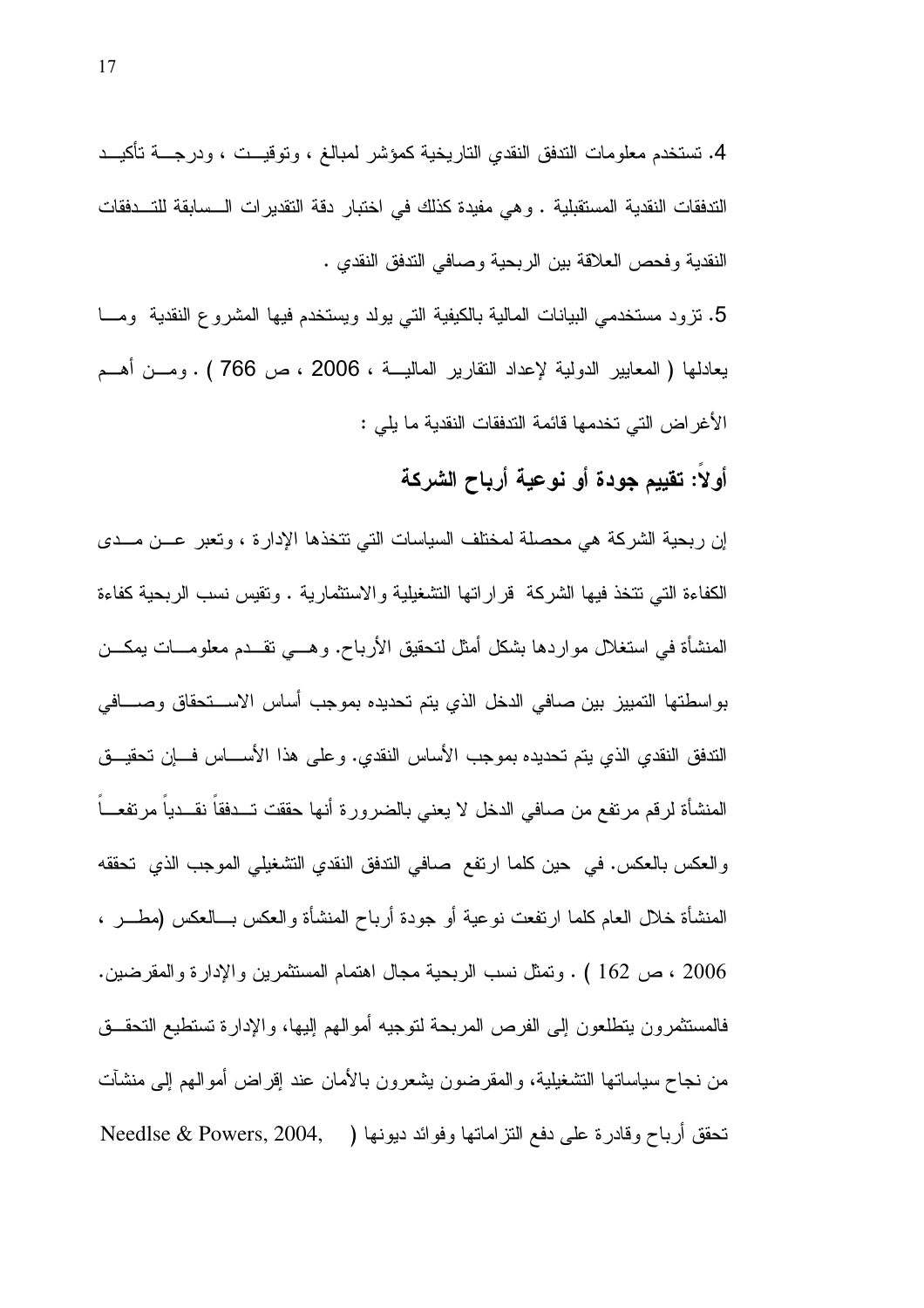1– مؤشر (دليل ) النشاط التشغيلي

ويحدد هذا المؤشر بالعلاقة التالية :

صافي التدفقات النقدية من الأنشطة التشغيلية / صافي الدخل من الأنشطة التشغيلية قبل الفوائد والضربية .

ونبين هذه النسبة مدى قدرة الأنشطة التشغيلية في المنشأة على توليــد تــدفقات نقديـــة تشغيلية (مطر ، 2006 ، ص 163 ) . وتعكس هذه النسبة في جانــب منهــــا نتـــائج الأنشطة التشغيلية وفقا لأساس الاستحقاق، في حين تعكس في الجانب الآخـــر نتـــائج الأنشطة التشغيلية وفقا للأساس النقدى . وكلما ارتفعت هذه النسبة دل ذلك على جسودة أرباح المنشأة والعكس بالعكس ( 89 - 75 Rhaefer , 2003, P ) . ( Fried lob & Schaefer ) . 2– مؤشر النقدية التشغيلي

ويحدد بالعلاقة التالية : صافي التدفقات النقدية من الأنشطة التشغيلية / صافي الدخل . وتوضح هذه النسبة مدى قدرة أرباح الشركة على توليد ندفقات نقدية تشغيلية . وتختلف هذه النسبة عن السابقة في أنها تأخذ بعين الاعتبار عند اشتقاقها الفوائــد والــضرائب  $(163, 2006, 2006)$ .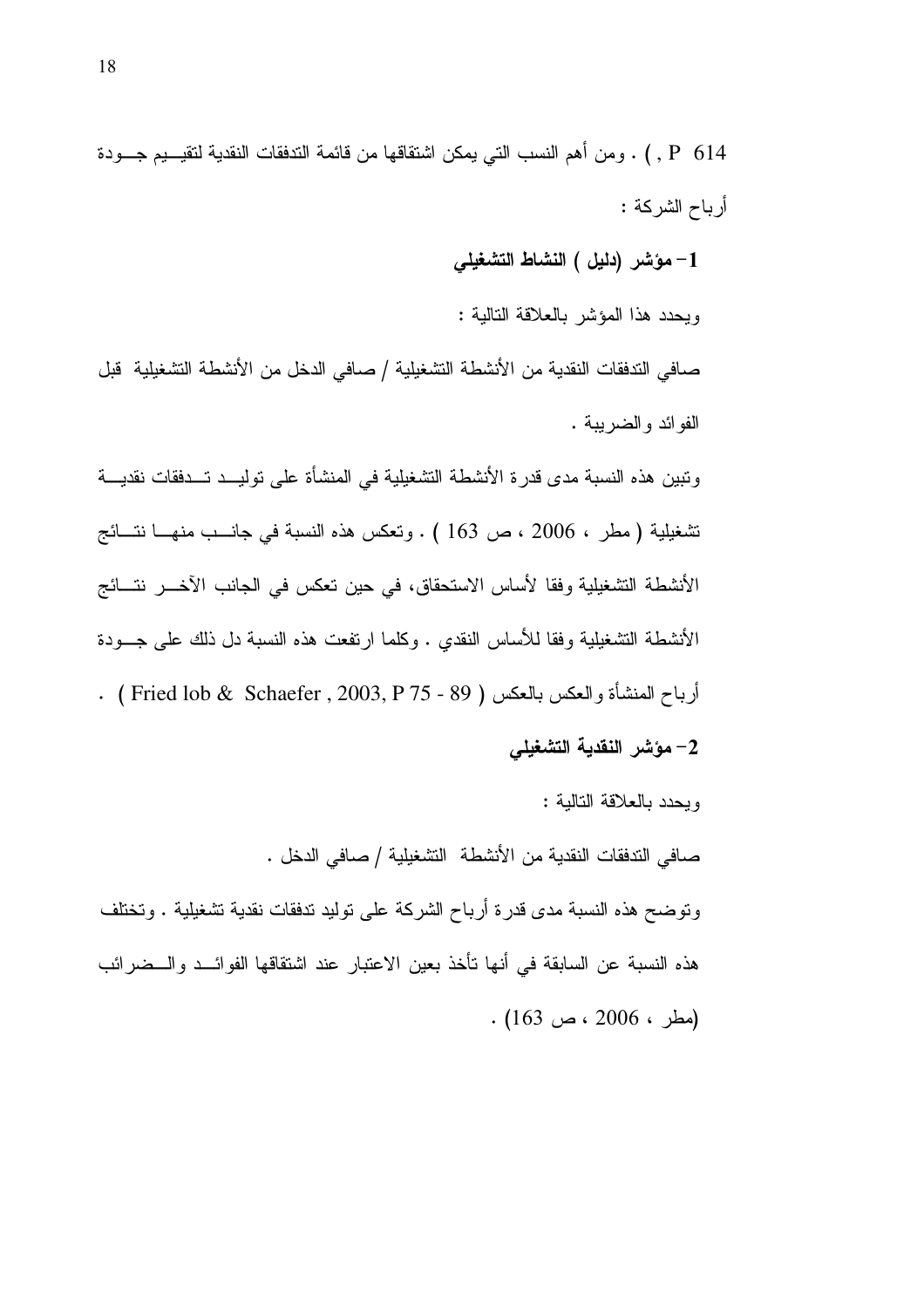3– نسبة التدفقات النقدية من المبيعات إلى المبيعات

وتحدد بالعلاقة التالية :

الندفقات النقدية من المبيعات / المبيعات .

تبين النسبة المئوية للتدفقات النقدية من المبيعات . وكلما ارتفعت هذه النسبة دل ذلسك على كفاءة الشركة في تحصيل النقدية من المبيعات (Carslaw & Mills , 1991 ) . 4– نسبة الفوائد والتوزيعات المقبوضة

وتحدد بالعلاقة التالية :

المتحصلات النقدية المتحققة من إيراد الفوائد والتوزيعات المقبوضة / التدفقات النقديسة الداخلة من الأنشطة النشغبلبة .

تساعد هذه النسبة على قياس الأهمية النسبية لعوائد الاستثمارات سواء في القروض أو في الأوراق المالية (مطر، 2006، ص 165 ).

5– نسبة التدفقات النقدية من الأنشطة التشغيلية للسهم العادي

وتحدد هذه النسبة بالعلاقة النالية :

صـافي التدفقات النقدية من الأنشطة التشغيلية — التو ز يعات النقدية للأسهم الممتاز ة / المنوسط المرجح للأسهم العادية .

ونبين هذه النسبة حصة السهم العادي من صافي الندفقات النقدية من الأنشطة التشغيلية، وتعكس قدرة المنشأة على نوزيع الأرباح النقديـــة ( Gibson , 2001 , P  $. (366)$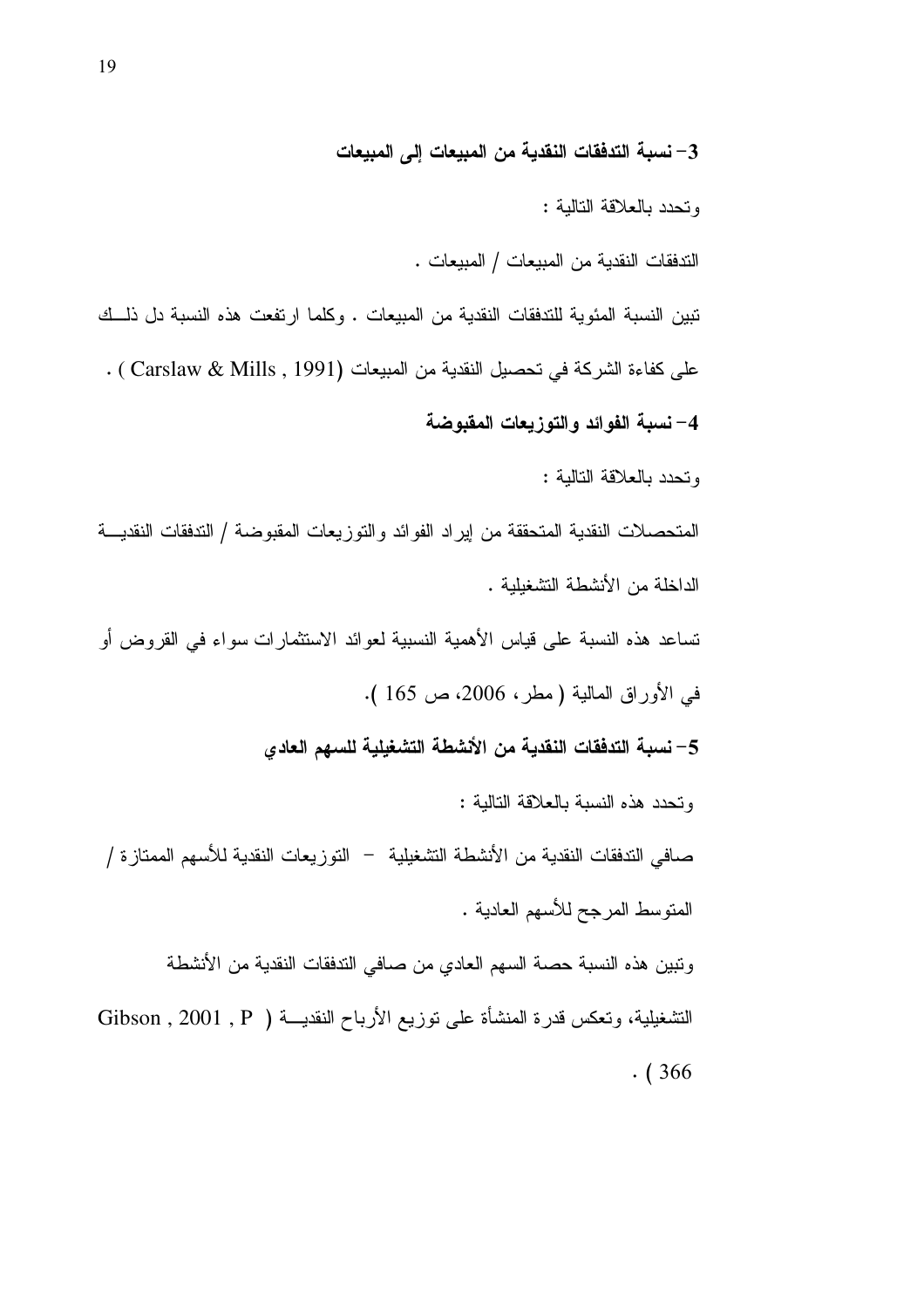6– نسبة العائد على حقوق الملكية من التدفقات النقدية التشغيلية

وبحدد بالعلاقة التالبة :

صـافي التدفقات النقدية من الأنشطـة التشغيلية / حقوق الملكية .

تبين هذه النسبة العائد على حقوق الملكية من الندفقات النقدية من الأنشطة التشغيلية . وكلما ار نفعت هذه النسبة كلما كان ذلك مؤشر اً إيجابياً على كفاءة المنشأة . وتشبه هذه النسبة نسبة معدل العائد على حقوق الملكية ولكنها تحتسب باستخدام التدفقات النقدية من الأنشطة التشغيلية بدلاً من رقم صافي الدخل ( عبيدات ، 2006 ، ص 68 ) . 7– نسبة العائد على الأصول من التدفق النقدى التشغيلي وبحدد بالعلاقة التالبة :

صافي التدفقات النقدية من الأنشطة التشغيلية / إجمالي الأصول . ونوضح هذه النسبة مدى قدرة أصول الشركة على نوليد ندفقات نقدية تشغيلية ، وكلما ارتفعت هذه النسبة دل ذلك على كفاءة المنشأة في استخدام موجداتها، وحافز للمزيد من الاستثمار في المستقبل . وتشبه هذه النسبة معدل العائد على الموجودات باستثناء استخدام التدفقات النقدية بدلا من رقم صافي الربح (Carslaw & Mills , 1991 ) .

## ثانياً: تقييم السيولة

تعرف السيولة بأنها قدرة المنشأة على تحويل أصولها إلى نقدية حتى تـــتمكن مـــن ســـداد النز اماتها المتداولة عند اســـنحقاقها ( Schroeder , et al . , 2001, P 156 ) . ونقـــوم نسب السيولة بربط الأصول المنداولة بالمطلوبات المنداولة لمعرفة الوضع المالي للسشركة في الفتر ة قصير ة الأجل. وتر تبط قو ة أو ضعف سيولة الشر كة بمدى تو فر صـافـي التـــدفق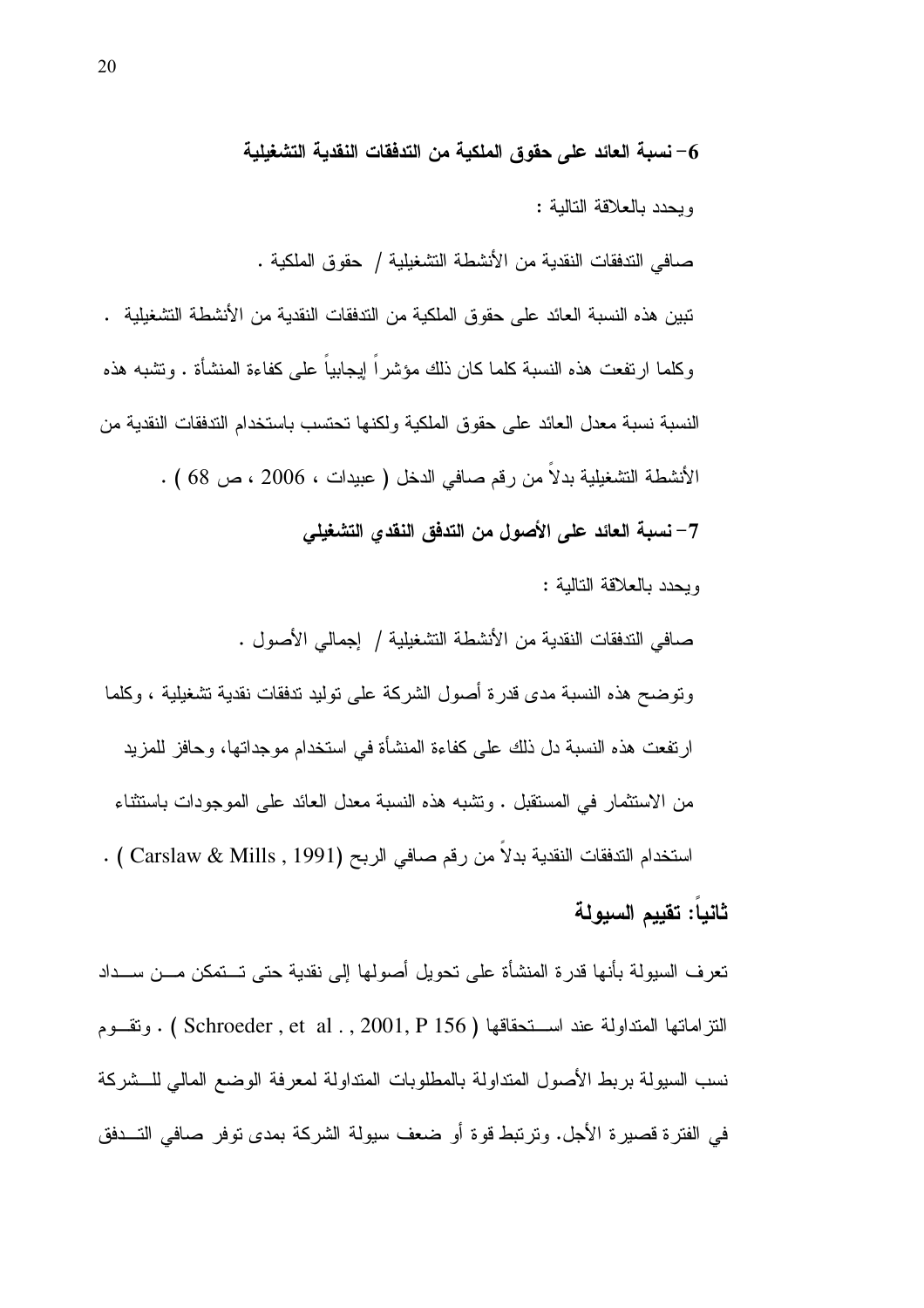النقدى من الأنشطة التشغيلية ، فإذا كان صافي الندفق النقدى من الأنشطة التشغيلية موجبـــاً فهذا يعني أن هناك فائضاً نقدياً يمكن لإدارة الشركة أن تستخدمه إما في توسيع الأنـــشطة الاستثمارية أو في تسديد الديون طويلة الأجل . أما إذا كان سالباً فهذا يعني أن على الشركة أن نتبحث عن مصـادر لتمويل العجز وذلك إما ببيع جزء من استثماراتها أو بالتمويل طويل الأجل. و من أهم النسب التي يمكن اشتقاقها من قائمة التدفقات النقدية لتقييم سيولة المنشاة : 1– نسبة تغطية النقدية وتحدد بالعلاقة التالية : صـافي الندفقات النقدية من الأنشطة التشغيلية / الندفقات النقدية الخارجة للأنشطة الاستثمار بة والتموبلية .

ومن الأمثلة على التدفقات النقدية الخارجة للأنشطة التمويلية والاستثمارية :

- الديون والقروض المستحقة الدفع .
- الدفعات الإيجارية لعقود الإيجار التمويلي .
- المبالغ المدفوعة في شراء الأصول الثابتة .
	- توزيعات الأرباح لحملة الأسهم .

وتشير ٍ هذه النسبة إلى قدر ة الشركة على توليد تدفقات نقدية من الأنشطة التشغيلية للوفاء بالمطلوبات الاستثمارية والتمويلية الضرورية . وكلما ارتفعت هذه النسبة دل ذلك على كفاية التدفقات النقدية من الأنشطة التشغيلية للو فاء بهذه الاحتياجات ( & Friedlob  $\cdot$  (Schleifer, 2003, P9 – 91)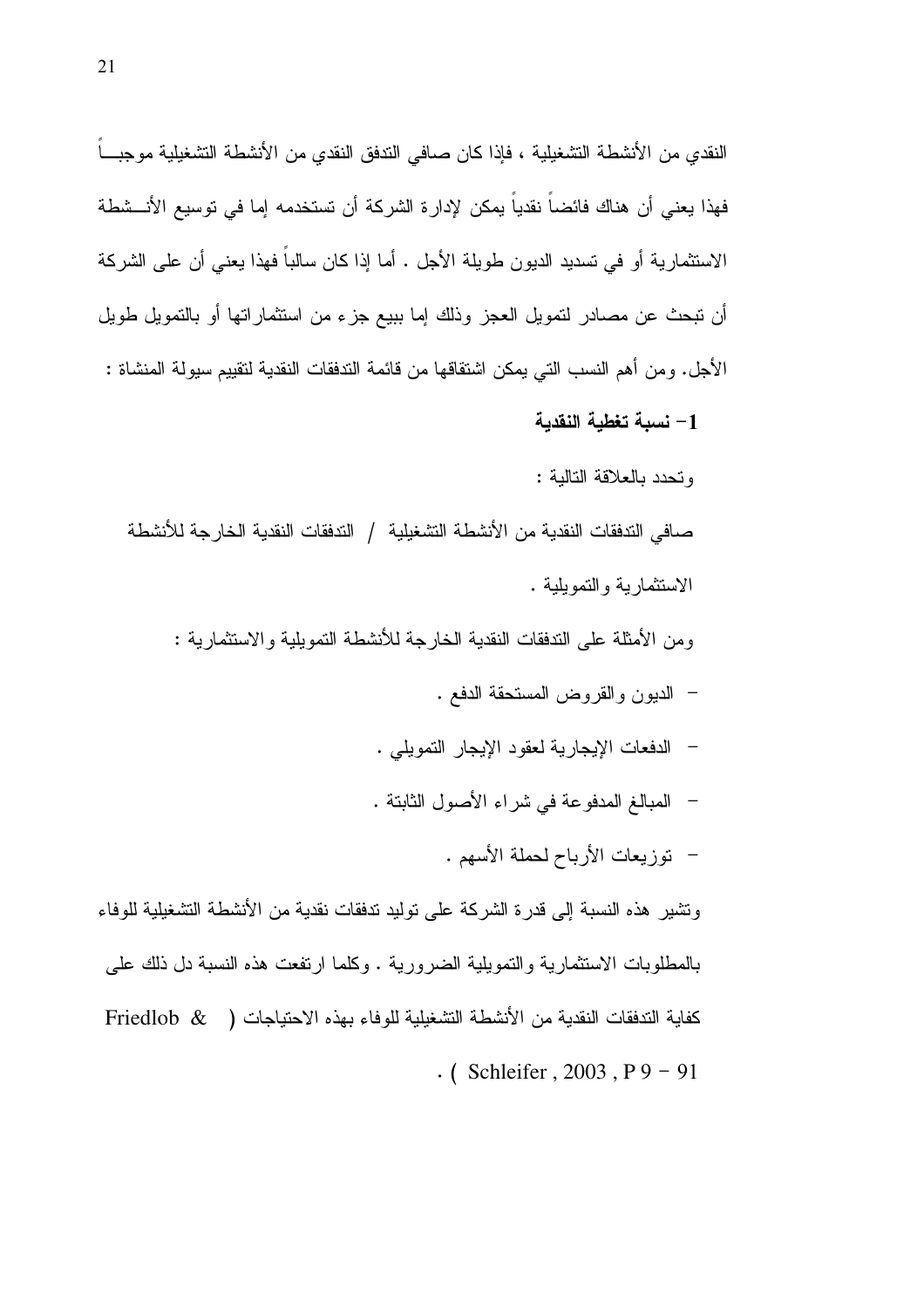2– نسبة المدفوعات اللازمة لتسديد فوائد الديون

وتحدد بالعلاقة التالبة :

صافي الندفقات النقدية من الأنشطة التشغيلية / فوائد الديون .

ونشير هذه النسبة إلى قدرة الشركة على نسديد فوائد الديون، وانخفاض هذه النسبة مؤشـــر سيئ وينبئ بمشاكل قد تواجهها الشركة في مجال السيولة اللازمة لدفع الفوائــد المــستحقة للديون (مطر ، 2006 ، ص 164 ) .

3- نسبة التوزيعات النقدية

وتحدد بالعلاقة التالبة :

صـافي التدفقات النقدية من الأنشطـة التشغيلية / النوزيعات النقدية للمساهمين . ونوفر هذه النسبة معلومات عن السياسة التي نتبعها إدارة الشركة في مجـــال توزيــــع الأرباح النقدية من خلال تدفقاتها النقدية من الأنشطة التشغيلية ومدى اســتقر ار هــذه السياسة . إن ارتفاع هذه النسبة بشير إلى قدرة المنشأة على تسديد توزيعات الأربـــاح دون الحاجة إلى مصادر تمويل خارجية ( Gibson , 2001 , P 367 ) . 4– نسبة كفاية التدفقات النقدية من الأنشطة التشغيلية

وتحدد هذه النسبة بالعلاقة التالبة :

الندفقات النقدية الداخلة من الأنشطة التشغيلية / الاحتياجات النقدية الأساسية . ونبين هذه النسبة مدى قدرة أنشطة الشركة على نوليد ندفقات نقديسة داخلسة لتغطيسة الندفقات النقدية الخارجة للأنشطة التشغيلية وللإنفاق الرأسمالي وسداد أقسساط السديون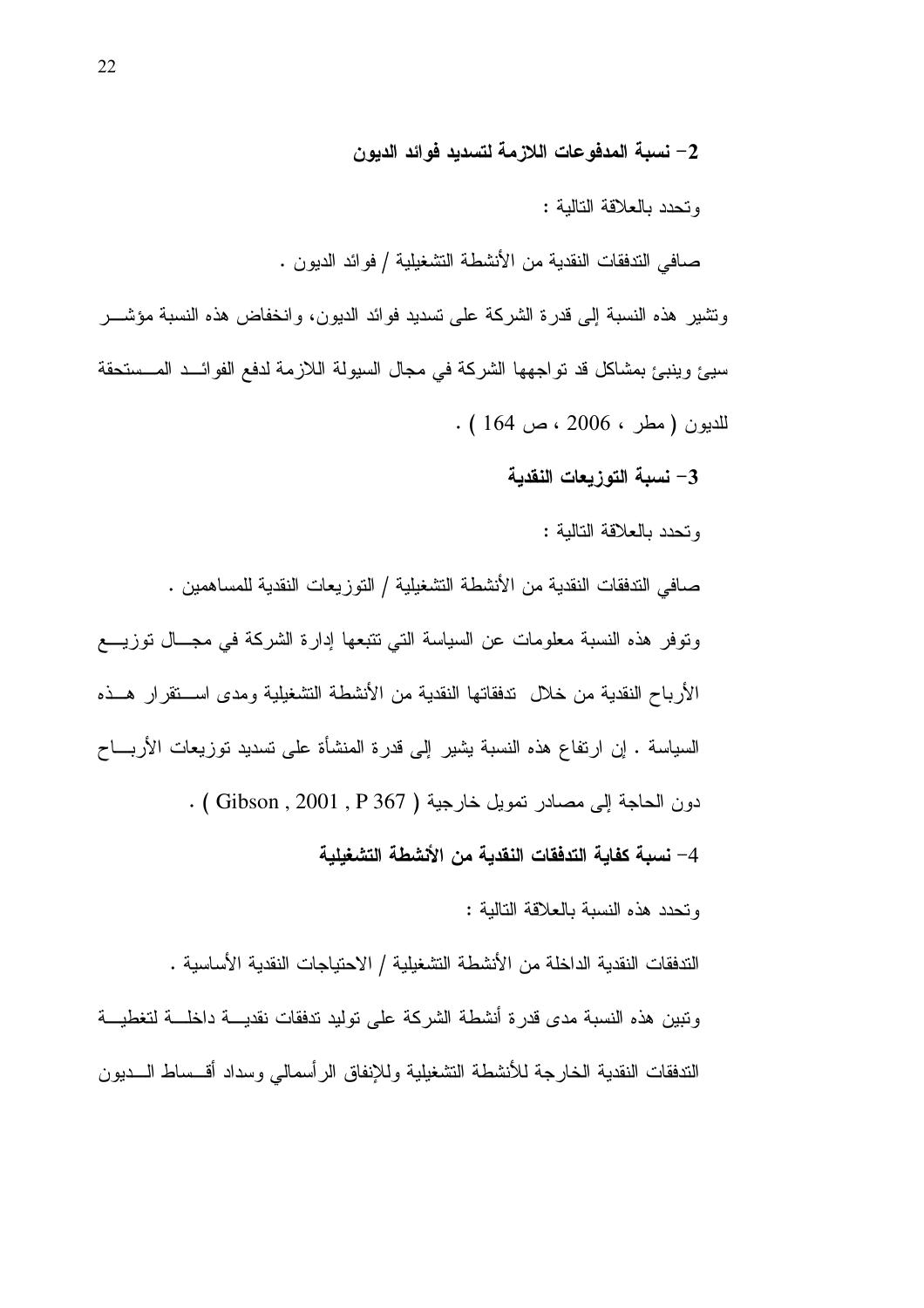$:(162)$ أ– التدفقات النقدية الخار جة للأنشطة التشغيلية . ب— مدفو عات أعياء الدبون. ج– الإنفاق الرأسمالي اللازم للمحافظة على الطاقة الإنتاجية . د– سداد الديون المستحقة خلال العام . 5– نسبة التدفقات النقدية من الأنشطة التشغيلية إلى المطلوبات المتداولة وتحدد بالعلاقة التالبة : صـافي الندفقات النقدية من الأنشطة التشغيلية / متوسط المطلوبات المنداولة . ونبين هذه النسبة مدى قدرة المنشأة على سداد مطلوباتها المنداولة من خـــلال صــــافي تدفقاتها النقدية من أنشطتها التشغيلية . وكلما ارتفعت هذه النـــسبة انخفــض مـــستوى المخاطر المتعلقة بالسبولة ، وهذا يعني أن المنشأة قادرة على الوفاء بجميع أو بجــزء

طويلة الأجل . ويقصد بالاحتياجات النقدية الأساسية ما يلبي ( مطــــر ، 2006 ، ص

من مطلوباتها المتداولة من خلال النقدية المولدة داخلياً ( Kieso, et al., 2005 , P  $. (196)$ 

6– نسبة التدفقات النقدية من الأتشطة التشغيلية إلى الاستحقاق الحالي للديون طويلة الأجل وأوراق الدفع قصيرة الأجل وتحدد بالعلاقة التالبة : صـافي التدفقات النقدية من الأنشطة التشغيلية / استحقاقات الدين طويلة الأجل + الديون وأوراق الدفع قصيرة الأجل .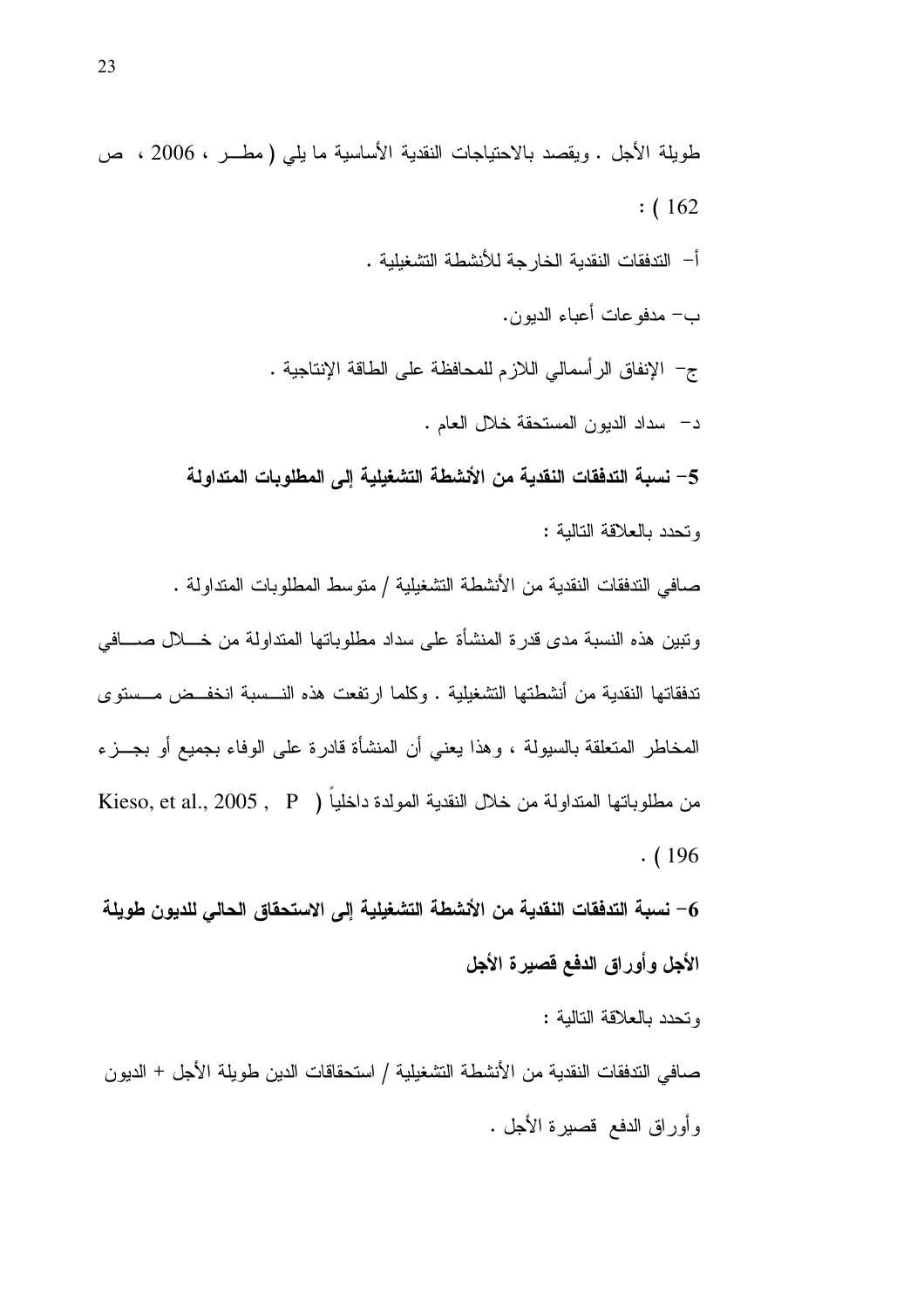ونشير هذه النسبة إلى قدرة الشركة على الوفاء بالنز امانها المتمثلة باستحقاقات الديون طويلة الأجل والديون وأوراق الدفع قصيرة الأجل.إن ارتفاع هذه النسبة يعني أن وضع السيولة للمنشأة جيد ولا تعاني من مشكلات نتعلق بها ( Gibson , 2001 , P 364 ). 7– نسبة التدفقات النقدية من الأنشطة التشغيلية إلى مدفوعات الديون طويلة الأجل وتحدد بالعلاقة التالبة :

صـافي الندفقات النقدية من الأنشطـة التشغيليـة / مدفو عات الدين طو يل الأجل . تقيس هذه النسبة مدى كفاية التدفقات النقدية من الأنشطة التشغيلية على ســداد الـــديون طويلة الأجل . وكلما ارتفعت هذه النسبة كلما كان ذلك مؤشراً ليجابياً على قدرة المنشأة علي الوفاء بالنز إمانها طويلة الأجل ( Roehl – Anderson & Bragg , 2005 , P  $(329)$ 

> 8– نسبة التدفقات النقدية من الأنشطة التشغيلية إلى النفقات الرأسمالية وتحدد بالعلاقة التالبة :

صافي الندفقات النقدية من الأنشطة التشغيلية / التــدفقات النقديـــة الخارجـــة للنفقـــات الاستثمارية .

وتبين هذه النسبة قدرة الشركة على توليد تدفقات نقدية من أنشطتها التشغيلية لتمويـــل النفقات الرأسمالية اللازمة للحفاظ على طاقتها الإنتاجية . وإذا كانت هذه النسبة أكبــر من 1:1 فهذا يعني أن المنشأة يمكن أن تستخدم الزيادة النقدية من أنشطتها التشغيلية في نسديد الديون المستحقة عليها ( Stickney & Brown , 1999 , P 154 ) .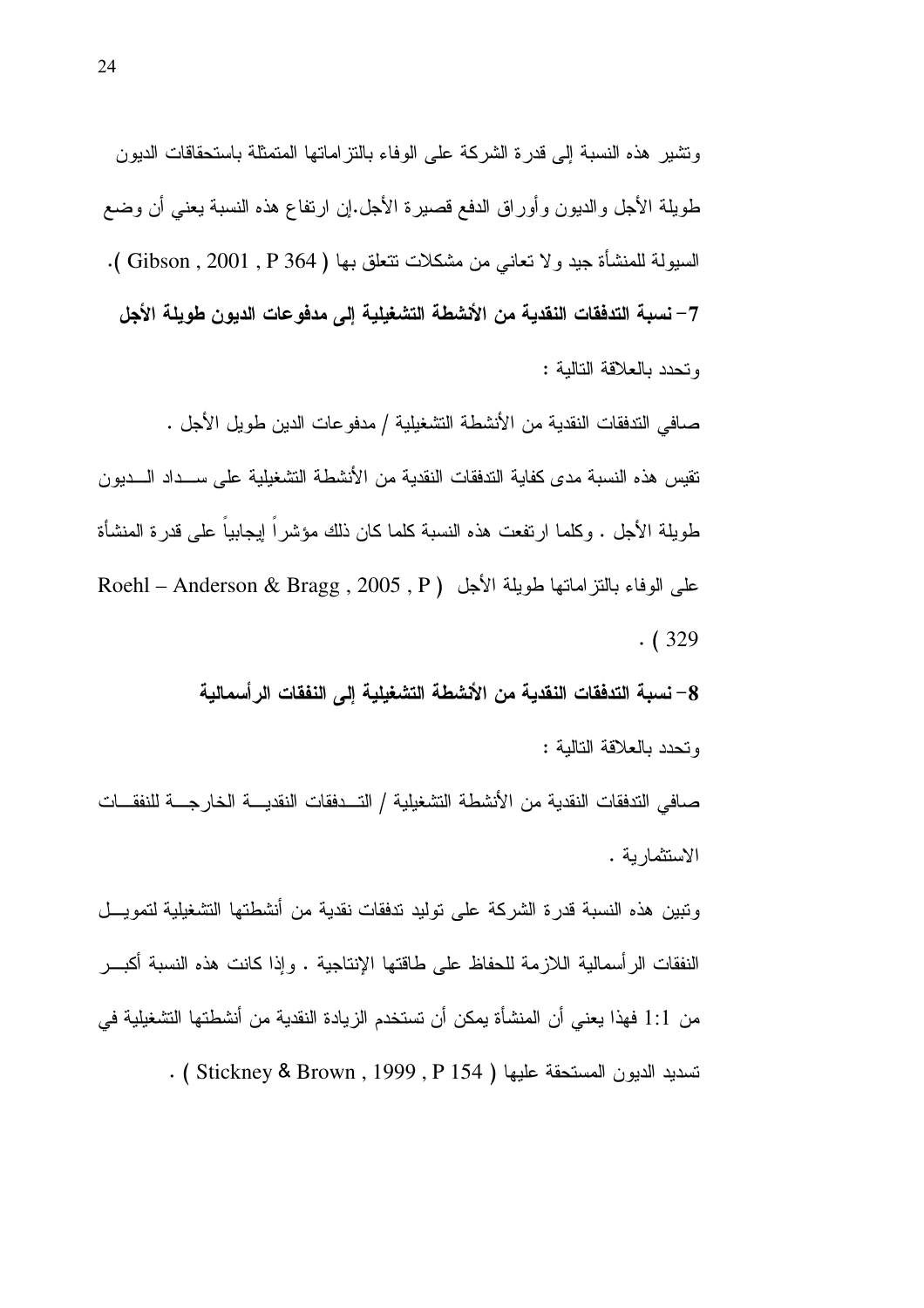وتحدد بالعلاقة التالية :

مصروف الاستهلاك + مصروف الإطفاء / صافى التــدفقات النقديـــة مـــن الأنـــشطة التشغبلبة .

ونساعد هذه النسبة في إظهار أثر الاستهلاك والإطفاء علـــي النقديـــة مـــن الأنـــشطة التشغيلية . ويمكن اعتبار المنشأة أكثر كفاءة إذا كان أثر الاستهلاك والإطفاء لديها قليلا على النقدية من الأنشطة التشغيلية ( Bergevin , 2002 , P 231 ) .

10– نسبة إعادة الاستثمار

وتحدد بالعلاقة التالبة :

صافي التدفقات النقدية من الأنشطة التشغيلية / مشتريات الموجودات طويلـــة الأجـــل ونقيس هذه النسبة كفاية الندفقات النقدية من الأنشطة التشغيلية لتمويل شراء الموجودات طويلة الأجل . وتختلف هذه النسبة عن نسبة التدفقات النقدية من الأنشطة التشغيلية إلى النفقات الرأسمالية في أنها نأخذ بعين الاعتبار جميع ًمشتريات الموجـــودات طويلــــة الأجل والمتضمنة الأراضبي والمبانى وليس الموجودات اللازمة للمحافظة على الطاقسة  $(75 \cup 2006 \cdot 2006)$  الإنتاجية فقط ( عبيدات ا

11– التدفقات النقدية الحرة

وتحدد بالعلاقة التالبة :

صافى التدفقات النقدية من الأنشطة التشغيلية – ( النفقــات الرأســـمالية+ توزيعـــات الأرباح ) .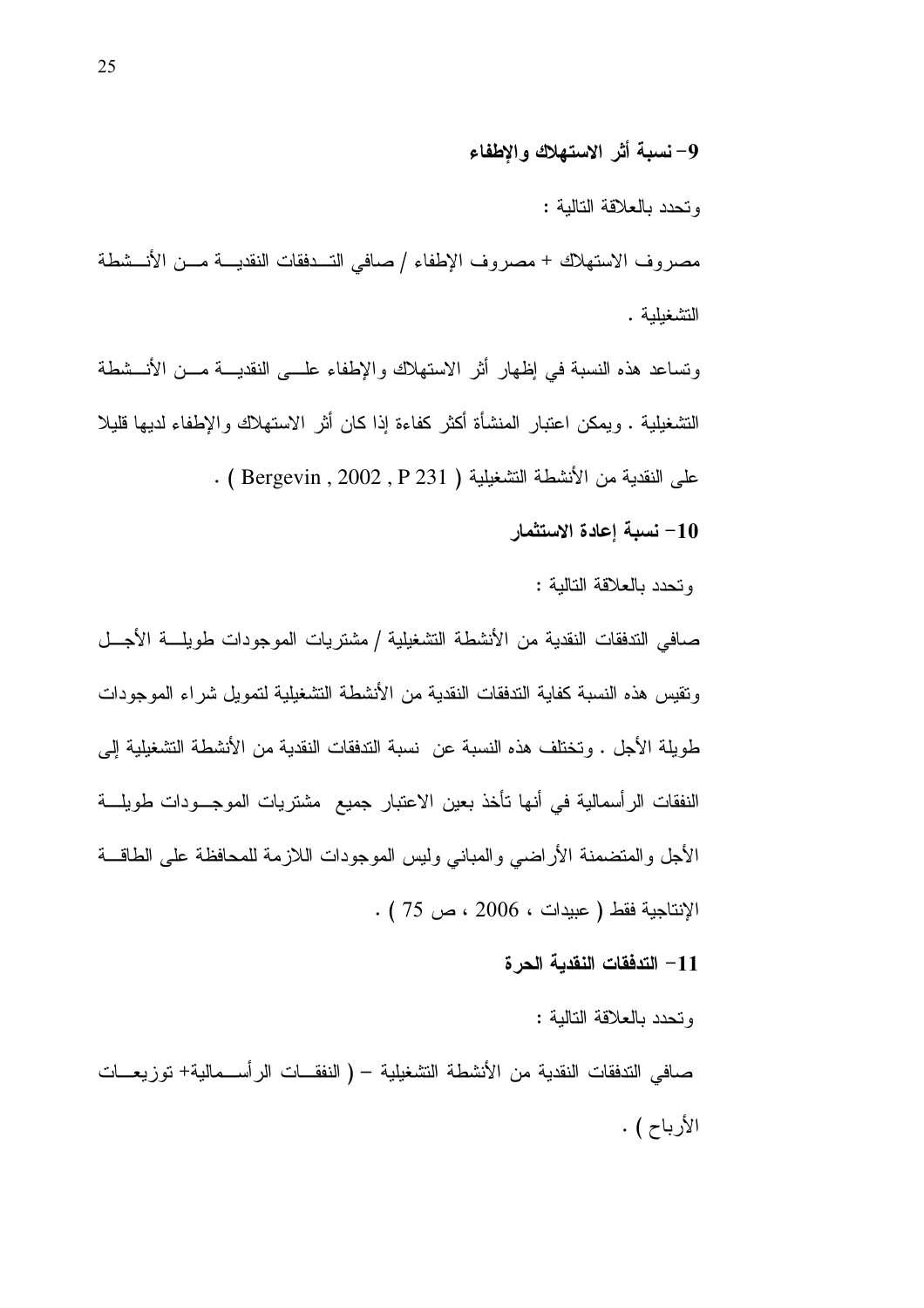والندفقات النقدية الحرة هي التدفقات النقدية المتبقية التي يتم توزيعها على حملـــة الأســــهم وأصحاب الديون بعد قيام الشركة بالاستثمار في الأصول الثابتة الضرورية ورأس المسال العامل للمحافظة على استمرارية الأنشطة التشغيلية . وتوفر التدفقات النقدية الحرة للمحللين الماليين معلومات عن قدر ة المنشأة على النمو داخلياً وزيادة مرونتها المالية ( , Bergevin  $(2002, P230)$ 

12– نسبة التدفقات النقدية الخارجة للأنشطة الاستثمارية إلى التدفقات النقدية الداخلة من الأنشطة التمويلية

وتحدد بالعلاقة التالبة :

الندفقات النقدية الداخلة من الأنشطة النمو يلية / الندفقات النقدية الخارجة للأنشطة الاستثمار ية.

ونبين هذه النسبة مدى مساهمة التدفقات النقدية الداخلة من الأنشطة التمويلية على تمويــل الاستثمار في الموجودات طويلة الأجل . كذلك تعتبر مؤشراً على مدى إســـهام المـــصـادر الخارجية في تمويل الاستثمار في الموجودات طويلة الأجل ، لــذا تــوفر للمــستثمرين و المقر ضبين معلومات عن كيفية استخدام استثمار اتهم من قبل إدار ة المنشأة (محمد و آخر و ن  $(167)$  ، حر، 167 .

13– نسبة الإنفاق الرأسمالي

وتحدد هذه النسبة بالعلاقة التالبة :

الإنفاق الرأسمالي الحقيقي / الندفقات النقدية الداخلة من القروض طويلة الأجل وإصدارات الأسهم والسندات .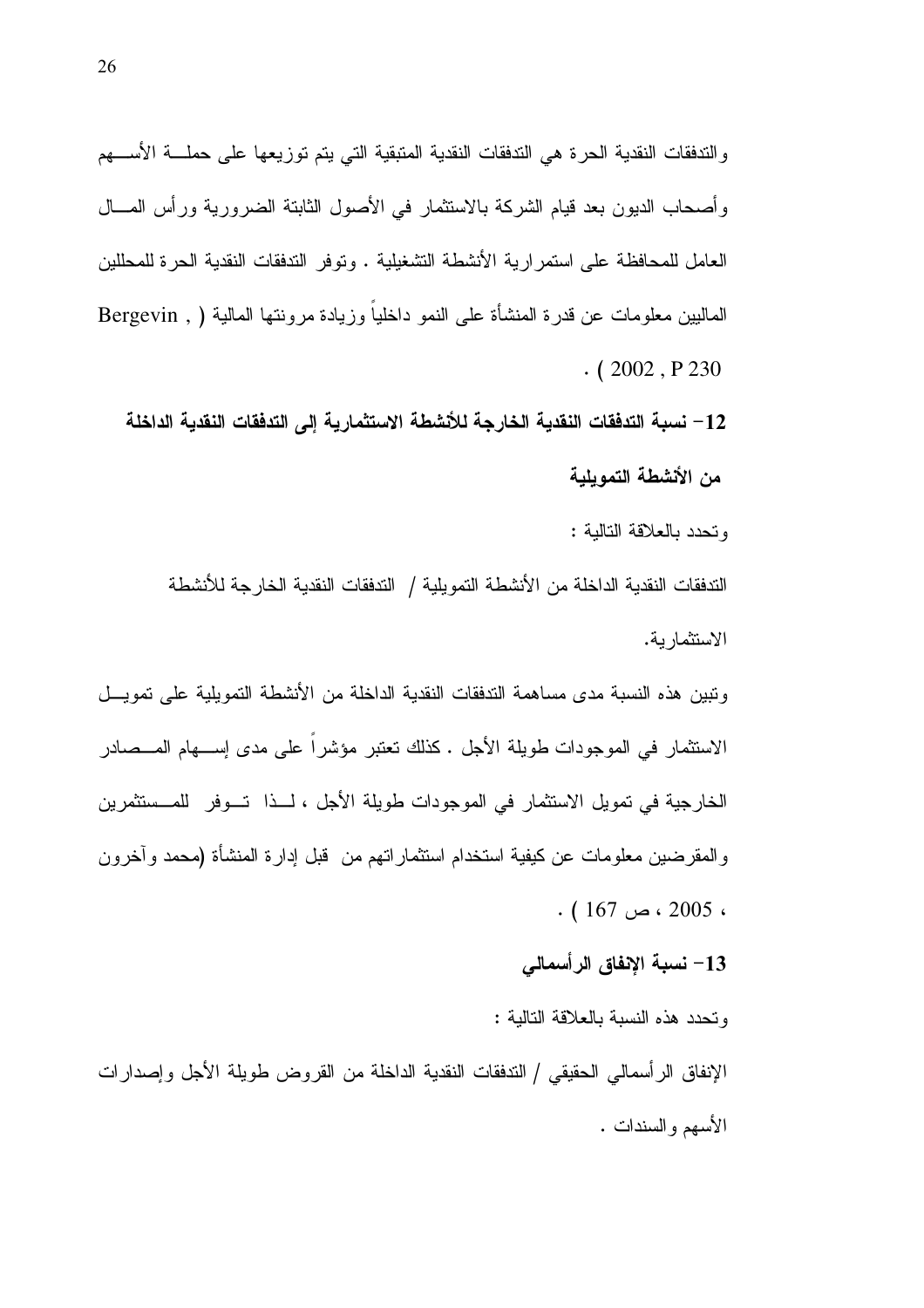ونقيس هذه النسبة الأهمية النسبية لمصادر النمويل الخارجي في نمويل حيـــازة الأصــــول الثابتة. وتخدم فئتي المستثمرين والمقرضين بتوفير مؤشرات لمهــم عــن كيفيـــة اســـتخدام أموالهم. كما نعكس أيضا مدى نجاح إدارة الشركة في إنباع سياسة المواءمة فـــي نمويـــل الأصول طويلة الأجل من مصادر تمويل طويلة الأجل ( مطر ، 2006، ص 165 ) .

1/4 أسس عرض وتبويب المعلومات في قائمة التدفقات النقدية

بموجب الشروط التي نتطلبها المعابير المحاسبية التي أصدرتها المجامع المهنية بشان إعداد قائمة الندفق النقدي ومنها المعيار المحاسبي الدولي رقم ( 7 ) ، يجب نبويب أو تـــصنيف المعلومات التي تعر ضـها هذه القائمـة في ثلاثة أبو اب ر ئيسية بِتألف كل باب منها من نو عين من الندفقات ، تدفقات نقدية داخلة وأخرى خارجة . و ترتب هذه الأبواب كتالي:التـــدفقات النقدية من الأنشطة التشغيلية ، و الندفقات النقدية من الأنشطة الاستثمار ية ، و الندفقات النقدية من الأنشطة التمويلية ( مطر ، 2003 ، ص 166) . وقد أصدرت لجنة معايير المحاســـبة الدولية (IASC) المعيار المحاسبي الدولي رقم ( 7 ) " قائمة التدفقات النقدية " بـــصورته النهائية في ديسمبر 1992 ، وأصبح هذا المعيار نافذ المفعول للبيانات المالية ابتــداء مـــن الأول من تموز عام 1994 ليحل محل المعيار السابق " بيان التغير ات في المركز المــــالي" والذي تم اعتماده في أكتوبر عام 1977. ويهدف هذا المعيار إلىي إلزام الــــشركات بتــــوفير المعلومات حول النغير ات الناريخية في النقدية وما يعادها للمشروع بو اسطة بيــــان النــــدفق النقدى الذي بصنف التدفقات النقدية خلال الفتر ة إلى تـــدفقات مــــن النـــشاطات التـــشغيلية وتدفقات من النشاطات الاستثمارية ، وتدفقات من النشاطات النمويلية . وقد ورد في هــذا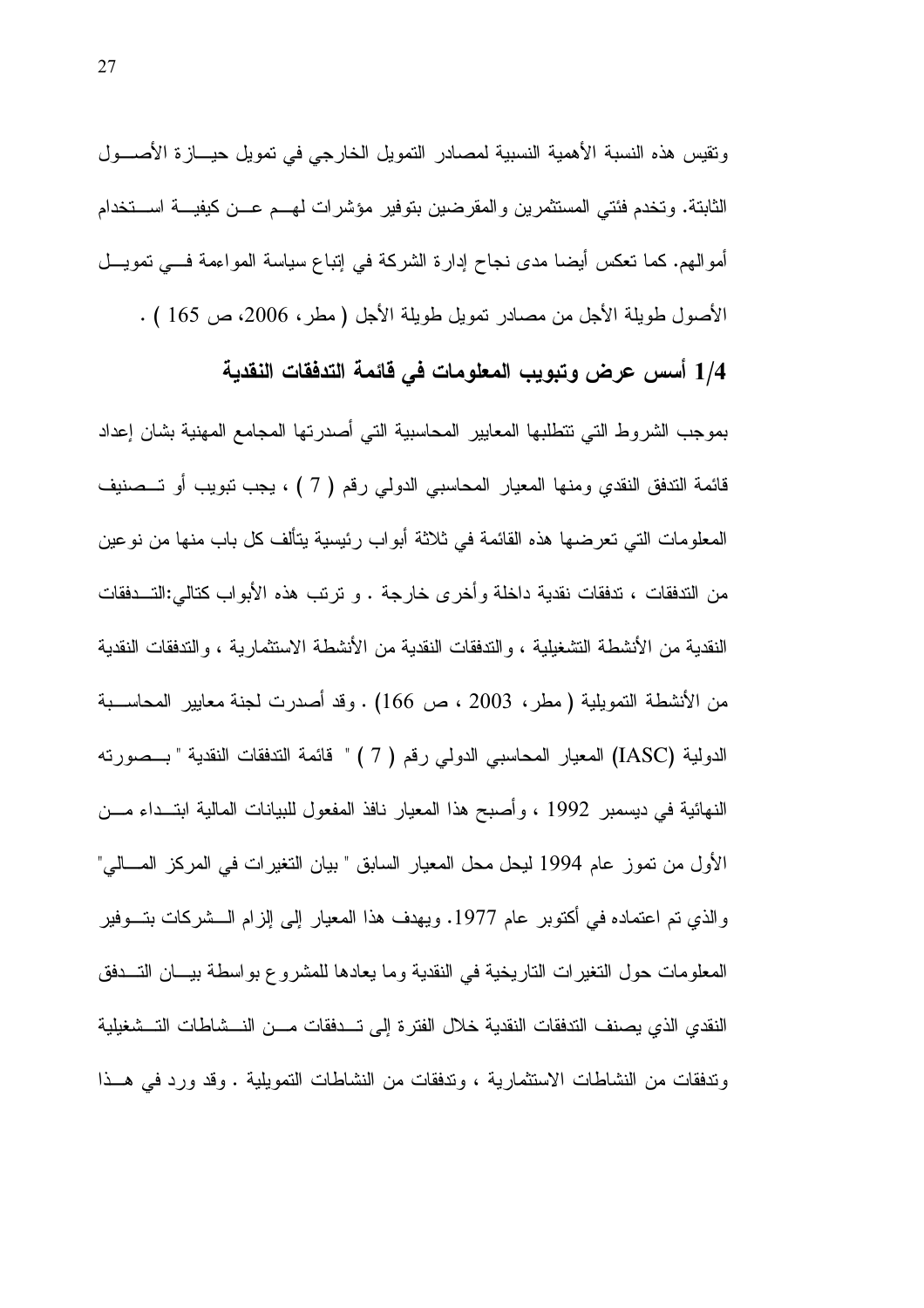المعيار المصطلحات التالية التي يجب أن تتضمنها فائمة التدفقات النقدية (المعايير الدوليـــة لإعداد النقارير المالية ، 2006 ، ص 770 – 766 ) :

- النقدية ونشمل النقدية الجاهزة والودائع نحت الطلب، ويتم الاحتفاظ عادة بالنقد من أجل مو اجهة الالتز امات النقدبة قصبر ة الأجل ولبس لأجل الاستثمار و الأغـــر اض الأخر ي.
- النقد المعادل وهي الاستثمارات قصبيرة الأجل وعالية السيولة ويمكن تحويلها إلىي مبالغ معلومة من النقد خلال (3) أشهر أو أقل من ناريخ الحصول عليها دون أن تكون عرضة لمخاطر هامة تغير في قيمتها.
- التدفقات النقدية وهي عبارة عن التدفقات النقدية الداخلة والخارجة من النقدية وما بعادلها. ويعرض المشروع ندفقاته النقدية من الأنشطة المختلفة بالأسلوب الأكثـــر ملاءمة لأعماله. فالتصنيف حسب النشاط يوفر معلومات نسمح للمستخدمين نقدير أثر هذه النشاطات على المركز المالي ومبلغ النقدية وما يعادلها للمشروع ، كمـــا يمكن استخدام هذه المعلومات لتقييم العلاقات بين تلك النـــشاطات ، وقـــد تـــشمل العملية الواحدة للندفق النقدي على أكثر من نشاط ، فعلى سبيل المثال عندما نكون عملية سداد القر ض نقدا تتضمن كلاهما الفائدة و أصل القر ض فانه في هذه الحالة يمكن تصنيف عنصر الفائدة على أنه نشاط تشغيلي ، بينما يصنف عنصر ســداد أصل القرض على أنه نشاط تمويلي .
- النشاطات التشغيلية وهي النشاطات الرئيسية لتوليد الإيراد في المنشاة والنـــشاطات الأخرى التبي لا تعتبر من النشاطات الاستثمارية أو التمويليـــة . ويعتبــــر مبلــــغ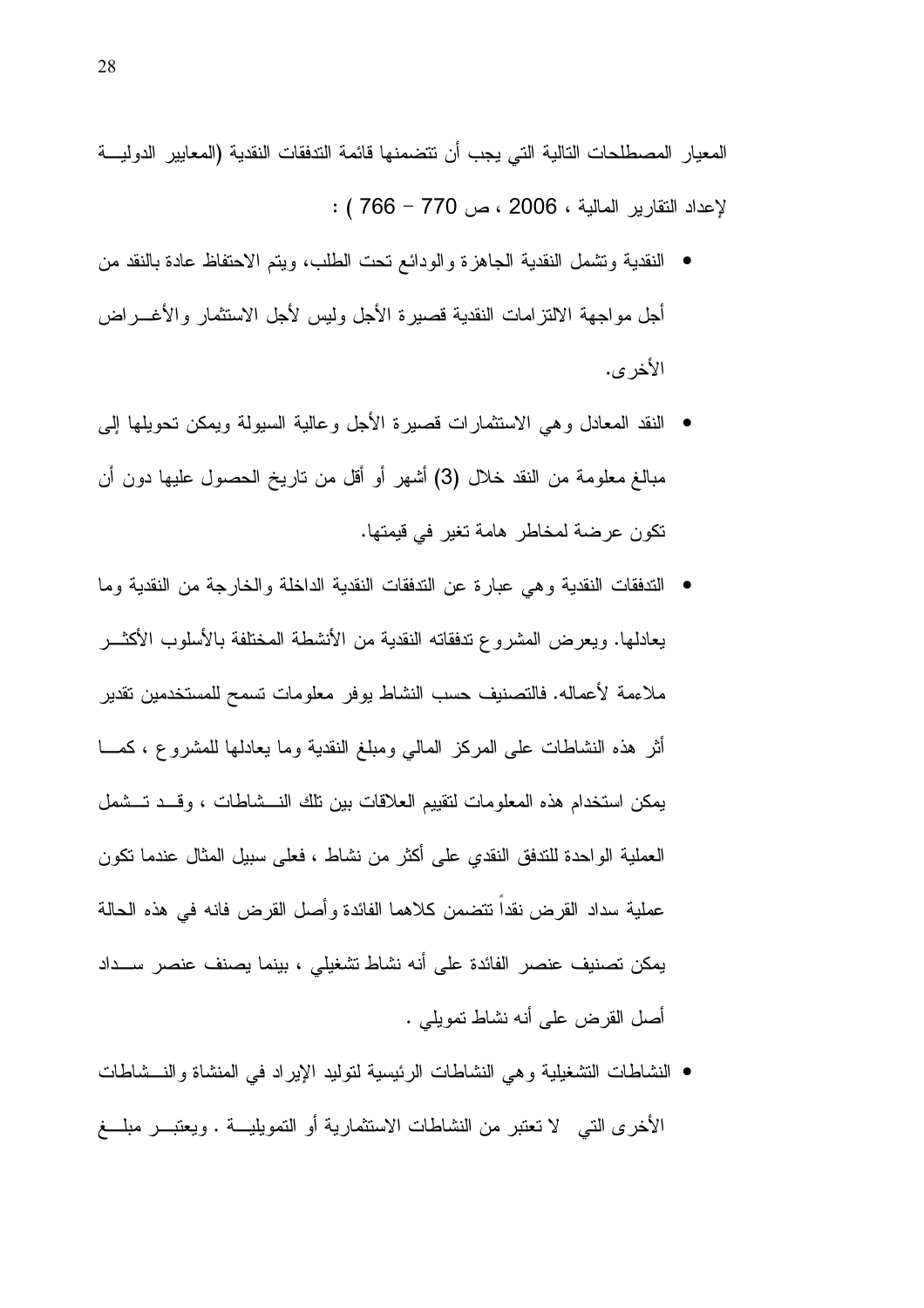الندفقات النقدية الناشئ عن النشاطات النشغيلية مؤشراً أساسياً عن المسدى السذى ساهمت به عمليات المشروع في نوليد ندفقات نقدية كافية لسداد الديون والحفــاظ على القدرة التشغيلية للمشروع ، ودفع أرباح الأسهم ، والقيام باستثمارات جديـــدة بدون اللجوء لمصادر تمويل خارجية . ويمكن عـــرض التـــدفقات النقديــــة مـــن النشاطات التشغيلية باستخدام الطريقة المباشرة ، والتي بموجبها يتم الإفصاح عن الفئات الرئيسية لإجمالـي المقبوضـات النقدية وإجمـــالـي المــــدفو عات النقديــــة ، أو الطريقة غير المباشرة والتبي بموجبها يتم نعديل ًصافى الربح أو الخـــسارة بــــأثر العمليات ذات الطبيعة غير النقدية وأية مبالغ مؤجلة أو مستحقة عن مقبوضات أو مدفوعات نقدية تشغيلية في الماضـــي أو المـــستقبل ، وكـــذلك بنـــود الــــدخل أو المصروف المتعلقة بالتدفقات النقدية الاستثمارية أو التمويلية . وتعتبـــر الأنـــشطة التشغيلية جوهر نشاط المنشأة الذي نأسست من أجله ، والتـــدفقات النقديــــة مــــن الأنشطة التشغيلية تتضمن العمليات النقدية الداخلة التالية ( أبو المكـــار م، 2004،  $(529 - 528)$ 

– المتحصلات النقدية من مبيعات البضاعة وتقديم الخدمات . – المتحصلات النقدية من العائد على القروض ( الفوائد ) . – المتحصلات النقدية من بيع الأوراق المالية المحتفظ بها لأغراض المتاجرة . أما الندفقات النقدية الخارجة من الأنشطة النشغيلية فتشتمل على : – المدفوعات النقدية إلى الموردين لشراء بضاعة أو الحصول على الخدمات. – المدفو عات النقدية إلى العمال مقابل خدماتهم .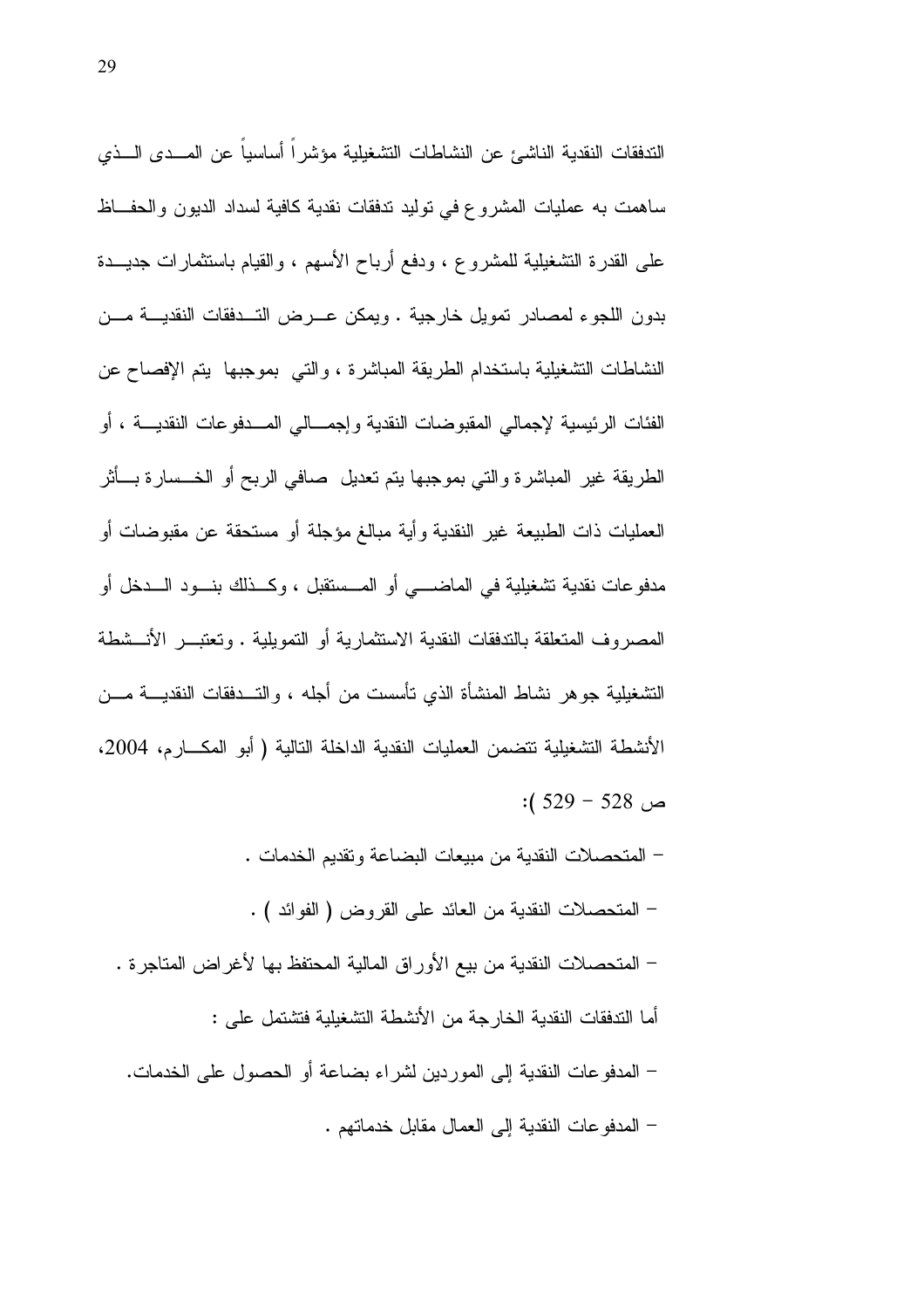– المدفوعات النقدية إلى الحكومة مقابل الضرائب والرسوم . – المدفو عات النقدية إلى المقرضين مقابل الفوائد .

– المدفوعات النقدية لشراء الأوراق المالية المحتفظ بها لأغراض المتاجرة .

- النشاطات الاستثمارية وهي النشاطات المتمثلة في امتلاك الأصول طويلة الأجسل والتخلص منها ، حيث تبين مدى ما يدفع من نفقات على الموارد التي تستخدم في نوليد دخل وندفقات نقدية مستقبلية ، وتشتمل على ( حماد ، 2006 ، ص 76 ) : – المتحصلات النقدية من بيع أصول ثابتة أو استثمارات مالية طويلة الأجل . – المدفوعات النقدية لشراء أصول ثابتة أو استثمارات مالية طويلة الأجل.
- النشاطات النمويلية وهي النشاطات التي ينتج عنها نغيرات في حجم ومكونات ملكية رأس المال وعمليات الاقتراض التي نقوم بها المنشاة . وتعتبر التدفقات النقدية من الأنشطة التمويلية مفيدة في النتبؤ بمطالبات مقــدمي رأس مـــال المـــشروع فـــي المستقبل ، وتشتمل على ما بلي :
	- النقد المتحصل من إصدار أسهم جديدة أو زيادة رأس المال .
		- النقد المتحصل من إصدار سندات طويلة الأجل .
		- النقد المتحصل من القروض والتسهيلات البنكية .
			- النقد المدفوع على نوزيع الأرباح .
			- النقد المدفوع لتسديد السندات أو الأسهم.
		- النقد المدفوع لتسديد القروض والتسهيلات البنكية .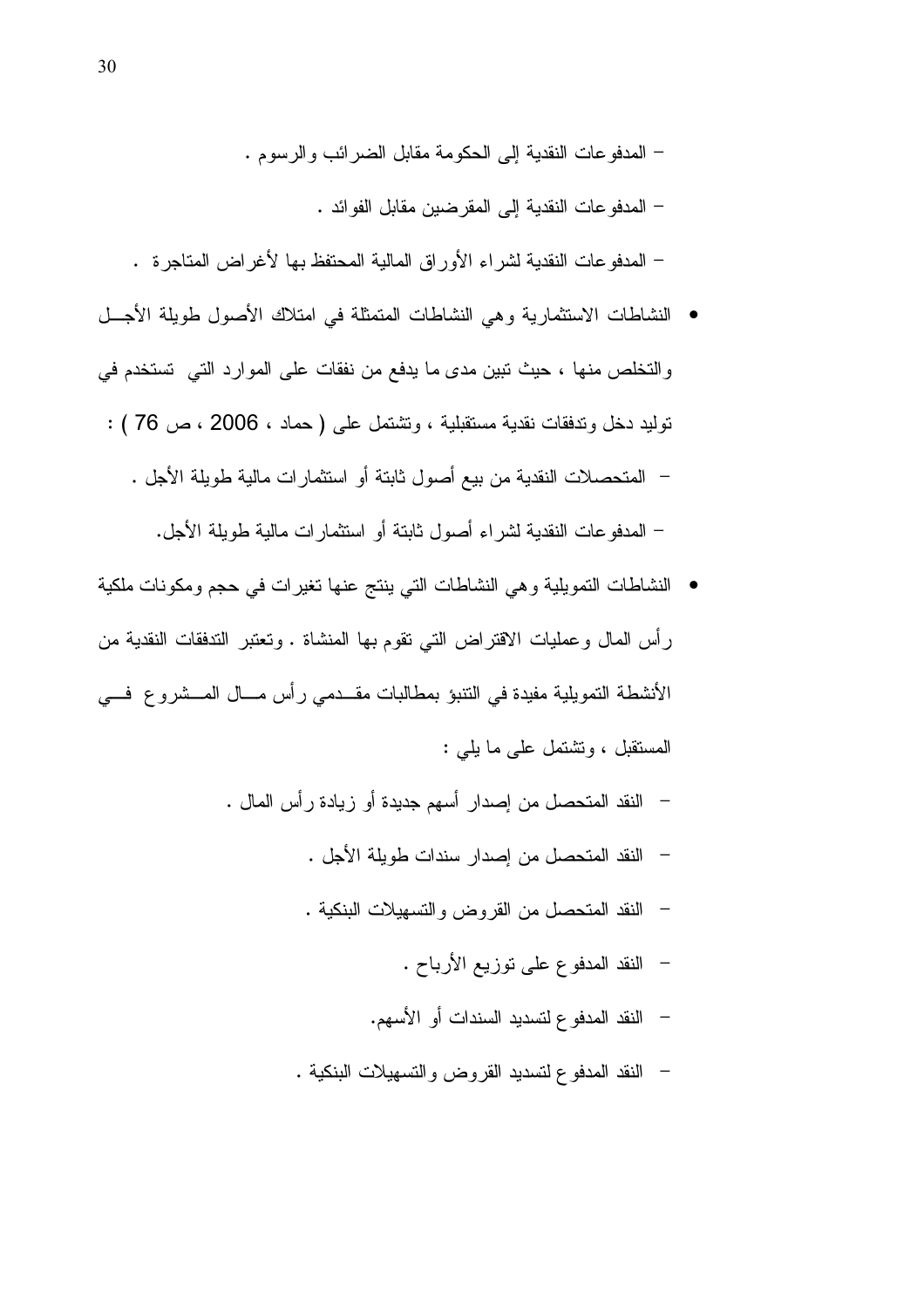وقد نضمن معيار المحاسبة الدولي رقم (7 ) شروط ومنطلبات للإفـــصـاح عـــن البيانــــات المتعلقة بقائمة التدفقات النقدية وفق ما يلي (المعايير الدولية لإعداد النقارير المالية،2006،  $(776 - 771)$  ص

- بجب تصنيف التدفقات النقدية المتعلقة بالبنو د غبر العادية كأنها ناشئة عن الأنشطة التشغيلية أو الاستثمارية أو التمويلية كما هو مناسب ، والإف صاح عنهــا بـــشكل منفصل لمساعدة مستخدمي القوائم المالية على فهم آثارها على التسدفقات النقديسة الحالية والمستقبلبة للمنشاة .
- يجب الإفصاح بشكل منفصل عن كل من الندفقات النقدية المقبوضة والمدفوعة من الفوائد وأرباح الأسهم ، ونصنيف كل منها بأسلوب ثابت من فنزة لأخرى ً علــــي أنها أنشطة تشغيلية أو استثمارية أو تمويلية .
- يجب الإفصاح بشكل منفصل عن التدفقات النقدية المتعلقة بالضر ائب المدفو عة عن الدخل ، وأن يتم تصنيفها ضمن الندفقات النقدية من الأنشطة التشغيلية .
- إن العمليات الاستثمارية والتمويلية التي لا تتطلب استخداما للنقدية أو مـــا يعادلهـــا يجب أن لا تعرض ضمن قائمة التدفقات النقدية ، و إنما يجب الإفصاح عنهــــا فــــى مكان آخر في القوائم المالية .
- يجب على المنشاة الإفصاح عن مكونات النقدية وما يعادلها، والإفصاح عن تـــأثير أى نغير في سياسة نحديد مكونات النقدية وما يعادلها .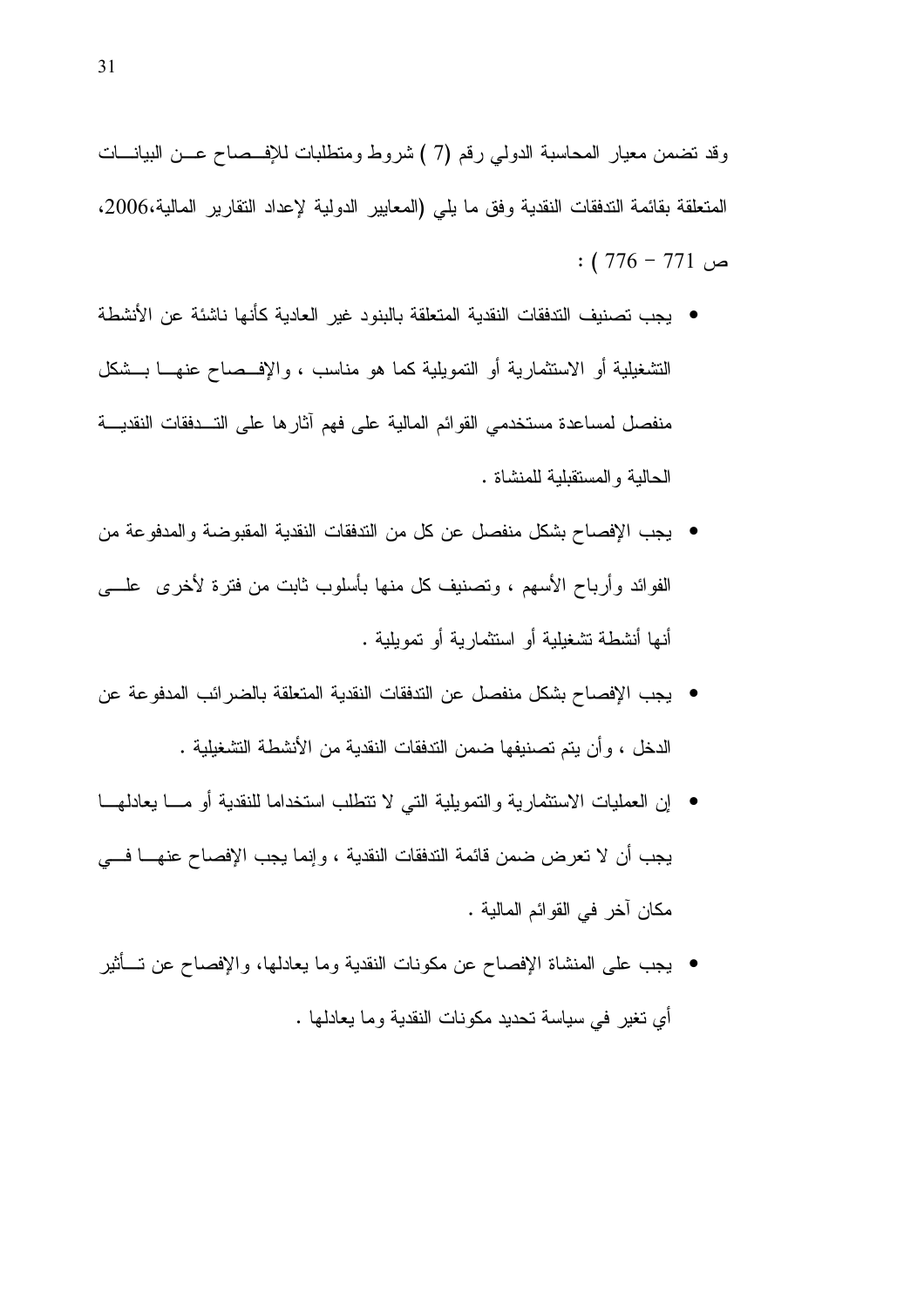- بستبعد من الندفقات النقدية الحركات بين بنود النقدية وما يعادلها ، وذلك لان هذه العمليات تعتبر جزءا من إدارة النقدية للمنشأة وليس جزءا من الأنشطة التشغيلية أو الاستثمارية أو التمويلية .
- بعنبر الإفصاح المنفصل عن الندفقات النقدية من الأنشطة الاستثمارية هاماً وذلــك لان هذه الندفقات تمثل مدى ما يدفع على الموارد التي تستخدم فسي توليــد دخـــل وتدفقات نقدية مستقبلية .
- يجب الإفصاح عن التدفقات النقدية من الأنشطة التمويلية بشكل منفصل لأنه يفيــد في عملية النتبوُ بمقدارِ النقدية اللازمة في المستقبل للوفاء بمطالبات مقــدمي رأس المال .
- يجب أن تسجل التدفقات النقدية التي تتشأ عن عمليات بالعملة الأجنبية حسب عملة المشروع التي نتشر بموجبها بياناتها المالية وذلك بتحويل مبلغ العملة الأجنبية إلى عملة المشروع باستخدام سعر الصرف السائد في تاريخ الندفق النقدي .
- يعتبر الإفصاح المنفصل للتدفقات النقدية التي تمثل زيادة فسي الطاقسة التسشغيلية والندفقات النقدية المطلوبة للمحافظة على الطاقة الإنتاجيسة مفيسدة فسى مسساعدة مستخدمي البيانات المالية لنقرير ما إذا كان المشروع يقوم بالاستثمار بشكل ملائم .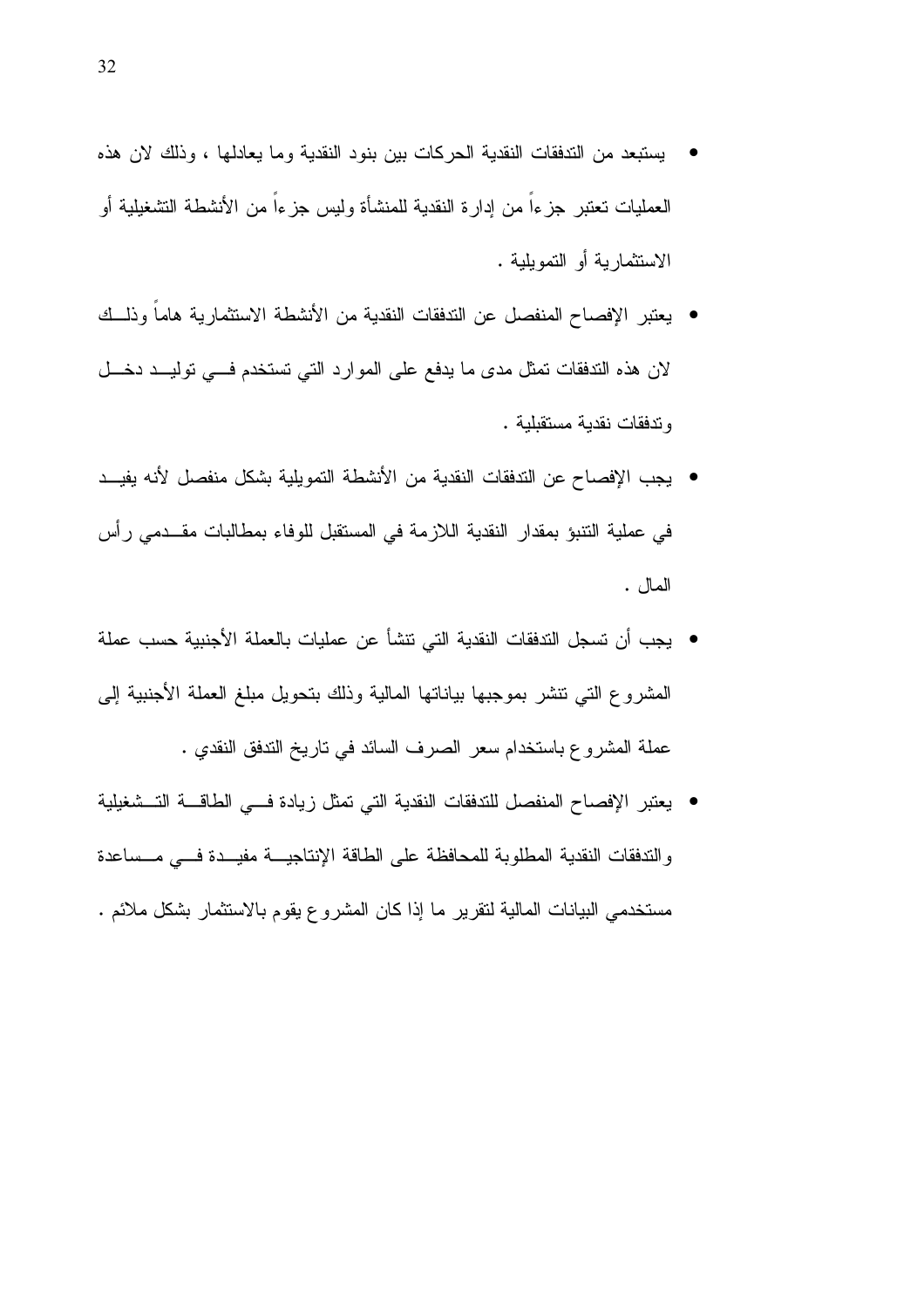## 1/5 طرق إعداد فائمة التدفقات النقدية

خلافًا لقائمة الدخل وقائمة المركز المالي اللتان تعدان استنادا إلى أساس الاستحقاق وبالتالي إلى ميزان المراجعة المعدل بعد النسويات الجردية ، فان قائمة التدفقات النقدية يتم إعدادها من ثلاثة مصادر هي ( حنان ، 2005 ، ص 135) :

\* ميزانية مقارنة للسنتين الأخيرتين، وذلك لتحديد مقدار التغيرات في الأصول والالتزامات وحقوق الملكية بين أول المدة وأخرها .

\* قائمة الدخل للسنة الجارية، وذلك لتحديد مقدار صافى الدخل وزيادة النقدية الناتجة عــن الأنشطة التشغيلية أو مقدار نقصان النقدية المستخدمة في الأنشطة التشغيلية خلال الفتر ة . \* معلومات تفصيلية إضافية أخرى، وذلك بهدف تحديد كيفية توريد أو اســـتخدام النقديـــة خلال الفتر ة

إن إعداد قائمة التدفقات النقدية من المصـادر الثلاثة السابقة بتم وفق ثلاث خطوات : ( Kieso , Weygand & Warfield , 2001, P 1314 ) ( Kieso , Weygand & Warfield 1. تحديد التغير في النقدية عن طريق لِيجاد الفرق بين رصيد النقدية أول الفترة وآخرها باستخدام بيانات الميز انية العامة المقارنة .

2. تحديد صـافي الندفق النقدي من الأنشطة التشغيلية عن طريق تحليل قائمة الدخل الحالية ونحويل الدخل من أساس الاستحقاق إلى الأساس النقدي . كمـــا بتطلـــب أيـــضـا مقارنــــة الميز انيتين والبيانات الإضافية .

3. تحديد صافى الندفق النقدى من الأنشطة الاستثمارية والتمويلية عن طريق تحليل بقيسة البنود الموجودة في الميزانية العمومية المقارنة والبيانات الإضافية .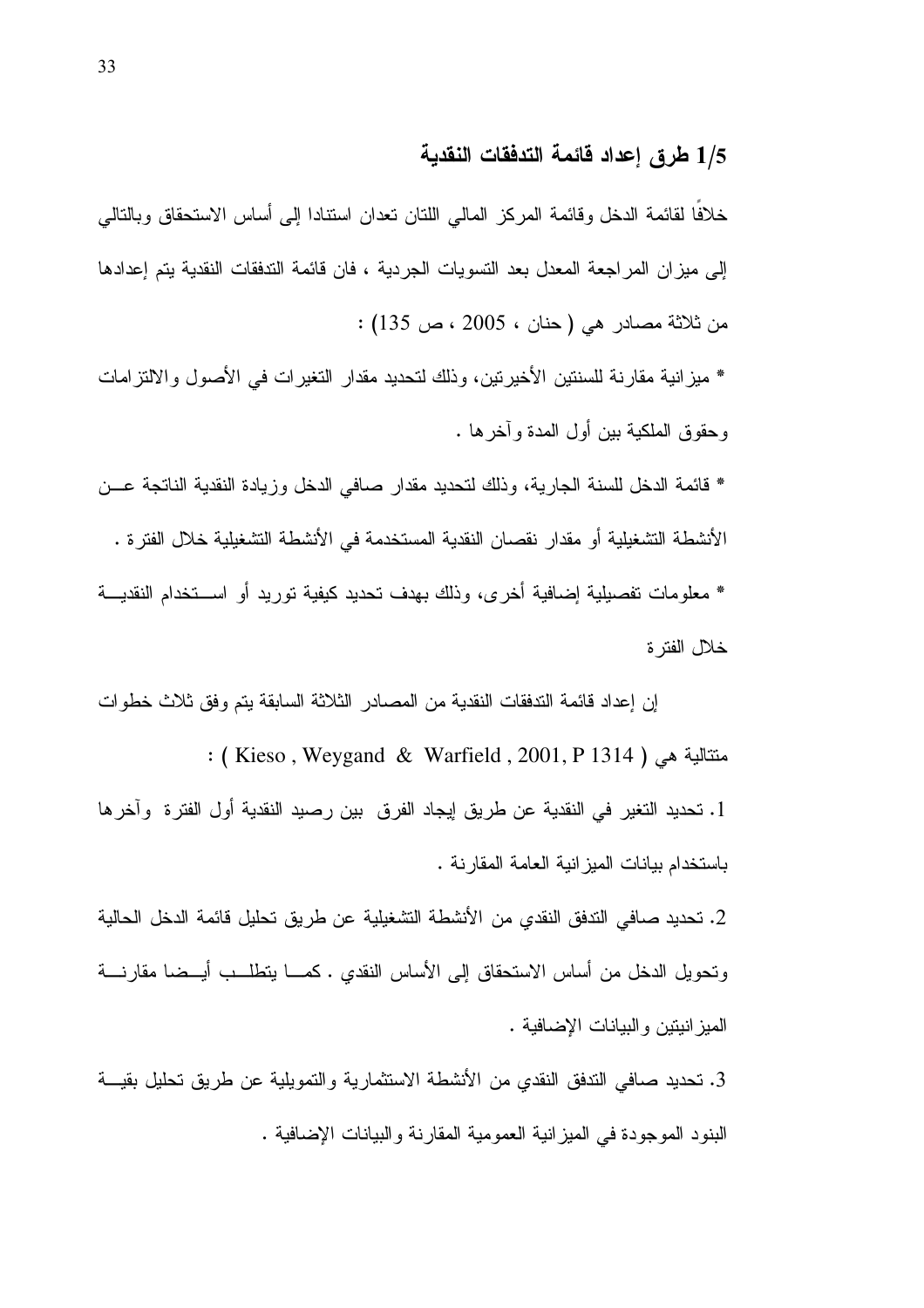و توجد طر يقتان لإعداد قائمة الندفقات النقدية هما :

أ. الطريقة المباشرة ، والتبي يتم بموجبها تجاهل صافي الربح ، ويتم تحديد صافي التـــدفق النقدى من الأنشطة التشغيلية عن طريق تنزيـــل المبــــالـغ النقديــــة المدفوعــــة للمــــوردين و المصار بف النقدية التشغيلية من المقبو ضات النقدية المحصلة من العملاء ومسن أنـــشطة تشغيلية أخر ى غير متكرَّر ة مثل عو ائد الاستثمار و الفو ائد الدائنة .

ب. الطريقة غير المباشرة ، والتي يتم بموجبها تحديد صافي الندفق النقدي مـــن الأنـــشطة التشغيلية عن طريق إجراء تعديلات على صافى الربح المستخرج من قائمة الدخل لأنه معد على أساس الاستحقاق وليس الأساس النقدي (المعابير الدولية لإعـــداد النقـــارير الماليــــة ، 2006 ، ص 770 ) . ومن التعديلات والتسويات التبي يجب إجراؤها على صافى السربح لتحويله إلى صافي تدفق نقدى من الأنشطة التشغيلية ما يلــي ( , Needles & Powers  $:(2004, P619 - 626)$ 

- \* تضاف المصروفات غير النقدية التالية إلى صافى الدخل
	- استهلاك الأصول الثابتة.
	- إطفاء الأصول غير الملموسة .
	- مصاريف الديون المشكوك في تحصيلها .
	- \* تعدل التغيرات التالية في رأس المال العامل
	- الزيادة في الأصول المتداولة ( نطرح ) .
	- النقص في الأصول المتداولة ( يضاف ) .
	- الزيادة في الالتزامات المتداولة (تضاف ) .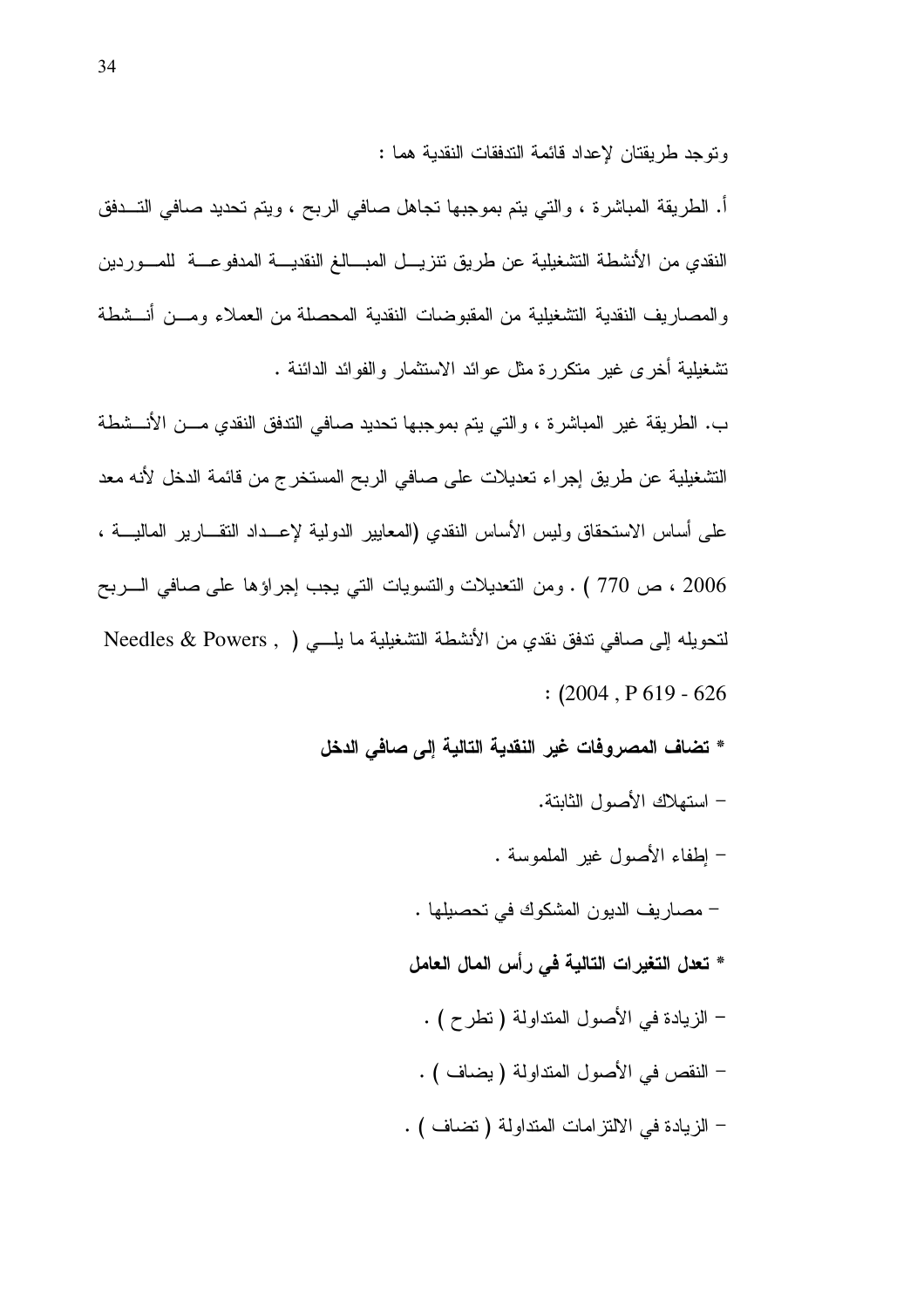- النقص في الالتزامات المتداولة ( بطرح ) . \* تعدل البنود غير التشغيلية التالية – أرباح بيع الأصول الثابتة (تطرح ) .
	- خسائر بيع الأصول الثابتة ( تضاف ) .

والفرق بين الطريقة المباشرة وغير المباشرة في إعداد قائمة التدفقات النقدية هو فقط في كيفية تحديد صـافي التدفقات النقدية من الأنشطـة التشغيلية . أما تحديد صـافي التدفق النقــدي من الأنشطة الاستثمارية والتمويلية فهو متماثل بين الطريقتين ولا يوجد اخـــتلاف بينهمــــا. ويشجع معيار المحاسبة الدولي رقم (7 ) المنشآت على إعداد قائمـــة التــدفقات النقديـــة باستخدام الطريقة المباشرة وذلك لأن الطريقة المباشرة نوفر معلومات بمكن أن نكون مفيدة في نقدير التدفقات النقدية المستقبلية . ومن أهم الفرو قات الأساسية بـــين الطــــريقتين ، أن الطريقة المباشرة نقدم معلومات أكثر تفصيلا عن الآثار النقدية للأنـــشطة التـــشغيلية فــــى المنشأة ، لذلك نعد أكثر فائدة في نقييم الوضع النقدي ونحديد مدى قدرة المنشاة على مقابلة احتياجاتها النقدية المختلفة . من ناحية أخرى يؤخذ على الطريقة المباشرة أنها تضيف أعباء جديدة على نظام المعلومات المحاسبية، فهو مصمم لتلبية منطلبات أساس الاستحقاق وليس الأساس النقدي. وتتميز الطريقة غير المباشرة بأنها تقدم معلومات تساعد مستخدمي القوائم المالية في معرفة كيفية الانتقال من الأرقام المحاسبية وفق أساس الاستحقاق إلـــي تـــدفقات نقدية داخلة وخارجة وفق الأساس النقدي (Wild , et al., 2003 , P 385-391 ). ومسع أن قائمة التدفقات النقدية لا يوجد لها شكل نموذجي لاختلاف التدفقات النقدية من منشأة إلى أخرى ، إلا أنه يمكن تمثيل هذه القائمة بالطريقة المباشرة بموجب المعيار المحاسبي الدولي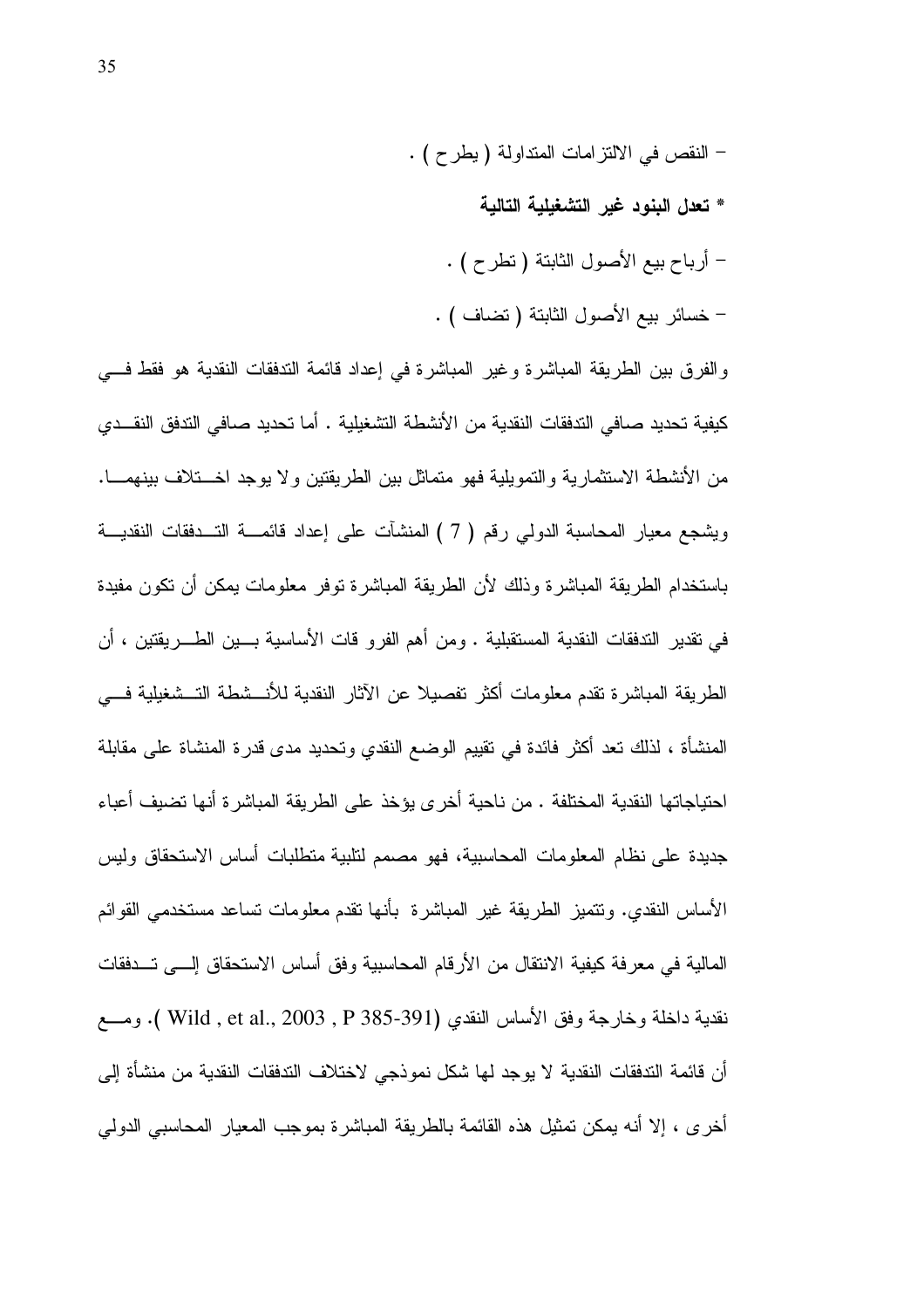رقم (7) وذلك وفق النموذج النالي ( المعايير الدولية لأعداد النقارير المالية ، 2006 ، ص  $:(779)$ 

| كلي        | جزئى | البيان                                       |
|------------|------|----------------------------------------------|
|            |      | التدفق النقدي من الأنشطة التشغيلية :         |
|            | XX   | النقدية المقبوضة من العملاء                  |
|            | (XX) | النقدية المدفوعة للموردين                    |
|            | (XX) | النقدية المدفوعة للمصروفات                   |
| <b>XXX</b> |      | صافي الندفق النقدي من الأنشطة التشغيلية      |
|            |      | التدفق النقدي من الأنشطة الاستثمارية :       |
|            | XX   | نقدية محصلة من بيع الأراضي                   |
|            | XX   | نقدية محصلة من بيع استثمارات طويلة الأجل     |
|            | (XX) | النقدية المدفوعة لشراء ألات ومعدات           |
|            | (XX) | النقدية المدفوعة لشراء استثمارات طويلة الأجل |
| <b>XXX</b> |      | صافي الندفق النقدي من الأنشطة الاستثمارية    |
|            |      | صافى التدفق النقدي من الأنشطة التمويلية :    |
|            | XX   | نقدية محصلة من إصدار أسهم                    |
|            | XX   | نقدية محصلة من إقراض طويل الأجل              |

قائمة التدفقات النقدية للسنة المنتهية في 12/31 وفقاً للطريقة المباشرة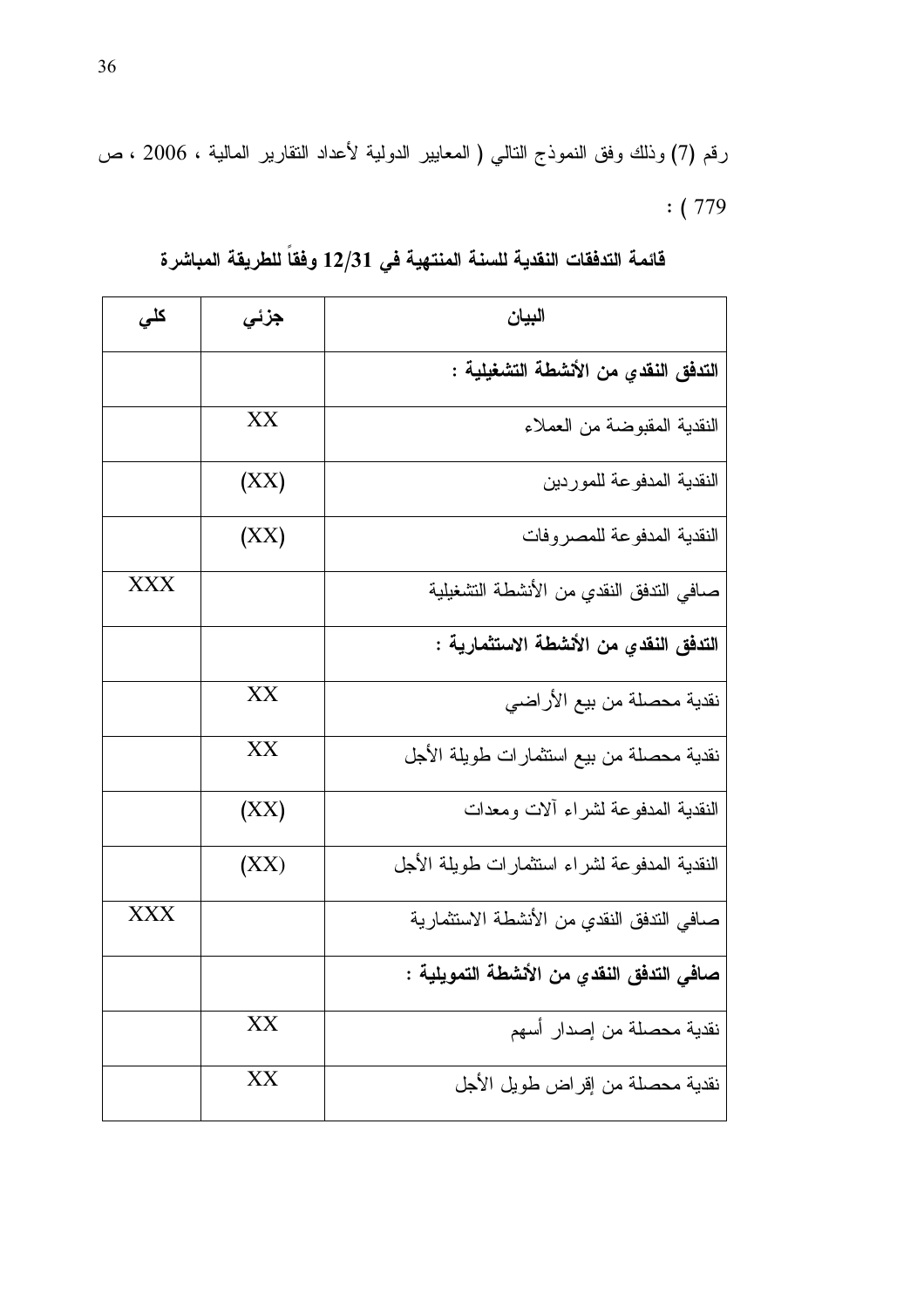|            | (XX) | توزيعات أرباح نقدية                             |
|------------|------|-------------------------------------------------|
| <b>XXX</b> |      | صافي الندفق النقدي من الأنشطة الاستثمارية       |
| <b>XXX</b> |      | صافي التدفق النقدي خلال العام                   |
| <b>XXX</b> |      | يضاف : رصيد النقدية وما يعادلها في بداية الفترة |
| <b>XXX</b> |      | رصيد النقدية وما يعادلها في نهاية الفترة        |

أما فائمة الندفقات النقدية بالطريقة غير المباشرة وحسب نفس المعيار، فيمكن تمثيلها وفق

النموذج النالي ( المعايير الدولية لأعداد النقارير المالية ، 2006 ، ص 780 ) :

| البيان                                               | جزئى      | كلى        |
|------------------------------------------------------|-----------|------------|
| صافي الربح المحاسبي على أساس الاستحقاق               |           | <b>XXX</b> |
| يضاف: مصروف الاستهلاك                                |           | XX         |
| يطرح : مكاسب بيع أراضي                               |           | (xx)       |
| الندفق النقدي من الأنشطة التشغيلية قبل احتساب التغير |           | <b>XXX</b> |
| في بنود رأس المال                                    |           |            |
| يضاف: (نقص الأصول المنداولة، وزيادة المطلوبـــات     |           |            |
| المتداولة)                                           |           |            |
| زيادة رصبد الدائنين                                  | XX        |            |
| نقص رصيد المدينين                                    | <b>XX</b> |            |

قائمة التدفقات النقدية للسنة المنتهية في 12/31 وفقا للطريقة غير المباشرة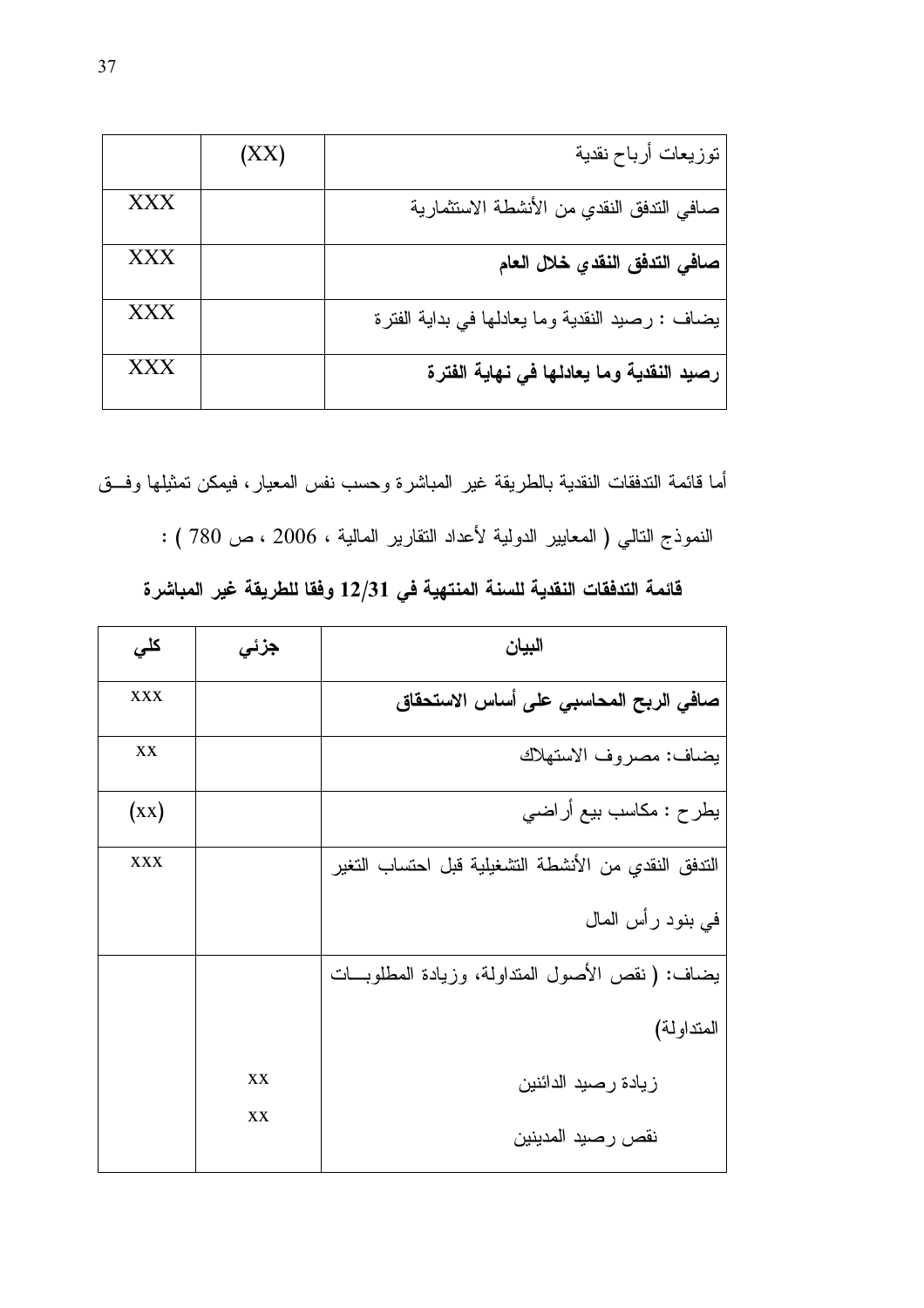| <b>XXX</b> | <b>XXX</b> |                                                  |
|------------|------------|--------------------------------------------------|
|            |            | يطرح: ( زيادة الأصول المنداولة، ونقص المطلوبــات |
|            |            | المتداولة)                                       |
|            | (xx)       | زيادة رصيد المدينين                              |
|            | (xx)       | زيادة رصيد المخزون                               |
|            | (xx)       | زيادة المصروفات المدفوعة مقدم                    |
|            | XX         | نقص المصر وفات المستحقة                          |
| <b>XXX</b> | <b>XXX</b> |                                                  |
| <b>XXX</b> |            | صافى التدفق النقدي من الأنشطة التشغيلية          |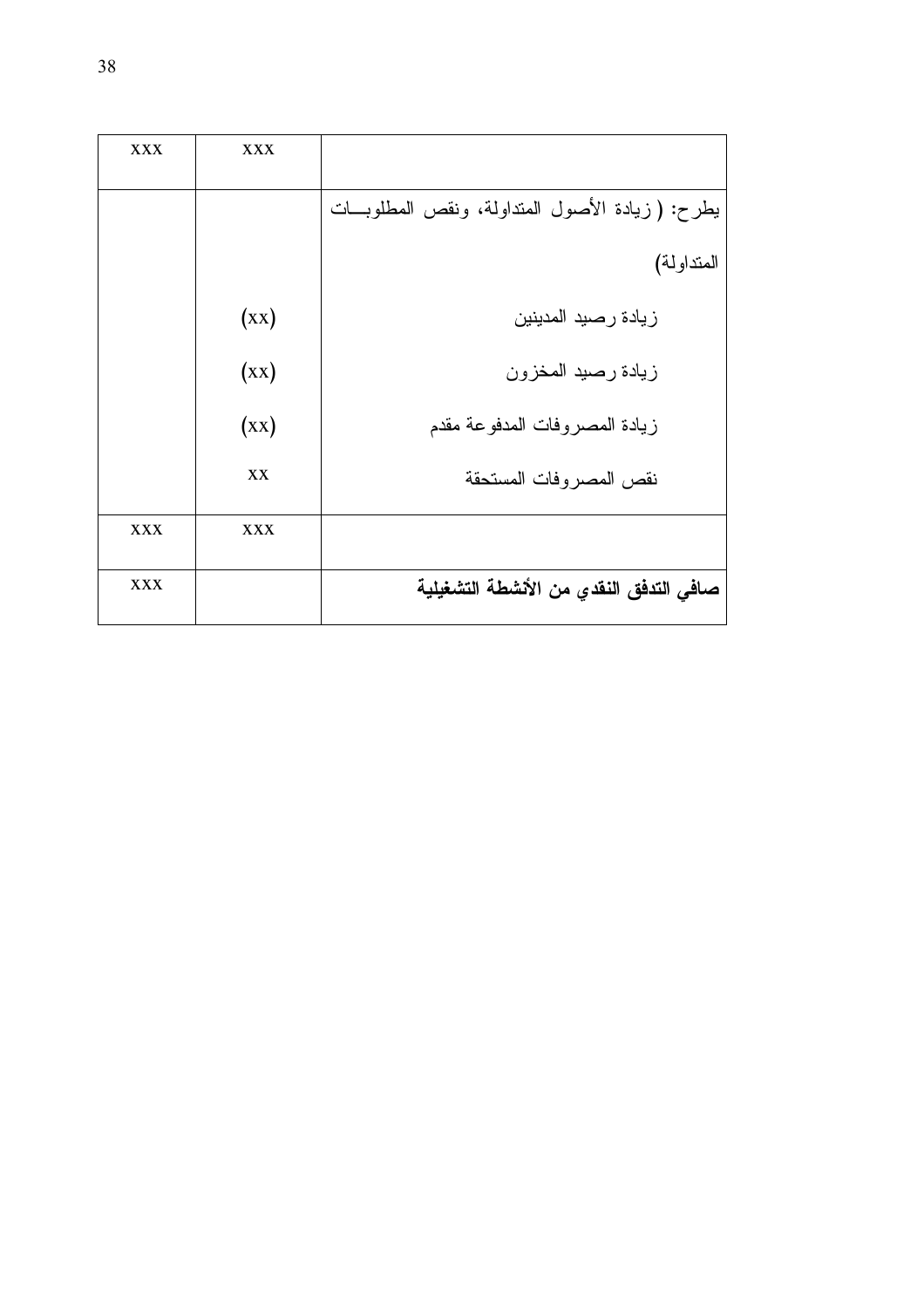1/6 الاعتبارات الواجب مراعاتها في التحليل المالي لقائمة التدفقات النقدية لدى تحليل فائمة التدفقات النقدية ، يتوجب أخد مجموعة من العوامل بعين الاعتبار يمكن أن تؤثِّر على حجم وطبيعة التدفقات النقدية للمشروع . فمثلا المنشآت التي تتمتع بالاستقرار ووصلت إلى مرحلة النضج يجب أن تزيد تدفقاتها النقدية الداخلة من الأنشطة التشغيلية عن الندفقات النقدية الخارجة من الأنشطة التشغيلية، وبالنالي نستطيع نمويل احتياجاتها النقديـــة للأنشطة الاستثمارية والتمويلية . أما المنشآت التبي لا نزال في مرحلة النمو فإنها تعانبي من تدفقات نقدية سالبة من الأنشطة التشغيلية ، وبالتالي تعتمد على التدفقات النقدية من الأنشطة النَّمويلية لنَّمويل احتياجاتها النقدية للأنشطة التشغيلية والاستثمارية ( Robinson , et al., ) P 525 . 2004 ) . وهناك بعض العمليات التمويلية والاستثمارية التي لا تؤثِّر على النقــد في المنشاة بشكل فعلى ولا يتم إدراجها ضمن قائمة التدفقات النقدية لأنها نـــشاطات غيـــر نقدية مثل ( الدوري و أبو زناد ،2003 ، ص 116 ) :

- \* إصدار الأسهم لشراء الأصول .
- \* إصدار السندات لشراء الأصول .
	- \* استبدال الأصول الثابتة.
- \* تحويل السندات إلى أسهم عادية .

كما نؤثر السياسات والمعالجات المحاسبية التي تتبعها الإدارة على التدفقات النقدية بسشكل غير مباشر من خلال تأثير ها على الضر ائب المدفو عة ( التدفقات النقدية الخار جية ) . فمثلا إذا انتبعت المنشاة طريقة الوارد أولاً صادر أولاً ( FIFO ) في تقيــــيم المخــــزون وتكلفـــة البضاعة المباعة فان ذلك بؤدي إلى نقييم نكلفة البضاعة المباعة بأقدم الأســـعار وبالنـــالى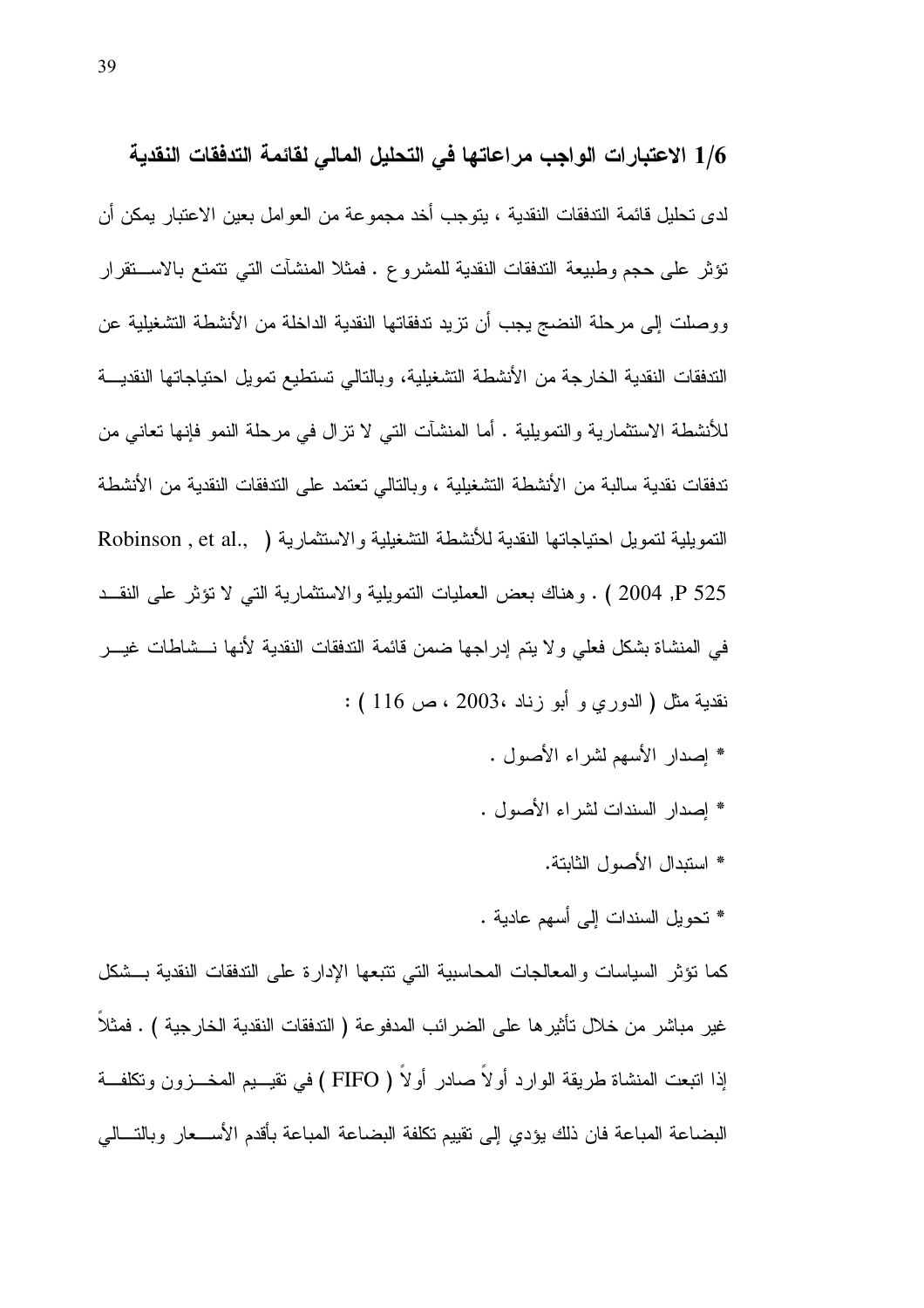زيادة صافى الربح بالمقارنة مع ما سيكون عليه وفق طريقة المنوسط المرجح ، وبالنسالي سيترتب على المنشاة دفع ضرائب أكبر نؤدي إلى زيـــادة التـــدفقات النقديــــة الخارجــــة بالمقارنة مع نلك عند استخدام طريقة المتوسط المرجح لتقييم تكلفة البضاعة المباعة . وهذا ينطبق على طرق الاستهلاك المتبعة التي سوف تؤثر على صافى الربح وبالتسالي علسى الضر ائب المدفو عة و التدفقات النقدية الخار جة ( Fridlob & Schefier, 2003, P 149 151 - ) . وهناك بعض المؤشرات التي يمكن للمحلل المالي الاسترشاد بها كدلائل علمي أن المنشاة تعاني من مشاكل نتعلق بالتدفقات النقدية مثل (Stickney & Brown , 1999, )  $: (P 623-624)$ 

\* معدل الزيادة في المدينين والمخزون أكبر من معدل الزيادة في المبيعات، والـــذي يـــدل على مشاكل في تحصيل الديون من العملاء.

\* معدل الانخفاض في الدائنين أكبر من معدل الانخفاض في المخزون، والذي يدل علــــى تشدد في سياسات الائتمان الممنوحة للمنشأة من قبل الموردين، ومن شــم صــــعوبات فــــي السبو لة تعانى منها المنشأة.

\* معدل الزيادة في المطلوبات المتداولة الأخرى أكبر من معدل الزيادة في المبيعات. ممــــا يدل على صعوبات نواجه المنشأة في مجالات البيع وبالنالبي ارنفاع مستويات المخزون عن الحد المناسب.

\* الندفقات النقدية من الأنشطة التشغيلية سالبة وبشكل مستمر إما بسب الخسائر أو زيسادة كبيرة في رأس المال العامل .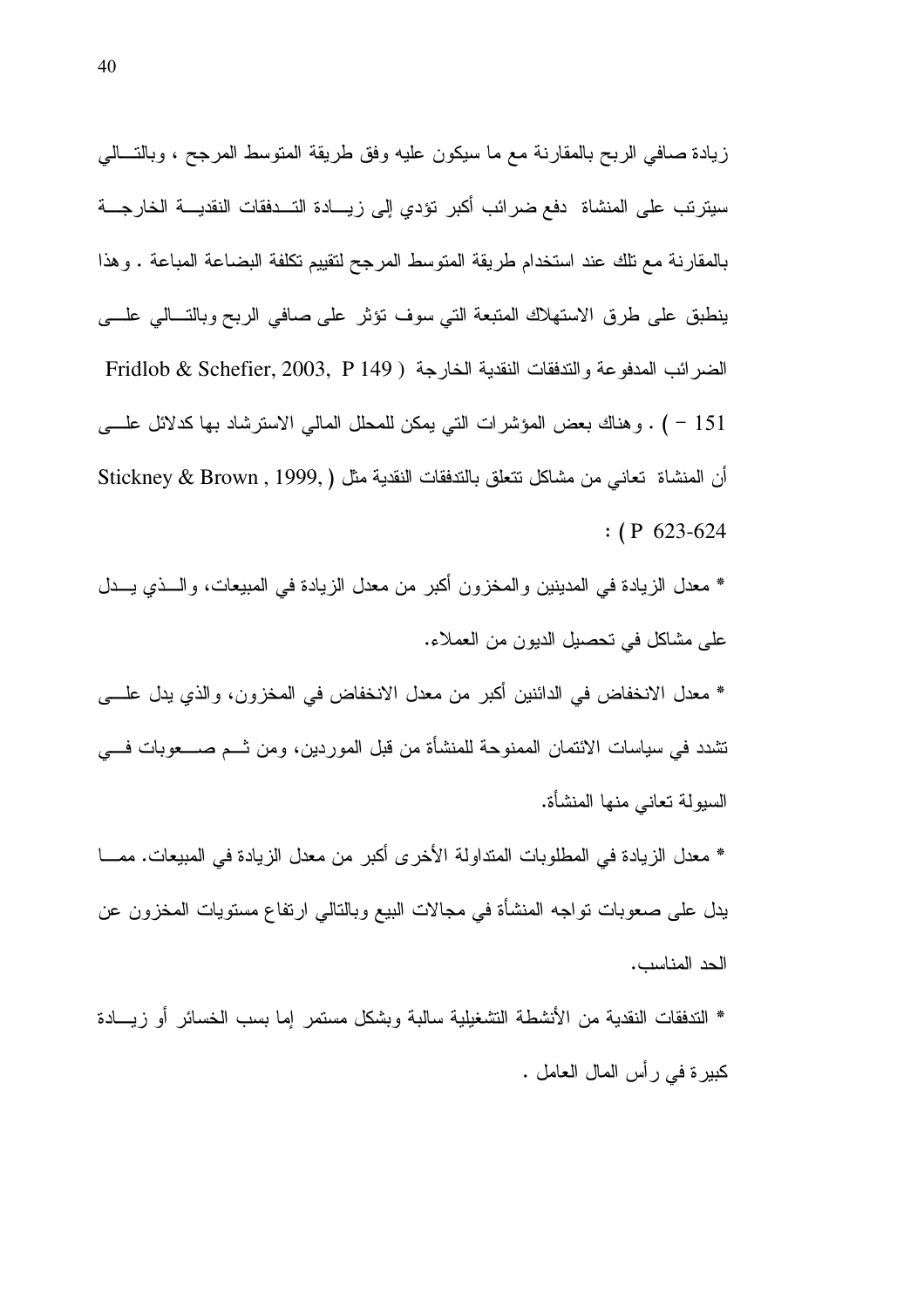\* زيادة عمليات بيع الاستثمارات في الأوراق المالية قصيرة الأجل عن عمليات شراء هذه الاستثمارات ، والذي يمكن أن يكون مؤشراً على عدم قدرة المنشاة على توليــد تـــدفقات نقدية كافية من أنشطتها التشغيلية لتمويل ر أس المال العامل والاستثمار ات طويلة الأجل . \* الاعتماد على الاقتراض قصير الأجل بدل من الاقتراض طويل الأجل، والـــذي يعتبــــر مؤشراً على عدم قدرة المنشاة على الحصول على النمويل طويل الأجل لوجود شكوك لدى المقرضين حول مستقبل المنشاة.

\* تخفيض أو إيقاف التوزيعات النقدية.

وتحتوى قائمة التدفقات النقدية على بعض المؤشرات التي يمكن استتباطها وتساعد المحللين الماليين في الحكم على أوضاع المنشآت ، ومنها ( Palepu , et al. ,2004 , P  $: 15 - 25$ 

– التدفقات النقدية من الأنشطة التشغيلية قبل الاستثمار في رأس المسال العامـــل تعطـــي صور ة عن قدر ة المنشأة على توليد تدفقات نقدية لتستخدمها في أنشطتها التشغيلية . – التدفقات النقدية من الأنشطة التشغيلية بعد الاستثمار في رأس المال العامل تــساعد فـــي نقيبِم قدرة المنشأة على إدارة رأس المال العامل وإمكانية النوسع والمحافظة علـــي الطاقــــة الإنتاجية .

– التدفقات النقدية الحرة المتوفرة للمقرضين تساعد في نقييم قدرة المنـــشأة علـــي الوفـــاء بِالَّنزِ اماتِها المتمثَّلة بِالفوائد و أصل القر و ض .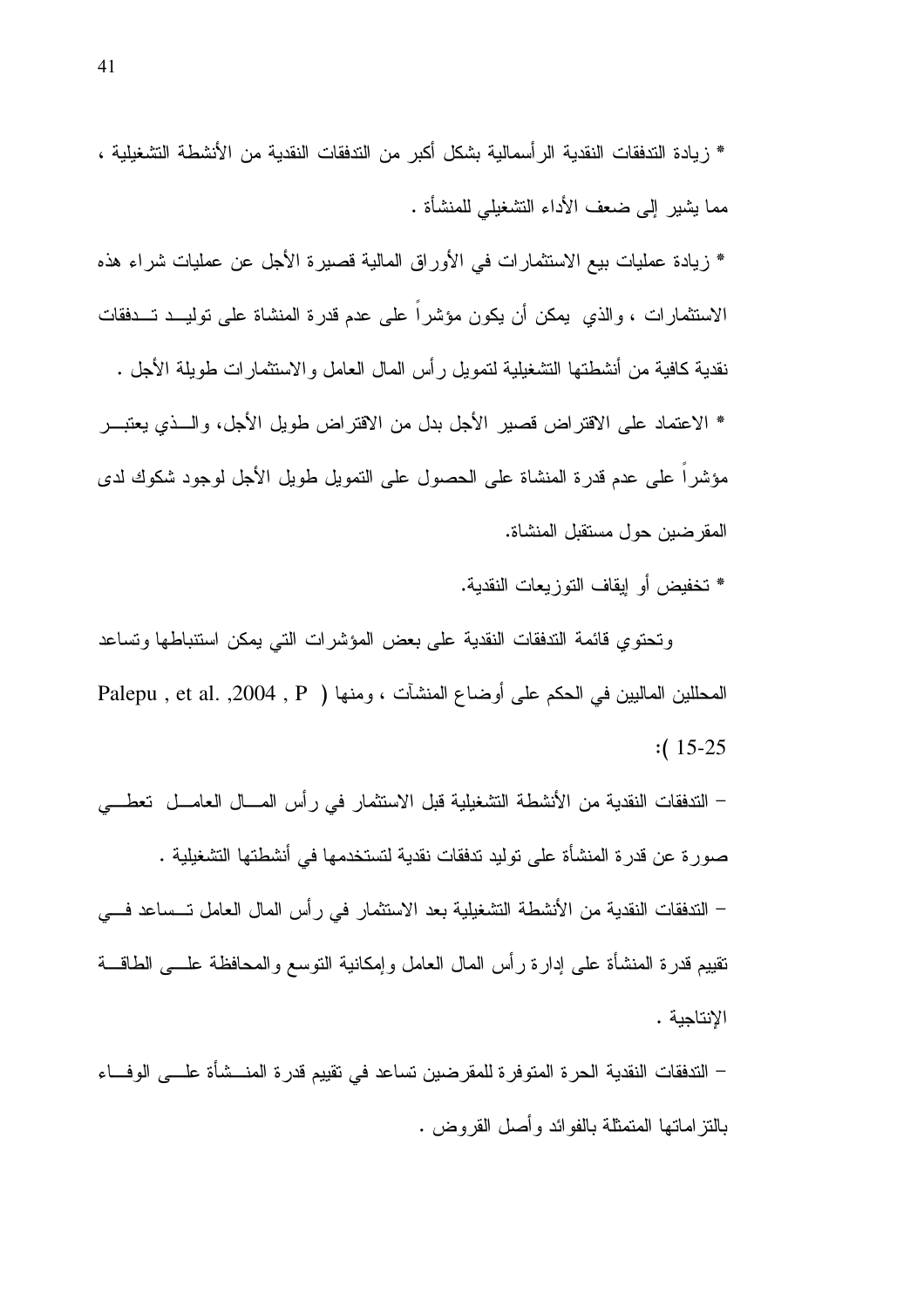– التدفقات النقدية الحرة المتوفرة لحملة الأسهم تساعد في نقييم قدرة المنـــشاة علــــى دفــــع توزيعات الأرباح لحملة الأسهم . وقيمة المنشاة تعتمد على الندفقات النقدية الحرة المتوقعـــة مستقبلاً والتي يمكن أن تستخدم في (Brigham & Ehrhardt,2005 , P106-107):

- تسديد الديون و الغو ائد للمقر ضين .
- دفع الحصص النقدية لحملة الأسهم .
- إعادة شراء الأسهم من المستثمرين .
- شراء الأوراق المالية والأصول غير التشغيلية الأخرى .

وعليه فان تحليل التدفقات النقدية الحرة يساعد في الإجابة عن التساؤلات التالية ( kieso, : (et al., 2005, P 197

1. هل المنشأة قادرة على دفع أرباح الأسهم ؟

2. هل المنشأة قادرة على الاحتفاظ باستثمار اتها الرأسمالية الأساسية حتى لـــو انخفــضت أنشطتها التشغللة ؟

3. ما هو النقد الحر الذي تستطيع أن تستخدمه المنشاة في الاستثمارات الإضافية وتــسديد الديون وشراء أسهم الخزينة وإضافة سيولة للمنشاة ؟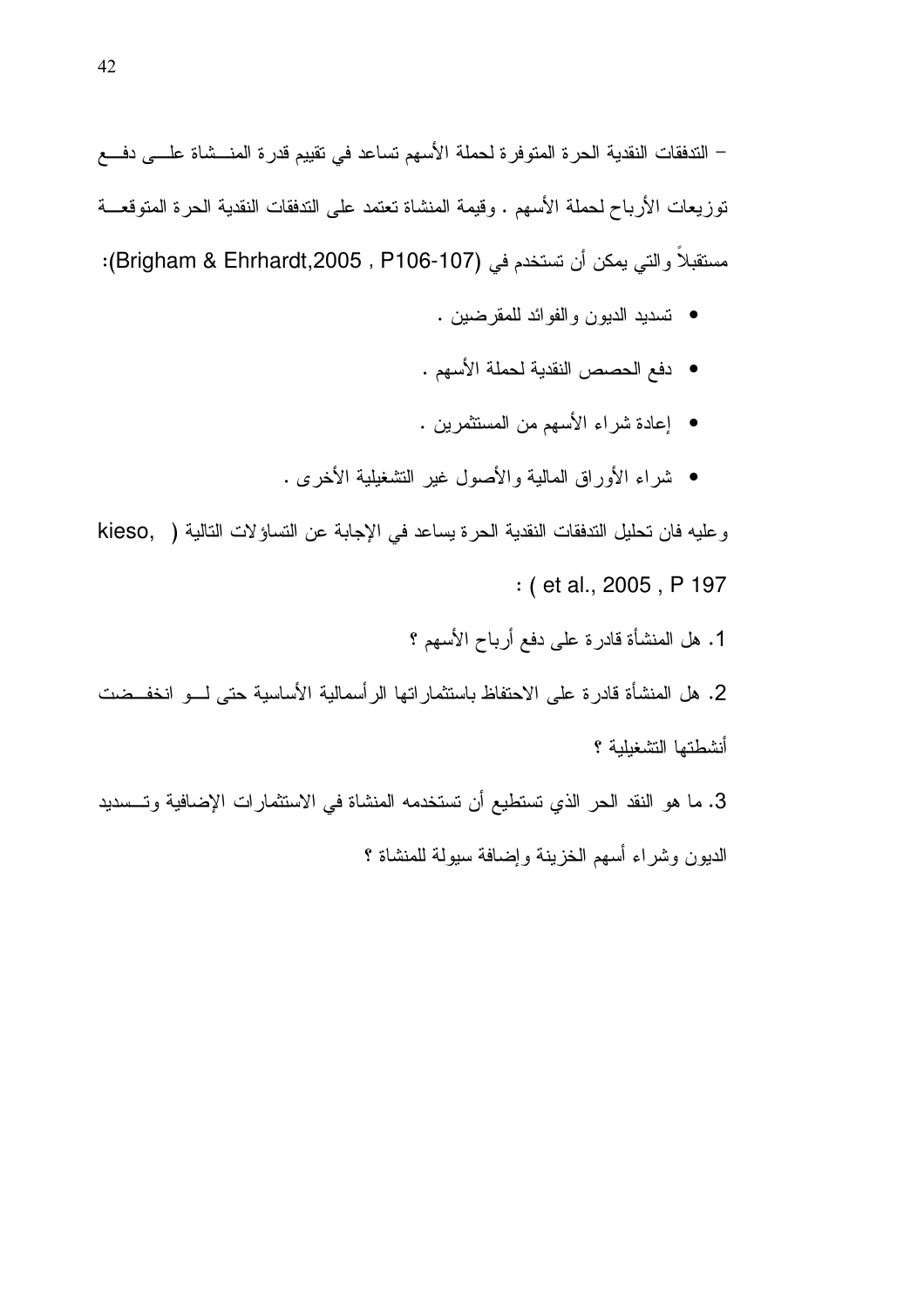# ثانياً: الدر اسات السابقة ذات الصلة

لقد نتاول العديد من الدارسين والباحثين موضوع قائمة الندفقات النقدية من جوانب مختلفة لأهميتها في اتخاذ القرارات من قبل المستخدمين . كما حفلت الدوريات المحاسبية العربيــــة والأجنبية منذ عقد السبعينيات من القرن السابق بالعديد من الدراسات والأبحاث التبي أكدت على أهمية قائمة الندفقات النقدية. وفيما يلي عرض موجز لأهم الدراسات والأبحـــاث ذات الصلة بموضوع الدراسة وذلك حسب التسلسل الناريخي لها :

1. دراسة ( Ijiri 1978 ).

# " Cash Flow Accounting and its Structure "

كشفت هذه الدراسة بأن القوائم المالية يجب أن تهتم بالتدفق النقــدي وأن هنـــاك ارتباطـــا مباشراً بين الندفق النقدي في الماضي والندفق النقدي المتوقع في المـــستقبل ، وأن التـــدفق النقدي لا يؤدي إلى استنتاجات خاطئة ومتضاربة مع المضمون الحقيقي لــصافى الــــربح، بالإضافة لذلك إن الاعتماد على الندفق النقدى كأساس للتتبؤ بحجم التوزيعات المتوقعة قــد يؤدي إلى التغلب على القصور في صافي الربح المحاسبي كأساس للتتبؤ لإعطائــــه نتـــائج مضللة نتيجة عدم الدقة في مقابلة الإيرادات بالنفقات . لهذا صممت قائمة التدفقات النقديـــة لنتضمن المعلومات التي لا نوفر ها القوائم المالية الأخرى المعدة على أساس الاستحقاق .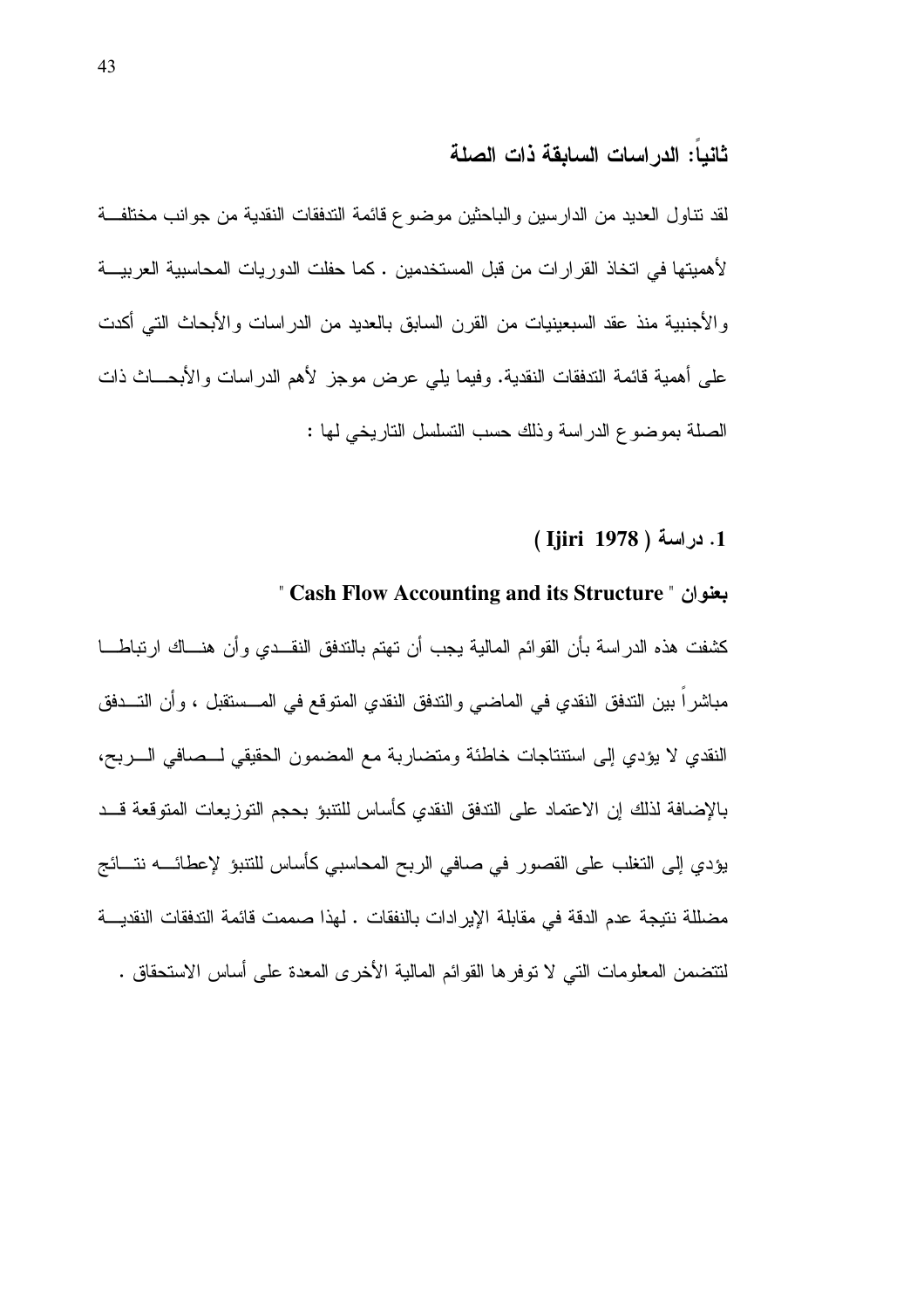" **The Use of Annual Reports by UK Investment Analysts "**  2 هدفت هذه الدراسة إلى نقييم أهمية المعلومات المحتواة في النقارير المالية المنـــشورة مـــن وجهة نظر محللي الاستثمار في المملكة المتحدة والنعرف على الوسائل والمعلومات التــــي يستخدمها محللو الاستثمار في عملية النتبؤ بمستقبل الشركات. ولتحقيق هدف الدراسة قــــام الباحث بعمل مقابلات لعينة من (18) منشأة تتعامل بالأوراق المالية. وأهم ما نوصلت لــــه الدر اسة كان اعتبار النسب المالية من اكثر الوسائل استخداما من قبل محللي الاستثمار في عملية النتبؤ بمستقبل الشركات، كما أن المعلومات غير المالية والمتعلقة بالبيئة الخارجيـــة تعتبر هامة في هذا المجال.

# ( **Zeller and Stanko , 1994** )  .3

# **Operating Cash Flow Ratios Measure:A Retail Firm Ability** "  2 " **to Pay**

هدفت هذه الدراسة إلى التاكد من ما إذا كانت نسب التدفقات النقدية التشغيلية تمثل اتجاهـــا مستقلا عن بقية انجاهات النسب المالية الأخرى. ولنحقيق أهداف الدراســــة قــــام الباحثــــان بتطبيق التحليل العاملي على (34) نسبة مالية استخلصت من عينة احتوت على مجموعـــة من منشآت التجزئة في الولايات المتحدة الأمريكية بلغ عددها ( 209 و 235و240و 209 ) شركة للأعوام 1988و1989و1990و1991على النوالي. وقد نوصل الباحثان إلىي أن نسب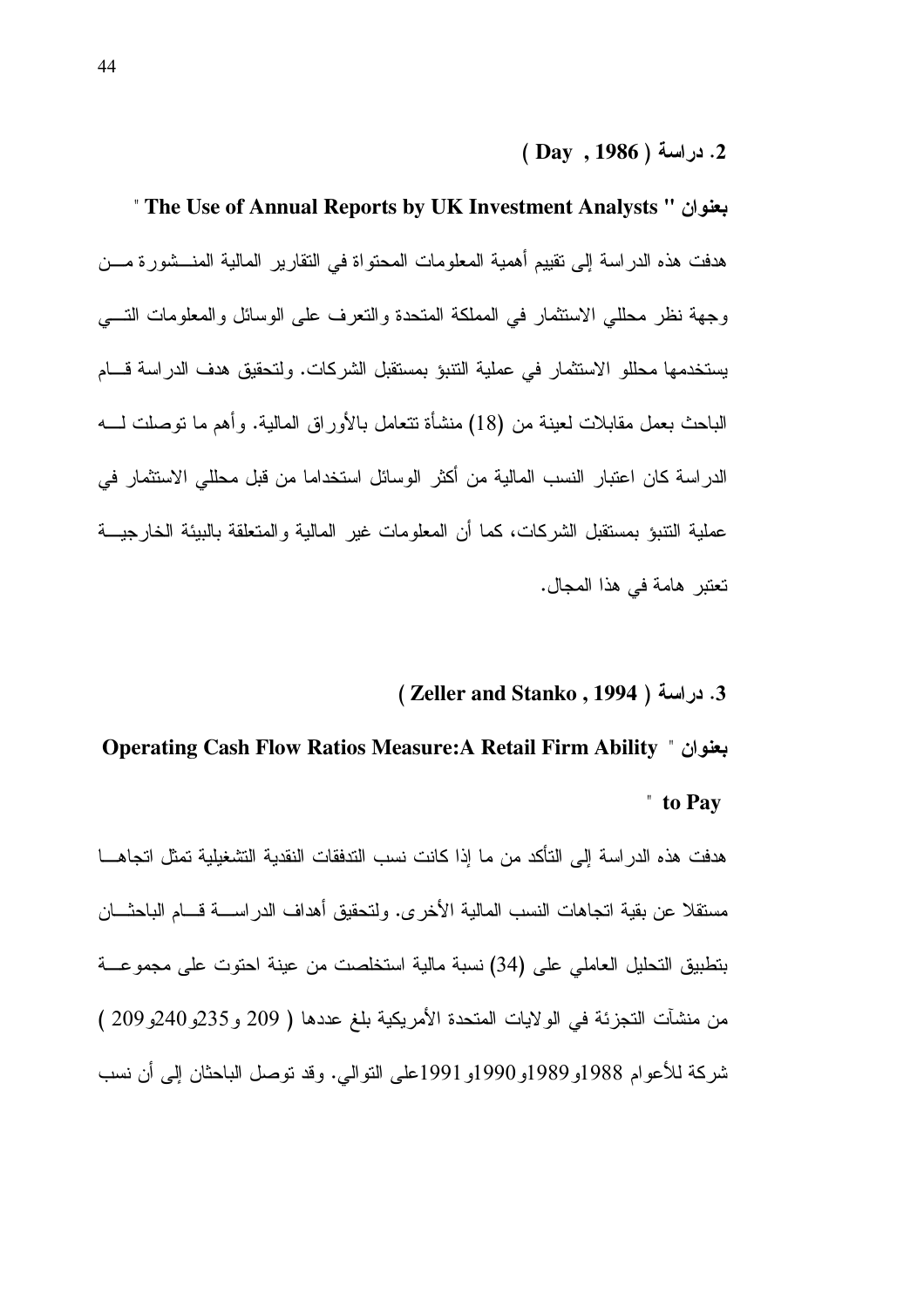الندفقات النقدية تمثل اتجاها مختلفاً عن الاتجاهات التي تقيسها نسب الاستحقاق، وأن نـــسبة الندفقات النقدية النشغيلية قبل الفوائد والضررائب المدفوعة إلى الفوائد المدفوعة لم نرنبط بأي اتجاه خلال سنوات الدراسة ، كذلك نسبة التدفقات النقدية التشغيلية إلى الدخل التشغيلي لسم نكن مستقر ة التصنيف خلال السنو ات الأربع .

4. دراسة ( الوابل ، 1996 ) بعنوان " المحتوى المعلوماتي لقائمة التدفقات النقدية : دراسة تحليلية مقارنه بالقياس إلى أرباح الاستحقاق "

حصلت هذه الدراسة في السعودية، وقد هدفت إلى نحليل بيانات الندفقات النقدية والنعـــرف إلى أهميتها في قرارات الاستثمار والاقتراض، وبيان أهمية النسب المالية التي تعتمد علـــي بيانات التدفقات النقدية . وقد قام الباحث بدراسة تحليلية مقارنة لأهمية بيانسات التسدفقات النقدية وبيان المحتوى الإعلامي لها مقارنة بأرباح الاستحقاق. وخلصت الدراسة إلـــي أن استمر ارية المشروع تتطلب إعداد فائمة تدفقات نقدية بجانب فائمة الدخل ، وأن لكل فائمــــة محتوى إعلامياً ذا دلالة معينة لمتخذى القر ار ات وذلك في تقييم الاســـتثمار ات والمخــــاطر وتفسير العوائد غير المنوقعة للأسهم .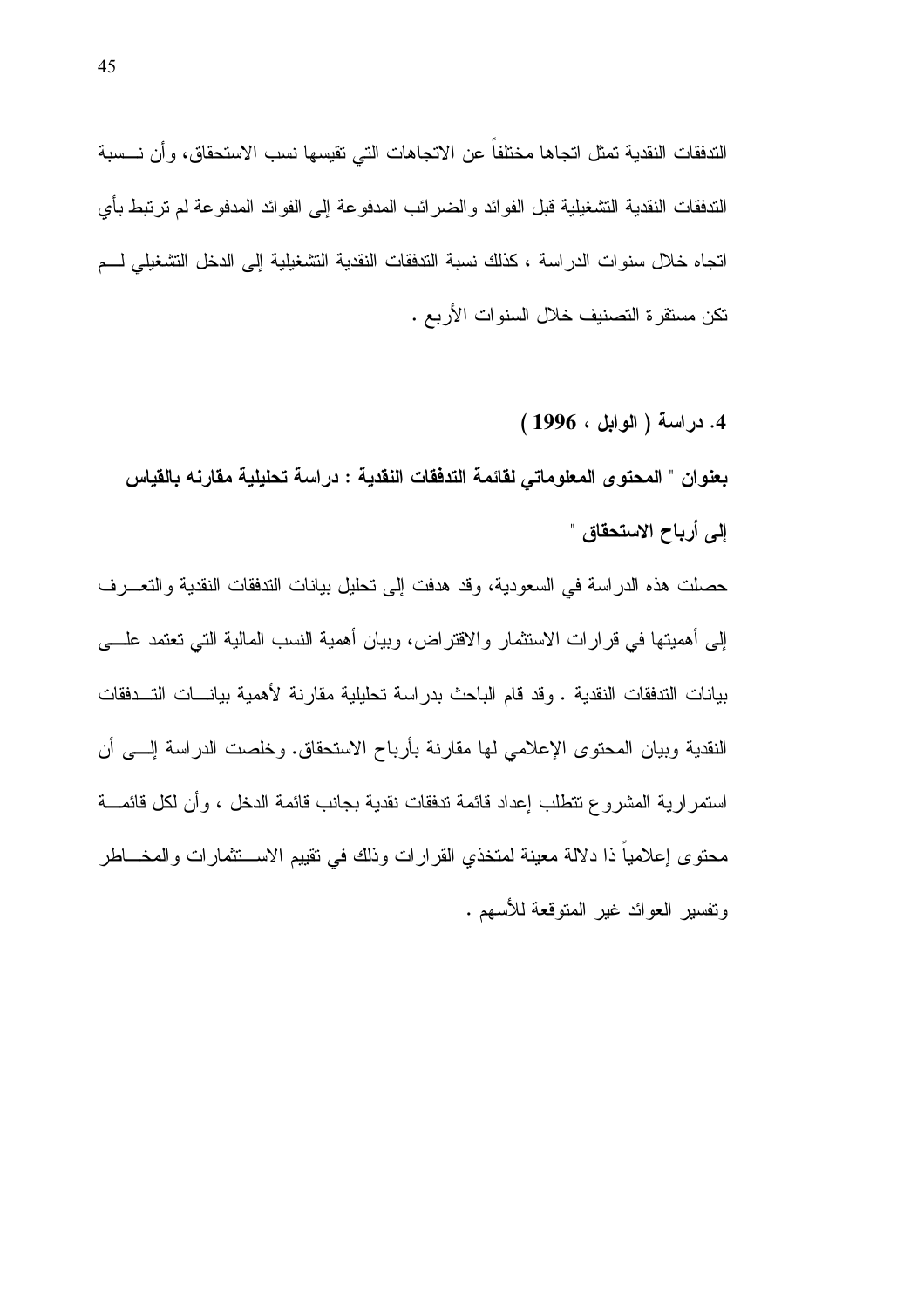# 1. دراسة ( Ward and Foster, 1997 )

## A Note on Selecting a Response Measure for Financial بعنوان" **Distress**

هدفت هذه الدراسة إلى النعرف على دور المعلومات المحاسبية في النتبؤ بالفشل المالي في الو لإبات المتحدة الأمر بكبة . ولتحقبق هذا الهدف قام الباحثان بتطوير لموذج بتكون من (6) نسب مالية مستخلصة من بيانات معدة وفقاً لأســـاس الاســـتحقاق، و (3 ) نـــسب ماليـــة مستخلصة من قائمة التدفقات النقدية بالإضافة إلى حجم الشركة. وقد جرت الدراسة علـــي عينة مكونة من (253) شركة لا نعاني من الفشل المالي، و(29) شركة أعلنــت إفلاســــها، و (35) شركة عجزت عن تسديد ديونها للعامين 1988 و1989. وتوصلت الدراسة إلى أن النسب المالية المعدة وفقاً لأساس الاستحقاق تعتبر الأفضل في النتبوَ بالفشل المسالي بليهـــا حجم الشر كة ، و أخير اً النسب المالية المستخلصة من قائمة التدفقات النقدية .

#### 6. دراسة ( 1998 , Black )

# Which is More Value Relevant: Earnings or Cash Flow? بعنوان " " Life Cycle Examination

هدفت هذه الدر اسة إلى اختبار ملاءمة كل من مقاييس التدفق النقدى ( التدفق النقــدى مـــن الأنشطة التشغيلية والاستثمارية والتمويلية) والمقاييس المبنية على أساس الاستحقاق فسي مر احل النمو المختلفة للمنشآت في الولايات المتحدة ، حيث قام الباحث بالتمييز بين أربــــع مراحل مختلفة للنمو هي: التأسيس ، والنمو، والنضج ، والانهيار . ولتحقيق هدف الدراســـة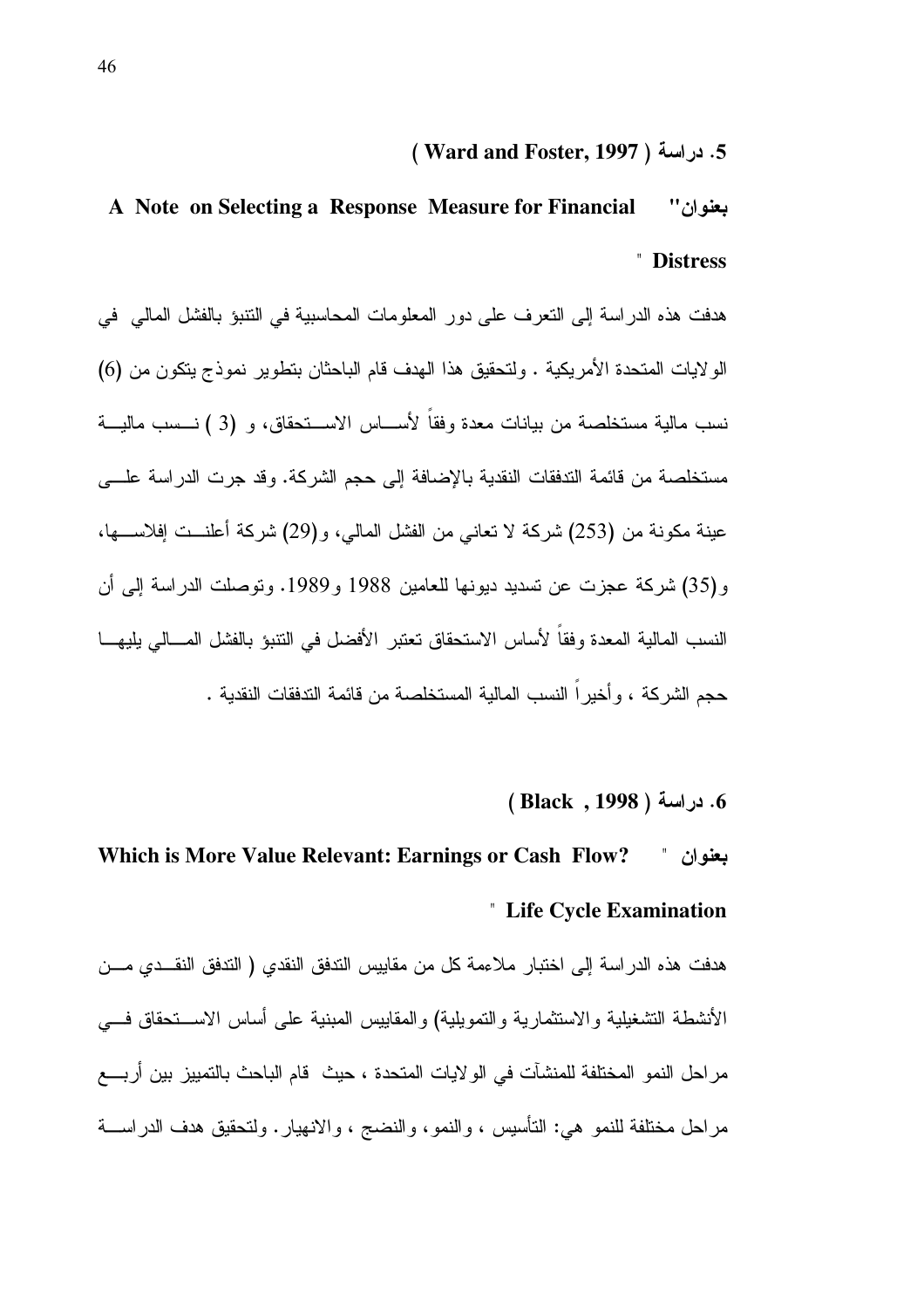قام باستخدام تحليل الانحدار على(37961) مشاهدة تمثل المراحل المختلفة لنمو المنشآت . وأهم ما نوصلت له هذه الدراسة ، أن التدفقات النقدية من الأنشطة الاستثمارية توفر محتوى معلوماتي أفضل وأكثر ملائمة من أساس الاستحقاق المحاسبي في مرحلة تأسبس المنشأة . في حين يوفر أساس الاستحقاق محتوى معلوماتي أفضل وأكثر ملاءمة من قائمة التـــدفقات النقدية في مرحلة النضج للشركة . أما في مرحلتي النمو والانهيار فان التدفقات النقدية من الأنشطة التشغيلية تعتبر أكثر ملاءمة من معلومات أساس الاستحقاق المحاسبي .

#### 7. دراسة ( Jones and Widjaja, 1998 ).

" The Decision Relevance of Cash Flow Information " بعنوان " هدفت هذه الدر اسة إلى النعر ف على أهمية قائمة الندفقات النقدية في اسنر اليا مــــن وجهــــة نظر مسؤولي الإقراض والمحللين المالبين وذلك بعد صدور معيار المحاسبة الاسترالي رقم (1026) . ولنحقيق هذا الهدف قام الباحثان بتوزيع إستبانة على عينة تتكـون مــن (83) فردا من مسؤولي الإقراض و (76) من المحللين الماليين . وقد بينت نتـــائج الدراســــة أن قائمة التدفقات النقدية تعتبر هامة لكلا الطر فين لاتخاذ قـــر ار اتـهم ، و أن اعتمـــاد المحللـــين الماليين على هذه القائمة كان أكبر من اعتماد مسؤولي الإقراض وذلك بغرض نقييم السيولة والملاءة المالية للشركات . ونتوافق هذه الدراسة مع دراسة الباحث في اعتمادها على فئتين متشابهتين من متخذى القرارات المالية وإدراك مدى أهمية قائمة التدفقات النقدية في تقيسيم سيولة المنشأة وجودة أرباحها. ويختلف معها في مكان نطبيق الدراسة والنتائج المتوقعة.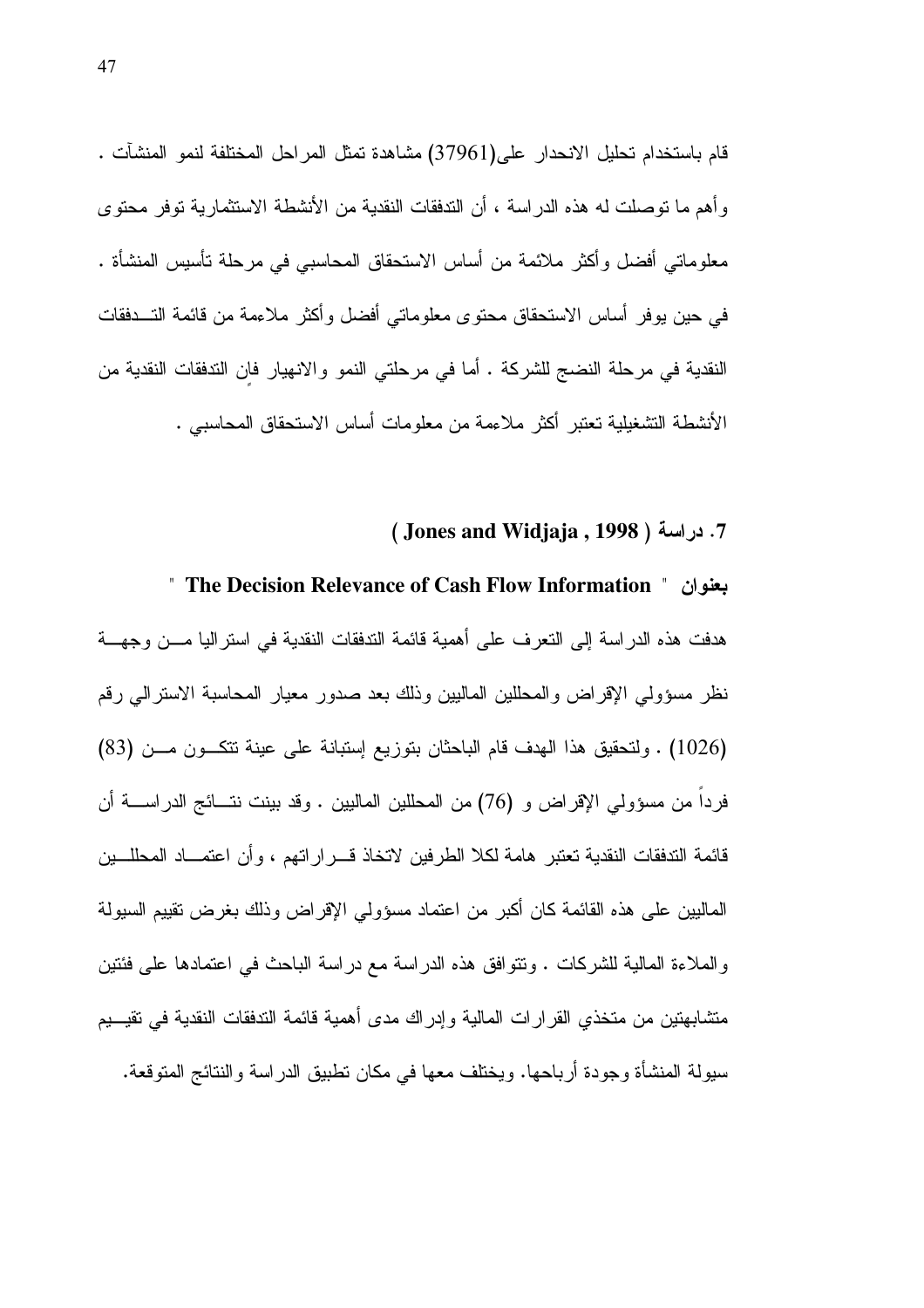بعنوان " دور وأهمية التدفقات النقدية للمستثمرين : دراسة إختباريسة علسى السشركات السعودية "

هدفت هذه الدر اسة إلى التحقق من احتواء قائمة التدفقات النقدية على المعلومات التي تساعد المستثمر في قياس قدرة المشروع على تحقيق الربح في المستقبل وتحقيق السيولة اللازمـــة لتوزيع الأرباح والوفاء بجميع الالنزامات النقدية . وقد جرت الدراسة على عينة مكونة من (72) شركة صناعية سعودية ، وتوصلت بأن قائمة التدفقات النقدية تتضمن معلومات هامة يمكن أن تستخدم لنقيبم إنجاز المشروع وقياس حجم المخاطر ، وأن هناك ارتباطا بين التدفق النقدي ومقياس أساس الاستحقاق .

9. دراسة (العمري ، 2000 ) بعنوان " استخدام النسب المالية في مجال الصناعة الفندقية في الأردن " هدفت هذه الدراسة إلى تصميم نموذج للتنبؤ بفشل الصناعات الفندقية في الأردن. ولتحقيق هذا الهدف قام الباحث باحتساب (25) نسبة مالبة لعبنة مكونة من (12) فندق نصفها فاشل والآخر غير فاشل. ونوصلت هذه الدراسة إلى أنه لا يمكن الاعتماد كلياً على النسب المالية للنتيوَ بالفشل، كما أظهر ت أهمية نسب الر بحية و السبولة في هذا المجال.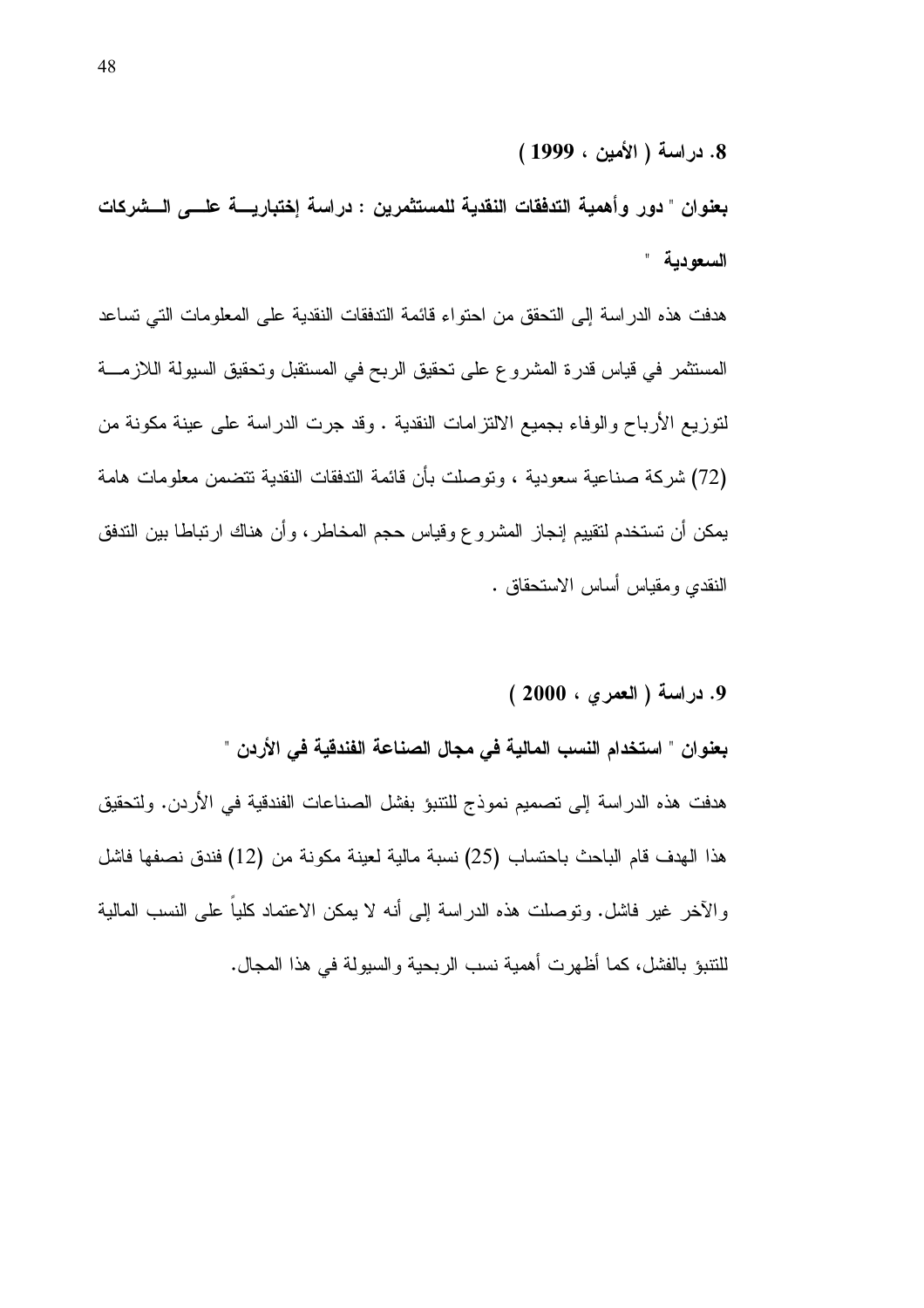10. دراسة (مطر ، 2001 )

بعنوان " طبيعة وأهمية مؤشرات الفشل المالى للشركات : دراسة تحليلية مقارنسة بسين آراء المدققين والمحللين الماليين في الأردن "

هدفت هذه الدر اسة إلى استكشاف طبيعة وأهمية المؤشر ات التي يستخدمها مدققو الحسابات و المحللون الماليون في الأردن في النتبوَ بالفشل المالي للشركات ، والوقوف علـــي أوجـــه التشابه والاختلاف بين هاتين الفئتين من حيث طبيعة هذه المؤشرات أو من حيث أهميتهـــا النسبية . ولتحقيق هدف الدراسة قام الباحث بتوزيع إستبانة على عينة مكونة من (28) من مدققي الحسابات في الأردن و (35) من المحللين الماليين ، وأهم ما نوصــــلت إليــــه هـــذه الدراسة كان ما يلبي : يتفق المدققون والمحللون على أهمية الجمع بين المؤشـــرات الماليــــة و غير المالية في عملية النتبو بالفشل المالي، ولكن المدققين يميلون أكثر للمؤشر ات الماليـــة على حساب المؤشرات غير المالية . بينما يولِّي المحلَّلون الماليون نظرة متوازنــــة نحـــو نوعية المؤشرات بأفضلية بسيطة للمؤشرات المالية في نقييم دور النسب المالية فسي بنساء نماذج النتبوُ بالفشل المالي، وينز ايد دور نسب الندفق النقدي عما كان عليه الحال في بنساء النماذج التقليدية. كذلك نوجد فر وقات ملموسة بين آر اء الفئتين تجاه الأهمية النسبية للنسب المالية مصنفة حسب أغراضها ، حيث يضع المدققون نسب الربحية في المرنبة الأولى من اهتماماتهم ، في حين يضع المحللون الماليون نسب السيولة والملاءة على رأس اهتماماتهم، في حين تحتل نسب الربحية المرتبة الأخيرة عندهم . ومن أهم التوصيات التي خرجت بها هذه الدراسة، هو ضرورة عدم اقتصار نماذج النتبؤ بالفشل المالي علـــي النـــسب الماليـــة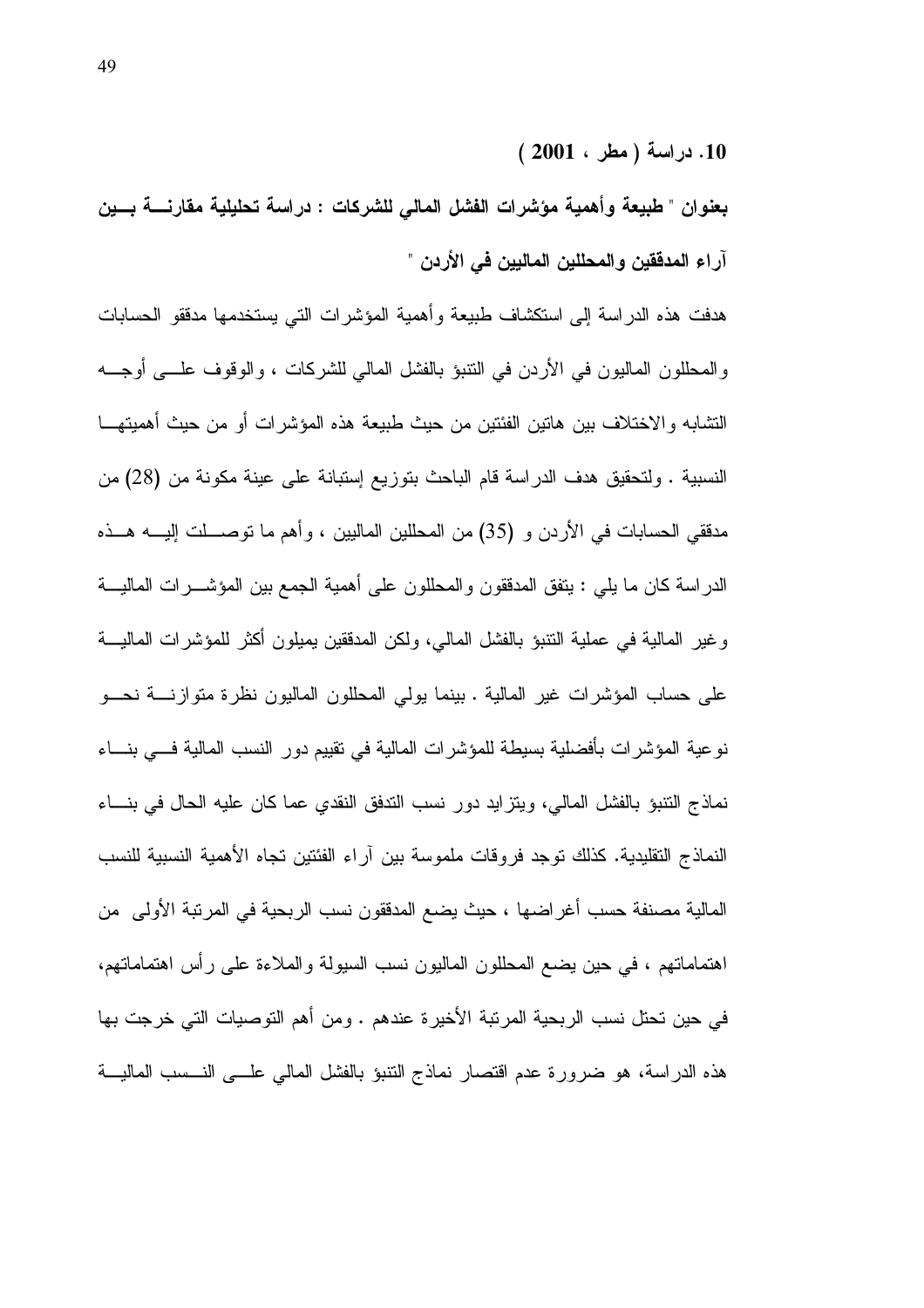المستخلصة من قائمتي الدخل والمركز المالي، بل يجب تضمين هذه النماذج نسباً منتقاة من قائمة الندفق النقدى.

11. دراسة (بصول ، 2002 )

بعنوان " فَائمة التدفقات النقدية وملاءمتها لاتخاذ القرارات الاقتصادية : دراسة ميدانية " هدفت هذه الدراسة إلى النعرف على أهمية المعلومات التي نقدمها قائمة الندفقات النقدية من وجهة نظر مسؤولي الإقراض والاستثمار في الأردن فيما يتعلـــق بـــالقرارات التمويليـــة والاستثمارية، إضافة إلى مقارنة التدفقات النقدية من الأنشطة التشغيلية مع صـــافي الــــربح المحاسبي من الأنشطة التشغيلية . ولتحقيق هذا الهدف قامت الباحثة بتوزيع إستبانة علـــى عينة من مسؤولي الإقراض في البنوك التجارية بلغ عددها (79) وعينـــة مـــن مـــسؤولي الاستثمار في البنوك التجارية وشركات التأمين بلغ عددها (58). وتوصلت الدراســــة إلــــي إمكانية الاعتماد على التدفقات النقدية من الأنشطة التشغيلية بشكل أكبر من صافى السربح المحاسبي من الأنشطة التشغيلية في اتخاذ قرارات الإقراض والاستثمار .كما بينت الدراسة ملاءمة قائمة التدفقات النقدية لاتخاذ العديد من القر ار ات الاقتـــصـادية مـــن وجهـــة نظـــر مسؤولي الإقراض والاستثمار .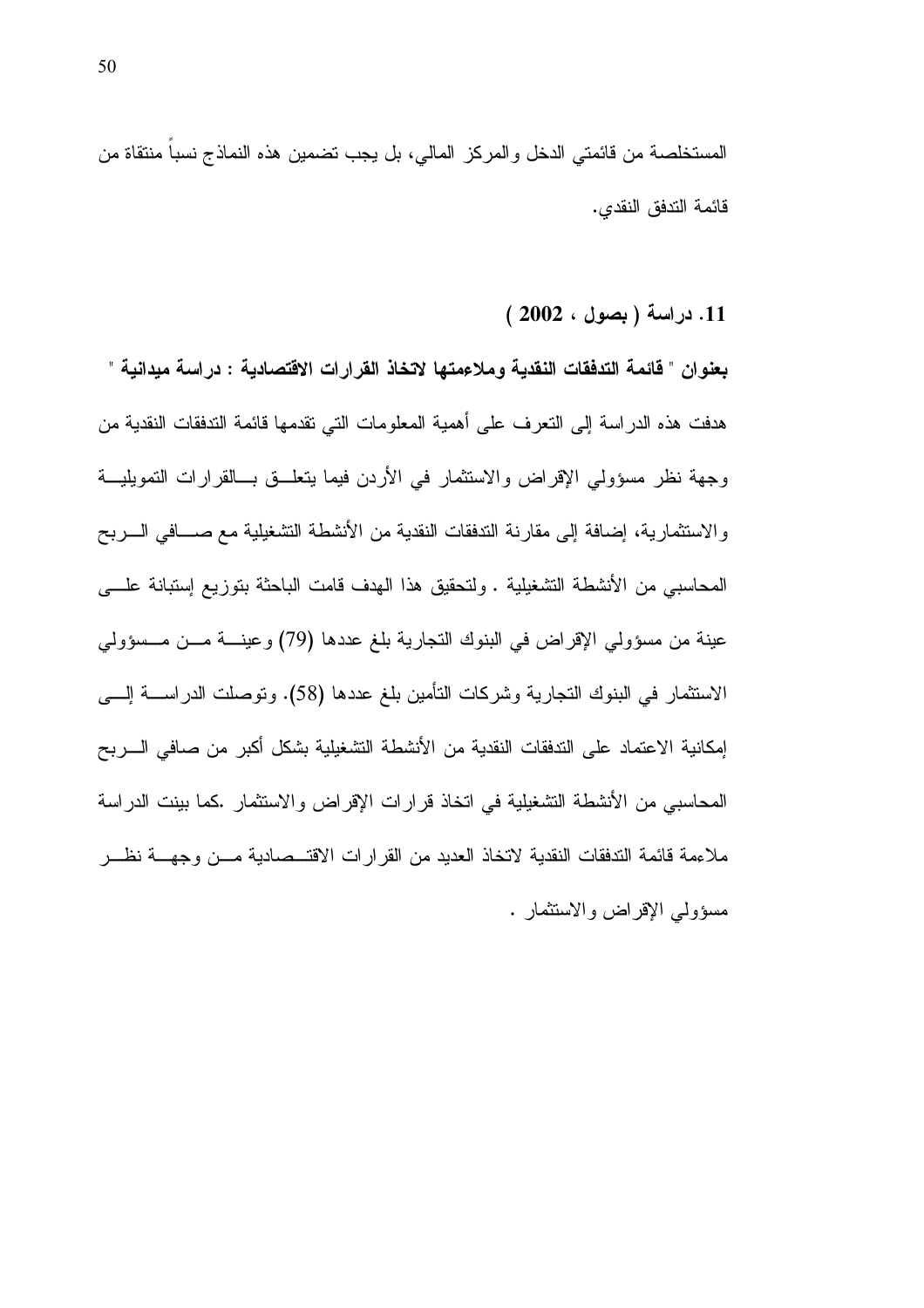بعنوان " أهمية الأرباح المحاسبية بالمقارنة مع التدفقات النقدية في تفـــسير الـــسيولة : در اسة ميدانية "

هدفت هذه الدراسة إلى اختبار أهمية الأرباح المحاسبية بالمقارنة مع التدفقات النقدية فسي تفسير التغير ات في سبولة الشركات الصناعية والخدمية المساهمة العامـــة الأر دنيـــة مـــن 1996 إلى العام 2001. ولتحقيق أهداف الدراسة قام الباحث بتطبيــــق أســــلوب الانحــــدار البسيط والمتعدد على عينة من الشركات بلغ عددها (74) من القطاعين معــــا . ونوصــــلت الدر اسة إلى أن أفضل المتغير ات في تفسير التغير ات في السيولة هي : التدفقات النقدية من الأنشطة التشغيلية يليها صافى الربح المحاسبي من الأنشطة التشغيلية وأخيراً رأس المسال العامل .

13. دراسة (الجهمانى والداود ، 2004 )

بعنوان "التنبؤ بفشل الشركات المساهمة العامة الصناعية الأردنية باستخدام القياس متعدد الاتجاهات "

هدفت الدراسة إلى التوصل إلى مجموعة النسب المالية الأكثر قدرة وكفاءة في النتبؤ بفشل الشركات المساهمة العامة الصناعية الأردنية وذلك من خلال تطبيق الأسلوب الإحــصائبي القياس منعدد الاتجاهات. وقد تكونت عينة الدراسة من (24) شركة نصفها فاشلة والنصف الآخر غير فاشلة خلال الفترة من عام 1993 إلى 2000. ولتحقيق هــدف الدراســــة تـــم احتساب (40) نسبة مالية صنفت إلى ست مجموعات هي : نسب السيولة ، ونسب الربحية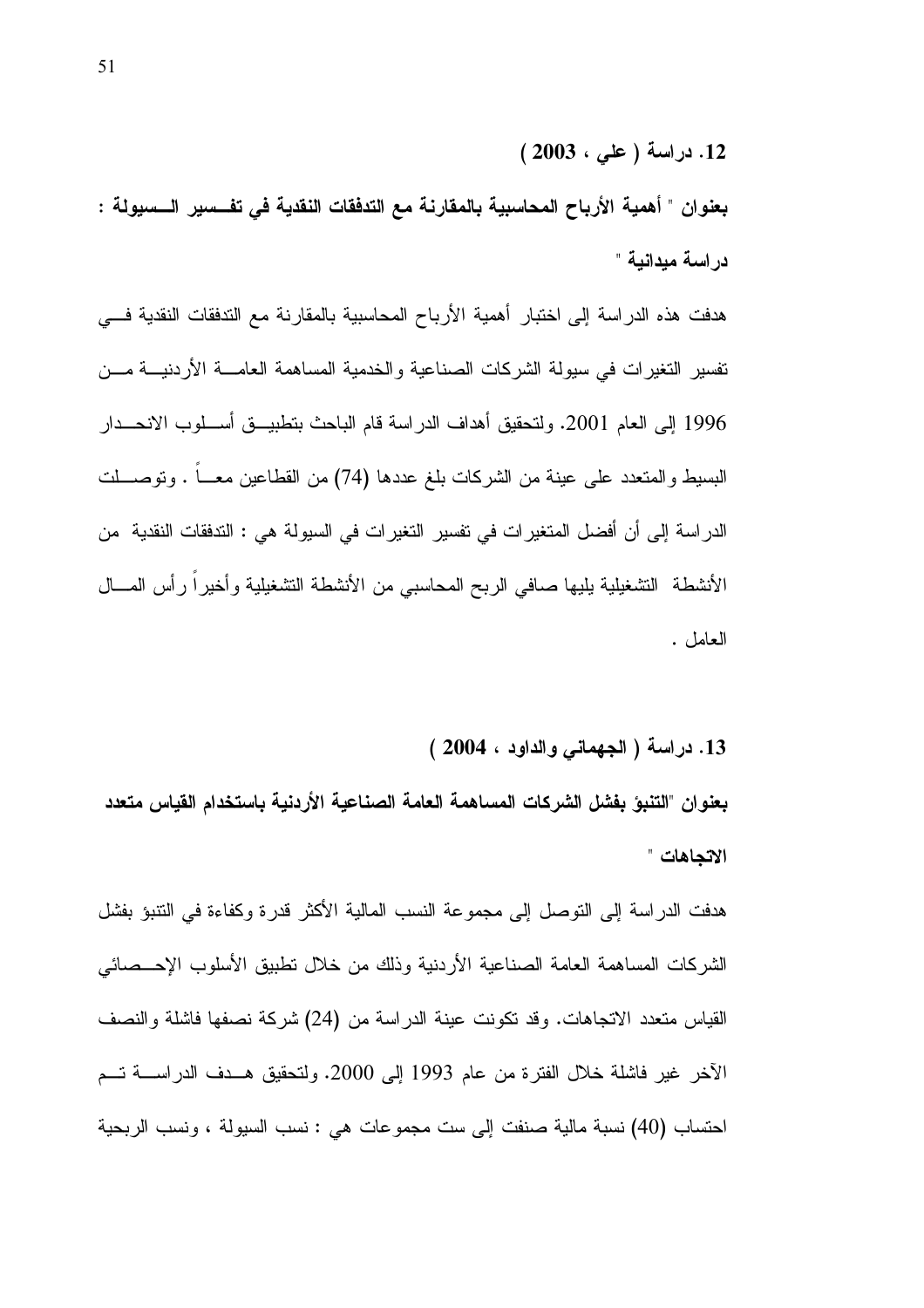، ونسب هيكل النمويل والرفع المالي ، ونسب السوق ، ونسب النشاط ، ونـــسب النــــدفقات النقدية . وتوصلت الدراسة إلى أن مجموعة نسب التدفقات النقدية ونسب الربحية هي أكثر النسب المالية قدرة وكفاءة على النتبؤ بفشل الشركات المساهمة العامة الصناعية الأردنية .

14. دراسة (الخلايلة ، 2004 )

بعنوان " مؤشرات الأداء المبنية على الأرباح ومؤشرات الأداء النقدية وعلاقتها بالتغيرات في عوائد الأسهم: دراسة تطبيقية على الشركات المدرجة في سوق عمان المالي " هدفت الدراسة إلى اختبار العلاقة بين مؤشرات الأداء المبنية على الأرباح ومؤشرات الأداء النقدية ومدى قدر ة كل منها على تفسير التغير ات في عو ائد الأسهم. ولتحقيق أهداف الدر اسة قام الباحث بالاعتماد على (512) مشاهدة تمثل البيانات المالية ل (32) شركة مدرجة فــــى سوق عمان المالي خلال الفترة من 1984– 1999. وتوصلت الدراسة إلى وجود علاقة موجبة وذات دلالة إحصائية بين مؤشر ات الأداء المبنية على الأربـــاح ومؤشـــر ات الأداء النقدية، وأن مؤشرات الأداء المبنية على الأرباح أفضل من مؤشرات الأداء النقدية.

15. دراسة ( الخداش والعبادي ، 2005 )

بعنوان "علاقة كل من العائد المحاسبي والتدفقات النقدية إلى حقوق المساهمين بالقيمة السوقية للسهم "

هدفت هذه الدراسة إلى تحديد أهمية العائد على حقوق المساهمين كنسبة مالية مستندة إلــــى أساس الاستحقاق وإلىي التذفقات النقدية في تقييم الوضع المالي والـــسعر الـــسوقي للـــسهم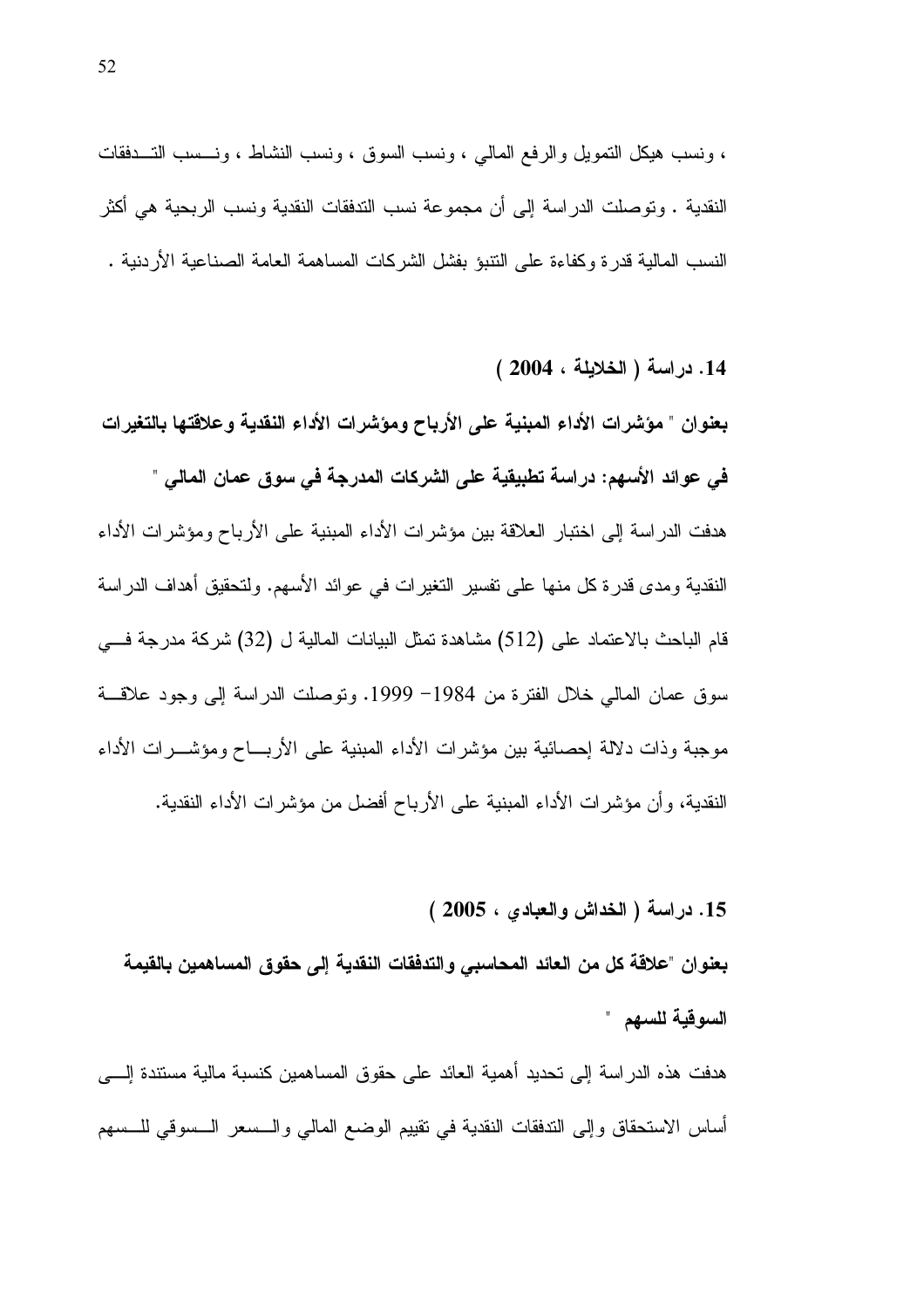للشركات الصناعية المساهمة العامة الأردنية . ولتحقيق أهداف الدراسة قام الباحثان باختيار عينة بلغ عددها (26) شركة مدرجة في بورصة عمان للعام 2002 على أن يكون قد جرى تداول أسهمها لعشر سنوات على الأقل . وتوصلت الدراسة إلى أن قائمة التدفقات النقديـــة نوفر معلومات إضافية وهامة تساند المعلومات التبي نوفرها القوائم المالية الأخرى ، كمـــا تعتبر قيم التدفقات النقدية و نسبها المالية ذات أهمية أفضل من مثيلتها المبنية علـــى أســــاس الاستحقاق في نقييم الوضع المالي للشركات .

16. دراسة ( عبيدات ، 2006 )

بعنوان " بناء نموذج لتقييم قدرة الشركات الصناعية المساهمة العامة الأردنية على الاستمرار باستخدام معلومات قائمة التدفقات النقدية "

هدفت الدراسة إلى إمكانية بناء نموذج لنقييم قدرة الشركات المساهمة العامة الأردنية علسى الاستمر ار اعتمادا على النسب النقدية المشتقة من قائمة التدفقات النقدية أو نسب الاستحقاق أو خليط من النسب النقدية ونسب الاستحقاق . ولتحقيق أهداف الدراسة قام الباحث باختيار عينة من (73) شركة صناعية مساهمة عامة . وقد قسمت فتر ة الدر اسة إلى فتـــر تين همــــا فترة تصميم النماذج من عام 1989 إلى 2001، حيث تعرضت خلال هــذه الفتــرة (18) شركة للتصفية ، كما تم اختيار (18) شركة مستمرة ، وفترة اختبار النماذج من عام 2002 إلى 2005، حيث تعرضت خلال هذه الفتر ة (3) شركات للتصفية ، كما تم اختيار (34) شركة مستمرة . وتوصلت الدراسة إلى بناء نموذج مبنى على التدفقات النقدية يتكون مـــن ثلاث نسب مالية هي: نسب التدفقات النقدية من المبيعات إلى المبيعات ، ونـــسبة صــــافي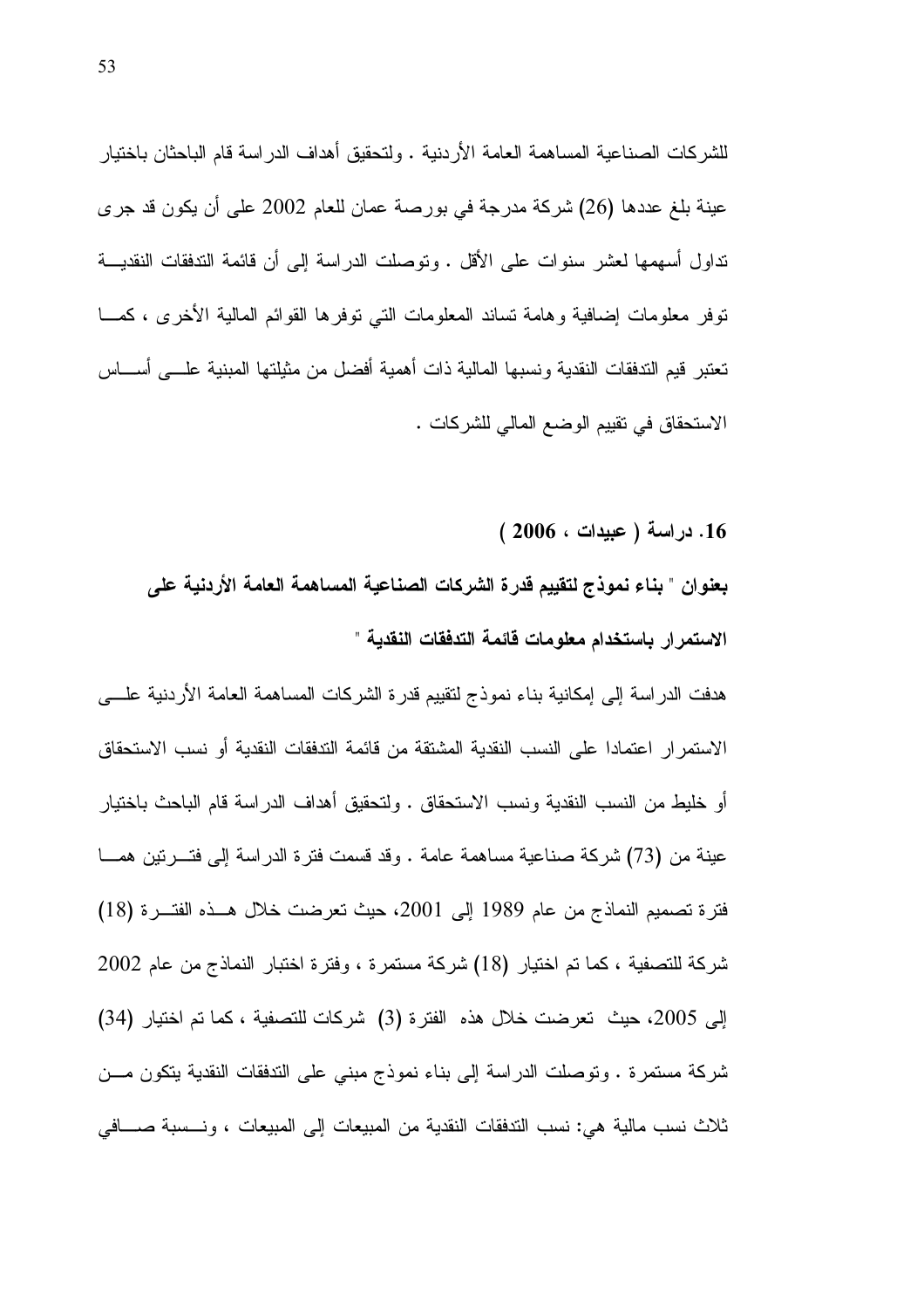الندفقات النقدية من الأنشطة التشغيلية إلى جملة الندفقات النقدية الخارجـــة مـــن الأنـــشطة التمويلية والاستثمارية ، ونسبة التدفقات النقدية الخارجة من الأنـــشطة الاســـتثمارية إلــــي الندفقات النقدية الداخلة من الأنشطة التمويلية . وأظهرت الاختبارات الإحـــصائية أن هـــذا النموذج بمنلك قدرة نتبؤية فيما يتعلق بتقييم قدرة الشركات السصناعية المسساهمة العامسة الأردنية على الاستمرار . أما النموذج النقليدي فتكون من خمس نسب مالية هـــي : رأس المال العامل ، ونسبة حافة مجمل الربح ، ومعدل دوران الموجودات الثابتة ، ونسبة حقوق الْمَلَكِيةَ إلى إجمالي الديون ، ونسبة عائد السهم العادي . وقد أظهرت الاختبارات الإحصائية أن هذا النموذج يمتلك قدرة نتبؤية فيما يتعلق بتقييم قدرة الشركات السصناعية المسساهمة العامة الأردنية على الاستمرار وبكفاءة أعلى من النموذج المبنى على نسب التدفقات النقدية . وفيما يتعلَّق بالنموذج المشترك المبنى على نسب الاستحقاق ونسب التدفقات النقدية والذي تكون من سبع نسب مالية ،أظهرت الاختبار ات الإحصائية أنه يمتلك قدرة تتبؤية فيما يتعلق بتقييم قدرة الشركات الصناعية المساهمة العامة الأردنية على الاستمرار وبكفاءة أعلى من النموذجين السابقين ، أي النموذج المبنى على نسب التدفقات النقدية فقط ، أو النموذج الآخر المبنى على نسب الاستحقاق فقط .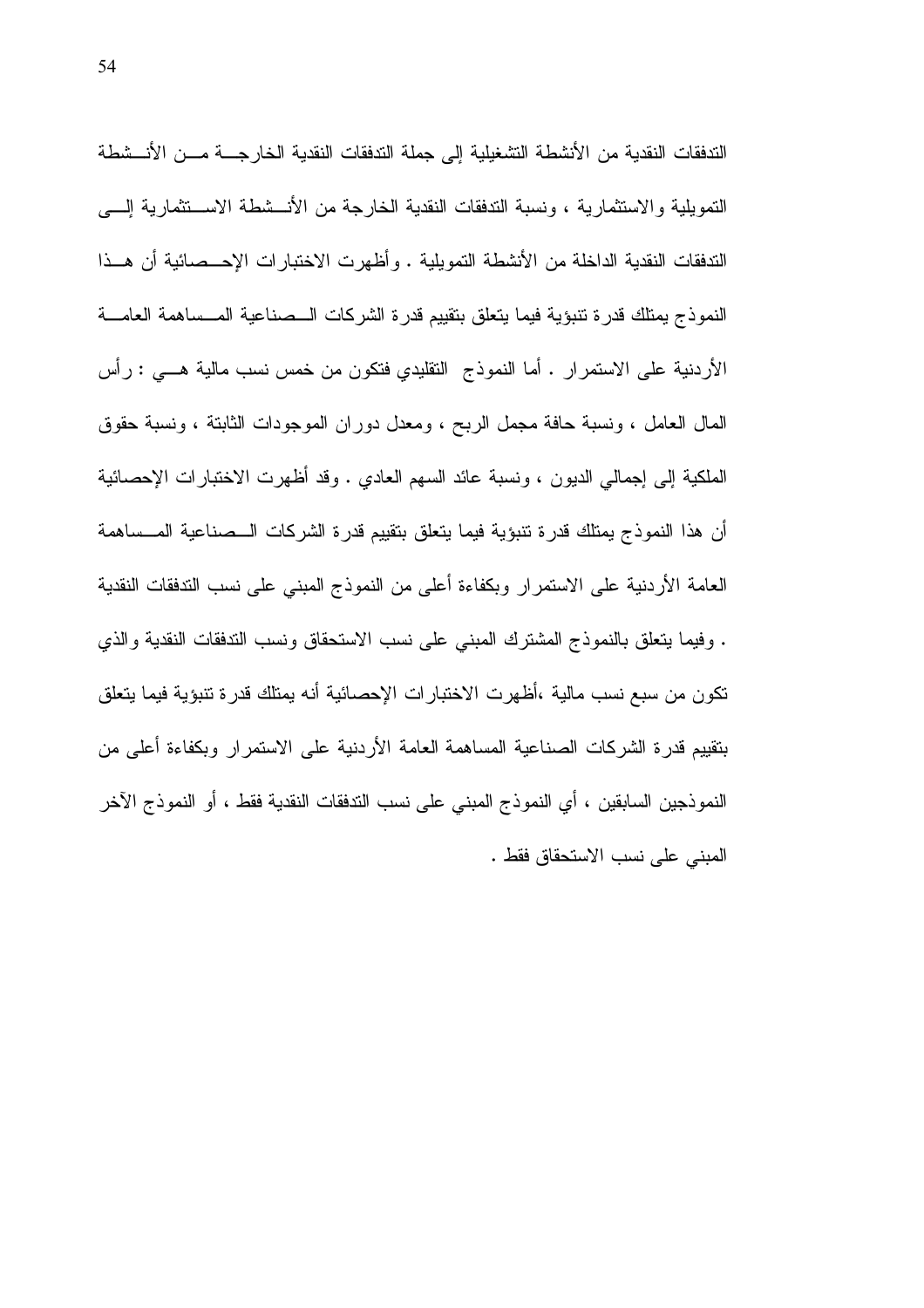17. دراسة ( خميس والجراح ،2007 )

بعنوان " الأبعاد التي تقيسها نسب السوق ونسب التدفقات النقدية التشغيلية في الشركات المساهمة العامة الصناعبة الأردنبة "

هدفت الدراسة إلى التعرف على المضمون المعلوماتي لنسب السوق ونسب الندفقات النقدية التشغيلية . ولتحقيق ذلك تم تطبيق كل من التحليل العاملي الاستكشافي والتحليـــل العــــاملي ألتوكيدي على (26) نسبة لاختبار مدى تمثيل كل من مجموعتي النسب لاتجاه مالي مختلف عن الاتجاهات التي تمثلها النسب الأخرى. وقد تم افتراض وجود تسعة اتجاهـــات تقيـــسها النسب المالية وهي: الربحية، ومركز النقدية، والسيولة قصيرة الأجل، ودوران المخـــزون، ودوران الذمم المدينة، ودوران رأس المال العامل، والرافعة المالية، ومؤشـــرات الـــسوق، والندفق النقدى. وتم تطبيق الدراسة على الشركات المساهمة العامة الصناعية الأردنية في المدة الواقعة بين عام 1998 وعام 2002 لمجتمع الدراسة المكون من (73) شركة صناعية حسب دليل الشركات المساهمة العامة الأردنية لعام 2003، وقــد بلـــغ عـــدد المـــشاهدات المستعملة في الدراسة ( 232 ) مشاهدة. وأظهرت نتائج التحليل العاملي الاستكشافي وجود سبعة اتجاهات نقوم النسب المالية بقياسها هي: العائد على الاستثمار ، والـــسبولة ، ودور ان المخزون ، ودوران الذمم المدينة ، ودوران رأس المال ، ونسب السوق ، ونسب التسدفقات النقدية . أما نتائج التحليل ألتوكيدي فقد بينت عدم تمثيل كل من اتجاه التدفقات النقدية واتجاه السوق لاتجاهات مختلفة عن بعضها وعن بقية الاتجاهات الأخرى .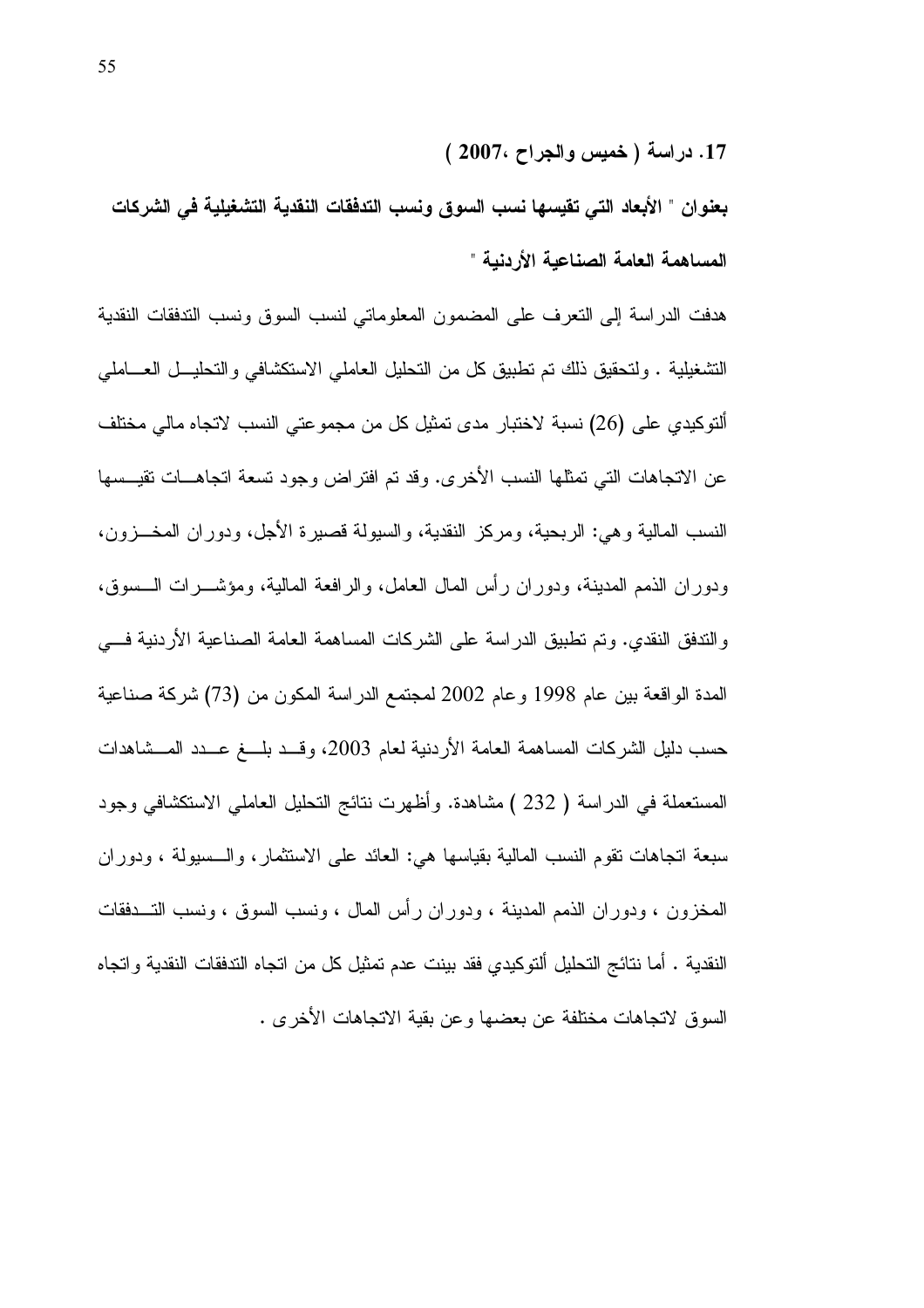#### ما يميز هذه الدراسة

يمكن القول أن ما يميز هذه الدراسة عن الدراسات السابقة ما يلي:

إن الدراسة الحالية هي الدراسة العربية الأولى حسب علم الباحث التي تتناول تقييم الأهمية النسبية لكل نسبة مالية يمكن اشتقاقها من قائمة التدفقات النقدية لتقييم سيولة وجودة أربساح المنشأة . وقد ركزت هذه الدراسة على نقييم رأي الفئتين الأكثر استخداما لقائمة التـــدفقات النقدية، وهما محللو الائتمان ومحللو الأوراق المالية. أما الدراســـات العربيـــة والأجنبيـــة السابقة فقد كانت تركز على التنبؤ بفشل الشركات أو أستمر اريتها وذلك عن طريق تصنيف هذه الشركات إلى ناجحة ومتعثَّرة بناء على الأداء المالي لها . بينما هذه الدراسة ركـــزت على المحتوى المعلوماتي والأهمية النسبية لكل نسبة بمكن اشتقاقها مسن قائمسة التسدفقات النقدية .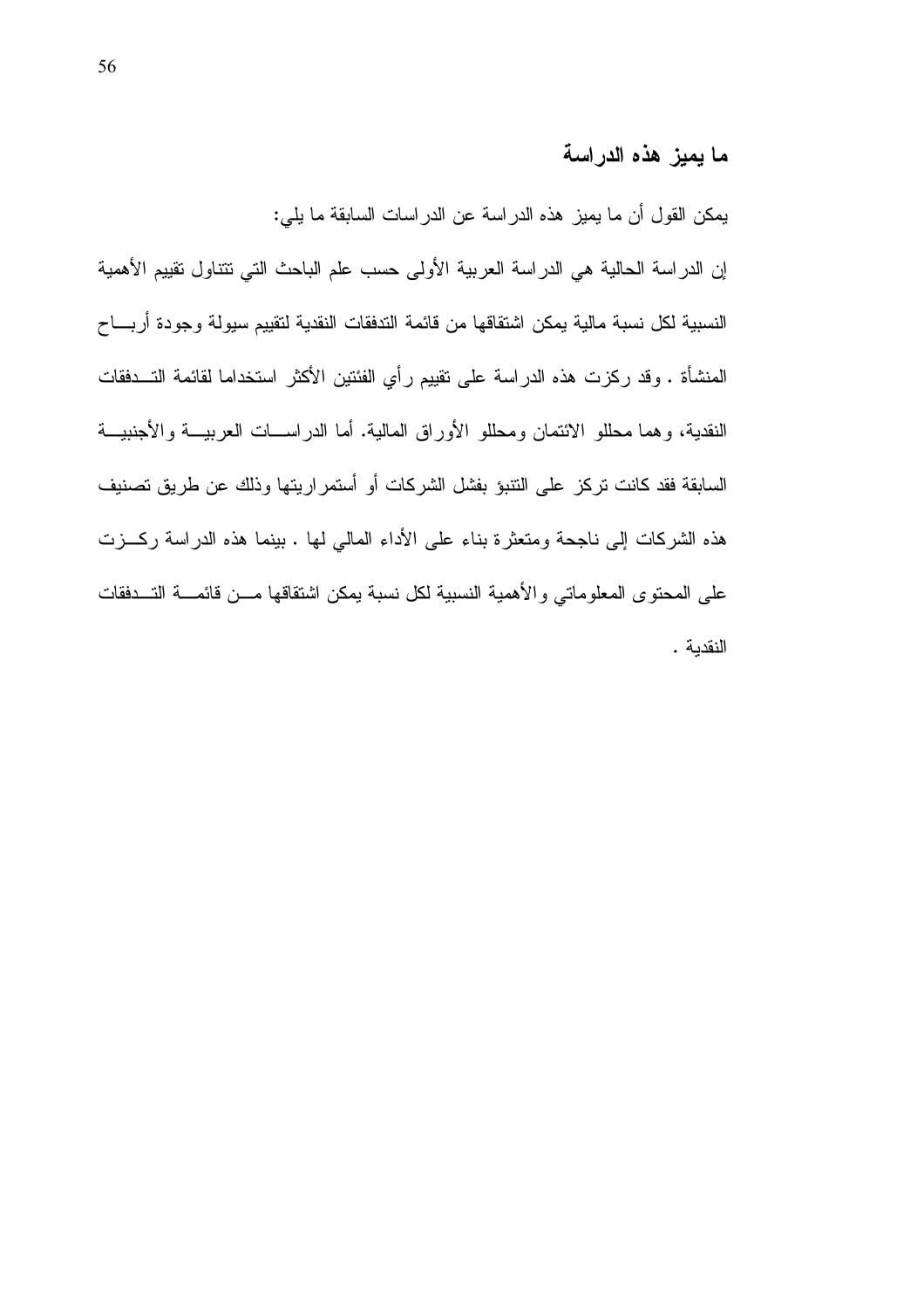# الفصل الثالث : الطريقة والإجراءات

أولأ: مجتمع وعينة الدراسة ثانياً: مصادر جمع المعلومات ثالثاً: أدوات الدراسة رابعاً: ثبات أداة الدراسة خامساً: إجراءات الدراسة سادساً: متغيرات الدراسة سابعاً: الأساليب الإحصائية المستخدمة ثامناً: محددات الدراسة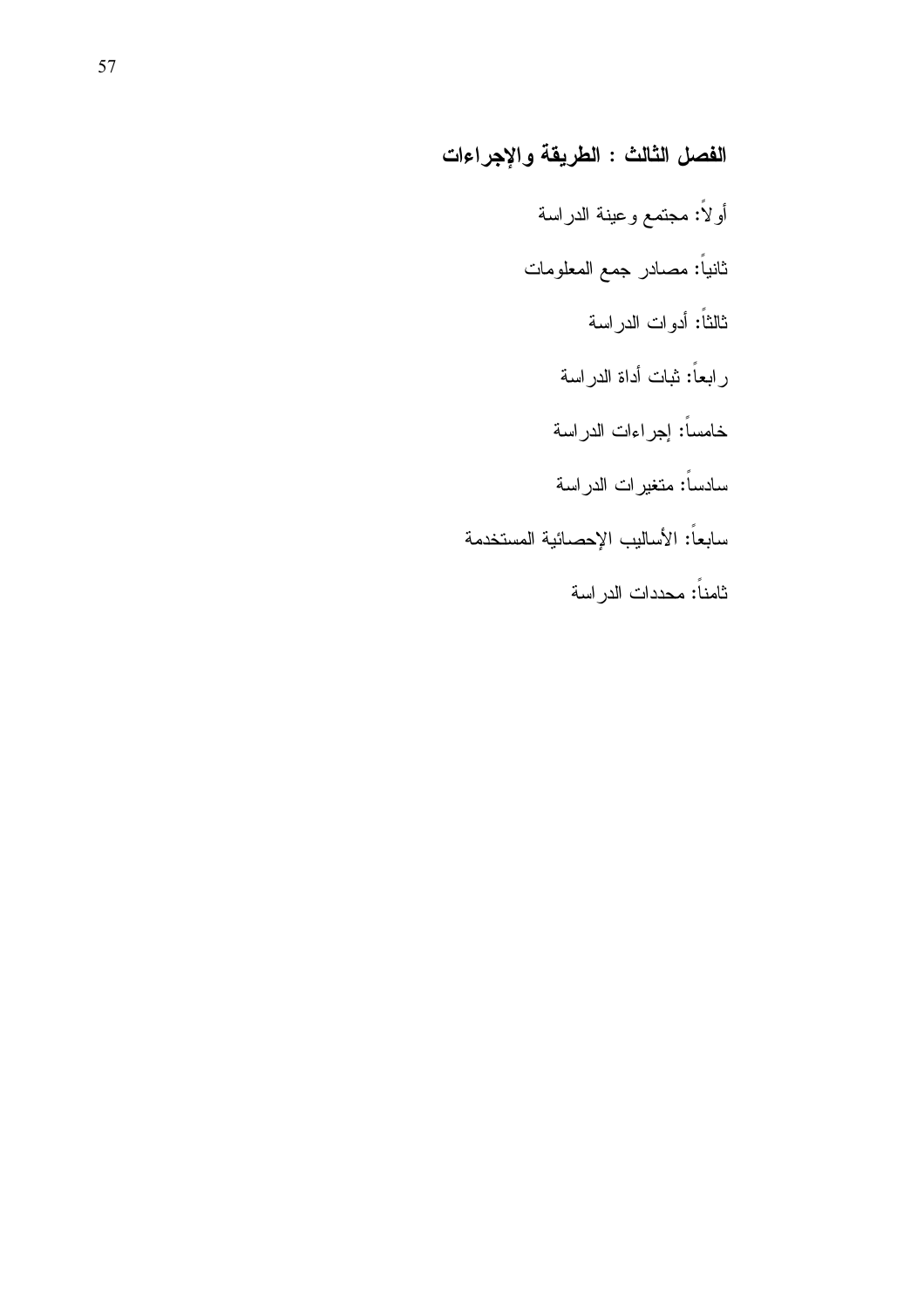### أولا: مجتمع وعينة الدراسة

#### 1. مجتمع الدراسة

يتكون مجتمع الدراسة من فئتين على صلة باستخدام المعلومات المالية لقائمـــة التـــدفقات النقدية، وهاتان الفئتان هما :

\* فئة محللي الائتمان في البنوك النجارية الأردنية والتي يبلغ عددها (15) بنكـــاً تجاريـــاً، والملحق رقم (1) بوضح أسماء وأعداد هذه البنوك.

\* فئة محللي الأوراق المالية في بورصة عمان والذين يقومون بعمليات التحليل والتـــداول للأوراق المالية من خلال (65) شركة مرخصة لدى هيئـــة الأوراق الماليـــة والبورصــــة، والملحق رقم (2) بوضح هذه الشركات.

#### 2. عبنة الدراسة

تتكون عينة الدراسة من (30) فرداً من محللي الائتمان في البنوك التجاريــــة الأردنيـــة و (65) فرداً من محللي الأوراق المالية في بورصة عمان، وبالتالي فان مجموع عينة الدراسة كان (95) فرداً من محللي الائتمان والأوراق المالية. وقد تم أخذ محللين للائتمان من كـــل بنك تجارى نظراً لمحدودية البنوك التجاريسة المحليسة وحتسى نكسون الدراسسة شساملة وموضوعية.

#### ثانيا: مصادر جمع البيانات ( المعلومات )

نتمثل مصادر جمع المعلومات من :

**المصادر الأولية :** وتتمثّل في البيانات التي سيتم الحصول عليها من خلال الدراسة الميدانية المتمثلة بتوزيع الإستبانة على عينة الدراسة .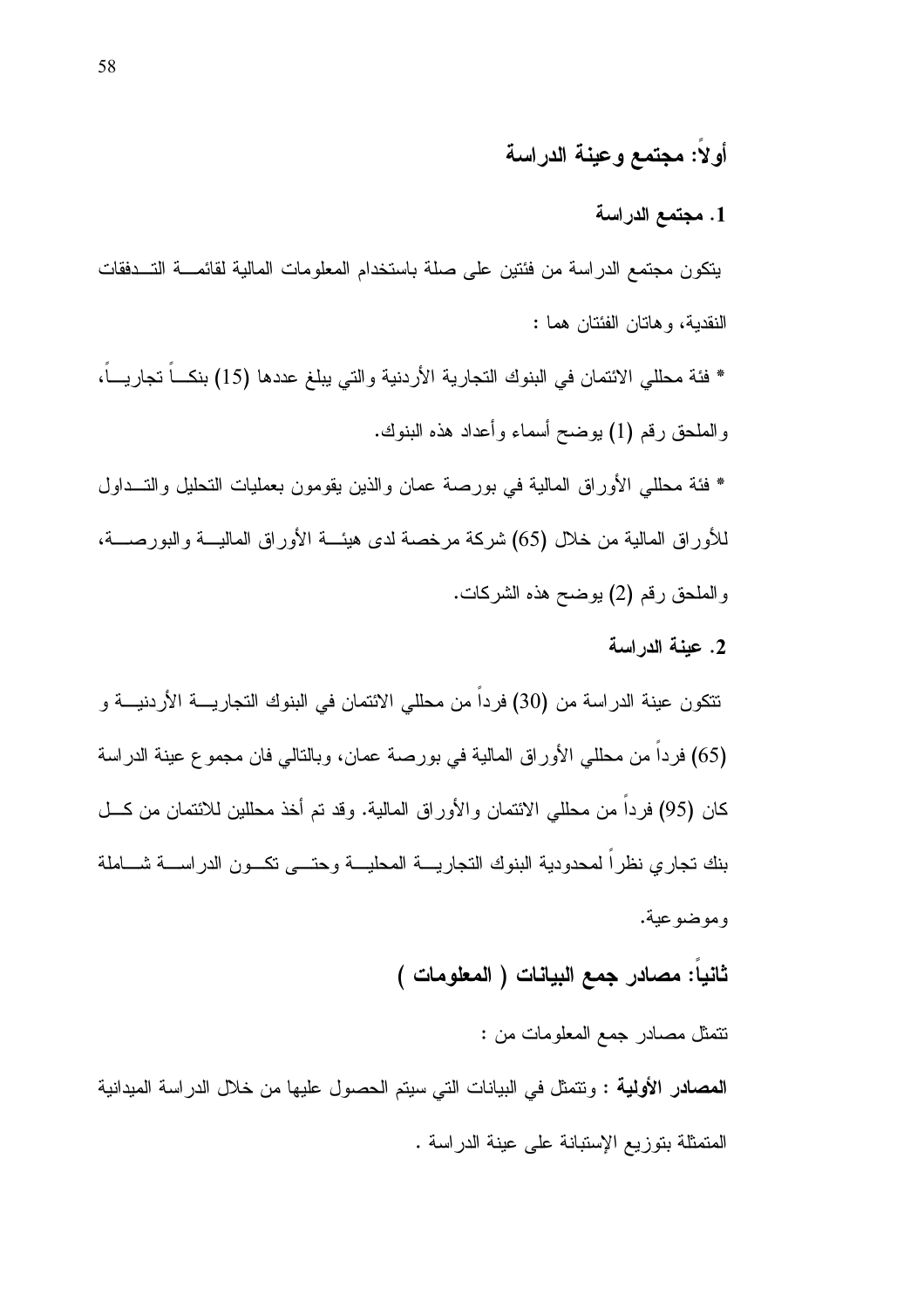**المصادر الثانوية:** وتتمثّل بالكتب والمجلات والإنترنت، بالإضافة إلى الدر اسات والمقالات السابقة المتعلقة بالموضوع.

ثالثاً: أدوات الدر اسة

من أجل تحقيق أهداف الدراسة واختبار فرضياتها تم تصميم استبانه تتضمن العديـــد مـــن الأسئلة المتعلقة بأسئلة الدراسة وفرضياتها، بالإضافة إلى عدد من الأســئلة التـــى تتتـــاول خصائص عينة الدراسة، والملحق رقم (3) يوضح نموذج الاستبيان. وتم عرض الإستبانة على أساتذة في مجال المحاسبة والمالية والإحصاء ( أنظر الملحق 4)، وإجراء النعـــديلات اللازمة في ضوء ملاحظاتهم. وقد استخدم الباحث مقياس لكرت الخماسي لمعرفة استجابة أفراد العينة لفقرات الاستبيان ، حيث يعتبر مقياس لكرت من أكثر المقـــاييس المـــستخدمة لقياس انجاهات وأراء الأفراد ( جامعة عمان العربية للدراسات العليا، 2005، ص 220 ). وفد كانت بدائل الإجابات على النحو التالي : هامة جداً ، أعطيت (5) درجات . هامة ، أعطيت (4) درجات . محايد، أعطيت (3) درجات. غير هامة ، أعطيت (2) درجة .

عديمة الأهمية، أعطيت (1) درجة.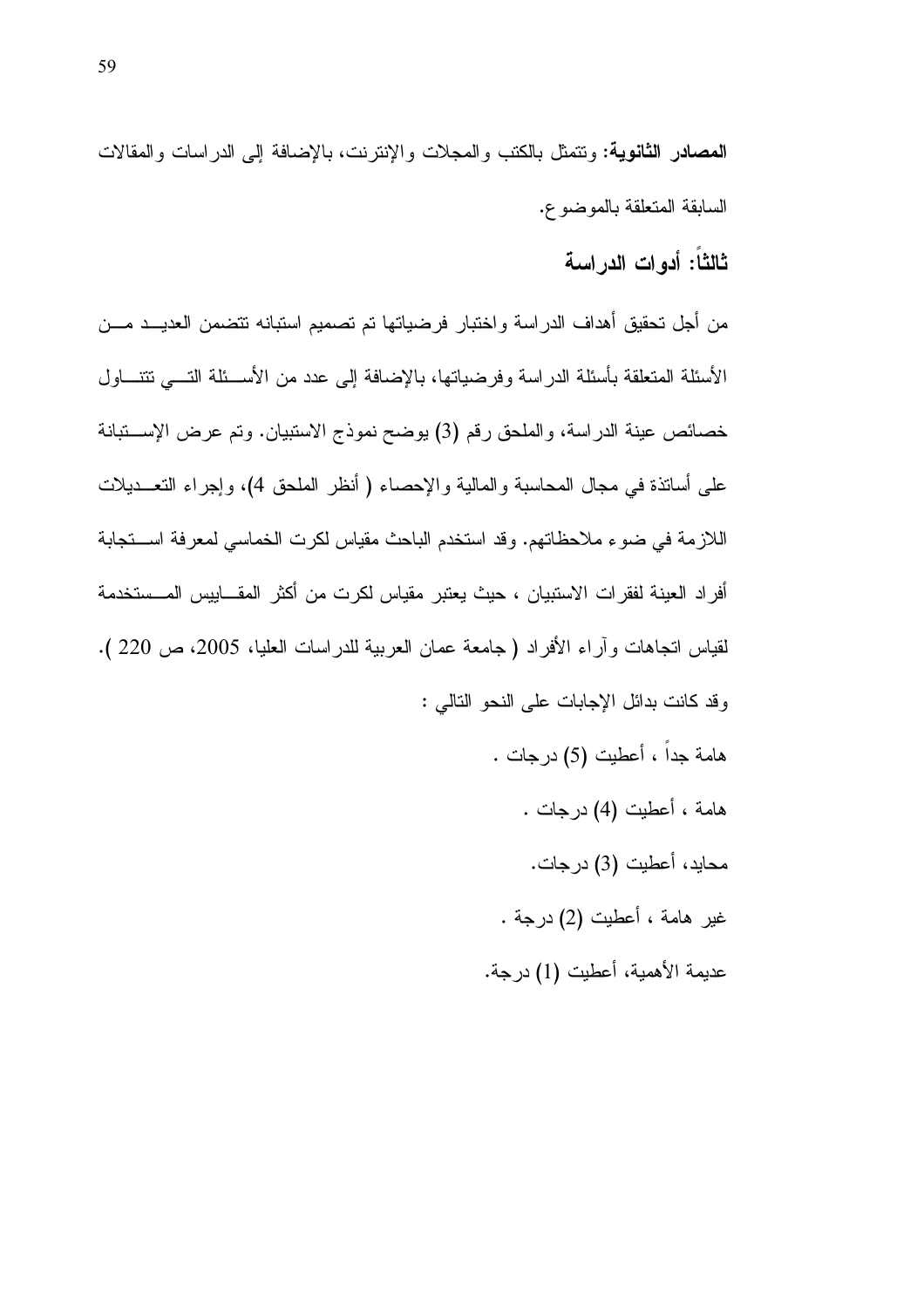## رابعاً: ثبات أداة الدراسة (الاستبيان)

للتحقق من درجة ثبات أداة القياس (الاستبيان) تسم استخراج معامل كرونباخ ألفا (Chronbach's Alpha) ، وأشارت النتائج إلى أن الاستبيان ثابت وصالح للتطبيق وذلك لأن قيمة معامل الثبات بلغت (0.71) .

#### خامسا: إجراءات الدراسة

فيما يلي تسلسل للخطوات التي اتبعها الباحث لإعداد هذه الدراسة :

1. قام الباحث في البداية بإبراز أهمية قائمة الندفقات النقدية في اتخاذ القـــرارات وطـــرق إعدادها حسب معيار المحاسبة الدولي رقم (7) وذلك ضمن الإطار النظري للرسالة .

2. بعد ذلك قام بحصر جميع الشركات المرخصة والمسموح لها القيام بعمليــات التحليــل والنداول للأوراق المالية، وذلك من خلال هيئة الأوراق المالية الأردنية. ومن نسم حـــصر جميع البنوك النجار بة الأر دنية و ذلك من خلال البنك المركز ي الأر دني .

3. ثم قام بعد ذلك باختيار ٍ عينة مكونة من (95) فرداً من محللي الائتمـــان فـــي البنـــوك النجارية الأردنية ومحللي الأوراق المالية في بورصة عمان ، منهم (30) فردا من محللـــي الائتمان ، حيث تم أخذ محللين للائتمان من كل بنك تجاري و (65) فسرداً مسن محللسي الأور إق المالية في بورصة عمان ، حيث تم أخذ محلل مالي واحد من كل شركة . 4. بعدها قام بتصميم وإعداد الإستبانة وتوزيعها على العينة البالغ عددها (95) فرداً مـــن محللي الائتمان والأوراق المالية . وقد بلغ عدد المسترد منها (89) إستبانة ،أي ما نـــسبته

(94 %) من مجموع الاستبيانات الموزعة .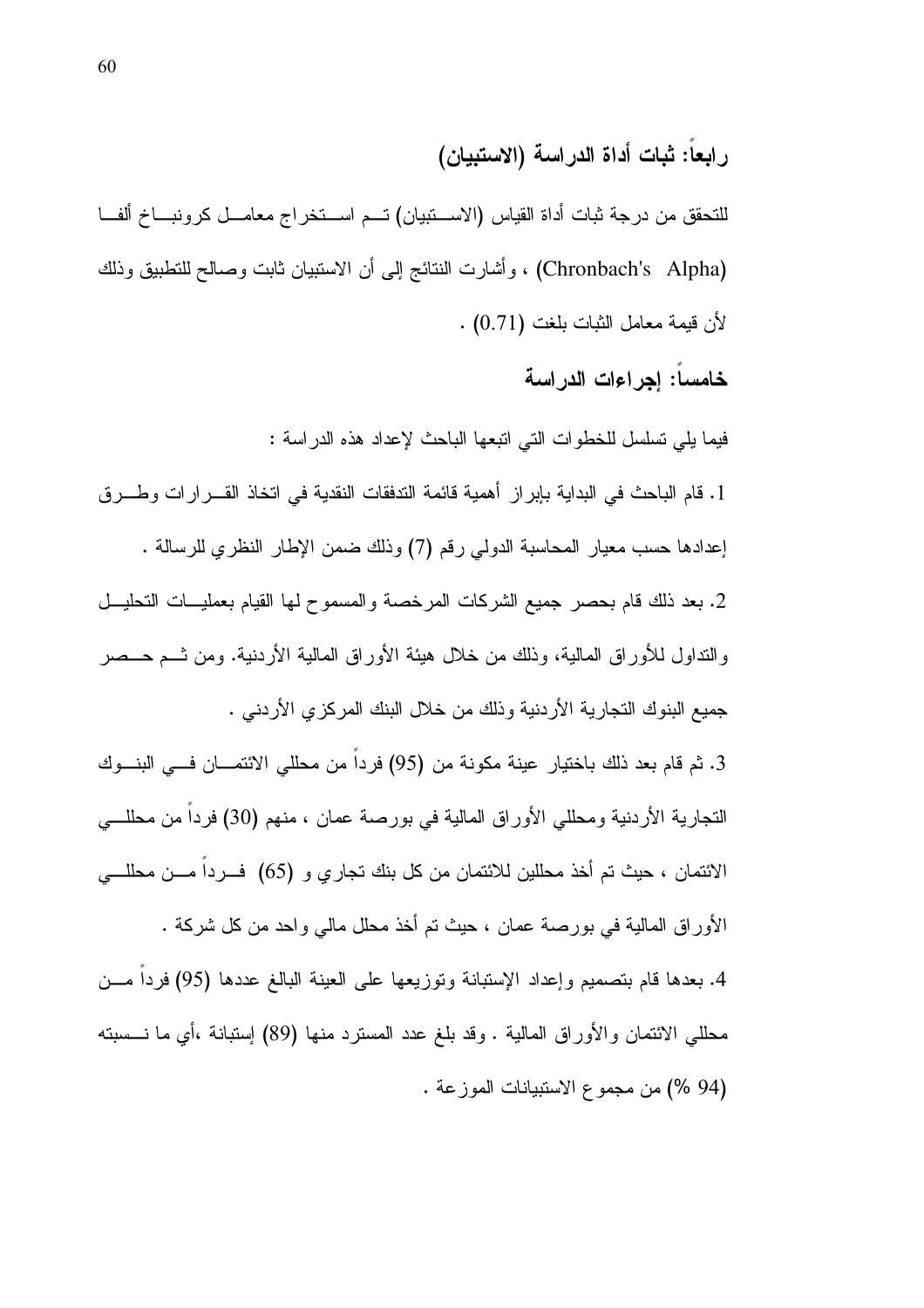

الشكل رقم (1) : متغيرات الدراسة



سادساً: متغيرات الدراسة

الإحصائية اللازمة .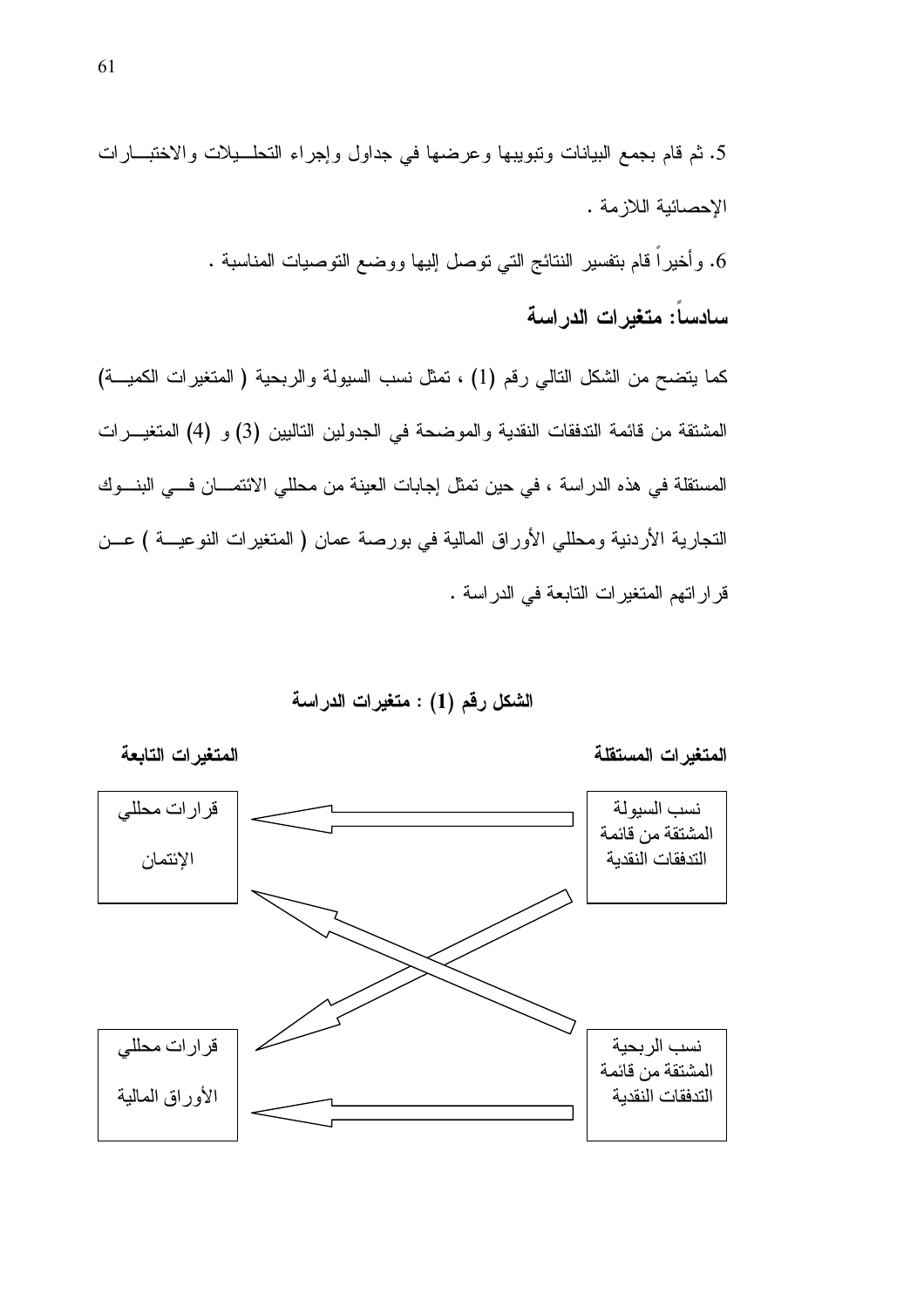## الجدول رقم (1)

| النسبة لمالية                                                       | الرمز * |
|---------------------------------------------------------------------|---------|
| نسبة تغطية النقدية                                                  | $L -1$  |
| نسبة المدفوعات اللازمة لتسديد فوائد الديون                          | $L - 2$ |
| نسبة التوزيعات النقدية                                              | L $-3$  |
| نسبة كفاية التدفقات النقدية من الأنشطة التشغيلية                    | L $-4$  |
| نسبة التدفقات النقدية من الأنشطة التشغيلية إلى المطلوبات المتداولة  | L $-5$  |
| نسبة التدفقات النقدية من الأنشطة التشغيلية إلى الاستحقاق الحالي     | L $-6$  |
| للديون طويلة الأجل وأوراق الدفع قصيرة الأجل                         |         |
| نسبة التدفقات النقدية من الأنشطة التشغيلية إلى مدفوعات الديون طويلة | L $-7$  |
| الأجل                                                               |         |
| نسبة التدفقات النقدية من الأنشطة التشغيلية إلى النفقات الرأسمالية   | $L -8$  |
| نسبة أثر الاستهلاك والإطفاء                                         | $L -9$  |
| نسبة إعادة الاستثمار                                                | $L -10$ |
| التدفقات النقدية الحرة                                              | $L -11$ |
| نسبة التدفقات النقدية الخارجة للأنشطة الاستثمارية إلى التسدفقات     | $L -12$ |
| النقدية الداخلة من الأنشطة النمويلية                                |         |
|                                                                     |         |

## نسب السيولة المشتقة من قائمة التدفقات النقدية والمستخدمة في الدراسة

الرمز \* : هو اسم نسبة السيولة المستخدمة وحسب نرنيبها في الاستبانة .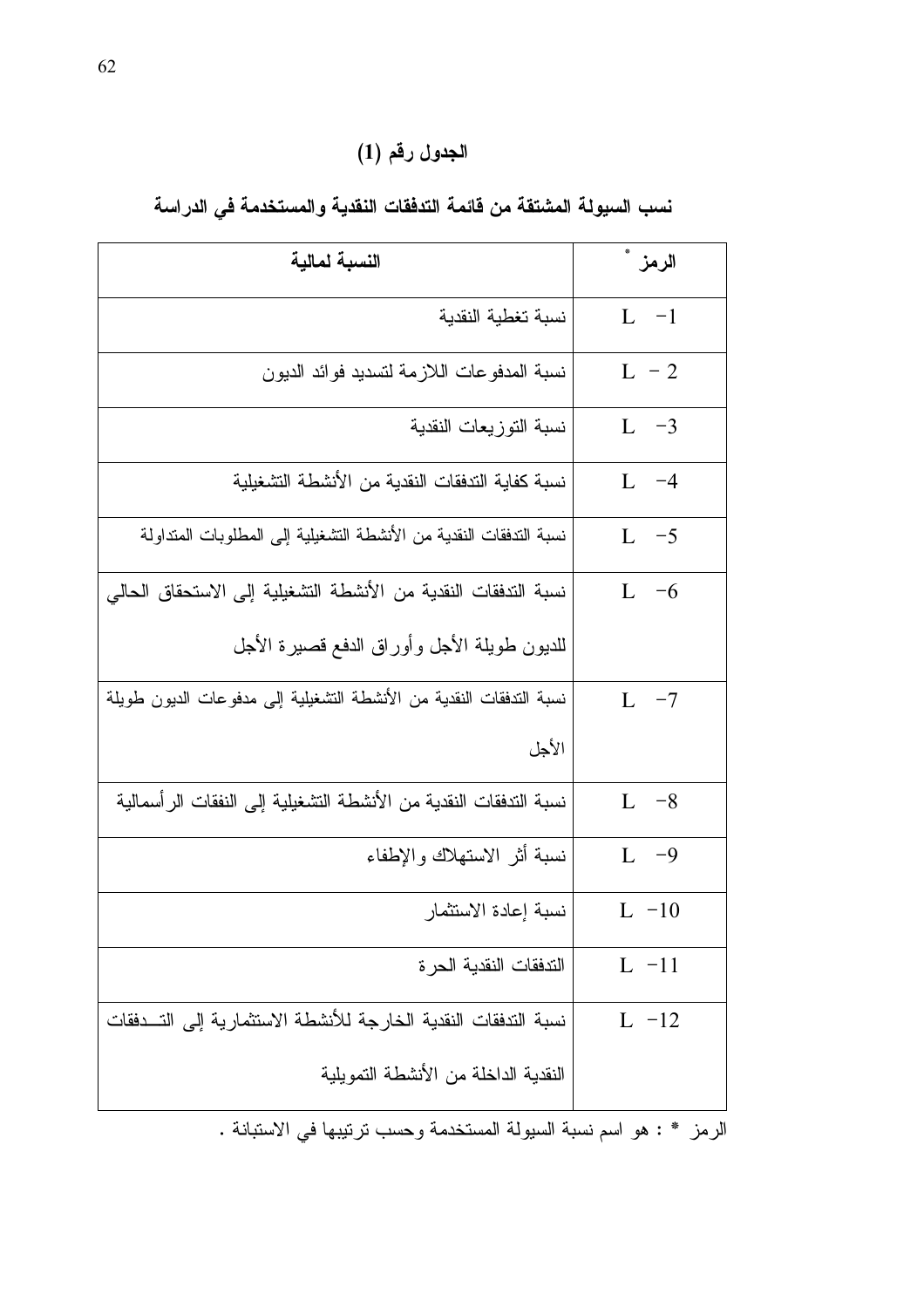الجدول رقم (2)

| النسبة المالية                                             | الرمز * |
|------------------------------------------------------------|---------|
| مؤشر النشاط التشغيلي                                       | $P - 1$ |
| مؤشر النقدية التشغيلي                                      | $P -2$  |
| نسبة الندفقات النقدية من المبيعات إلى المبيعات             | $P -3$  |
| نسبة الفوائد والنوزيعات المقبوضة                           | $P -4$  |
| حصة السهم العادي من الندفق النقدي التشغيلي                 | $P - 5$ |
| نسبة العائد على حقوق الملكية من الندفقات النقدية التشغيلية | $P - 6$ |
| نسبة العائد على الأصول من الندفق النقدي التشغيلي           | $P - 7$ |
|                                                            |         |

نسب الربحية المشتقة من قائمة التدفقات النقدية والمستخدمة في الدراسة

الرمز \* : هو اسم نسبة الربحية المستخدمة وحسب ترتيبها في الاستبانة .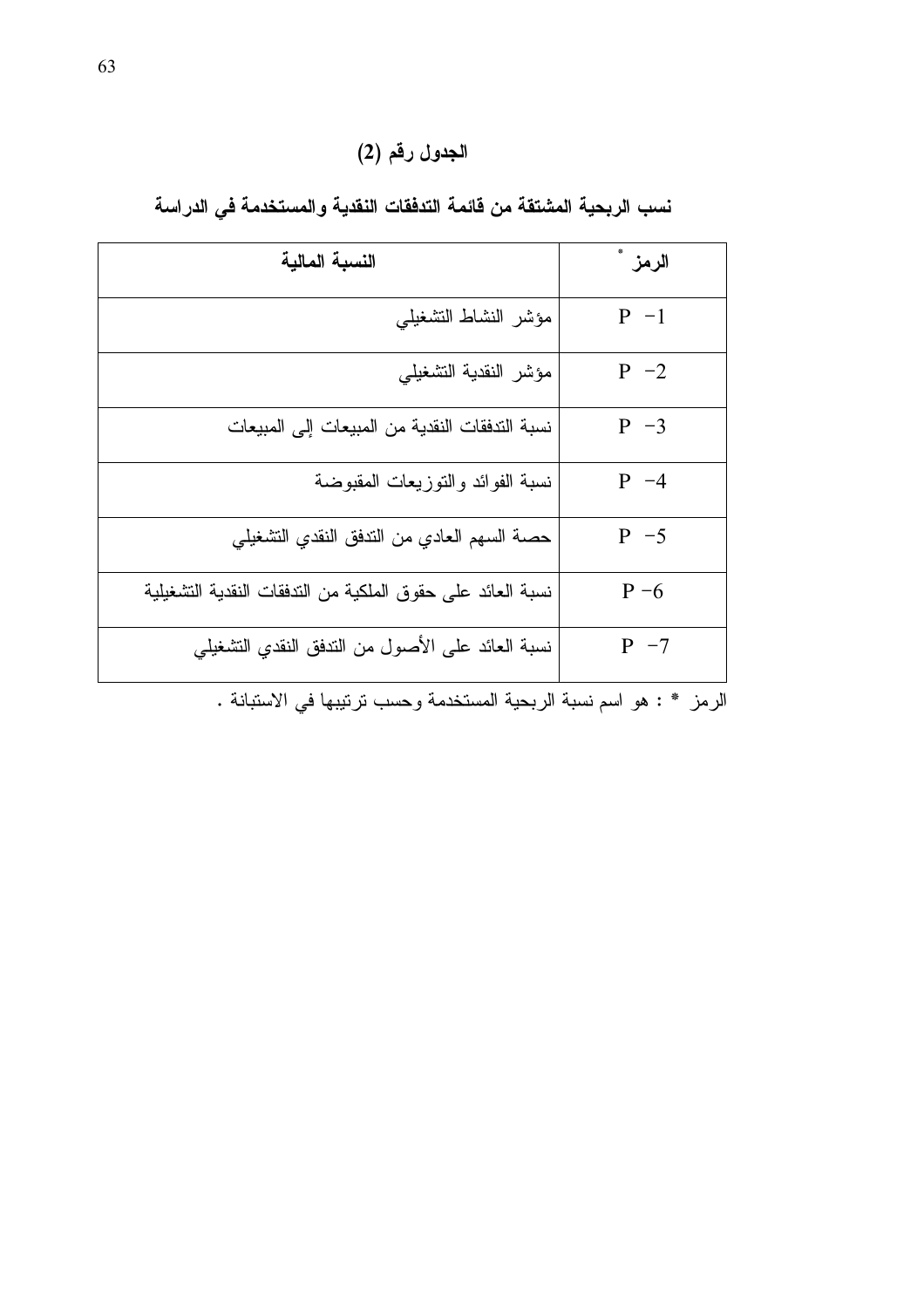### سابعاً: الأساليب الاحصائية المستخدمة

استخدم الباحث المنهج الوصفى لتحديد طبيعة العلاقة بين المتغيرات المستقلة والتابعة ومن أجل نحقيق أهداف الدراسة واختبار فرضياتها نم استخدام العديد من الأساليب والإجراءات الإحصائية بواسطة برنامج التحليل الإحصائي الخاص بالعلوم الاجتماعية (SPSS) كما يأتي :

1. النوزيعات النكرارية وذلك لتحليل خصائص عينة الدراسة .

2. المنوسطات الحسابية والانحرافات المعيارية للنعرف على أهمية النسب المالية المـــشنقة من قائمة الندفقات المالبة .

- 3. اختبار ت ( One Sample T- test )
- وتم استخدامه لاختبار الفرضيات الأربعة الأولى.

4. اختبار ت ( Independent Sample T – test )

واستخدم لاختبار الفرضيتين الخامسة والسادسة بهدف التعرف عما إذا كانت هناك فسروق معنوية ذات دلالة إحصائية بين وجهتي نظر محللي الائتمان في البنوك التجارية الأردنيـــة ومحللي الأوراق المالية في بورصة عمان حول الأهمية النسبية لنسب قائمة التدفقات النقدية في تقييم السيولة وجودة الأرباح . حيث يتم رفض الفرضية الصفرية إذا كانت فيمة T-test المحسوبة أكبر من فيمتها الجد ولية عند مستوى المعنوية البالغ (0.05) في هذه الدراسة . 5. كرونباخ ألفا (Chronbach's Alpha) لقياس درجة ثبات أداة القياس (الاستبيان) .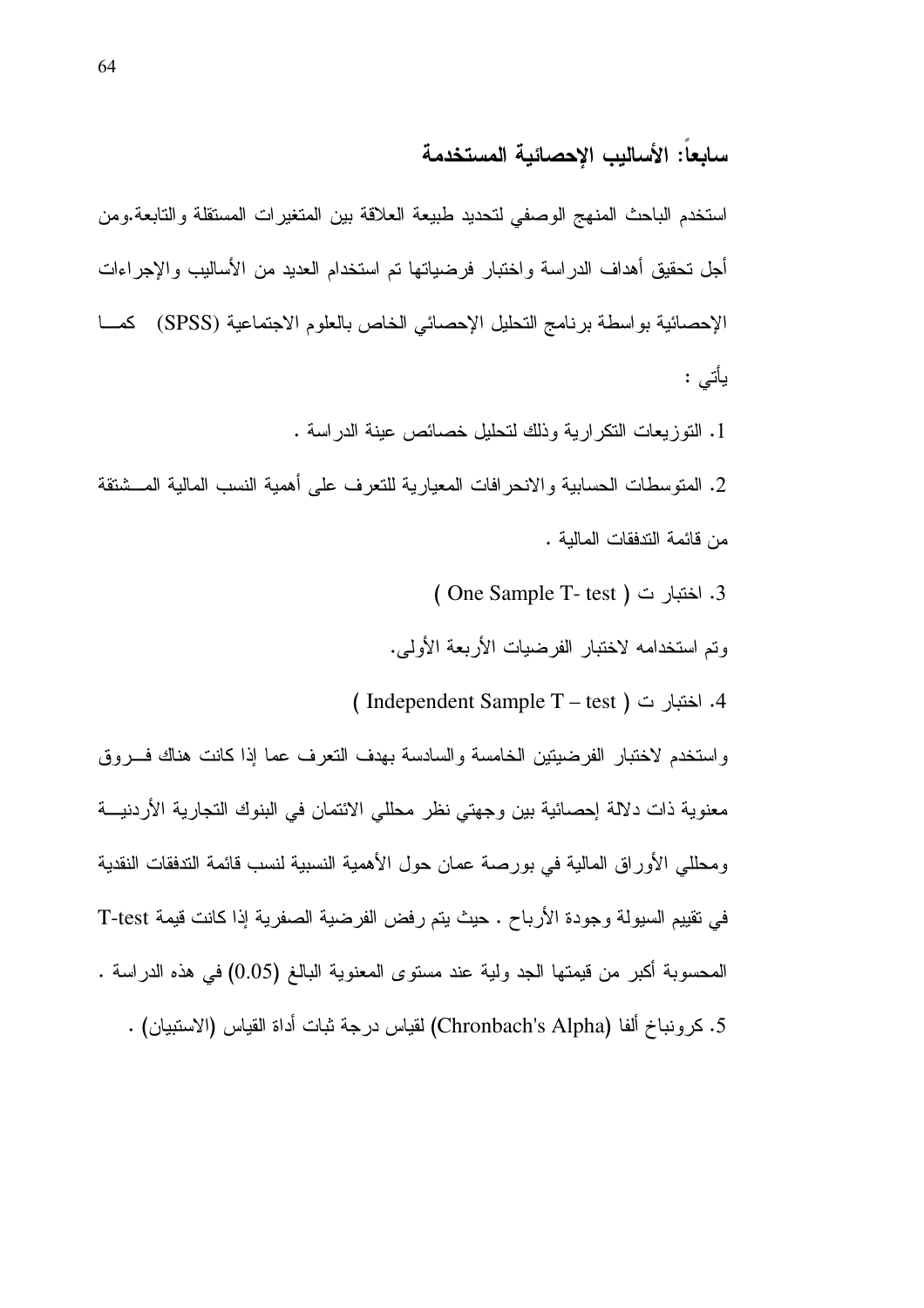## ثامناً: محددات الدراسة

تمثَّلت محددات هذه الدراسة فيما يلي:

- 1. لا تشمل الدراسة البنوك الأجنبية العاملة في الأردن .
- 2. تقتصر هذه الدراسة على النسب المالية المشتقة من قائمة التدفقات النقدية التي تــساعد على نقييم السيولة وجودة الأرباح .

3. لا نتعرض الدراسة للعوامل الأخرى غير المالية التي قد نؤثر على القـــرارات الماليـــة لمحللي الائتمان ومحللي الأوراق المالية، وإنما حــصرها فقــط فـــي نطـــاق المعلومـــات المستخلصة من قائمة الندفقات النقدية.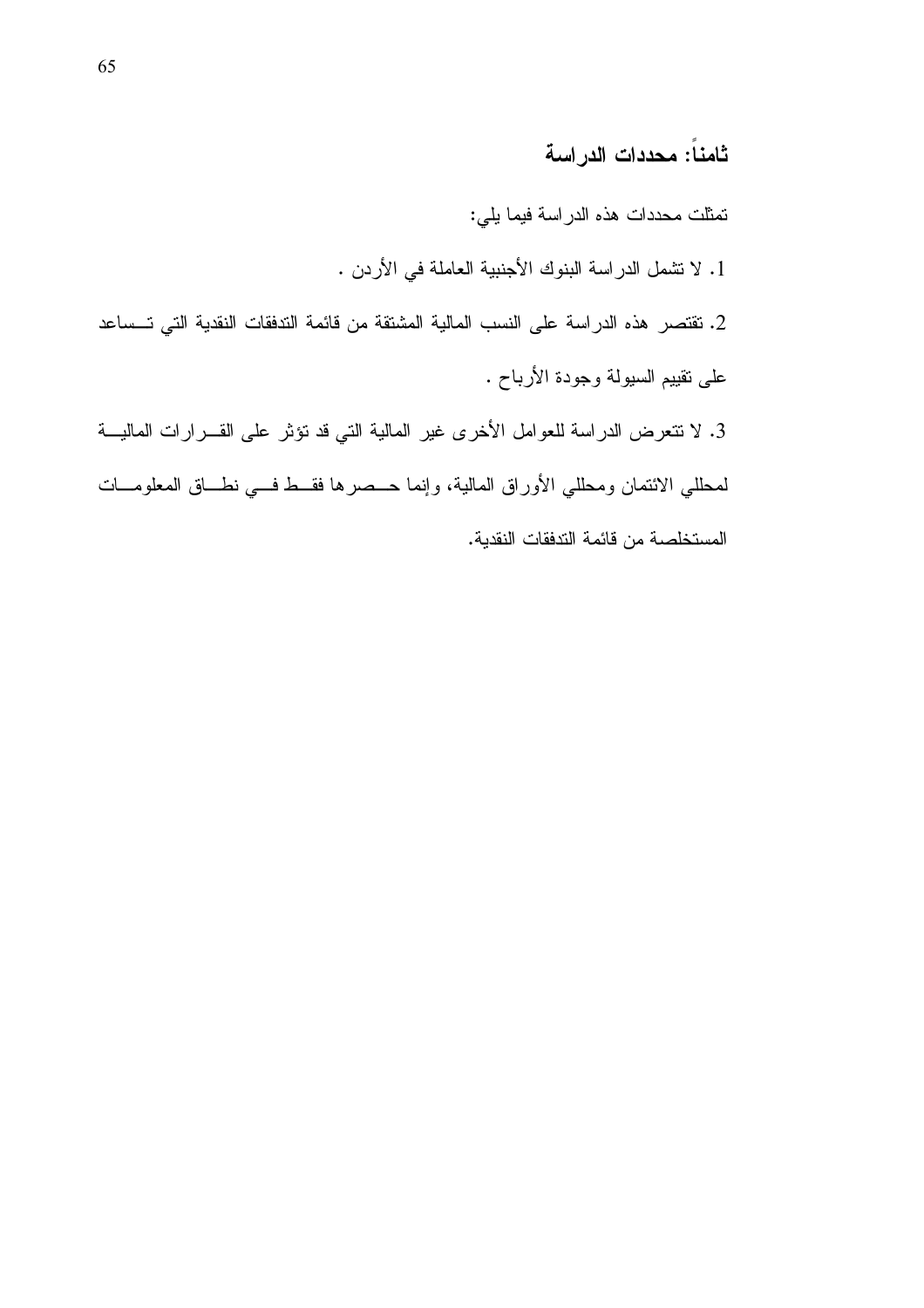# الفصل الرابع : النتائج واختبار الفرضيات

- أولاً: وصف خصائص عينة الدراسة
	- ثانياً: تقييم السيولة
	- ثالثاً: تقييم جودة الأرباح
	- رابعاً: اختبار الفرضيات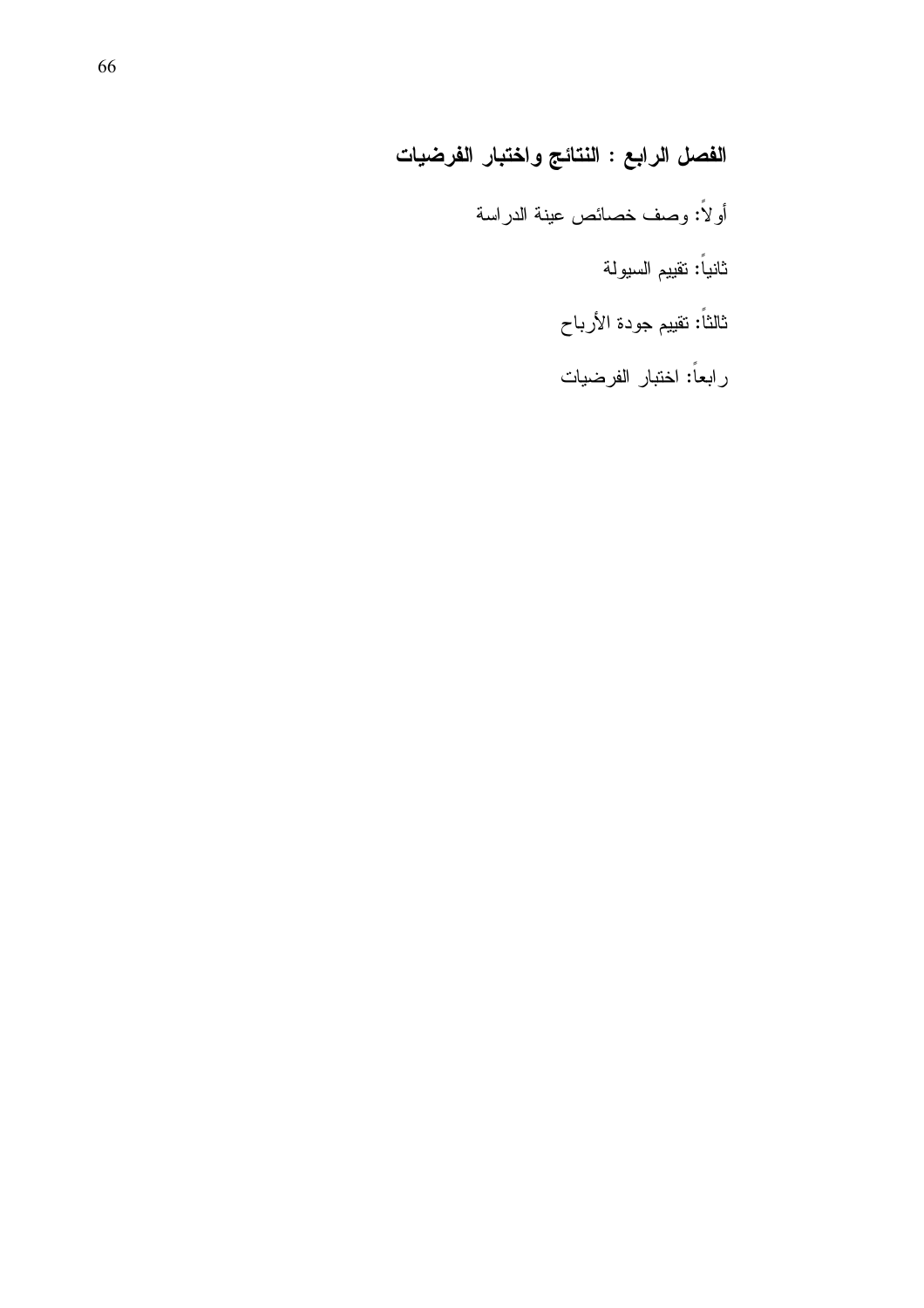لتحقيق هدف الدراسة تم تطوير أداة لاستطلاع أراء أفراد عينة الدراسة، ومن ثــم تمــت إجراءات تصحيح الأداة وإدخال البيانات إلى الحاسوب، وإجراء التحليل الإحصائي المناسب للإجابة على فرضيات الدراسة.

#### أولا: وصف خصائص عينة الدراسة

أشارت النتائج إلى أن غالبية العينة كانت من الحاصلين على شهادة البكالوريوس، إذ بلـــغ عددهم (45) وكانت نسبتهم تمثل (50.6%) من إجمالي العينة، بينما بلغ عدد الحاصــــلين علَّى شهادة الماجستير (43) وشكلوا ما نسبته (48.3%) من إجمالي العينــــة، وبلــــغ عــــدد الحاصلين على شهادة الدكتوراه (1) وكانت نسبتهم تمثَّل (1.1%) من إجمالي العينة. وفيما يتعلَّق بالتخصص أشارت النتائج إلى أن عدد المتخصصين في المحاسبة (37) ومثلوا مـــا نسبته (41.6%) من إجمالي العينة، أما عن المتخصصين في العلوم المالية والمصرفية فقد بلغ عددهم (28) وكانت نسبتهم تمثَّل (31.5%) من إجمـــالي العينـــة، وقـــد بلـــغ عـــدد المتخصصين في إدارة الأعمال (22)، أي ما نسبته (24.7%) من إجمالي العينــــة، وكــــان عدد المتخصصين في تخصصات غير العلوم الادارية والمالية (2) وكانت نـــسبتهم تمثـــل (2.2%) من إجمالي العينة. وفيما يتعلَّق بعدد سنوات الخبرة أشارت النتائج إلى أن غالبيـــة العينة كانت لديهم خبرة من 5 إلى أقل من 10 سنوات وبلغ عددهم (54)، حيث شكلوا مـــا نسبته (60.7%) من إجمالي العينة، وبلغ عدد المبحوثين ممن لديهم خبرة أقل من 5 سنوات (31) وكانت نسبتهم تمثل (34.8%) من إجمالي العينة، وبلغ عدد المبحوثين الذين لـــديهم خبرة أكثر من 10 سنوات (4) و شكلوا ما نسبته (4.5%) من إجمالي العينة، والجدول رقم (3) يبين خصائص عينة الدر اسة.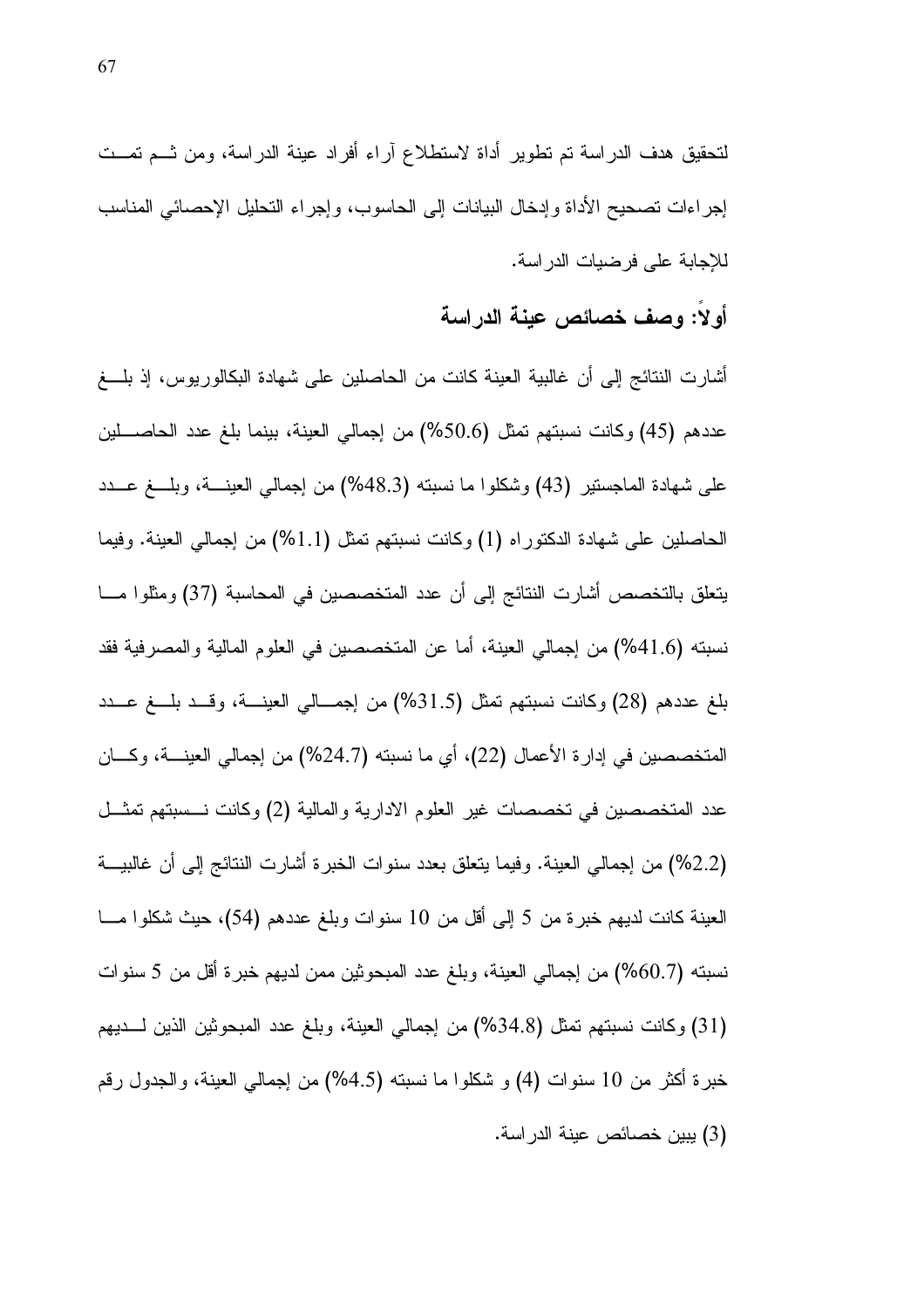الجدول رقم (3)

| النسبة % | العدد          | الخاصية             |                  |
|----------|----------------|---------------------|------------------|
| 50.6     | 45             | بكالوريوس           |                  |
| 48.3     | 43             | ماجستير             | الدرجة العلمية   |
| 1.1      | 1              | دکتور اه            |                  |
| 0.0      | $\theta$       | شهادة مهنية         |                  |
| 41.6     | 37             | محاسبة              |                  |
| 24.7     | 22             | إدارة أعمال         |                  |
| 31.5     | 28             | علوم مالية ومصرفية  | التخصص           |
| 2.2      | $\overline{2}$ | غير ذلك             |                  |
| 34.8     | 31             | أقل من 5 سنوات      |                  |
| 60.7     | 54             | 5 – أقل من 10 سنوات | عدد سنوات الخبرة |
| 4.5      | $\overline{4}$ | أكثر من 10 سنوات    |                  |
| 31.5     | 28             | مسؤول ائتمان        |                  |
| 68.5     | 61             | محلل أوراق مالية    | المسمى الوظيفي   |

توزيع العينة حسب الخصائص الديموغرافية والاجتماعية والاقتصادية

ويبين الجدول أعلاه أن عدد الحاصلين على البكالوريوس والماجستير بلــغ (88) وكانــت نسبتهم نمثل (98.9%) من عينة الدراسة. وهذا يشير الى أن النسبة العظمى مـــن محللـــى الائتمان في البنوك التجارية الأردنية ومحللي الأوراق المالية في بورصة عمان حاصــــلين على شهادة البكالوريوس والماجستير . أما المتخصصين فسي المحاســبة والعلــوم الماليـــة والمصرفية فقد كانت نسبتهم تمثل ( 73.1%) من عينة الدراسة. وتقريب (61%) مــن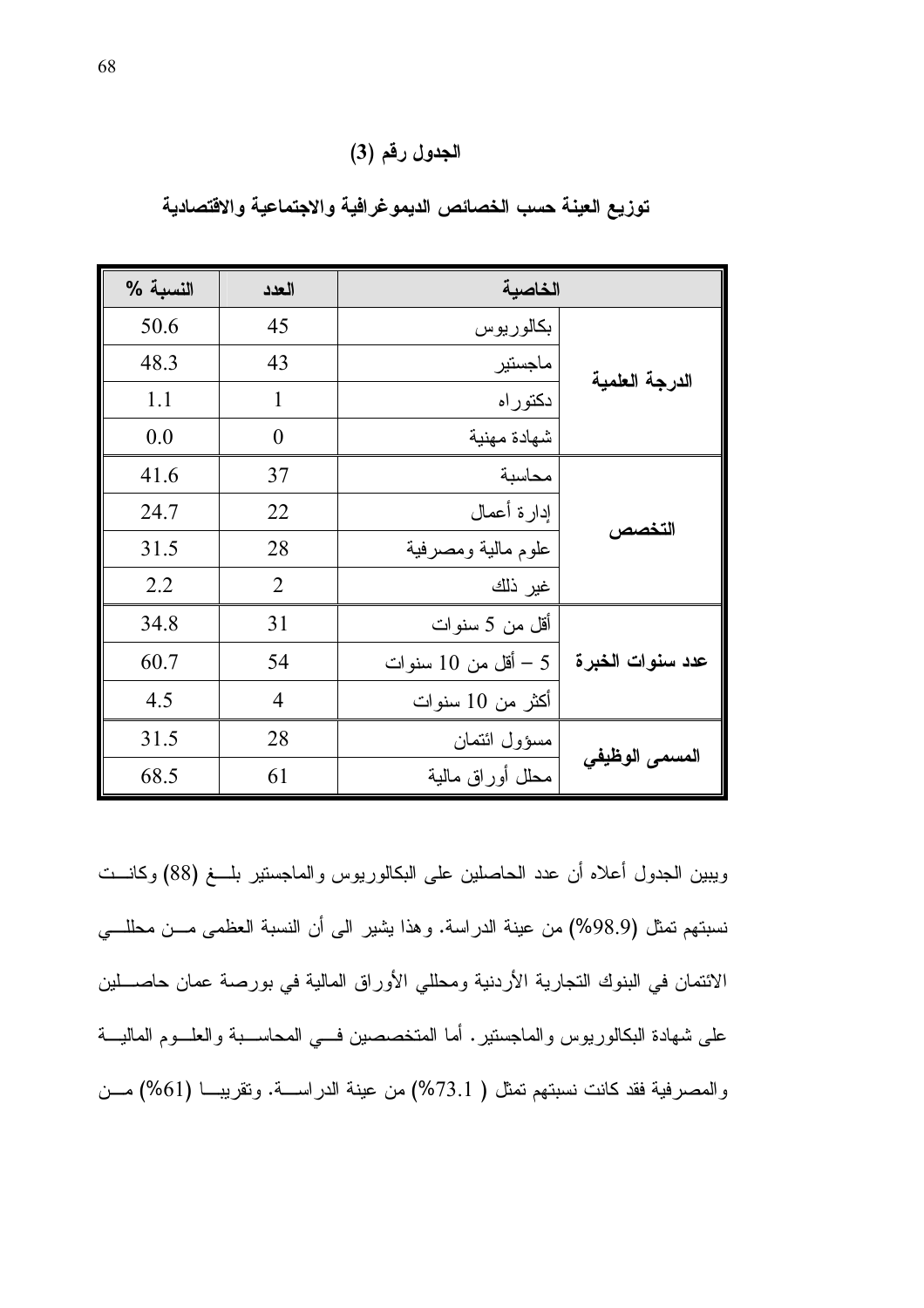محللي الائتمان ومحللي الاوراق المالية كانت خبرتهم الوظيفية في مجال عملهم ما بين (5) سنوات الى (10) سنوات.

### ثانياً: تقبيم السبولة

لقياس درجة الأهمية للنسب المالية المشتقة من قائمة الندفقات النقدية في تقييم السيولة مـــن وجهة نظر محللي الائتمان في البنوك النجارية الأردنية ومحللـــي الأوراق الماليـــة فــــي بورصة عمان، تم استخراج المتوسطات الحسابية لإجابات المبحوثين على جميع فقـــرات المجال، مع الأخذ بعين الاعتبار أن الدرجة (3) تعتبر الحد الفاصل بين الدرجــــة الـهامــــة والغير هامة حسب مقياس ليكرت. ولكن النوزيع الطبيعي للعينة ووجود نقطتين حـــرجتين أحدهما موجبة والأخرى سالبة جعل مقياس الفقرات كما يلي:

| درجة الأهمية   | المتوسط الحسابى |
|----------------|-----------------|
| عديمة الأهمية  | من 0 – 99.      |
| منخفضة الأهمية | $2.33 - 1$ من   |
| متوسطة الأهمية | من 2.34 – 3.67  |
| عالية الأهمية  | $5 - 3.68$ من   |

والجدول رقم (4) النالبي يوضح النتائج التبي تم التوصل إليها حول درجة أهميــــة النــــسب المالية المشتقة من قائمة التدفقات النقدية في تقييم السيولة من وجهة نظر محللي الائتمان في البنوك النجارية الأردنية ومحللي الأوراق المالية في بورصة عمان.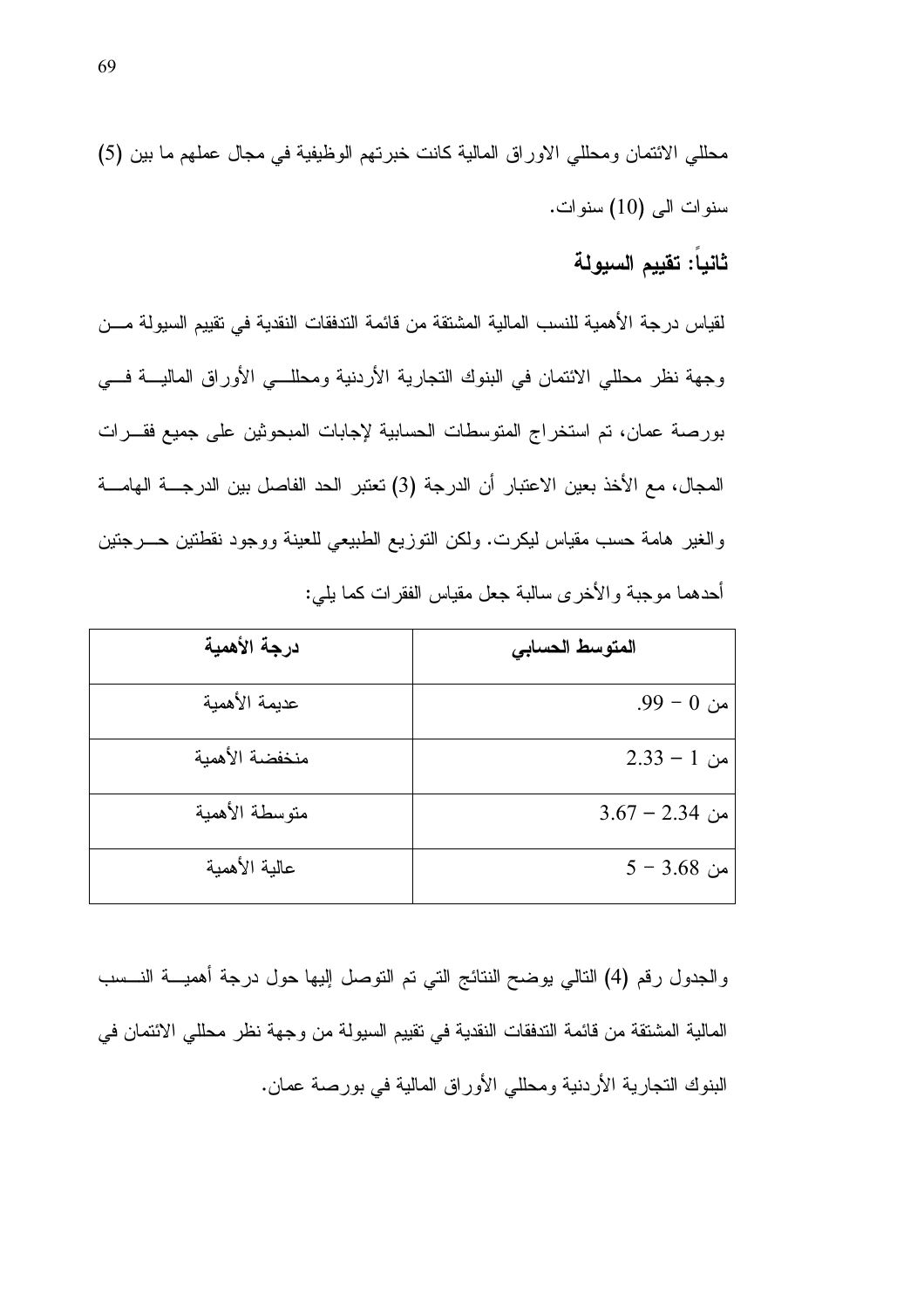# الجدول رقم (4)

المتوسطات الحسابية لدرجة أهمية النسب المالية المشتقة من قائمة التدفقات النقدية في

|                 | محللي الأوراق<br>المالية |                 | محللي الائتمان     | فقرات المجال                                                                                                             | رقم            |
|-----------------|--------------------------|-----------------|--------------------|--------------------------------------------------------------------------------------------------------------------------|----------------|
| درجة<br>الأهمية | المتوسط<br>الحسابى       | درجة<br>الأهمية | المتوسط<br>الحسابى |                                                                                                                          | الفقر ة        |
| عالية           | 4.11                     | عالية           | 4.68               | نسبة تغطية النقدية                                                                                                       | 1              |
|                 |                          |                 |                    | نسبة المدفوعات اللازمـــة لتــسديد                                                                                       | $\overline{2}$ |
| عالية           | 4.39                     | عالية           | 4.54               | فوائد الديون                                                                                                             |                |
| عالية           | 3.90                     | عالية           | 4.21               | نسبة التوزيعات النقدية                                                                                                   | 3              |
| متوسطة          | 3.02                     | عالية           | 4.50               | نسبة كفاية الندفقات النقديسة مسن<br>الأنشطة التشغيلية                                                                    | $\overline{4}$ |
| متوسطة          | 2.87                     | عالية           | 4.14               | نسبة الندفقات النقدية من الأنسشطة<br>التشغيلية إلى المطلوبات المنداولة                                                   | 5              |
| متوسطة          | 2.75                     | عالية           | 4.11               | نسبة التدفقات النقدية من الأنــشطة<br>التشغيلية إلى الاستحقاق الحسالي<br>اللديون طويلة الأجل وأوراق الدفع<br>فصيرة الأجل | 6              |

تقييم السيولة من وجهة نظر محللي الائتمان ومحللي الأوراق المالية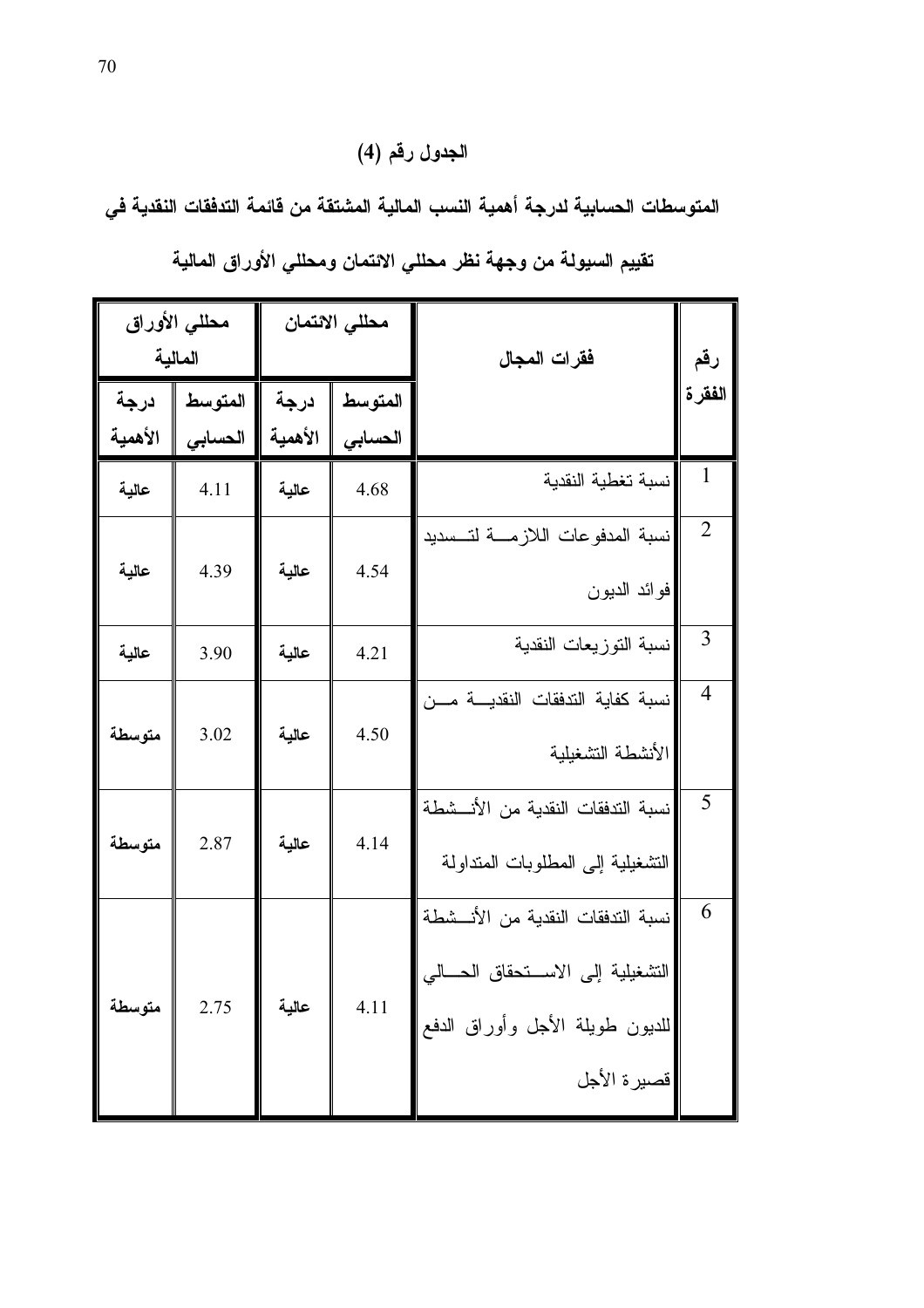| المالية         | محللي الأوراق      |                 | محللى الائتمان     | فقرات المجال                                                                                                         | رقم<br>الفقر ة |
|-----------------|--------------------|-----------------|--------------------|----------------------------------------------------------------------------------------------------------------------|----------------|
| درجة<br>الأهمية | المتوسط<br>الحسابى | درجة<br>الأهمية | المتوسط<br>الحسابي |                                                                                                                      |                |
| متوسطة          | 3.43               | عالية           | 4.68               | نسبة الندفقات النقدية من الأنـــشطة<br>التشغيلية إلى مــدفوعات الـــديون <br>طويلة الأجل                             | 7              |
| عالية           | 3.74               | عالية           | 4.54               | نسبة لتدفقات النقدية من الأنــشطة<br>النشغيلية إلى النفقات الرأسمالية                                                | 8              |
| متوسطة          | 2.51               | متوسطة          | 2.80               | نسبة أثر الاستهلاك والإطفاء                                                                                          | 9              |
| متوسطة          | 2.61               | عالية           | 4.50               | نسبة إعادة الاستثمار                                                                                                 | 10             |
| متوسطة          | 3.39               | عالية           | 4.14               | التدفقات النقدية الحرة                                                                                               | 11             |
| عالية           | 3.79               | عالية           | 4.11               | نسبة التـدفقات النقديـــة الخارجـــة<br>للأنشطة الاستثمارية إلى التــدفقات  <br>النقدية الداخلة من الأنشطة التمويلية | 12             |
| متوسطة          | 3.37               | عالية           | 4.25               | الدرجة الكلية                                                                                                        |                |

وبمراجعة الجدول رقم (4) يستخلص ما يلي:

أولاً: ينفق محللي الائتمان ومحللي الأوراق المالية على درجة أهمية النسب المالية الناليـــة المشتقة من قائمة التدفقات النقدية في تقييم السيولة: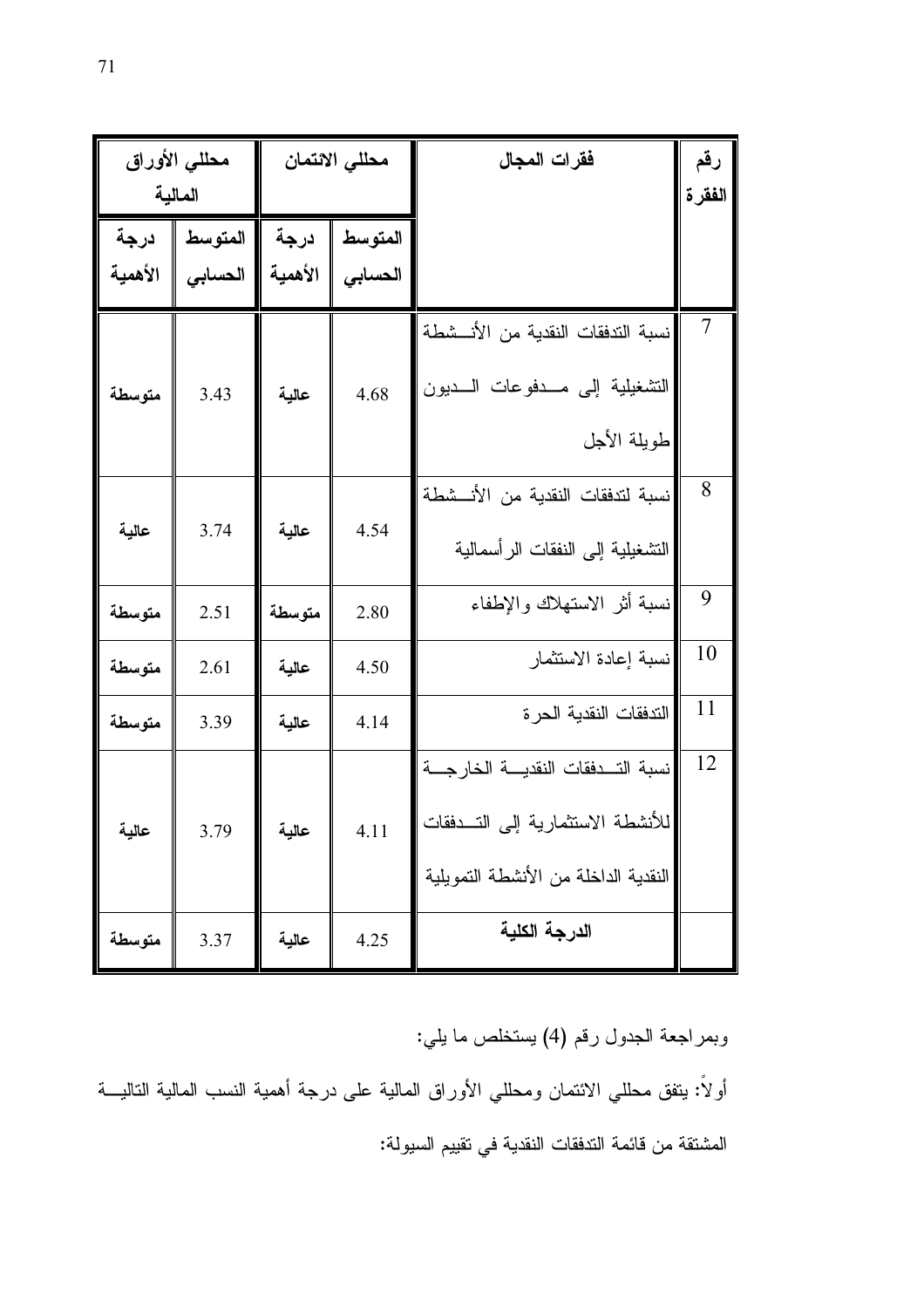- 1. نسبة تغطية النقدية.
- 2. نسبة المدفوعات اللازمة لتسديد فوائد الديون.
	- 3. نسبة التوزيعات النقدية.
- 4. نسبة لتدفقات النقدبة من الأنشطة التشغيلبة إلى النفقات الر أسمالية.
- 5. نسبة التدفقات النقدية الخار جة للأنشطة الاستثمار ية إلى التدفقات النقدية الداخلة من الأنشطة التمويلية.
	- 6. نسبة أثر الاستهلاك والإطفاء.

ثانياً: تختلف وجهات نظر محللي الائتمان ومحللي الاوراق المالية على درجة أهمية النسب المالية التالية المشتقة من قائمة التدفقات النقدية في تقييم السيولة:

- 1. نسبة كفاية الندفقات النقدية من الأنشطة التشغيلية.
- 2. نسبة التدفقات النقدية من الأنشطة التشغيلية إلى المطلوبات المتداولة.
- 3. نسبة التدفقات النقدية من الأنشطة التشغيلية إلى الاستحقاق الحالي للسديون طويلة الأجل وأوراق الدفع قصيرة الأجل.
	- 4. نسبة الندفقات النقدية من الأنشطة التشغيلية إلى مدفوعات الديون طويلة الأجل.
		- 5. نسبة إعادة الاستثمار .
		- 6. الندفقات النقدية الحرة.

ثالثاً: وفقاً لدرجة أهمية النسب المالية المشتقة من قائمة الندفقات النقدية في تقييم السيولة من وجهة نظر محللي الائتمان، فيما يلي أهم (11) نسبة مالية حسب أعلى درجات الأهمية لها: 1. نسبة تغطية النقدية.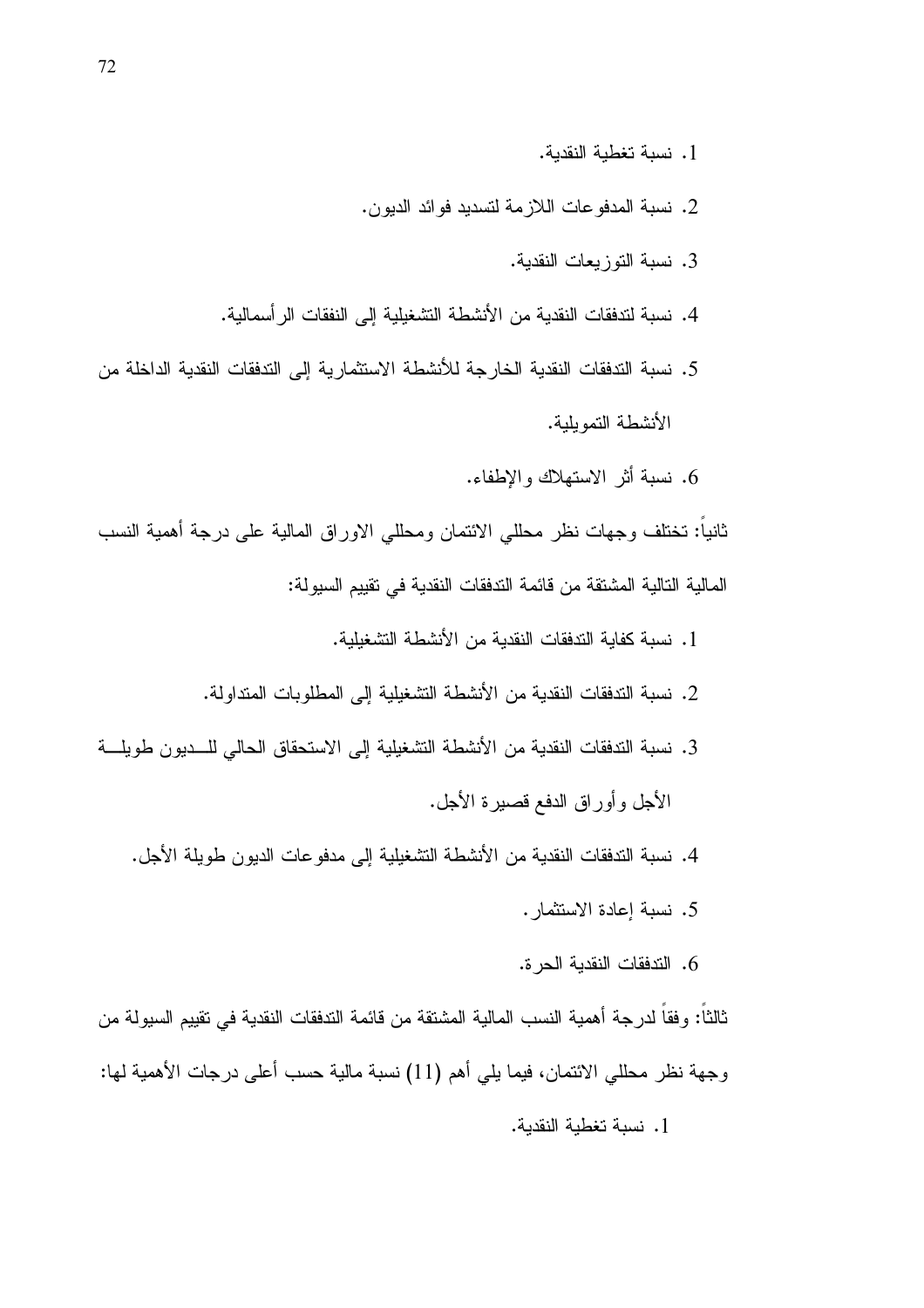- 2. نسبة التدفقات النقدية من الأنشطة التشغيلية إلى مدفوعات الديون طويلة الأجل.
	- 3. نسبة المدفوعات اللازمة لتسديد فوائد الديون.
	- 4. نسبة لتدفقات النقدية من الأنشطة التشغيلية إلى النفقات الر أسمالية.
		- 5. نسبة كفابة التدفقات النقدبة من الأنشطة التشغبلبة.
			- 6. نسبة إعادة الاستثمار .
			- 7. نسبة التوزيعات النقدية.
	- 8. نسبة الندفقات النقدية من الأنشطة التشغيلية إلى المطلوبات المتداولة.
		- 9. الندفقات النقدية الحر ة.
- 10. نسبة التدفقات النقدية من الأنشطة التشغيلية إلى الاستحقاق الحسالي للسديون طويلة الأجل وأوراق الدفع قصيرة الأجل.
- 11. نسبة التدفقات النقدية الخارجة للأنشطة الاستثمارية إلــي التــدفقات النقديـــة الداخلة من الأنشطة التموبلبة.

ر ابعاً: : وفقاً لدرجة أهمية النسب المالية المشتقة من قائمة التدفقات النقدية في تقييم السيولة من وجهة نظر محللي الأوراق المالية، فيما يلي أهم (5) نسبة مالية حسب أعلى درجـــات الأهمية لها:

- 1. نسبة المدفوعات اللازمة لتسديد فوائد الديون.
	- 2. نسبة تغطية النقدية.
	- 3. نسبة التوزيعات النقدية.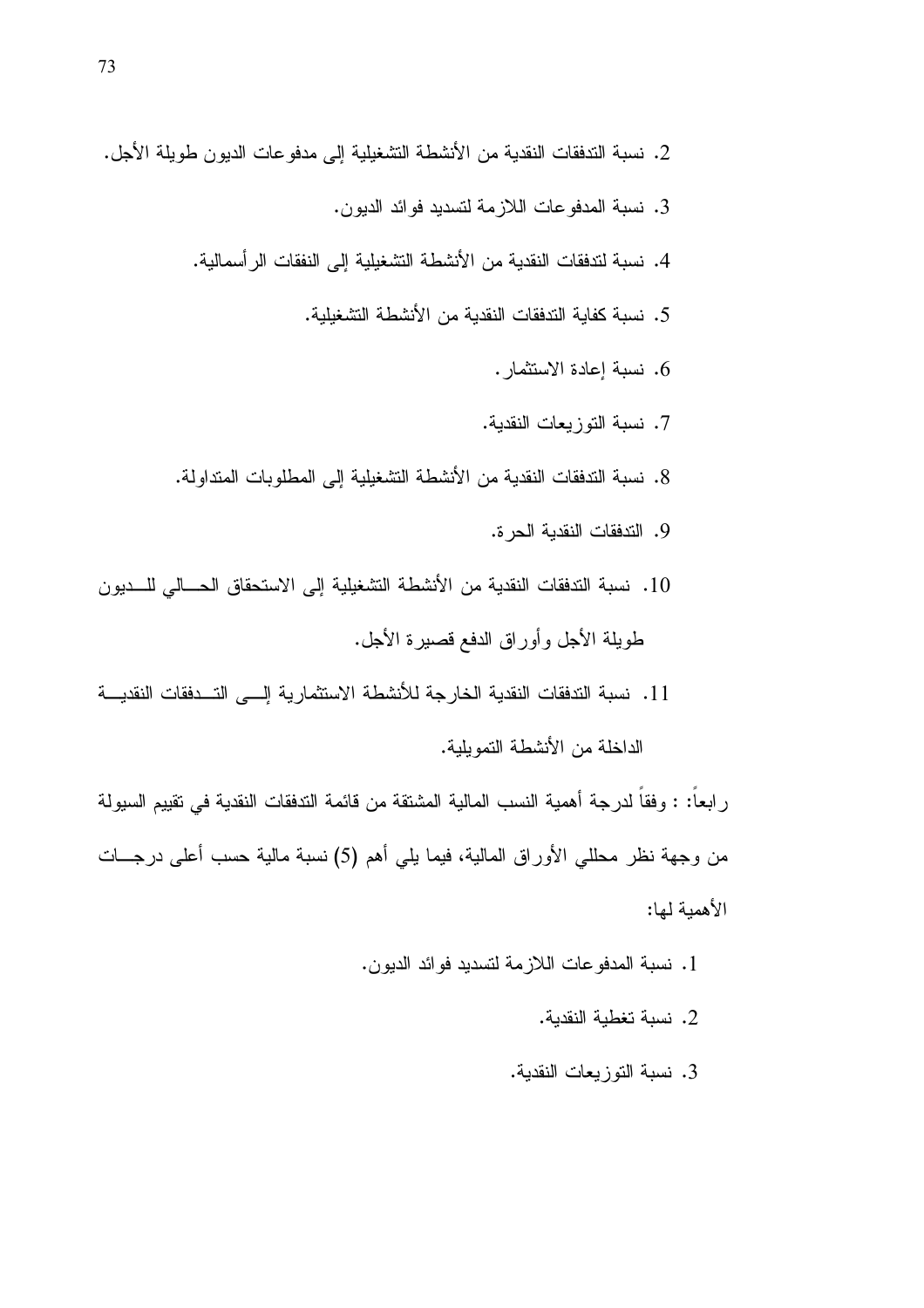4. نسبة التدفقات النقدية الخار جة للأنشطة الاستثمار ية إلى التدفقات النقدية الداخلة من الأنشطة التموبلبة.

5. نسبة لتدفقات النقدية من الأنشطة التشغيلية إلى النفقات الر أسمالية.

### ثالثاً: تقييم جودة الأرباح

لقياس درجة الأهمية للنسب المالية المشتقة من قائمة الندفقات النقدية في تقييم جودة الأرباح من وجهة نظر محللي الائتمان في البنوك التجارية الأردنية ومحللي الأوراق الماليــــة فــــي بورصة عمان، تم استخراج المتوسطات الحسابية لإجابات المبحوثين على جميع فقـــرات المجال، والجدول رقم (5) النالي بوضح النتائج التي تم التوصل إليها حول درجة أهميـــة النسب المالية المشتقة من قائمة التدفقات النقدية في نقييم جودة الأرباح من وجهــــة نظــــر محللي الائتمان في البنوك التجارية الأردنية ومحللي الأوراق المالية في بورصة عمان.

#### الجدول رقم (5)

المتوسطات الحسابية لدرجة أهمية النسب المالية المشتقة من قائمة التدفقات النقدية في تقييم جودة الأرباح من وجهة نظر محللي الائتمان ومحللي الأوراق المالية

|                 | محللي الأوراق<br>المالية |                 | محللي الائتمان       | فقرات المجال          | رقم            |
|-----------------|--------------------------|-----------------|----------------------|-----------------------|----------------|
| درجة<br>الأهمية | المتوسط<br>الحسابى       | درجة<br>الأهمية | المتوسط  <br>الحسابى |                       | الفقر ة        |
| عالية           | 4.51                     | عالية           | 4.11                 | مؤشر النشاط التشغيلي  |                |
| عالية           | 4.66                     | عالية           | 4.39                 | مؤشر النقدية التشغيلي | $\overline{2}$ |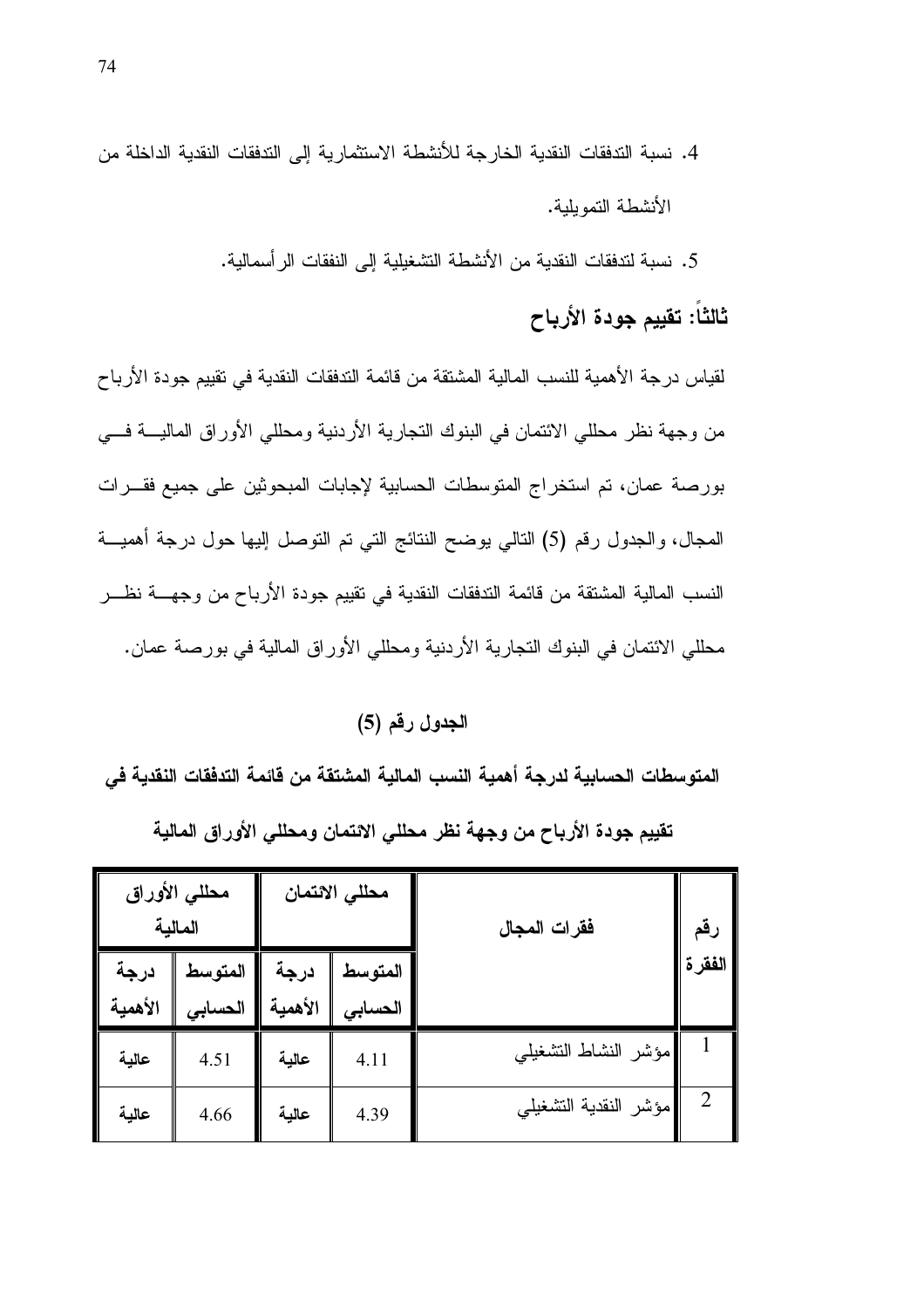| $\overline{3}$                                      | $\overline{4}$                   | 5                                                | 6                                                             | $\overline{7}$                                      |               |
|-----------------------------------------------------|----------------------------------|--------------------------------------------------|---------------------------------------------------------------|-----------------------------------------------------|---------------|
| نسبة الندفقات النقدية من المبيعــات<br>إلى المبيعات | نسبة الفوائد والنوزيعات المقبوضة | حصنة السهم العادي مسن التسدفق<br>النقدي التشغيلي | نسبة العائد على حقوق الملكية من<br>التدفقات النقدية التشغيلية | نسبة العائد على الأصول من الندفق<br>النقدي التشغيلي | الدرجة الكلية |
| 3.82                                                | 3.89                             | 4.07                                             | 4.32                                                          | 4.43                                                | 4.15          |
| عالية                                               | عالية                            | عالية                                            | عالية                                                         | عالية                                               | عالية         |
| 4.20                                                | 4.62                             | 4.77                                             | 4.92                                                          | 4.87                                                | 4.65          |
| عالية                                               | عالية                            | عالية                                            | عالية                                                         | عالية                                               | عالية         |

وبمراجعة الجدول رقم (5) يستخلص ما يلي:

أولاً: ينفق محللي الائتمان ومحللي الأوراق المالية على درجة أهمية النسب المالية الناليـــة المشتقة من قائمة التدفقات النقدية في تقييم جودة الأرباح:

- 1. مؤشر النشاط التشغيلي.
- 2. مؤشر النقدية التشغيلي.
- 3. نسبة الندفقات النقدية من المبيعات إلى المبيعات.
	- 4. نسبة الفوائد والنوزيعات المقبوضة.
- 5. حصـة السهم العادي من الندفق النقدي النشغيلي.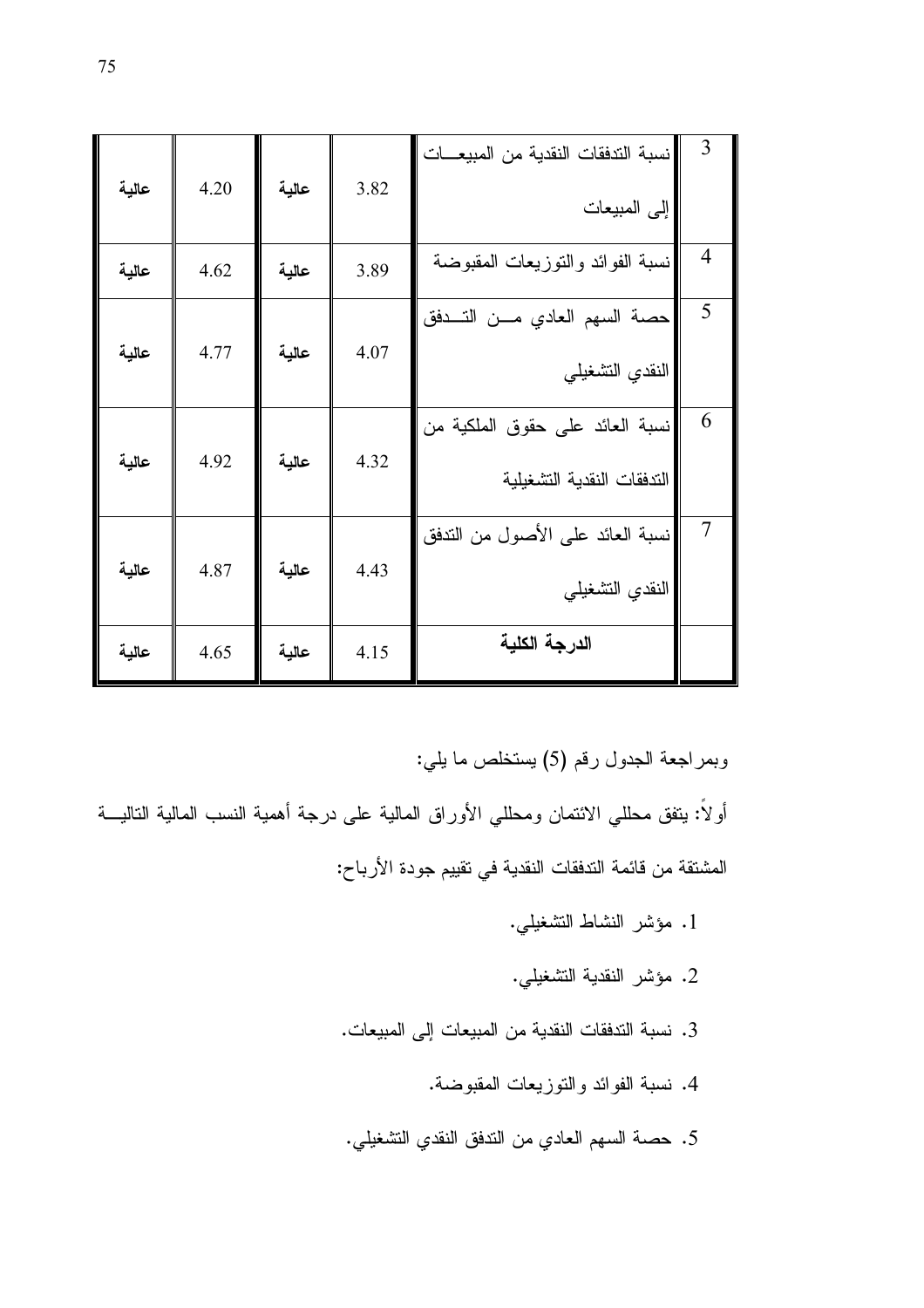6. نسبة العائد على حقوق الملكية من الندفقات النقدية التشغيلية.

7. نسبة العائد على الأصول من التدفق النقدي التشغيلي.

ثانياً: وفقاً لدرجة أهمية النسب المالية المشتقة من قائمة الندفقات النقدية في تقيـــيم جـــودة الأرباح من وجهة نظر محللي الائتمان، فيما يلي ترتيب النسب المالية حسب أعلى درجات الأهملة لها:

1. نسبة العائد على الأصول من الندفق النقدى النشغيلي.

- 2. مؤشر النقدية التشغيلي.
- 3. نسبة العائد على حقوق الملكية من الندفقات النقدية التشغيلية.
	- 4. مؤشر النشاط التشغيلي.
	- 5. حصبة السهم العادي من الندفق النقدي التشغيلي.
		- 6. نسبة الفوائد والنوز يعات المقبوضة.
	- 7. نسبة التدفقات النقدية من المبيعات إلى المبيعات.

ثالثاً: وفقاً لدرجة أهمية النسب المالية المشتقة من قائمة التدفقات النقدية في تقيـــيم جـــودة الأرباح من وجهة نظر محللي الأوراق المالية، فيما يلي نربتيب النسب المالية حسب أعلـــي در جات الأهمبة لها:

> 1. نسبة العائد على حقوق الملكية من الندفقات النقدية التشغيلية. 2. نسبة العائد على الأصول من التدفق النقدى التشغيلي. 3. حصة السهم العادي من الندفق النقدي النشغيلي. 4. مؤشر النقدية التشغيلي.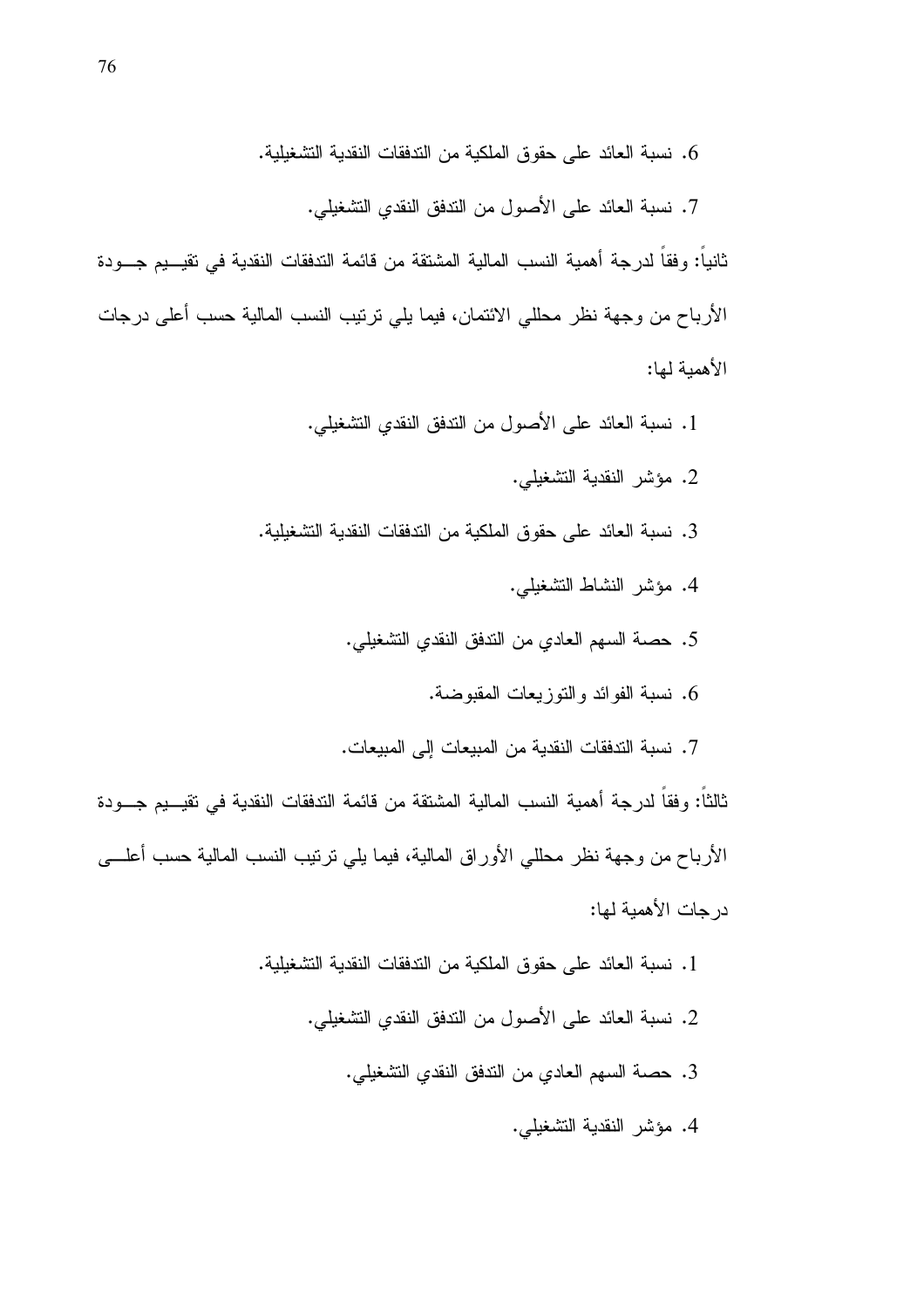- 5. نسبة الفوائد والنوز بعات المقبوضة.
	- 6. مؤشر النشاط النشغيلي.
- 7. نسبة الندفقات النقدية من المبيعات إلى المبيعات.

رابعاً: اختبار فرضيات الدراسة

لاختبار فرضيات الدراسة، تم إستخدام عدد من الإجراءات الإحصائية على الشكل الآتي: الفرضية الأولى: التي تنص " لا تعتبر النسب المالية المشتقة من قائمة التدفقات النقديـــة أداة هامة لتقييم سيولة المنشأة من وجهة نظر محللى الائتمان" لاختبار الفرضية الأولى تم استخدام اختبار ت (One Sample T-test) وكانت النتائج كما

هو موضح في الجدول (6).

الجدول رقم (6)

اختبار ت (One Sample T-test) للنسب المالية المشتقة من قائمة التدفقات النقدية

| الدلالة   | قيمة (ت)  | قيمة (ت) | درجات  | الانحراف | المتوسط |
|-----------|-----------|----------|--------|----------|---------|
| الإحصائية | الجد ولية | المحسوبة | الحرية | المعياري | الحسابى |
| 0.001     | 2.02      | 18.73    | 27     | 0.34     | 4.21    |

لتقييم سبولة المنشأة من وجهة نظر محللي الائتمان

ويشير الجدول (6) إلى أن النسب المالية المشتقة من قائمة التدفقات النقديــــة تعتبــــر أداة هامة لتقييم سيولة المنشأة من وجهة نظر محللي الائتمـــان، وذلـــك لأن قيمـــة الدلالـــة الإحصائية لها كانت (0.001) و هي أقل من (0.05)، ويتم رفض الفرضية الـــصفرية إذا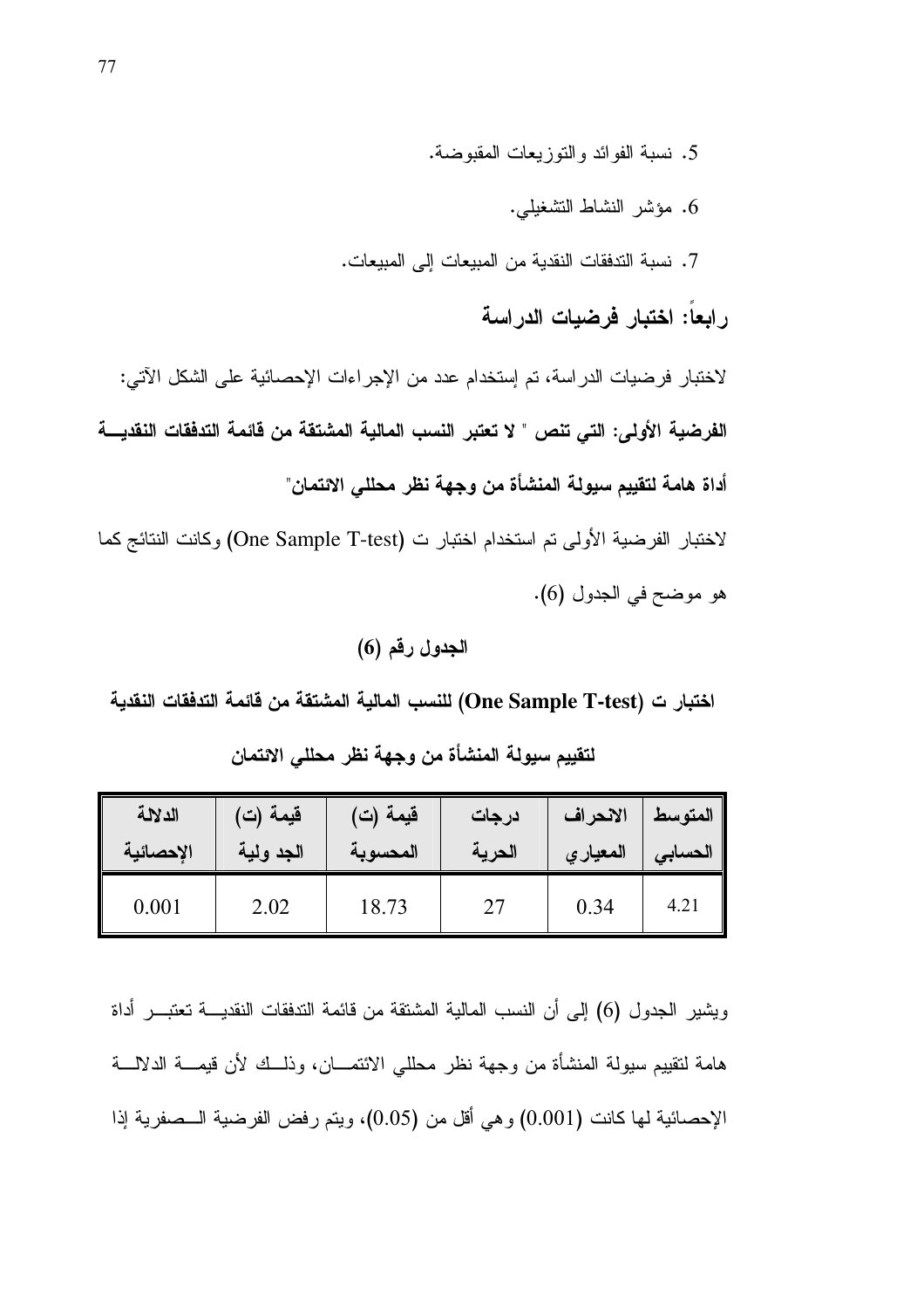الجدول رقم (7)

اختبار ت (One Sample T-test) للنسب المالية المشتقة من قائمة التدفقات النقدية

| الدلالة   | قيمة (ت)  | قيمة (ت) | درجات  | الانحراف            | المتوسط |
|-----------|-----------|----------|--------|---------------------|---------|
| الإحصائية | الجد ولية | المحسوبة | الحرية | الحسابي   المعيار ي |         |
| 0.001     | 2.00      | 6.86     | 60     | 0.43                | 3.38    |

لتقييم سيولة المنشأة من وجهة نظر محللى الأوراق المالية

ويوضح الجدول أعلاه إلى أن النسب المالية المشتقة من قائمة الندفقات النقدية تعتبر أداة هامة لتقييم سيولة المنشأة من وجهة نظر محللي الأوراق المالية، وذلك لأن قيمة الدلالـــة الإحصائية لمها كانت (0.001) وهي أقل من (0.05) ، ويتم رفض الفرضية الصفرية إذا كانت فيمة T-test المحسوبة أكبر من فيمتها الجدولية عند مستوى المعنوية البالغ (0.05) في هذه الدراسة .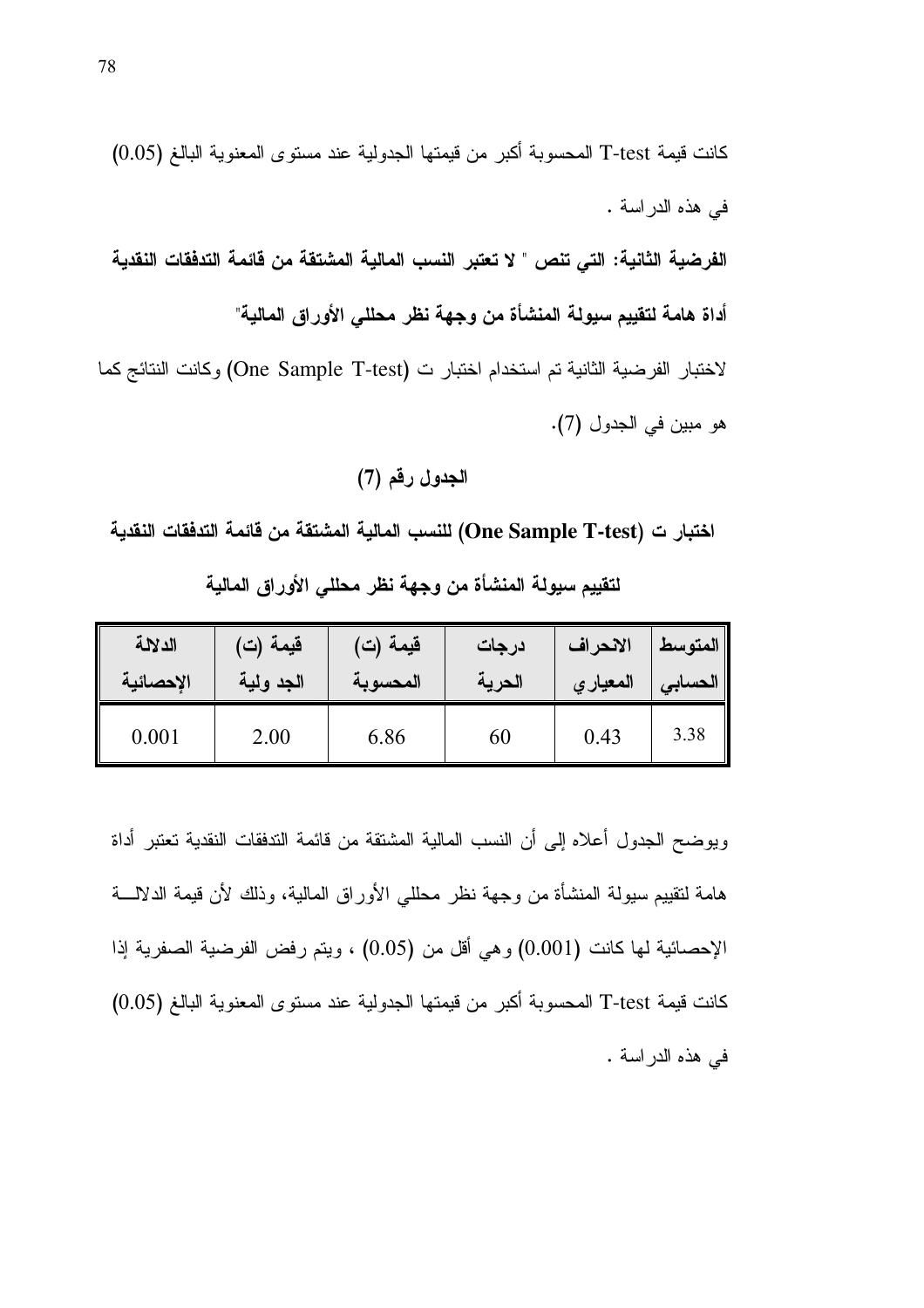الفرضية الثالثة: التي تنص " لا تعتبر النسب المالية المشتقة من قائمة التدفقات النقديــــة أداة هامة لتقييم جودة أرباح المنشأة من وجهة نظر محللي الائتمان"

لاختبار الفرضية الثالثة تم استخدام اختبار ت (One Sample T-test) وكانت النتائج كما هو مبين في الجدول (8).

اختبار ت (One Sample T-test) للنسب المالية المشتقة من قائمة التدفقات النقدية

| الدلالة   | قيمة (ت) | قيمة (ت) | درجات  | الانحراف | المتوسط |
|-----------|----------|----------|--------|----------|---------|
| الإحصائية | الجدولية | المحسوبة | الحرية | المعياري | الحسابي |
| 0.001     | 2.02     | 15.82    | 27     | 0.38     | 4.15    |

لتقييم جودة أرباح المنشأة من وجهة نظر محللى الائتمان

يشير الجدول أعلاه إلى أن النسب المالية المشتقة من قائمة التدفقات النقديــــة تعتبــــر أداة هامة لتقييع جودة أرباح المنشأة من وجهة نظر محللي الائتمان، وذلك لأن قيمة الدلالـــة الإحصائية لها كانت (0.001) وهي أقل من (0.05) ، ويتم رفض الفرضية الصفرية إذا كانت قيمة T-test المحسوبة أكبر من قيمتها الجدولية عند مستوى المعنوية البالغ (0.05) في هذه الدراسة .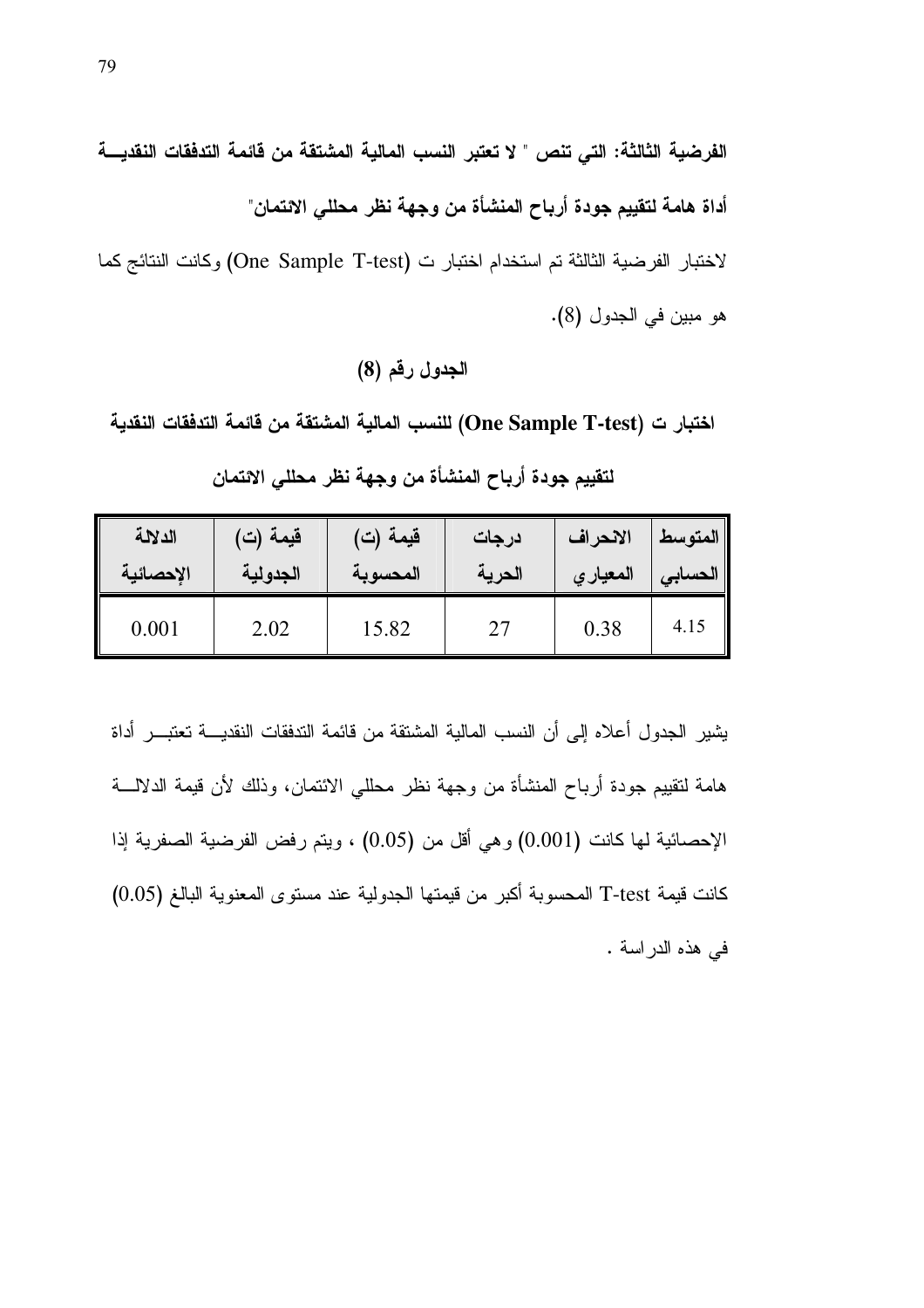الفرضية الرابعة: التي تنص " لا تعتبر النسب المالية المشتقة من قائمة التدفقات النقديـــة أداة هامة لتقييم جودة أرباح المنشأة من وجهة نظر محللي الأوراق المالية" لاختبار الفرضية الرابعة تم استخدام اختبار ت (One Sample T-test) وكانت النتائج كما

هو موضح في الجدول (9).

### الجدول رقم (9)

اختبار ت (One Sample T-test) للنسب المالية المشتقة من قائمة التدفقات النقدية

| الدلالة   | قيمة (ت′ | قيمة (ت) | درجات  | الانحراف | المتوسط |
|-----------|----------|----------|--------|----------|---------|
| الإحصائية | الجدولية | المحسوبة | الحرية | المعياري | الحسابى |
| 0.001     | 2.00     | 40.78    | 60     | 0.32     | 4.65    |

لتقييم جودة أرباح المنشأة من وجهة نظر محللي الأوراق المالية

يبين الجدول أعلاه إلى أن النسب المالية المشتقة من قائمة الندفقات النقدية تعتبر أداة هامة لنقييم جودة أرباح المنشأة من وجهة نظر محللي الأوراق المالية، وذلك لأن قيمة الدلالـــة الإحصائية لها كانت (0.001) وهي أقل من (0.05) ، ويتم رفض الفرضية الصفرية إذا كانت قيمة T-test المحسوبة أكبر من قيمتها الجدولية عند مستوى المعنوية البالغ (0.05) في هذه الدر اسة .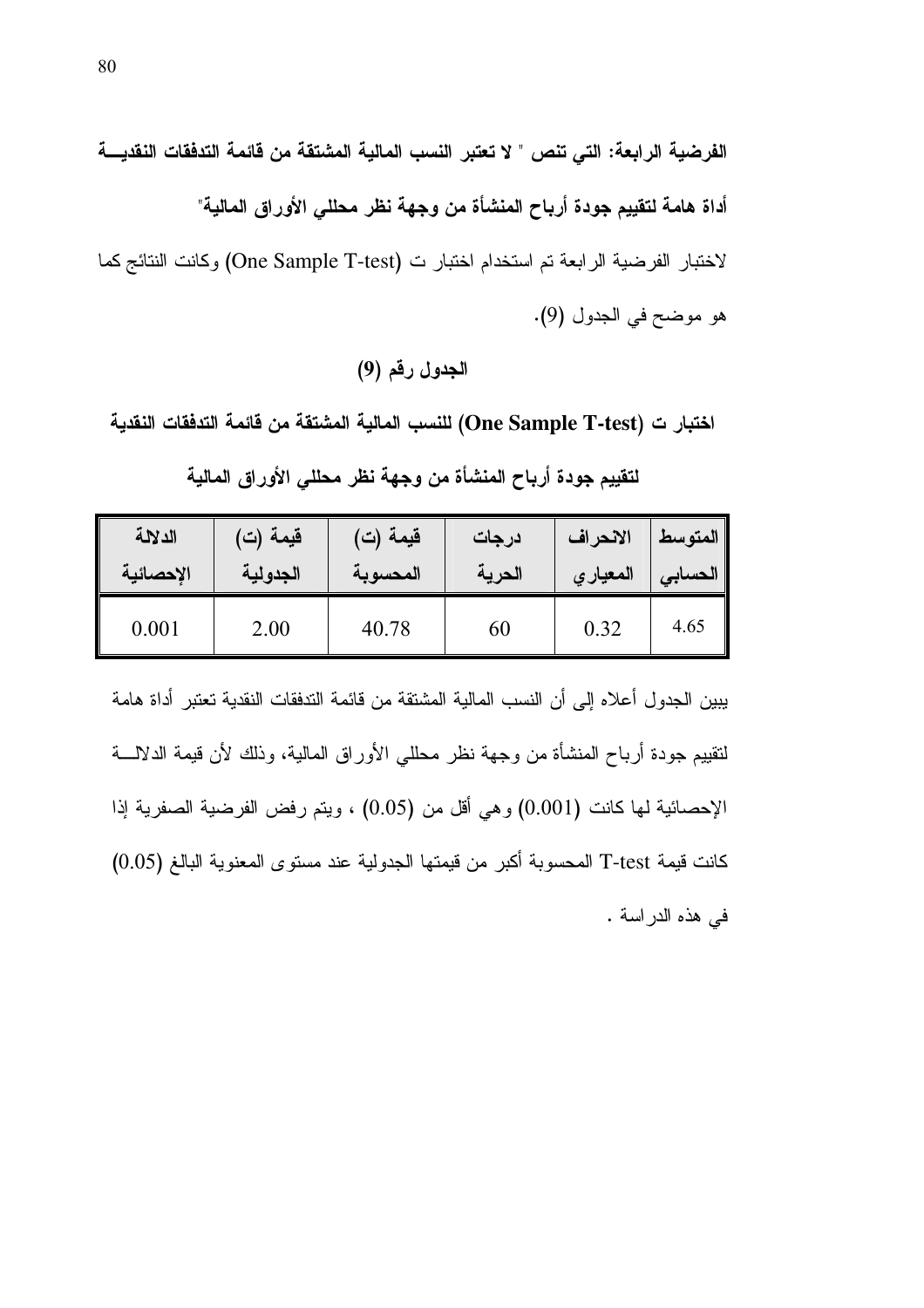الفرضية الخامسة: التي تنص " لا توجد فروقات معنوية ذات دلالة إحصائية بين وجهتي نظر محللي الائتمان ومحللي الأوراق المالية حول الأهمية النسبية لنسب قائمة التــدفقات النقدية في تقييم السيولة"

لاختبار الفرضية الخامسة تم استخدام اختبار ت (Independent Sample T -test) وكانت النتائج كما هو مبين في الجدول (10).

#### الجدول رقم (10)

اختبار ت (Independent Sample T-test) للأهمية النسبية لنسب قائمة التدفقات

| الدلالة   | قيمة (ت) | قيمة (ت) | درجات  | الانحراف | المتوسط | المتغير  |
|-----------|----------|----------|--------|----------|---------|----------|
| الإحصائية | الجدولية | المحسوبة | الحرية | المعياري | الحسابى |          |
|           |          |          |        | 0.34     | 4.25    | محللي    |
|           |          |          |        |          |         | الائتمان |
| 0.001     | 2.00     | 9.02     | 87     | 0.43     | 3.37    | محللي    |
|           |          |          |        |          |         | الأوراق  |
|           |          |          |        |          |         | المالية  |

النقدية في تقييم السيولة حسب اختلاف محللي الائتمان ومحللي الأوراق المالية

ويشير الجدول أعلاه إلىي وجود فروق ذات دلالة إحصائية بين وجهتي نظر محللي الائتمان ومحللي الأوراق المالية حول الأهمية النسبية لنسب قائمة التدفقات النقدية في تقييم السيولة، وذلك لأن قيمة الدلالة الإحصائية للاختبار المذكور بلغت (0.001)، وهي أقل من (0.05)،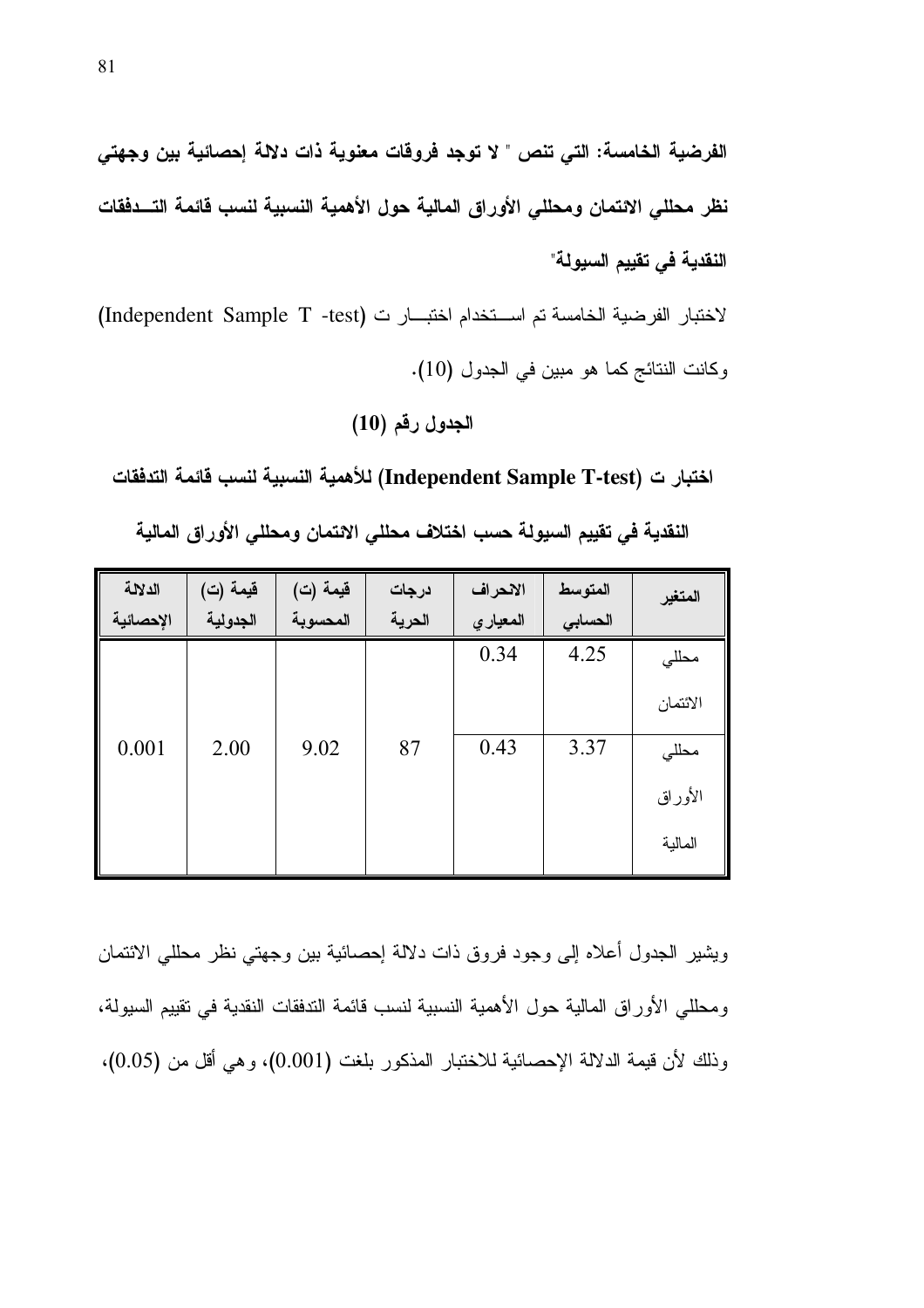الفرضية السادسة: التي تنص " لا توجد فروقات معنوية ذات دلالة إحصائية بين وجهتي نظر محللي الائتمان ومحللي الأوراق المالية حول الأهمية النسبية لنسب فائمة التسدفقات النقدية في تقييم الأرباح"

لاختبار الفرضية السادسة تم استخدام اختبار ت (Independent Sample T-test) وكانت النتائج كما هو موضح في الجدول (11).

الجدول رقم (11)

اختبار ت (Independent Sample T-test) للأهمية النسبية لنسب فائمة التدفقات

| الدلالة   | قيمة (ت) | قيمة (ت) | درجات  | الانحراف  | المتوسط | المتغير  |
|-----------|----------|----------|--------|-----------|---------|----------|
| الإحصائية | الجدولية | المحسوبة | الحرية | المعيار ي | الحسابى |          |
|           |          |          |        | 0.38      | 4.15    | مطلي     |
|           |          |          |        |           |         | الائتمان |
| 0.001     | 2.00     | 6.48     | 87     | 0.31      | 4.65    | محللي    |
|           |          |          |        |           |         | الأوراق  |
|           |          |          |        |           |         | المالية  |

النقدية في تقييم جودة الأرباح حسب اختلاف محللي الائتمان ومحللي الأوراق المالية

ويبين الجدول أعلاه إلىي وجود فروق ذات دلالة إحصائية ببن وجهتـــي نظـــر محللــــي الائتمان ومحللي الأوراق المالية حول الأهمية النسبية لنسب قائمة التدفقات النقديـــة فـــي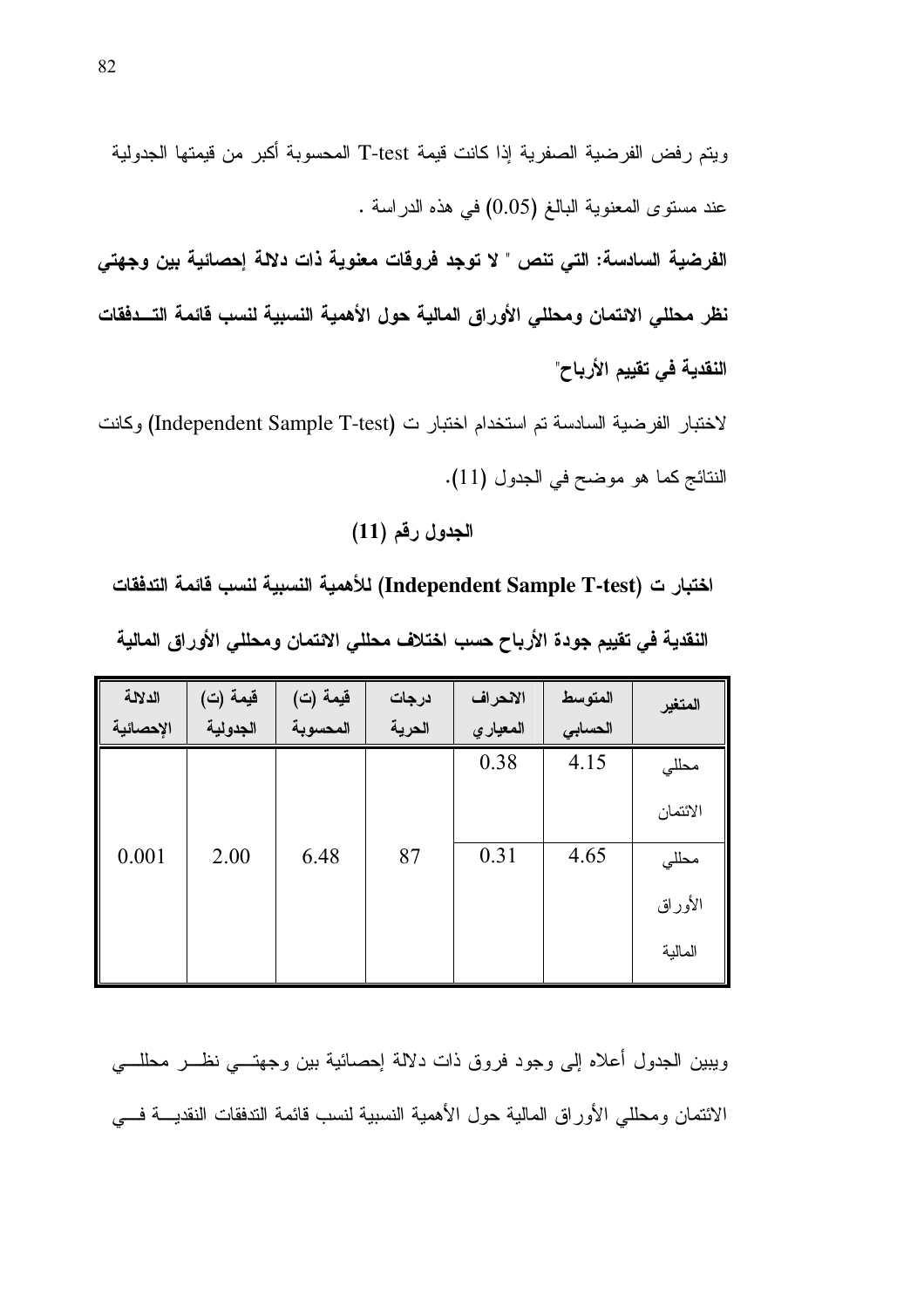نقييم جودة الأرباح، وذلك لأن قيمة الدلالة الإحصائية للاختبار المذكور بلغت (0.001)، وهي أقل من (0.05)، ويتم رفض الفرضية الصفرية إذا كانت قيمة T-test المحـــسوبة أكبر من قيمتها الجدولية عند مستوى المعنوية البالغ (0.05) في هذه الدراسة .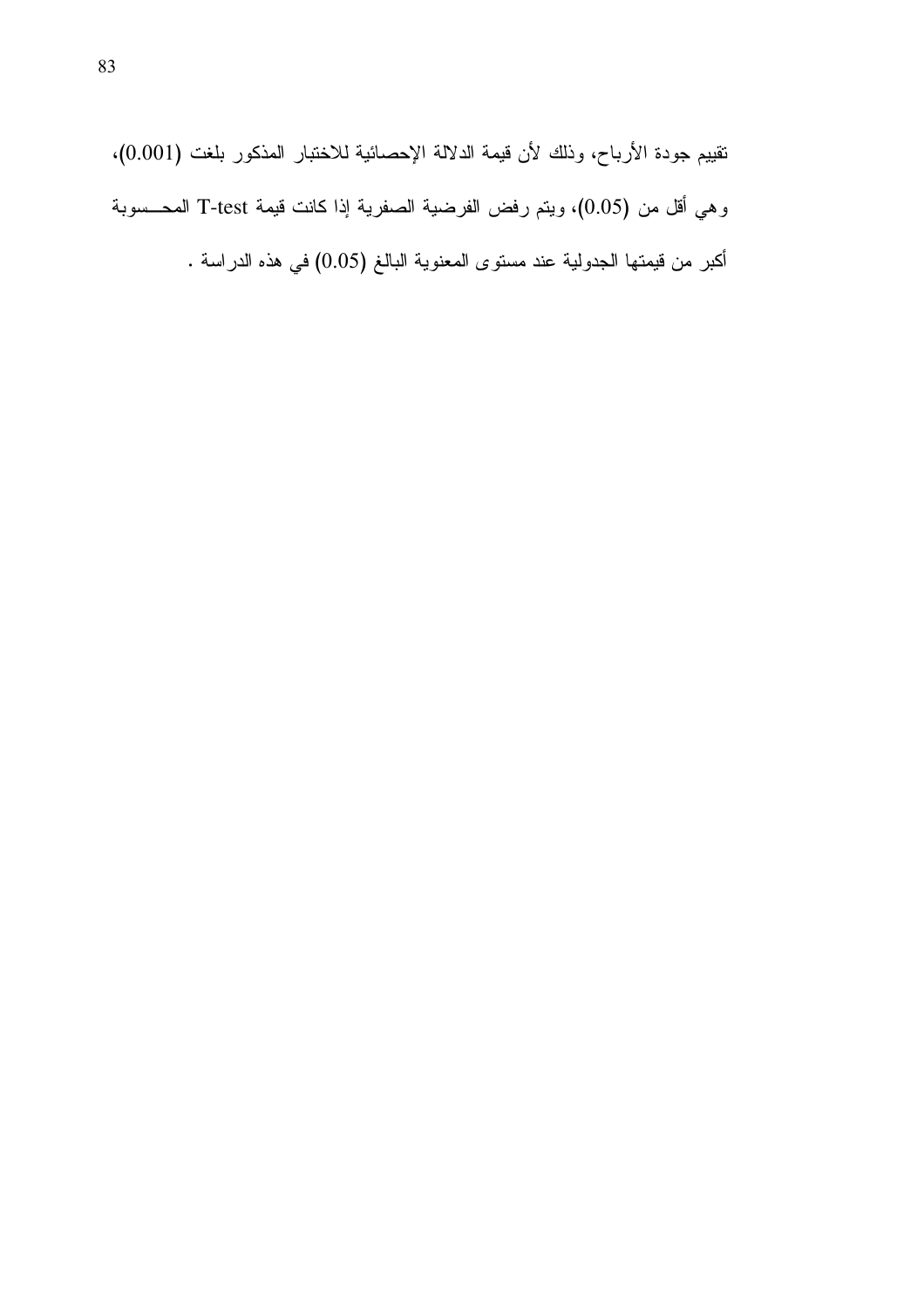# الفصل الخامس: الاستنتاجات والتوصيات

أو لاً: الاستنتاجات المستمدة من الخلفية النظرية

ثانياً: الاستنتاجات المستمدة من التحليل الإحصائي

ثالثاً: التوصيات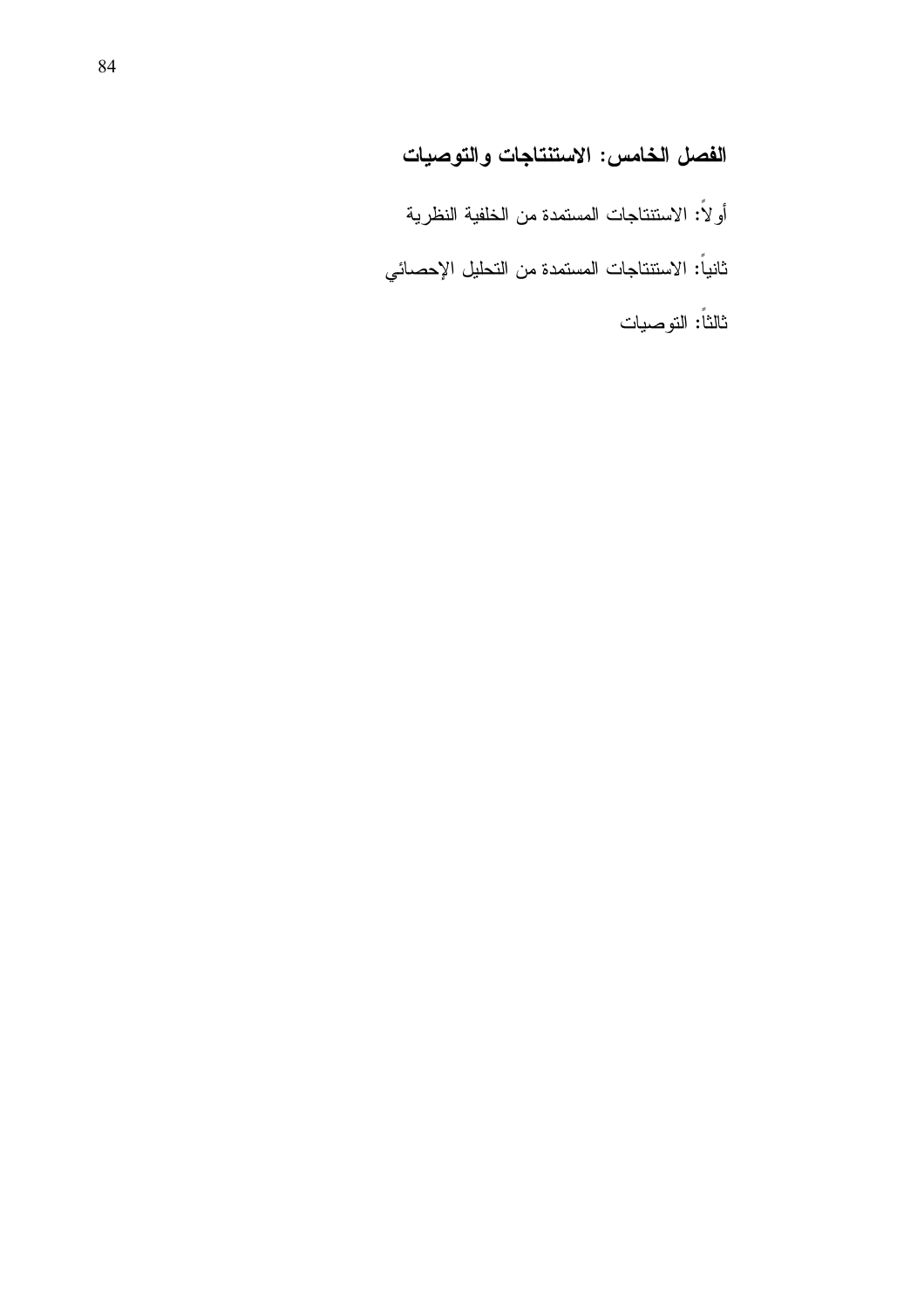لحل مشكلة الدراسة قدمت جملة من التساؤلات والفرضيات التي تم اختبار ها لمعرفة طبيعة العلاقة بين منغيرات الدراسة، ومن ثم النوصل إلى النتائج التالية:

#### أو لا: الاستنتاجات المستمدة من الخلفية النظرية

من خلال المراجعة النظرية للكتب والدراسات السابقة ذات الصلة ومــصادر المعلومـــات الأخرى تم التوصل إلى النتائج التالية:

- إن إعداد قائمة الدخل على أساس الاستحقاق ووفقاً لمبدأ المقابلة بين إير ادات الفترة ومصروفاتها يؤدي إلى جعل المصروفات والإيرادات غير معبرة عن التدفق النقدي الخاص بها، وبالنالي عدم نطابق رصيد صافي الربح في هذه القائمة مــــع رصــــيد صافي الندفق النقدي التشغيلي الفعلى وذلك بسبب اختلاف طريقة الإعداد.
- إن قائمة التدفقات النقدية يتم إعدادها على الأساس النقدي، الذي يهتم بالدفع الفعلـــي للنقد والقبض الفعلى بغض النظر عن أساس الاستحقاق المبنى على مبدأ المقابلة.
- إن التفريق بين مفهوم صافي الربح ومفهوم صافي الندفق النقدي التشغيلي يــؤدي إلى انخاذ قرارات مالية أكثر كفاءة وفاعلية من قبل المستخدمين. إذ في احتــساب صافي الدخل ندخل بنود لا يترتب عليها ندفق نقدي فعلى مثل استهلاك الأصــــول الثابتة، في حين بنود كهذه لا نراعي في احتساب صافي الندفق النقدي. وهـذا مــا يتفق تماما مع دراسة (الوابل ، 1996) من أن استمرارية المشروع نتطلب إعــداد قائمة تدفقات نقدية بجانب قائمة الدخل لأن لكل قائمة محتوى إعلامياً ذا دلالة معينة لمتخذى القرارات وذلك في نقييم الاستثمارات والمخاطر ونفسسير العوائــد غيـــر المتو قعة للأسهم.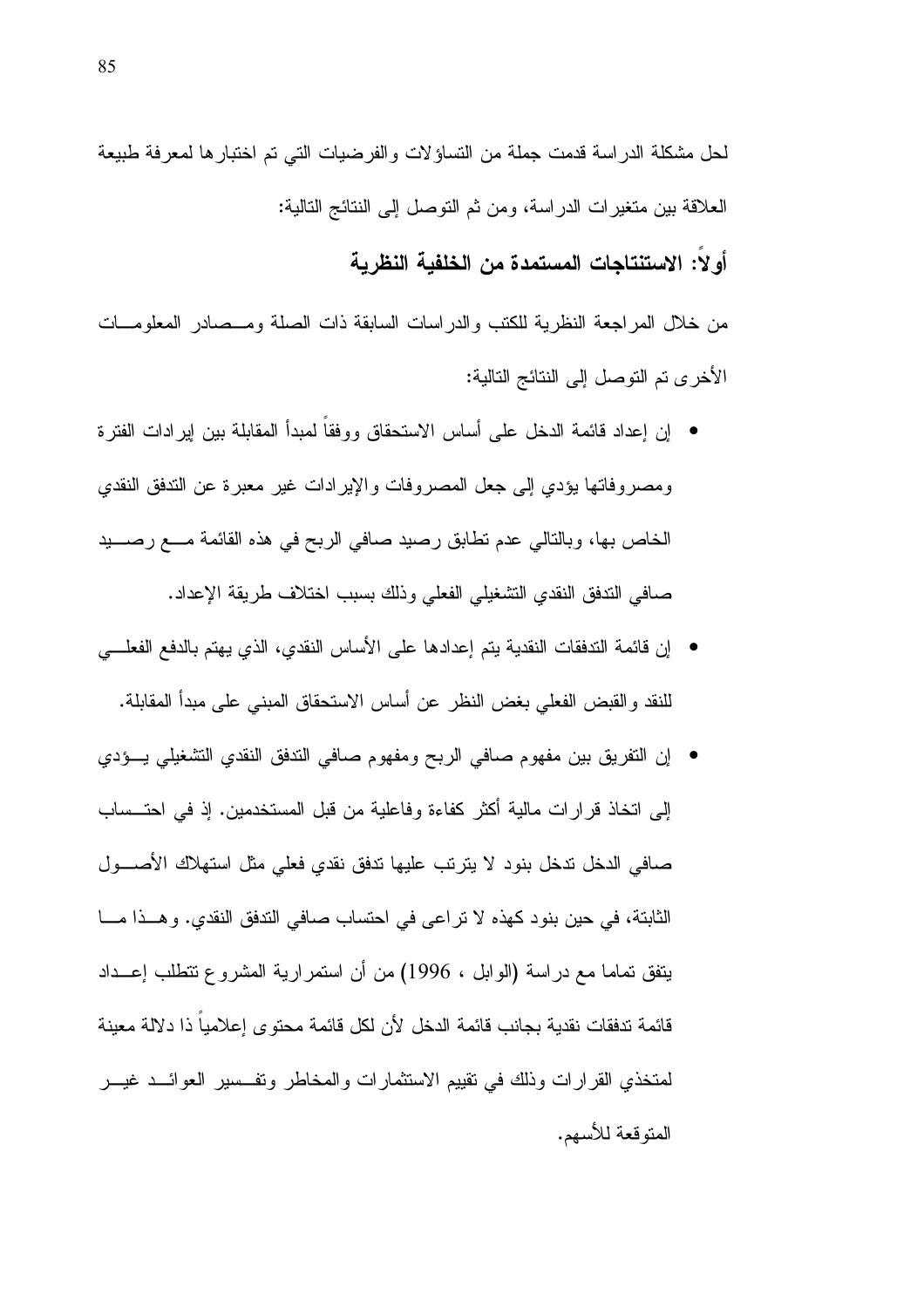- إن إظهار صافى التغير في النقد في بداية ونهاية الفترة، وتوزيع بنــود التـــدفقات النقدية على أنشطة نشغيلية، واستثمارية وتمويلية يساعد في نوضيح الوضع المالي للشركة، واتخاذ القرارات المناسبة من قبل المستثمرين والدائنين وغيـــرهم نتيجــــة لنو فبر معلومات ملائمة عن المتحصلات و المدفو عات النقدبة خلال الدور ة المالبة.
- إن أهم الأغراض التي تخدمها قائمة التدفقات النقدية هي تقييم جودة الأرباح وسيولة الشركة، ونزويد المستخدمين بمعلومات تمكنهم من معرفة قدرة المشروع على نوليد النقدية وحاجات المشروع في استخدام النقدية. وهذا يتفق مع ما توصلت له دراسة (الأمين ، 1999) من احتواء قائمة التدفقات النقدية على المعلومات التسى تــساعد المستثمر على قياس قدرة المشروع على نحقيق الربح في المستقبل ونحقيق السيولة اللازمة لتوزيع الأرباح والوفاء بجميع الالتزامات النقدية.
- إن نسب التدفقات النقدية تمثل اتجاها مختلفاً عن الاتجاهات التي تقيــسها النــسب المالية الأخرى المبنية على أساس الاستحقاق. وهذا يتفق مع ما توصلت له دراسة (Zeller and Stanko , 1994 ). وكذلك دراســـة (بــصول ، 2002 ) حــول إمكانية الاعتماد على التدفقات النقدية من الأنشطة التشغيلية بشكل أكبر<sub>.</sub> من صـافي الربح المحاسبي من الأنشطة التشغيلية في اتخاذ قرارات الإقسراض والاستثمار، وملائمة قائمة التدفقات النقدية لاتخاذ العديد من القرارات الاقتصادية مــن وجهـــة نظر مسؤولي الإقراض والاستثمار .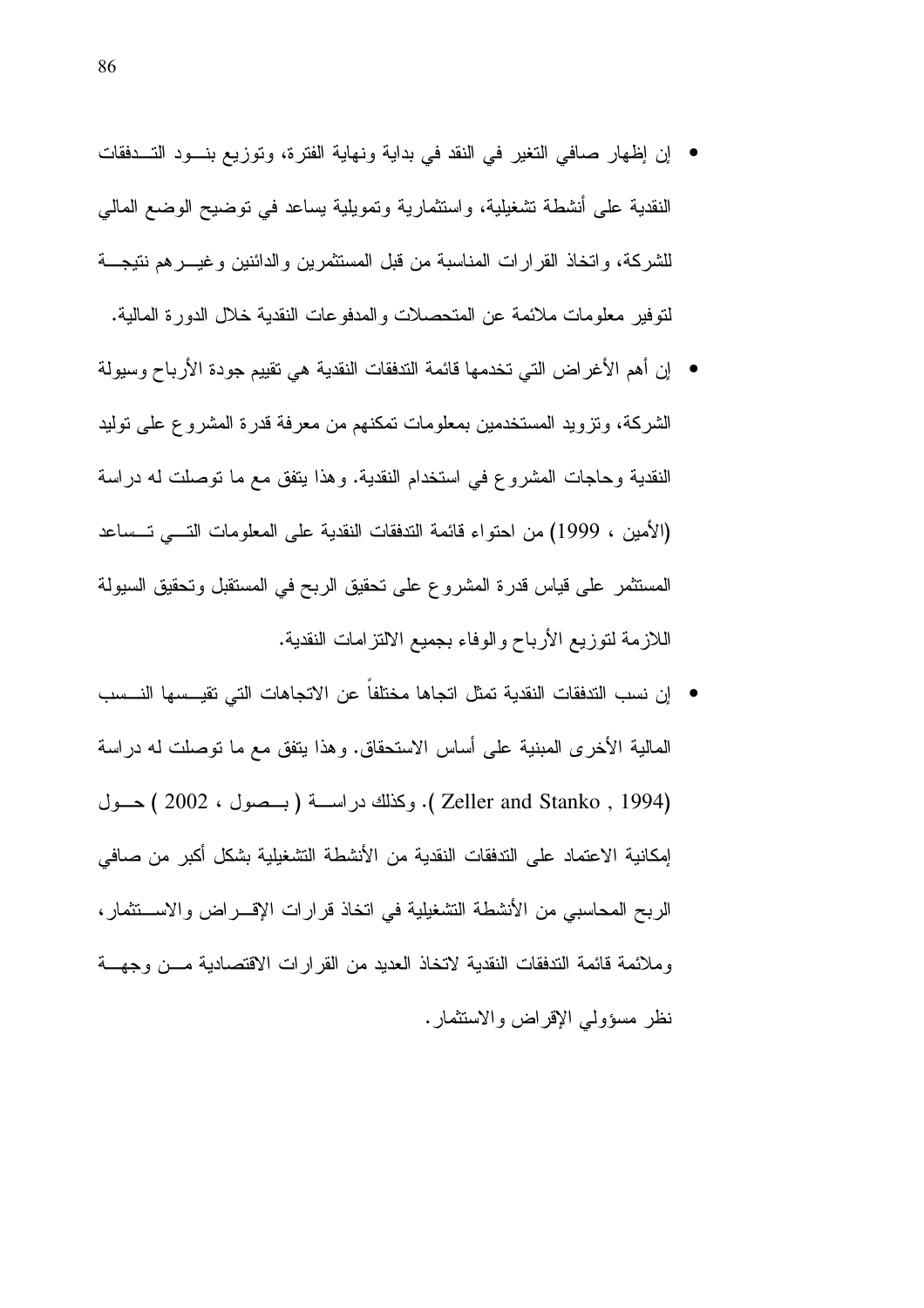#### ثانيا: الاستنتاجات المستمدة من التحليل الإحصائي

بعد نحليل استجابات أفراد العينة واختبار الفرضيات نوصلت الدراسة إلىى ما يلي:

- إن النسب المالية المشتقة من قائمة التدفقات النقدية تعتبر أداة هامة لتقيـــيم ســـيو لة المنشأة من وجهة نظر محللي الائتمان. وهذا ما أكدته دراســـة ( علـــي ، 2003 ) التي بينت أن أفضل المتغير ات في تفسير السيولة هي التدفقات النقدية من الأنشطة التشغيلية.
- إن النسب المالية المشتقة من قائمة التدفقات النقدية تعتبر ٍ أداة هامة لتقيـــيم ســـيو لة المنشأة من وجهة نظر محللي الأور اق المالية.
- إن النسب المالية المشتقة من قائمة التدفقات النقدية تعتبر أداة هامة لتقبــبم جـــودة أرباح المنشأة من وجهة نظر محللي الائتمان. وهذا يتفق مع ما نوصلت له دراسة ( الجهماني والداود ، 2004 ) من أن مجموعة نسب الندفقات النقدية والربحية هي أكثر النسب المالية قدر ة وكفاءة على النتبوّ بفــشل الــشركات المــساهمة العامـــة الصناعبة الأر دنبة.
- إن النسب المالية المشتقة من قائمة التدفقات النقدية تعتبر ِ أداة هامة لتقيـــيم جـــو دة أرباح المنشأة من وجهة نظر محللي الأوراق المالية.
- وجود اختلاف بين وجهتي نظر محللي الائتمان ومحللــي الأوراق الماليـــة حـــول الأهمية النسبية لنسب قائمة التدفقات النقدية في نقييم السيولة عند مستوى المعنويــــة البالغ ( 5% ) في هذه الدراسة. وقد بينت نتائج الدراسة أن محللي الائتمـــان فـــي البنوك النجارية الأردنية يعتبرون النسب المالية المشتقة من قائمة التدفقات النقديـــة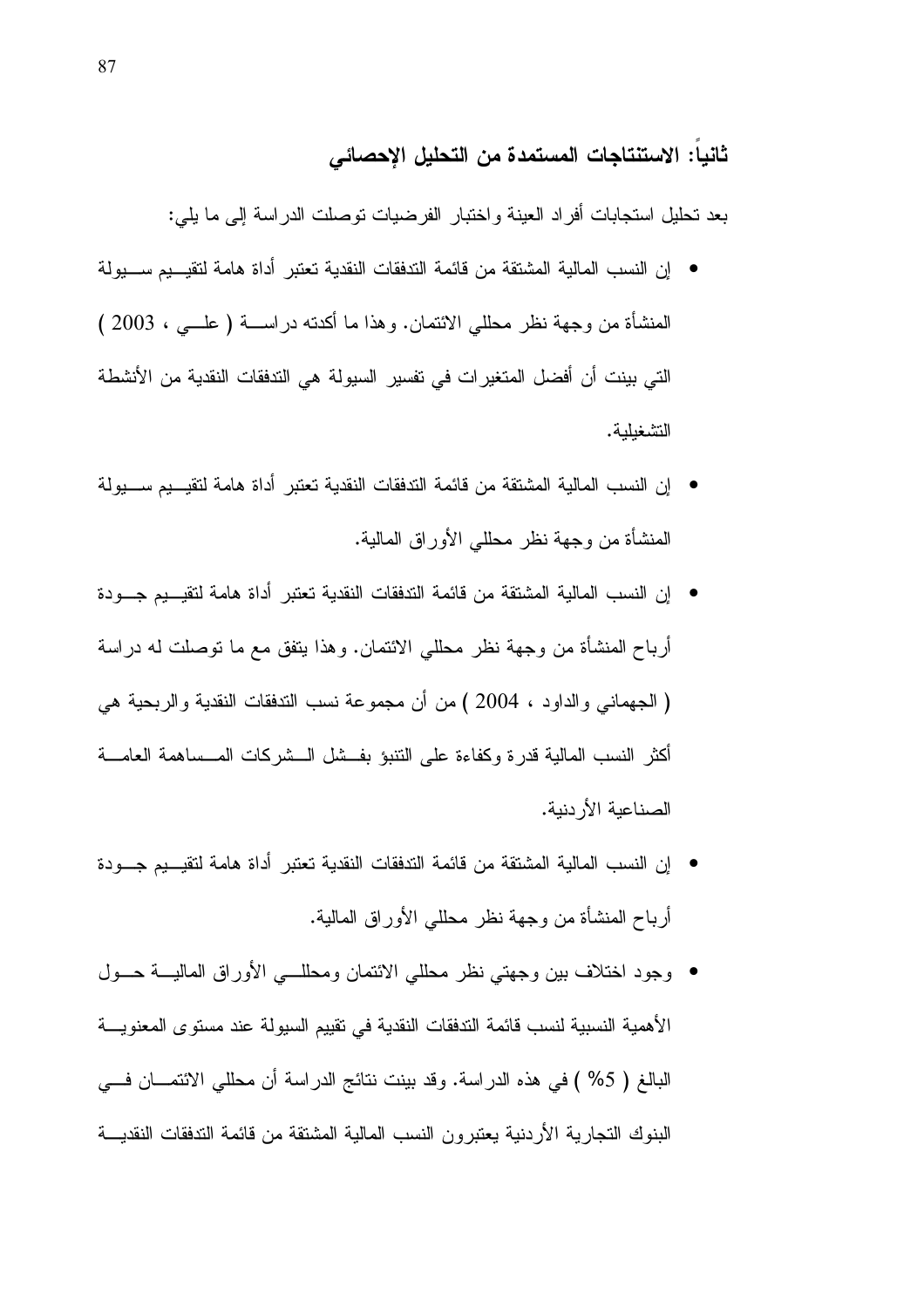لنقييم سيولة المنشأة ذات درجة أهمية عالية لاتخاذ القرارات المالية. بينمــــا يعتبـــر محللي الأوراق المالية في بورصة عمان أن النسب المالية المـــشنقة مـــن قائمـــة الندفقات النقدية لنقييم سيولة المنشأة ذات درجة أهمية متوسطة لاتخساذ القسرارات المالية. وهذا بختلف مع ما توصلت له در اسة ( Jones and Widjaja , 1998 ) في استر اليا من اعتماد المحللين الماليين على قائمة التدفقات النقدية كان أكبر مـــن اعتماد مسؤولي الإقراض وذلك بغرض نقييم السبولة والملاءة الماليتين للشركات.

- عدم وجود اختلاف بين وجهتي نظر محللي الائتمان ومحللي الأوراق المالية حول الأهمية النسبية لنسب قائمة التدفقات النقدية في تقييم جودة الأرباح عنــد مــستوى المعنوية البالغ ( 5% ) في هذه الدراسة. وقد بينـــت نتـــائـج الدراســــة أن مـحللــــي الائتمان في البنوك التجارية الأردنية ومحللي الأوراق المالية في بورصــــة عمــــان يتفقون على أن النسب المالية المشتقة من قائمة التدفقات النقدية لتقييم جودة أربــــاح المنشأة ذات درجة أهمية عالية لاتخاذ القرارات المالية.
- إن تحليل إجابات عينة الدراسة لقياس درجة أهمية النسب المالية المشتقة من قائمة الندفقات النقدية في نقييم السيولة من وجهة نظر محللي الائتمان بـــيّن أن " نـــسبة تغطية النقدية " و " نسبة الندفقات النقدية من الأنشطة التشغيلية إلى مدفو عات الديون طويلة الأجل " قد حصلت على أعلى متوسط حسابي قدره ( 4.68 )، وهذا يـــدل على أنها عالية الأهمية، وأن " نسبة أثر الاستهلاك والإطفاء " قد حصلت على أقل منوسط حسابي قدره ( 2.80 )، مما يعني أنها غير هامة. أما مـــن وجهـــة نظـــر محللي الأوراق المالية فقد نبين أن " نسبة المدفوعات اللازمة لتسديد فوائد الديون "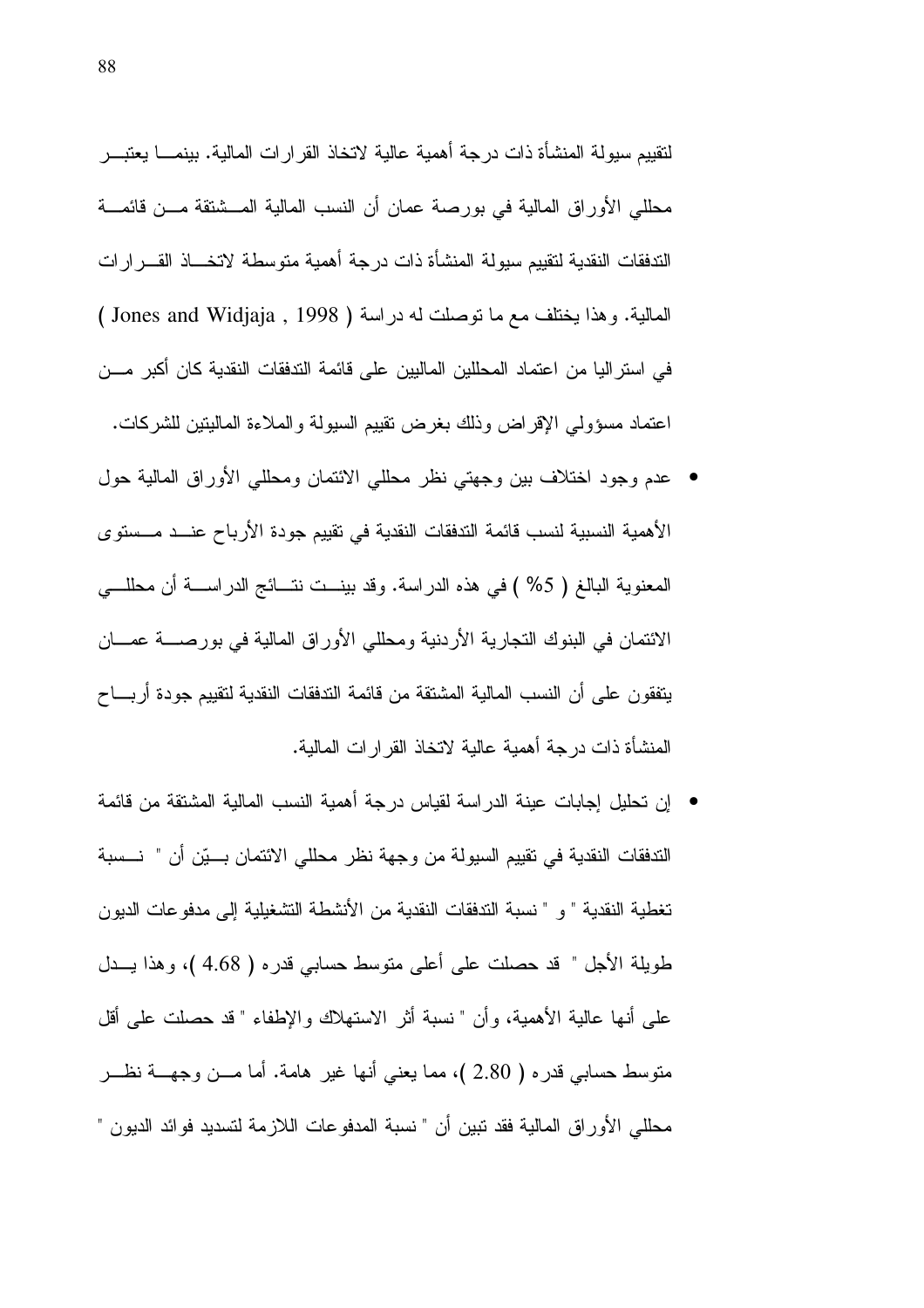قد حصلت على أعلى متوسط حسابي قدرة ( 4.39 )، وهذا يدل على أنها عاليـــة الأهمية، وأن " نسبة أثر الاستهلاك والإطفاء " قد حصلت على أقل متوسط حسابـي قدره ( 2.51 ) وهذا يعني أنها غير هامة.

- إن تحليل إجابات عبنة الدر اسة لقباس در جة أهمية النسب المالية المشتقة من قائمة الندفقات النقدية في تقييم جودة الأرباح من وجهة نظر محللي الائتمان بيّن أن "نسبة العائد على الأصول من التدفق النقدى التشغيلي" قد حصلت على أعلـــي متوســـط حسابي قدره ( 4.43 )، مما يعني أنها عالية الأهمية. أما من وجهة نظر محللـــي الأوراق المالية فقد نبين أن " نسبة العائد على حقوق الملكية من التــدفقات النقديـــة التشغيلية " قد حصلت على أعلى متوسط حسابي قدره ( 4.92 )، وهذا يـــدل إلــــى أنها عالية الأهمية.
- أر اء ووجهات نظر محللي الائتمان ومحللي الأوراق المالية نتوافق مع بعضها بأن النسب المالية المشتقة من قائمة التدفقات النقدية تعتبر أداة هامة لتقييم سيولة المنشأة وجودة الأرباح، ولكنها تختلف من حيث درجة الأهمية.
- إن النسبة العظمى من محللي الائتمان في البنوك النجارية الأردنية ومحللي الأوراق المالية في بورصة عمان حاصلين على شهادة البكـــالوريوس والماجـــستير . أمــــا المتخصصين في المحاسبة والعلوم المالية والمصرفية فقد كانست نسسبتهم تمثـــل( 73.1%) من عينة الدراسة. وتقريبا (61%) من محللي الائتمان ومحللي الاوراق المالية كانت خبرتهم الوظيفية في مجال عملهم ما بسين (5) ســـنوات الـــي (10) سنو ات.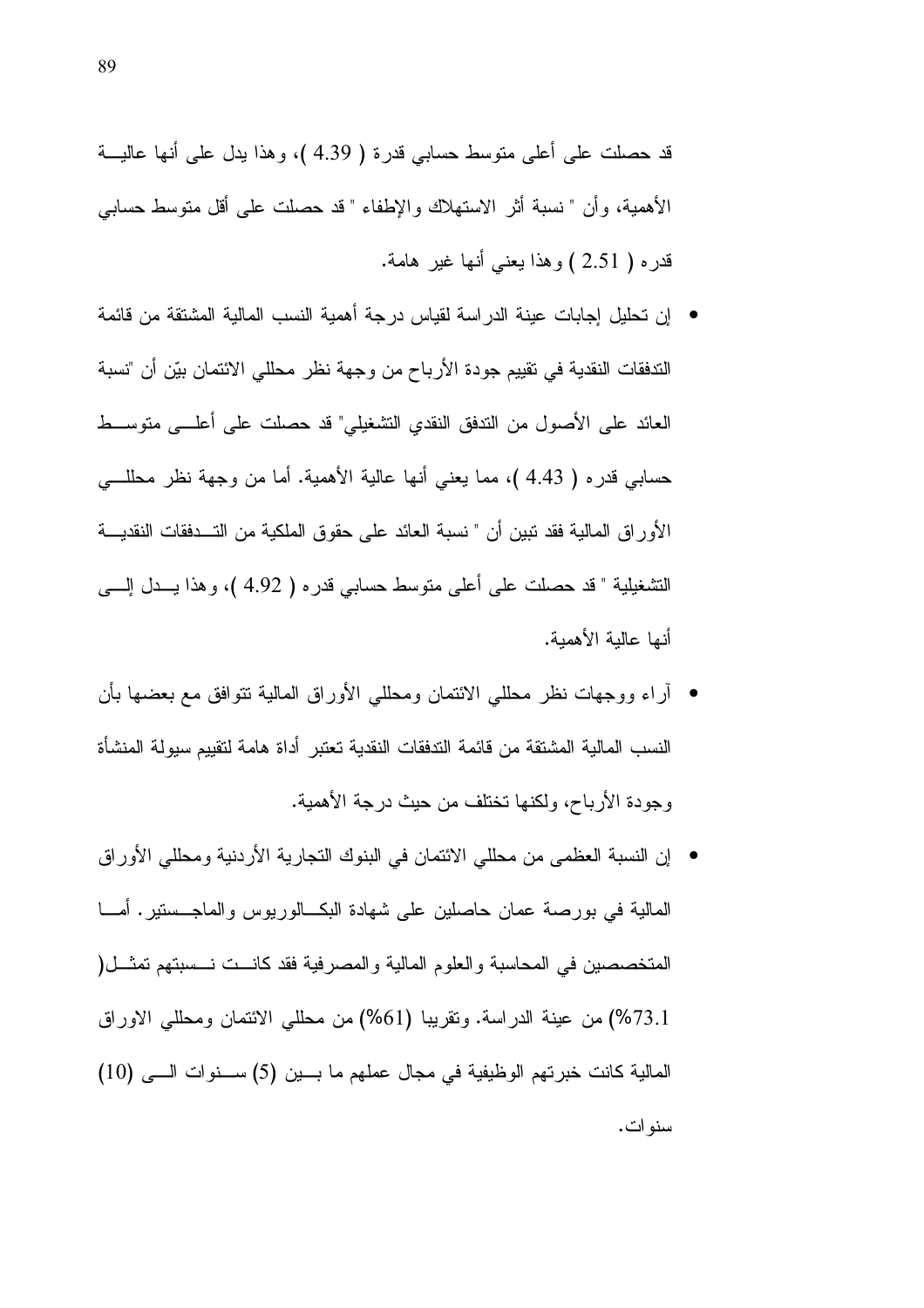ثالثاً: التوصيات

في ضوء ما توصلت إليه هذه الدراسة من نتائج، فإن الباحث يوصبي بما يلي:

- نظراً لأهمية قائمة الندفقات النقدية، فإن الباحث يوصي بضرورة قيام المـــستثمرين والمستخدمين للقوائم المالية بالنزكيز على المعلومات التي نوفرها قائمة التسدفقات النقدية، والنفريق بين صافي الربح المحاسبي وصافي الندفق النقدي من الأنـــشطة النشغيلية لاتخاذ القرارات المالية المناسبة.
- يوصبي الباحث بأن يتم إجراء دراسات مشابهة لهذه الدراسة من حيث المنهجيـــة، وأن يتم تطبيقها على فطاعات اقتصادية أخرى لتعزيز النتائج المتعلقة بهذه الدراسة.
- كما يوصبي الباحث محللي الأوراق المالية في بورصة عمان، الاهتمام بشكل أكبر بالنسب المالية المشتقة من قائمة التدفقات النقدية لتقييم سيولة المنشأة عنـــد اتخـــاذ القر ار ات المالية.
- أظهر ت هذه الدر اسة أهمية نسبة المدفو عات اللاز مة لتسديد فو ائد الـــديو ن ( تبـــين قدرة المنشأة على تسديد فوائد الديون ) عند نقييم السيولة، وعليه يوصـي الباحـــث بإجراء دراسة حول أثر فوائد الديون على صافى الندفقات النقدية مـــن الأنـــشطة التشغيلية وفقاً للأساس النقدي وعلى صـافـي الدخل وفقاً لأساس الاستحقاق.
- كذلك أظهرت هذه الدراسة أهمية " نسبة العائد على الأصول من التــدفق النقــدي التشغيلي "، و " نسبة العائد على حقوق الملكية من التدفقات النقدية التشغيلية " عند تقييم جودة الأرباح، وعليه يوصبي الباحث بإجراء دراسة على هذه النـــسب وفقـــاً للأساس النقدي وأساس الاستحقاق.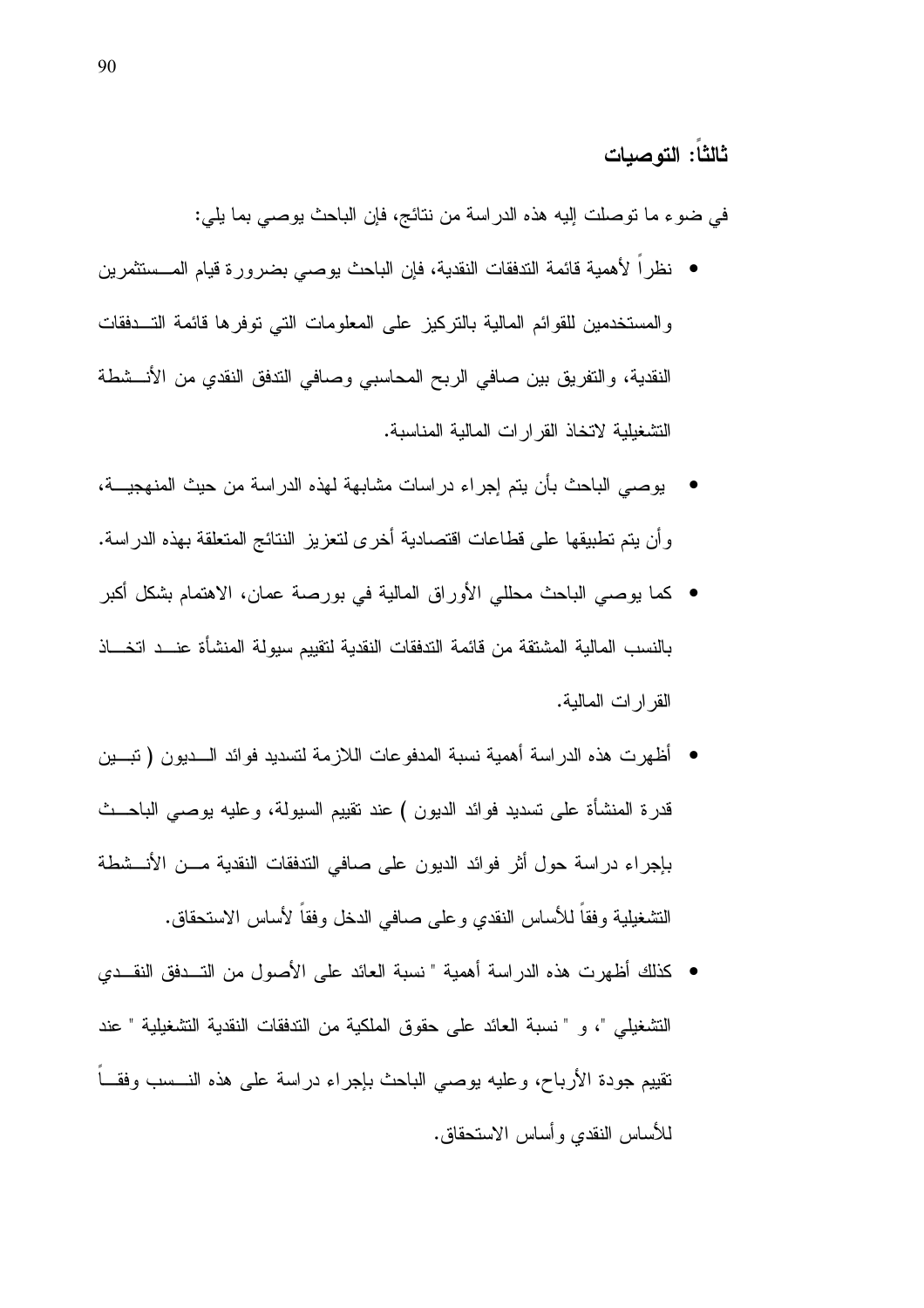### قائمة المراجع

# أولاً: المراجع العربية

- الثانية. الاسكندر بة: دار الجامعة الجديدة.
- الأمين، محمد بدر الدين (1999). **دور وأهمية التدفقات النقديـــة للمـــستثمرين:** دراسة إخبارية على الشركات السعودية. مجلة البحـــوث المحاســـبية. المجلــد 3. العدد2. أكتوبر .
	- البنك المركزي الأردني / دليل البنوك في الأردن لعام 2007.
- بصول، ربا ماجد (2002). قائمة التدفقات النقدية وملاءمتها لاتخــاذ القـــرارات **الاقتصادية: دراسة ميدانية.** رسالة ماجستير غير منشورة. جامعة اليرموك: اربــد .الأر دن.
- جامعة عمان العربية للدراسات العليا (2005). مناهج البحث العلمـــي: أساســـيات البحث العلمي.
- جمعية المجمع العربي للمحاسبين القانونيين (2006). المعسايير الدوليسة لإعسداد التقارير المالية. عمان. الأردن.
- جهماني، عمر عيسى والداود، أحمد عبد الفتاح (2004). ا**لتنبؤ بفــشل الـــشركات** المساهمة العامة الصناعية الأردنية باستخدام القياس المتعدد الاتجاهــات. مجلـــة دراسات العلوم الإدارية .المجلد 31. العدد 2. ص 209-233.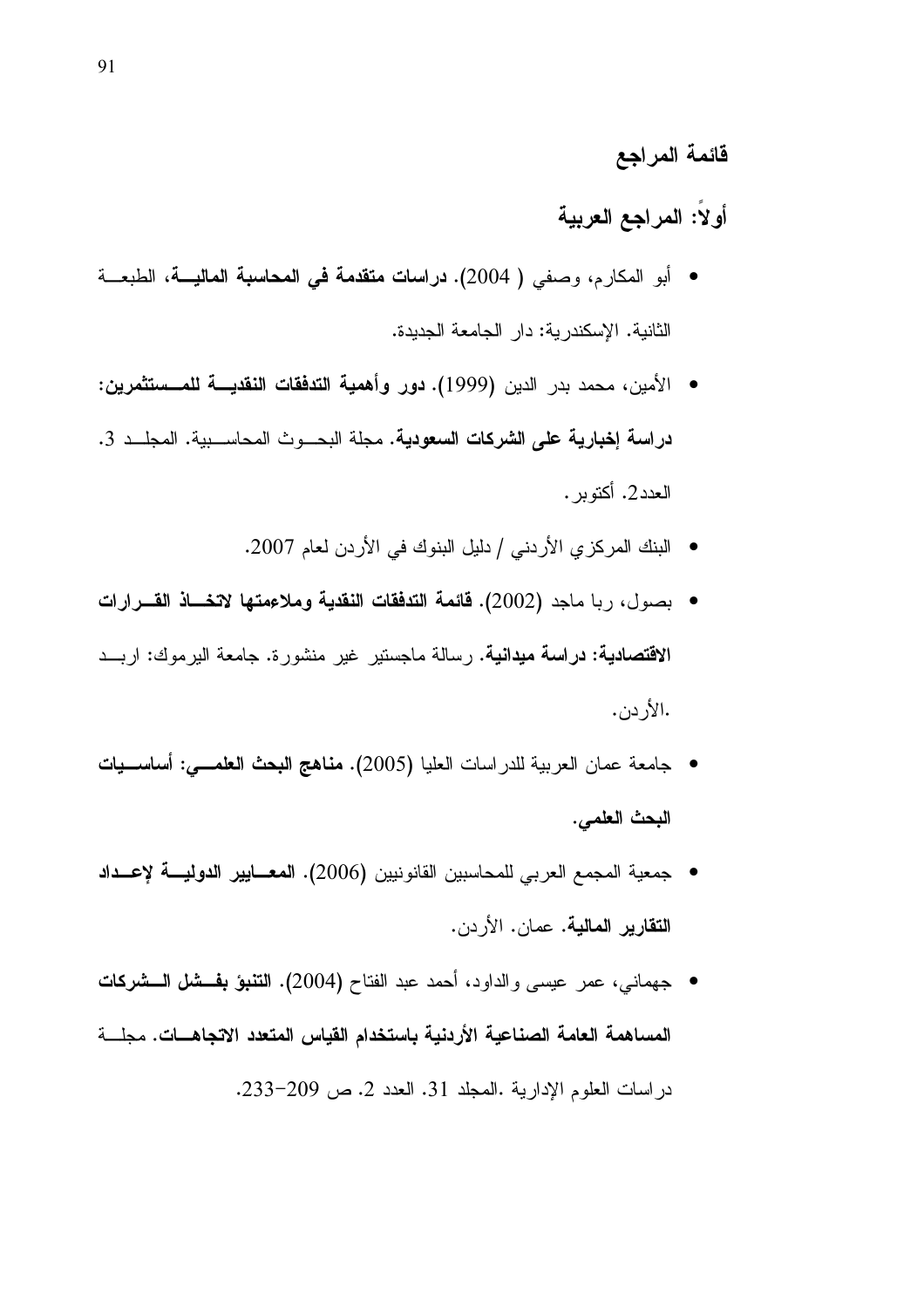- حماد، طارق عبد العال (2006). تحليل القوائم المالية لأغراض الاستثمار ومنح الائتمان: **نظرة حالية ومستقبلية**. الإسكندرية: الدار الجامعية.
- حنان، رضوان حلوة والحارس، أسامة وأبو جاموس، فوز الدين (2004). أســــس **المحاسبة المالية**، الطبعة الأولى. عما*ن: دار* الحامد للنشر .
- حنان، رضوان حلوة (2005). مدخل النظرية المحاسبية: الإطسار الفكسرى − التطبيقات العملية، الطبعة الأولى. عمان: دار وائل للنشر .
- خداش، حسام الدين والعبادي، محمد عيسى (2005). علاقة كل مسن العائسد المحاسبي والتدفقات النقدية إلى حقوق المساهمين بالقيمة السوقية للسهم. مجلة در اسات العلوم الإدارية. المجلد 32. العدد 1. ص 141-153.
- الخلايلة، محمود عبد الحليم (2004). ا**لتحليل المال***ي* **باستخدام البيانات المحاسبية**، الطبعة الثالثة. عمان: مطابع الدستور التجارية.
- الخلايلة، محمود عبد الحليم (2004). مؤشـــرات الأداء المبنيــــة علــــى الأربــــاح ومؤشرات الأداء النقدية وعلاقتها بالتغيرات في عوائد الأسهم: دراسة تطبيقيـــة على الشركات المدرجة في سوق عمان المالي. المجلة العربية للعلــوم الإدار بـــة. المجلد 11. العدد 2. ص 183-204.
- خميس، بشير أحمد والجراح، إدريس محمد (2007). الأبعاد التي تقيــــسها نـــــسب السوق ونسب التدفقات النقدية التشغيلية في الشركات المساهمة العامة الصناعية الأردنية. المجلة الأردنية في إدارة الأعمال. المجلد 3. العدد1. ص 72–83 .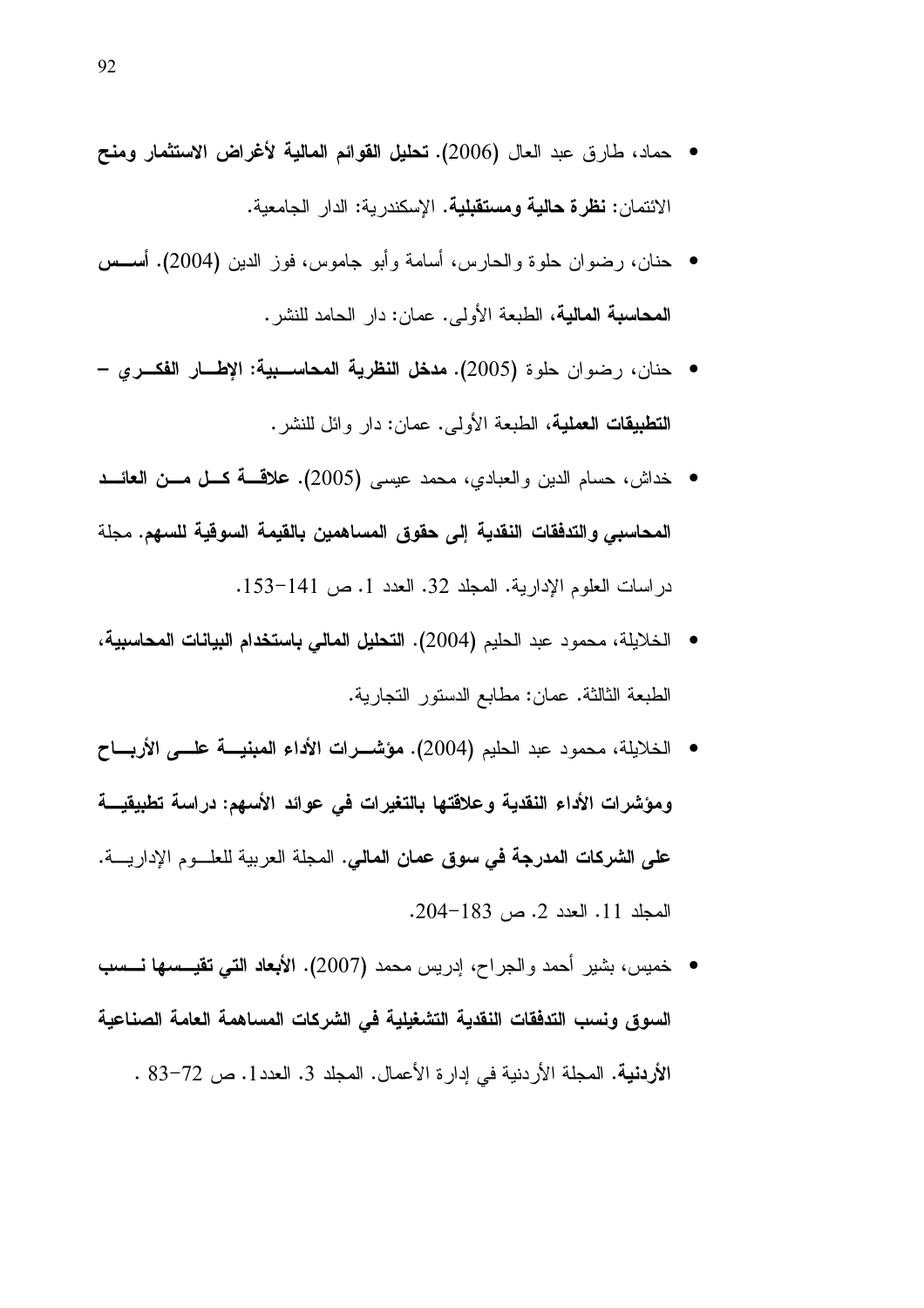- الدوري، مؤيد عبد الرحمن وأبو زناد، نـــور الــــدين (2003 ). ا**لتحليـــل المــــالـي** باستخدام الحاسوب، الطبعة الأولى. عمان: دار وائل للنشر.
- الشنطي، أيمــــن وشــــقير، عـــــامر (2005). الإدارة والتحليـــل العــــالـي، الطبعـــة الأولى.عمان: دار البدابة.
- عبيدات، أحمد نواف (2006). بِناء نموذج لتقيسيم قسدرة السشركات السصناعية  $\bullet$ المساهمة العامة الأردنية على الاستمرار باستخدام معلومسات قائمسة التسدفقات **النقديــــة.** أطروحة دكتوراه غير منشورة. جامعة عمان للدراسات العليا. عمـــان – الأردن.
- \_ علي، ماهر ِ محمد (2003). أهمية الأرباح المحاسبية بالمقارنــــة مــــع التـــدفقات النقدية في تفسير السيولة: دراسة ميدانية. رسالة ماجستير خير منشورة. جامعة اليرموك: اربد. الأردن.
- العمر ي، أحمد يحيى (2000). استخدام النسب المالية في مجال الصناعة الفندقية فحي الأردن. رسالة ماجستير غير منشورة. جامعة آل البيت: المفرق. الأردن.
- الكبيسي، عبد الستار (2003). ال**شامل في مبادئ المحاســبة**، الطبعــة الأولـــي. عمان: دار وإئل للنشر.
- محمد، منير شاكر وإسماعيل، إسماعيل ونور، عبــد الناصـــر (2005). التحليــل **المالمي: مدخل صناعة القرارات**، الطبعة الثانية. عمان: دار وائل للنشر.
- مطر ، محمد (2003). الاتجاهات الحديثة في التحليل المالي والائتماني: الأساليب والأدوات والاستخدامات العملية، الطبعة الأولى. عمان: دار وائل للنشر.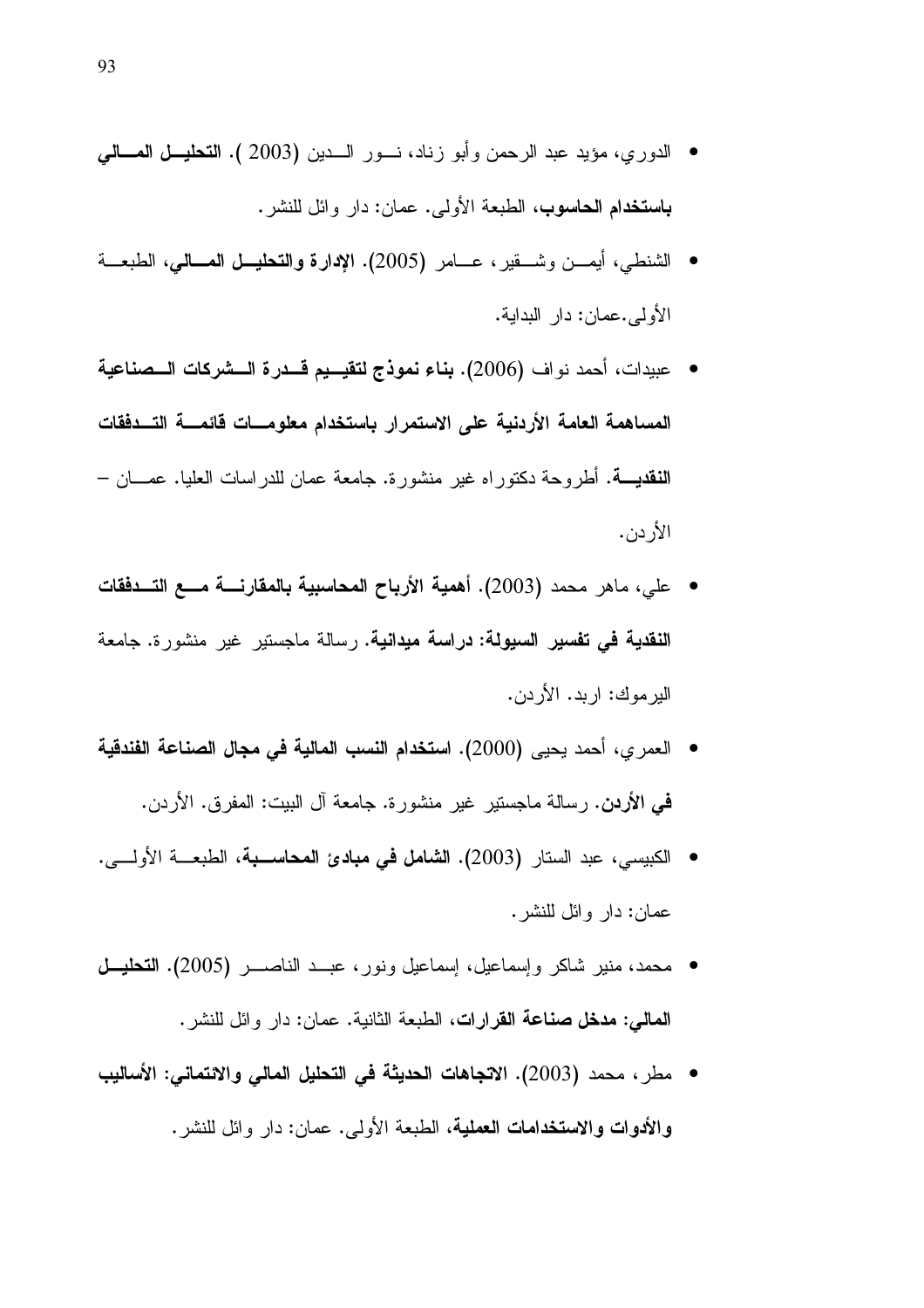- مطر ، محمد (2006). الاتجاهات الحديثة في التحليل المالي والائتماني: الأساليب **والأدوات والاستخدامات العملية**، الطبعة الثانية. عمان: دار وائل للنشر .
- مطر ، محمد (2001). طبيعة وأهمية مؤشرات الفشل المسالي: دراســــة تحليليــــة مقارنة بين اراء المدققين والمحللين الماليين في الأردن. مجلة البصائر . المجلـــد 5. العدد 1. ص 7–61.
- هيئة الأوراق المالية الأردنية / دائرة النرخيص والنفتيش / دليل الـــشركات لعـــام .2007
- الوابل، وابل بن علي (1996). المحتوى ألمعلوماتي لقائمة التـــدفقات النقديـــة: دراسة ميدانية مقارنة بالقياس إلى أرباح الاستحقاق. مجلة الإدارة العامة. المجلد 36. العدد2. أغسطس. ص 34-46.

ثانيا: المراجع الأجنبية

- Bergevin, P.M.(2002).**Financial Statement Analysis: An Integrated Approach**. New Jersey: Prentice Hall, Inc.
- Black, E.L. (1998).Which is More Value Relevant: Earning or Cash Flow? A Life Cycle Examination.**University of Arkansas. Fayetteville: Department of Accounting .** AR 72701,May.(Online).Available:http://www.expresstrainig.com. br/.
- Brigham , E.F ., and Ehrhardt , M.C. ( 2005 ) . **Financial Management**,  $11^{th}$ <sup>Ed</sup>. New York: Thomson, south-western.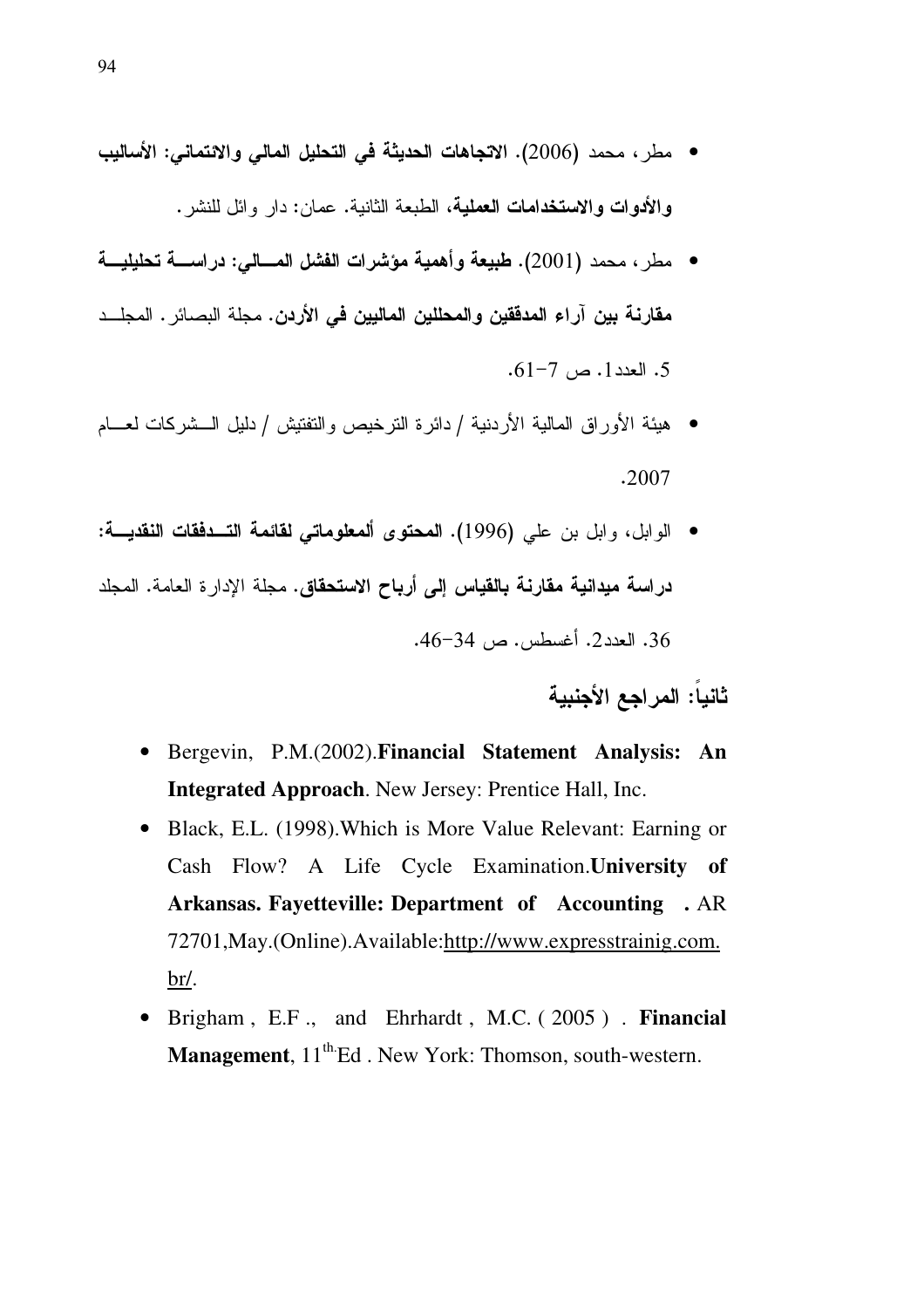- Carslaw, C.A., and Mills, J.R.(1999). Developing Ratios for Effective Cash Flow Statement Analysis , **Journal of Accountancy**, November,pp 70-63.
- Day, J. S. F. (1986). The Use of Annual Reports by UK Investment Analysts. **Accounting and Business Research**. V.16, No.64, autumn,pp 295-307.
- Elliott, B., and Elliott, J. (2002). **Financial Accounting & Reporting**. UK: Pearson Education Limited.
- Friedlob, G.T., and Schneider, L.L.F. (2003). **Essentials of Financial Analysis**. New Jersey: Wiley.
- Gibson, C.H. (2001). **Financial Reporting and Analysis**. New York: Thomson, south-western.
- International Accounting Standard Board.(2006, Jan). IAS 7 :CashFlowStatement(OnLine).Available:www.IASPLUS.com.
- International Federation of Accountants.(2006). **Handbook of International Auditing, Assurance and Ethics Pronouncement.**
- Ijiri, I. U. (1978). Cash Flow Accounting and its Structure . **Journal of Accounting, Auditing and Finance**. May.pp 72-84.
- Kieso,D.E.; Weygand, J.J.; Warfield, T.D.(2005).**International Accounting**. New Jersey: Wiley.
- Kieso, D.E; Weygand, J.J; Warfield, T.D. (2001).**Intermediate Accounting**, 10th Ed . New Jersey: Wiley.
- Needles, B.E., and Powers, M. (2004). **Financial Accounting**, 8<sup>th</sup> Ed. New York: Houghton Mifflin Company.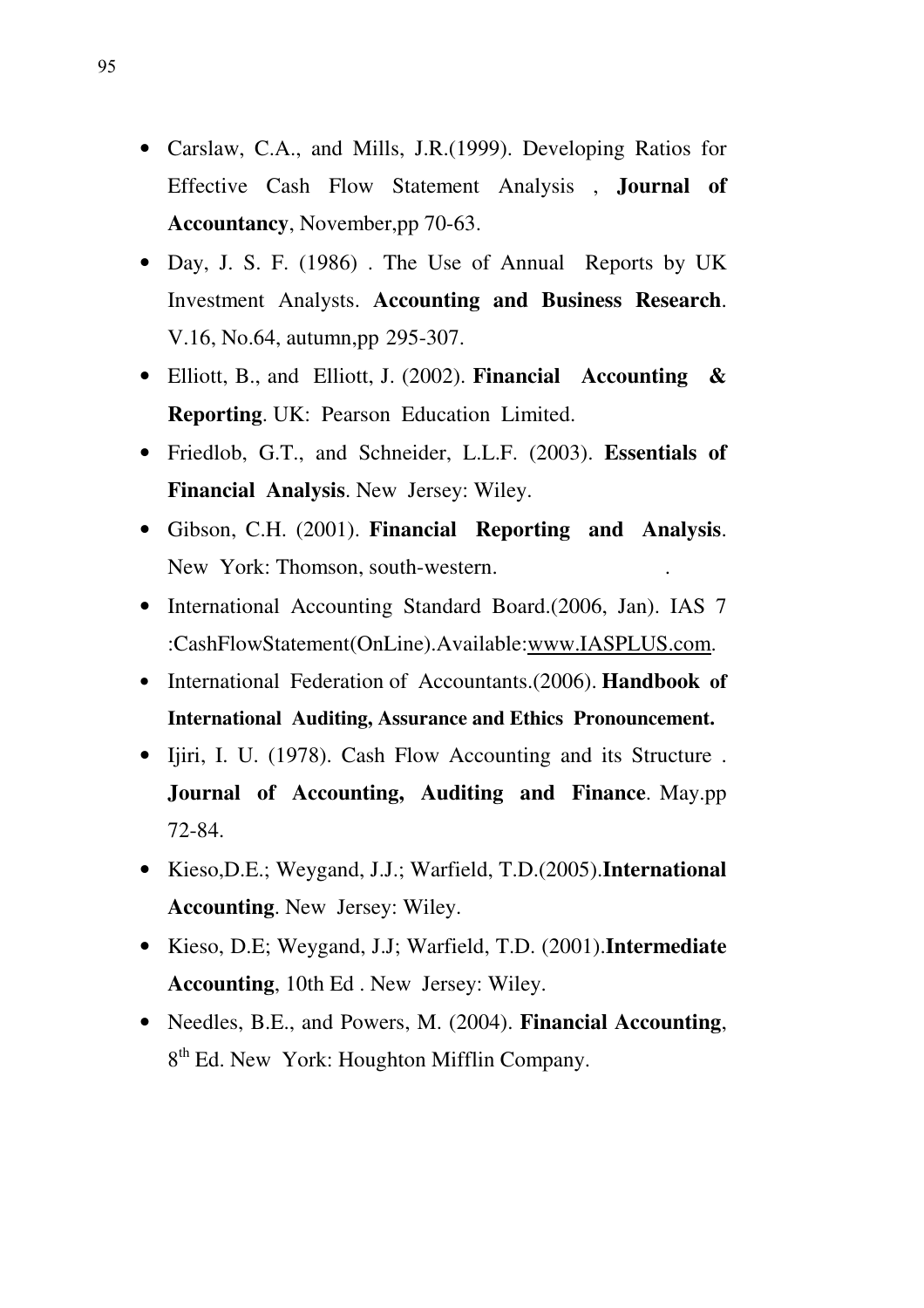- Palepu,K.G. ; Healy,P.M. ; Bernard,V.L . (2004) . **Business Analysis & Valuation: Using Financial Statements**.New York: Thomson, south –western.
- Robinson,T.R.; Minter,P.; Grant,J.(2004). **Financial Statement Analysis: A global Perspective**. USA: Pearson Education, Inc.
- Roehl Anderson, J. M, and Bragg, S. M. ( 2005 ). **The Controllers Function: The Work of the Managerial Accountant**. New Jersey: Wiley.
- Schroeder,R.G.; Clark, M.W.; Cathay, J.M.(2001). **Accounting Theory and Analysis, Text Cases and Readings**. New Jersey: Wiley.
- \_\_\_\_\_\_\_\_SFAS,No.95, **Statement of Cash Flow**, FASB, 1987.
- Stickney, C. P, and Brown, P. R.(1999). **Financial Reporting and Statement Analysis: A Strategic Perspective's**. USA : Harcourt Brace & Company.
- Ward, T. J, and Foster, B. P. (1997). A Note on Selecting a Response Measure for Financial Distress. **Journal of Business Finance & Accounting** .V.24, No.6.July.pp 869-879.
- Widjaja, L., and Jones, S. (1998). The Decision Relevance of Cash Flow Information: A Note. **ABACUS**. V .34, No.2.pp 204 -219.
- Wild, J.J.; Subramanian, K.R.; Halsey, R .F. (2003). **Financial Statement Analysis**,  $8^{th}$  Ed. New York: McGraw - Hill Companies, Inc.
- On Line. Available.www.muflehkel.com/kaemat-altadafokatalnakdia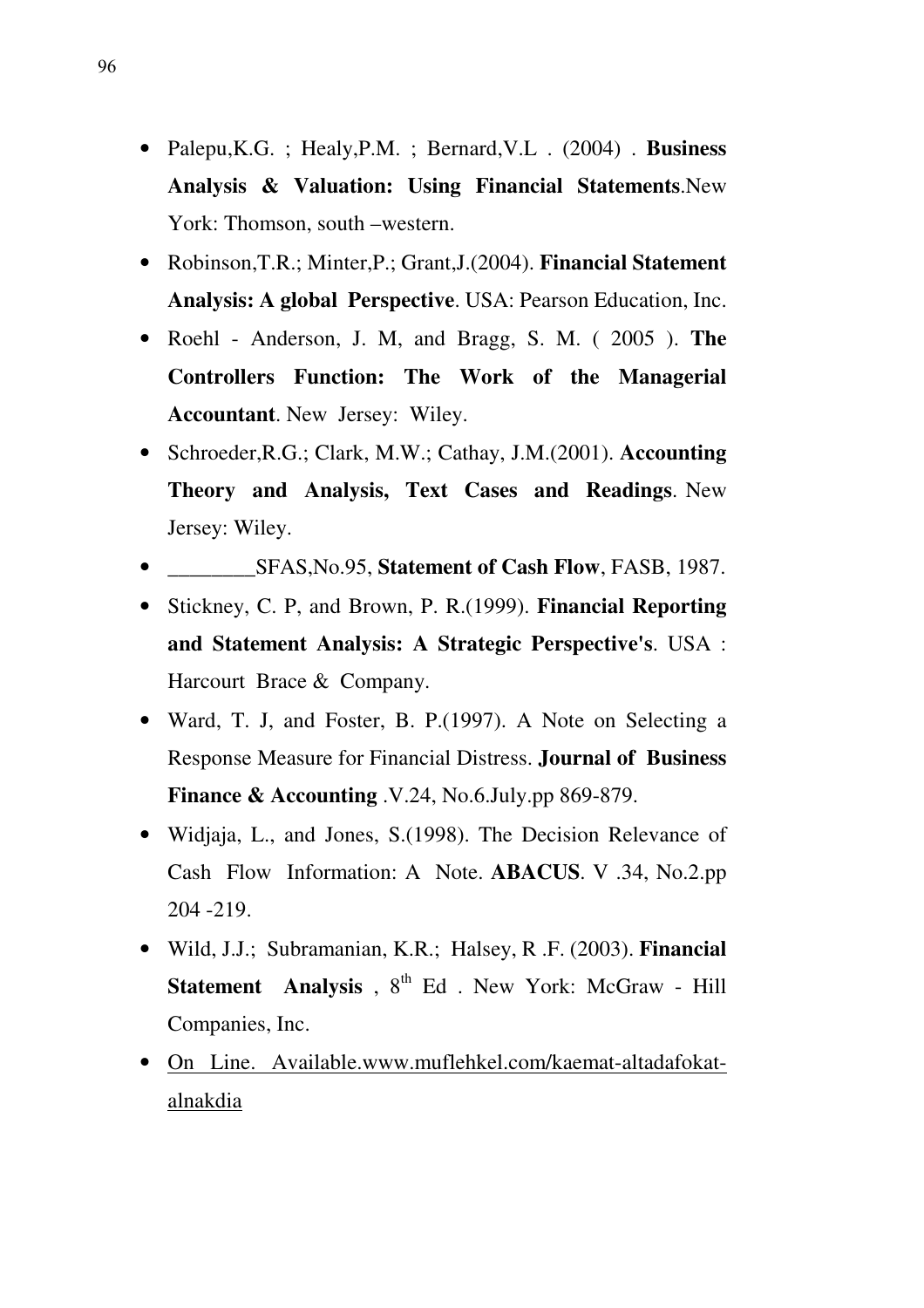• Zeller, T.L., and Stank, B.B. (1994). Operating Cash Flow Ratio Measure: A Retail Firms Ability to Pay. **Journal of Applied Business Research**.10 (4).pp 51-5.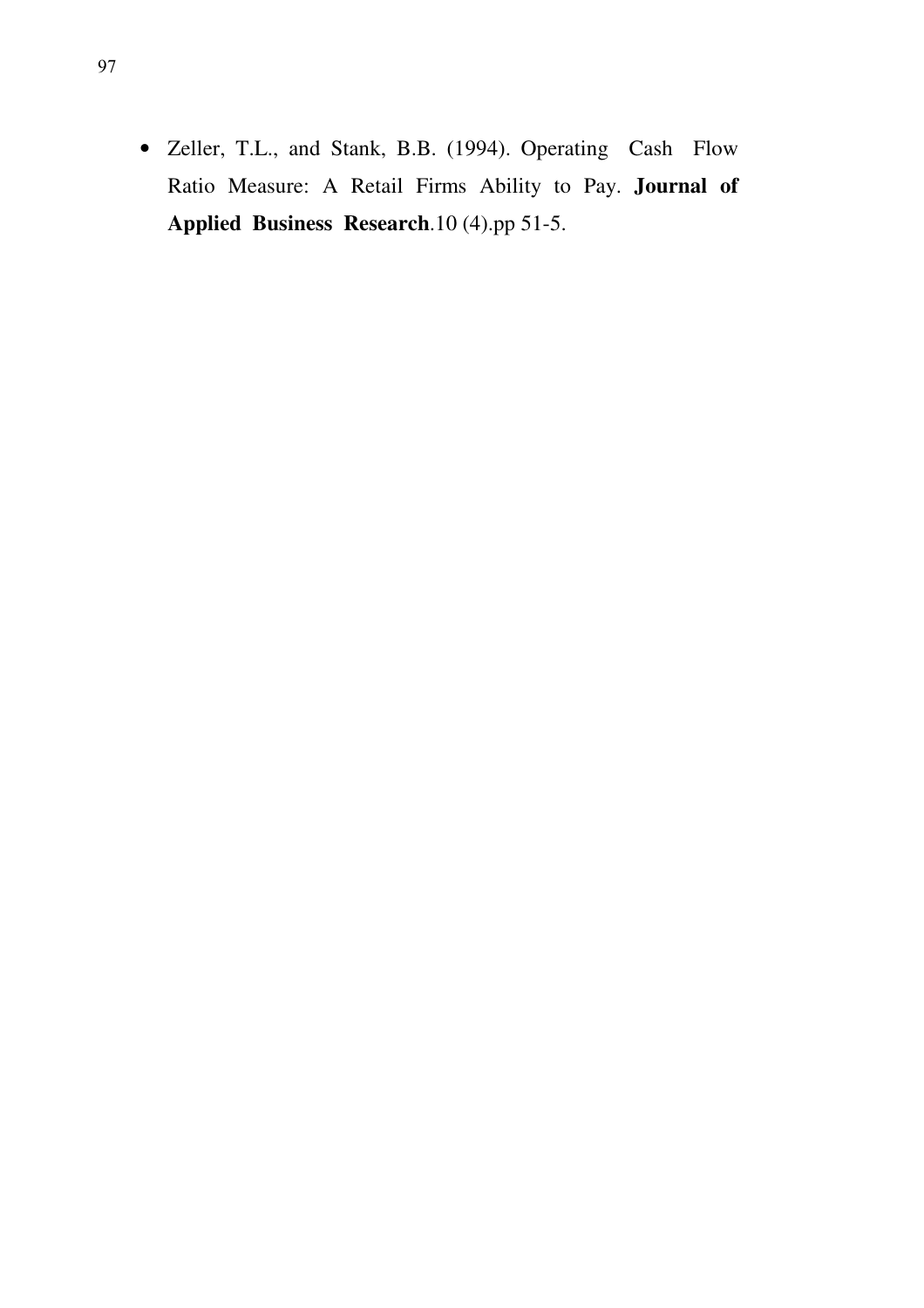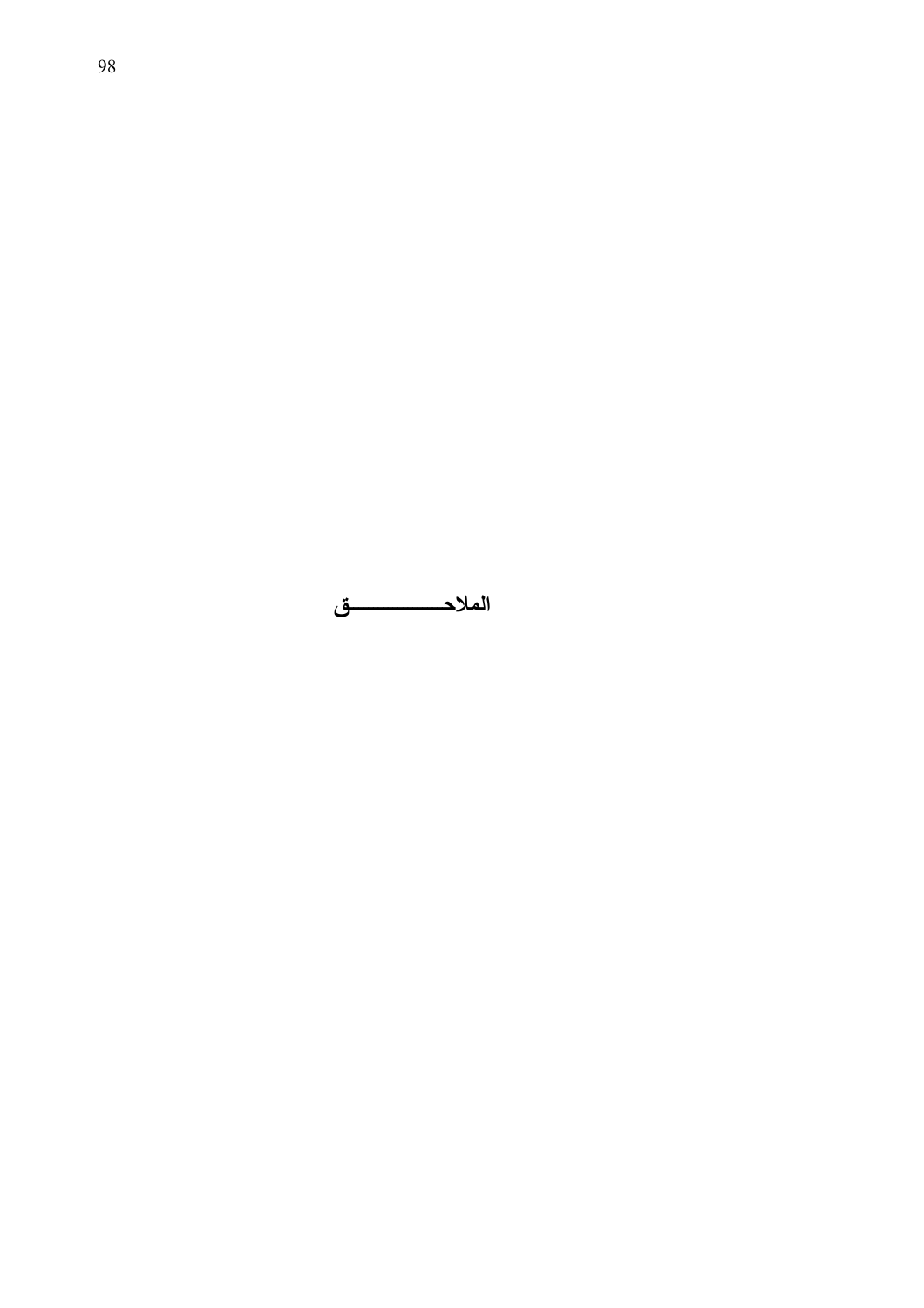| اسم البنك                                                                                                                      | الرقم          |
|--------------------------------------------------------------------------------------------------------------------------------|----------------|
|                                                                                                                                |                |
| البنك العربي                                                                                                                   | $\mathbf{1}$   |
| المؤسسة العربية المصرفية                                                                                                       | $\overline{2}$ |
| بنك الأردن                                                                                                                     | 3              |
| بنك القاهرة عمان                                                                                                               | $\overline{4}$ |
| بنك المال الأردني                                                                                                              | 5              |
| البنك النجاري الأردني                                                                                                          | 6              |
| البنك الأردني الكويتي                                                                                                          | $\overline{7}$ |
| البنك الأهلى الأردني                                                                                                           | 8              |
| بنك الإسكان للتجارة والتمويل                                                                                                   | 9              |
| بنك الاستثمار العربي الأردني                                                                                                   | 10             |
| البنك الأردني للاستثمار والتمويل                                                                                               | 11             |
| بنك سوسيته جنرال الأردن                                                                                                        | 12             |
| بنك الإتحاد للادخار والاستثمار                                                                                                 | 13             |
| البنك العربي الإسلامي الدولبي                                                                                                  | 14             |
| البنك الإسلامي الأردنبي للاستثمار والنمويل                                                                                     | 15             |
| $\mathbb{R}^3$ . The final state of $\mathbb{R}^3$ and $\mathbb{R}^3$ and $\mathbb{R}^3$ and $\mathbb{R}^3$ and $\mathbb{R}^3$ |                |

الملحق (1): أسماء وأعداد البنوك التجارية الأردنية

المصدر : دليل البنوك في الأردن – البنك المركزي الأردني.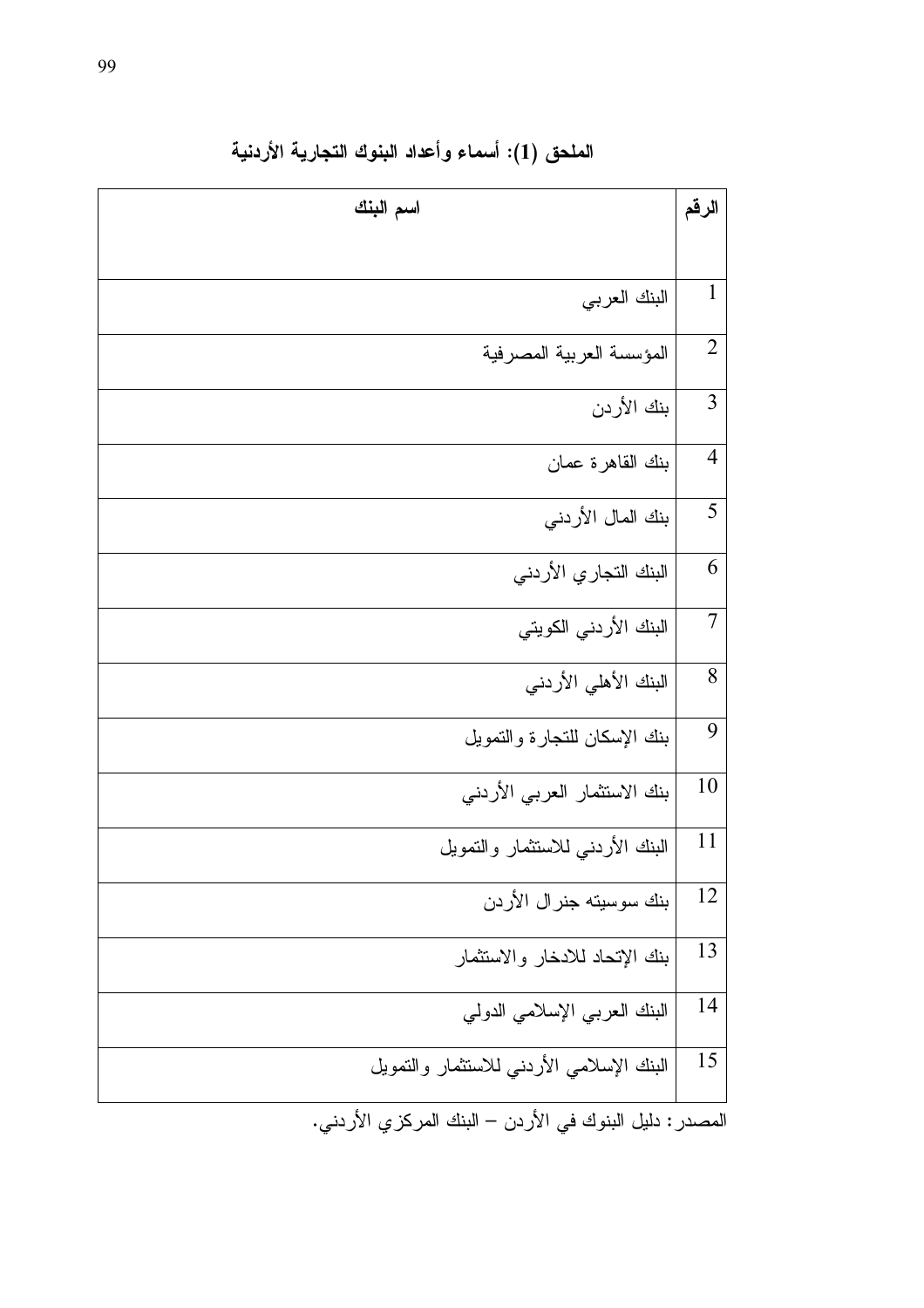| اسم الشركة                          | الرقم          |
|-------------------------------------|----------------|
| سمير وسامح إخوان للاستثمار          | $\mathbf{1}$   |
| المركز المالي الدولي                | $\overline{2}$ |
| عبير الأردن للخدمات المالية         | 3              |
| الاستثمارات المالية للأسهم والسندات | $\overline{4}$ |
| شيركو للأوراق المالية               | 5              |
| النتمية للأوراق المالية             | 6              |
| النعاون العربي للاستثمارات المالية  | 7              |
| الأمل للاستثمارات المالية           | 8              |
| المتحدة للاستثمارات المالية         | 9              |
| العربية للاستثمارات المالية         | 10             |
| عمان للاستثمارات والأوراق المالية   | 11             |
| المحفظة الوطنية للأوراق المالية     | 12             |
| الوطنية للخدمات المالية             | 13             |
| الأردن والخليج للاستثمارات المالية  | 14             |
| بنك الإنماء الصناعى                 | 15             |
| مجموعة أطلس الاستثمارية             | 16             |

الملحق (2): أسماء الشركات المرخصة لدى هيئة الأوراق المالية والبورصة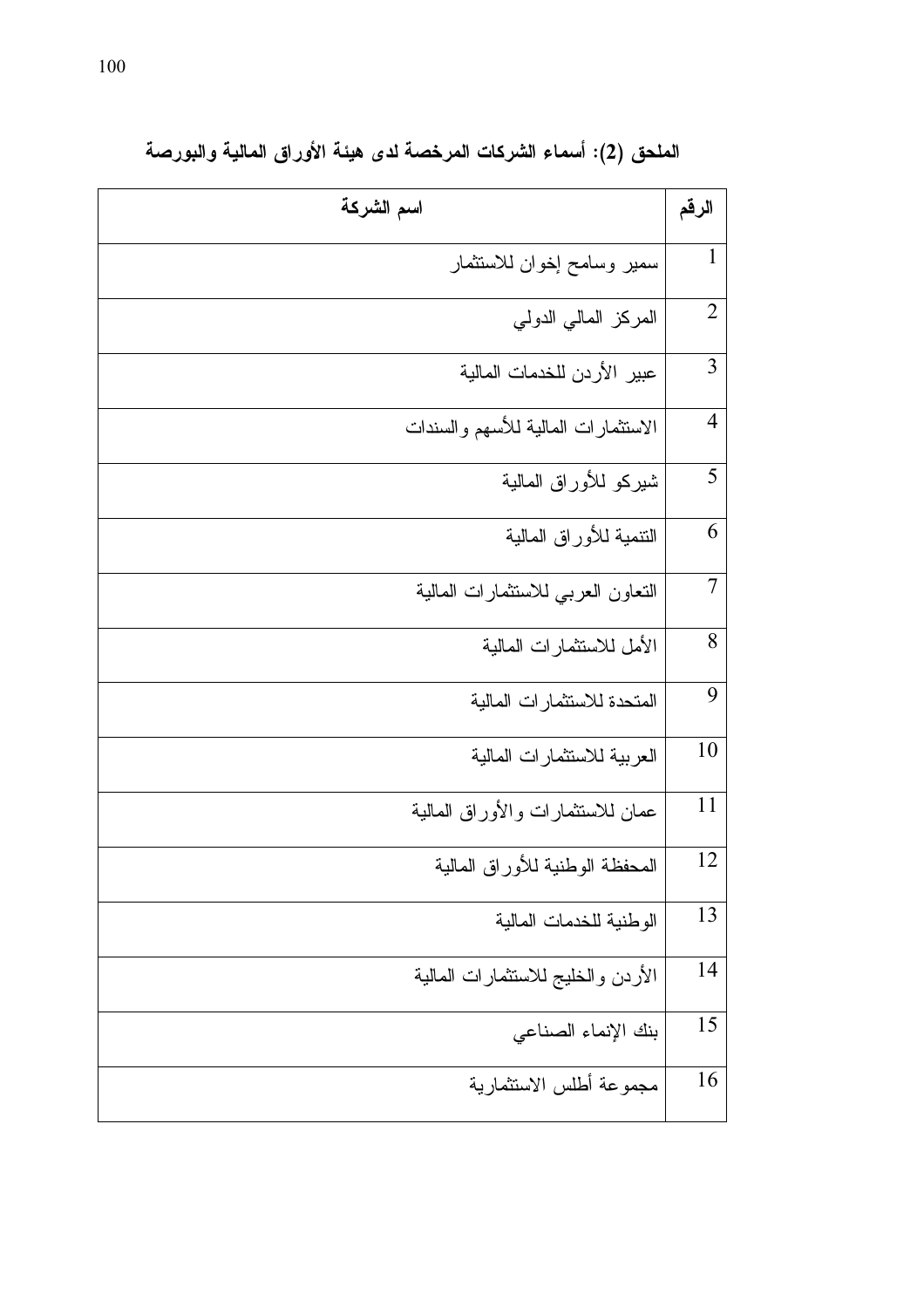| إمكان للخدمات المالية                     | 17 |
|-------------------------------------------|----|
| سلوان للوساطة المالية                     | 18 |
| الإيمان للاستثمارات المالية               | 19 |
| العربية الأردنية المتحدة للاستثمار        | 20 |
| الشروق للوساطة المالية                    | 21 |
| أمان للأوراق المالية                      | 22 |
| الأولى للاستثمارات المالية                | 23 |
| الرضا للخدمات المالية                     | 24 |
| الفارس للاستثمار ات المالية               | 25 |
| أسيا للوساطة المالية                      | 26 |
| الحكمة للخدمات المالية                    | 27 |
| المغتربون الأردنيون للوساطة المالية       | 28 |
| العالمية للوساطة والأسواق المالية         | 29 |
| صاحبات الأعمال لنداول الأوراق المالية     | 30 |
| ببيت الأسهم للأوراق المالية               | 31 |
| الصقر العرببي لببيع وشراء الأوراق المالية | 32 |
| صكوك للاستثمار والوساطة المالية           | 33 |
| الأصدقاء للوساطة والاستثمارات المالية     | 34 |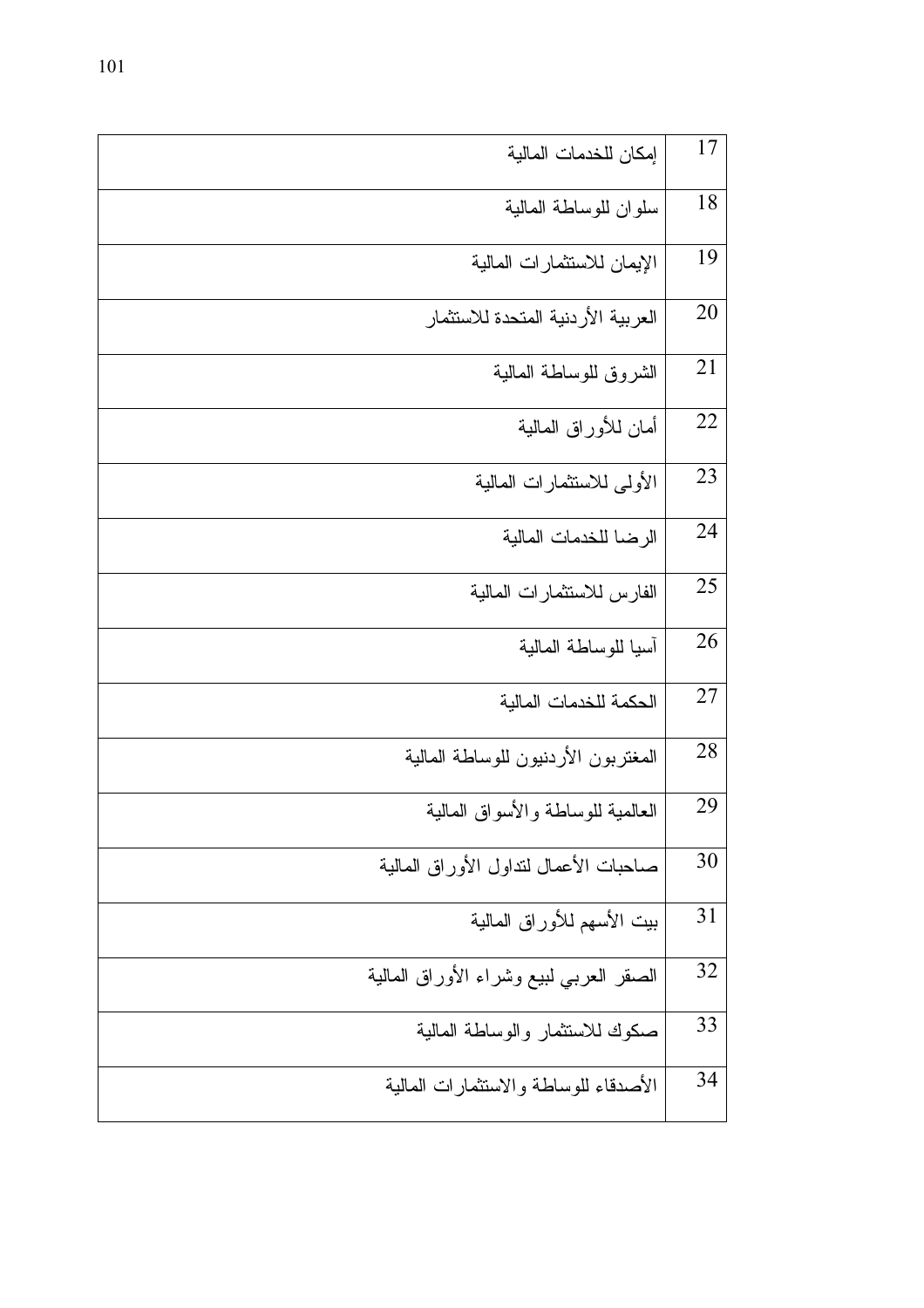| إبداع للاستثمارات المالية                 | 35 |
|-------------------------------------------|----|
| اجياد للأوراق المالية                     | 36 |
| بيت الاستثمار للخدمات المالية             | 37 |
| الخبراء للخدمات المالية                   | 38 |
| أصول للاستثمار والخدمات المالية           | 39 |
| الوميض للخدمات المالية والاستثمار         | 40 |
| آفاق للخدمات المالية                      | 41 |
| دلتا للاستثمار ات المالية                 | 42 |
| شعاع للتداول والاستثمار                   | 43 |
| سنابل الخير للاستثمارات المالية           | 44 |
| السهم الدولمي للاستثمار والوساطة المالية  | 45 |
| الأمناء للاستثمار وإدارة المحافظ المالية  | 46 |
| المالى الأردني للاستثمار والوساطة المالية | 47 |
| الصفوة للاستثمارات المالية                | 48 |
| الجزيرة للاستثمارات المالية               | 49 |
| نداول للأسهم والخدمات المالية             | 50 |
| السلام للاستثمارات المالية                | 51 |
| النخبة للخدمات المالية                    | 52 |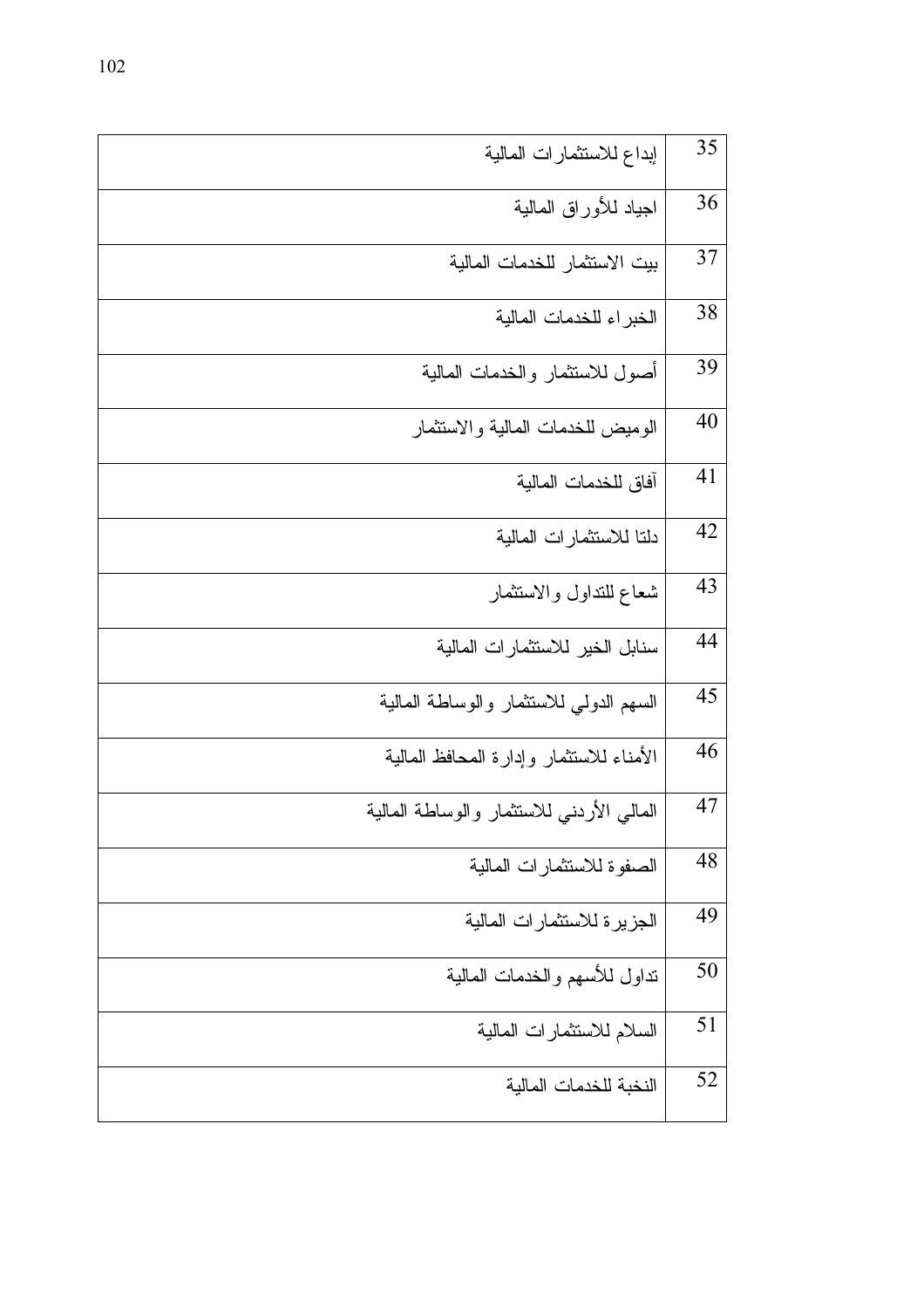| المصرفيون للوساطة والاستثمارات المالية                  | 53 |
|---------------------------------------------------------|----|
| الإتحاد للوساطة                                         | 54 |
| النور للاستثمارات المالية                               | 55 |
| الأهلبي للوساطة المالية                                 | 56 |
| سوسيتيه جنرال الأردن للوساطة المالية                    | 57 |
| نهر الأردن للاستثمار والوساطة المالية                   | 58 |
| الموارد للوساطة المالية                                 | 59 |
| البلاد للأوراق المالية والاستثمار                       | 60 |
| تفوق للاستثمارات المالية                                | 61 |
| الندوة للخدمات المالية والاستثمار                       | 62 |
| اندماج للوساطة المالية                                  | 63 |
| الأوائل الدولبة للأوراق المالية                         | 64 |
| الأردنية السعودية الإماراتية للاستثمارات المالية        | 65 |
| المصدر : دائرة النرخيص والنفنيش – هيئة الأوراق المالية. |    |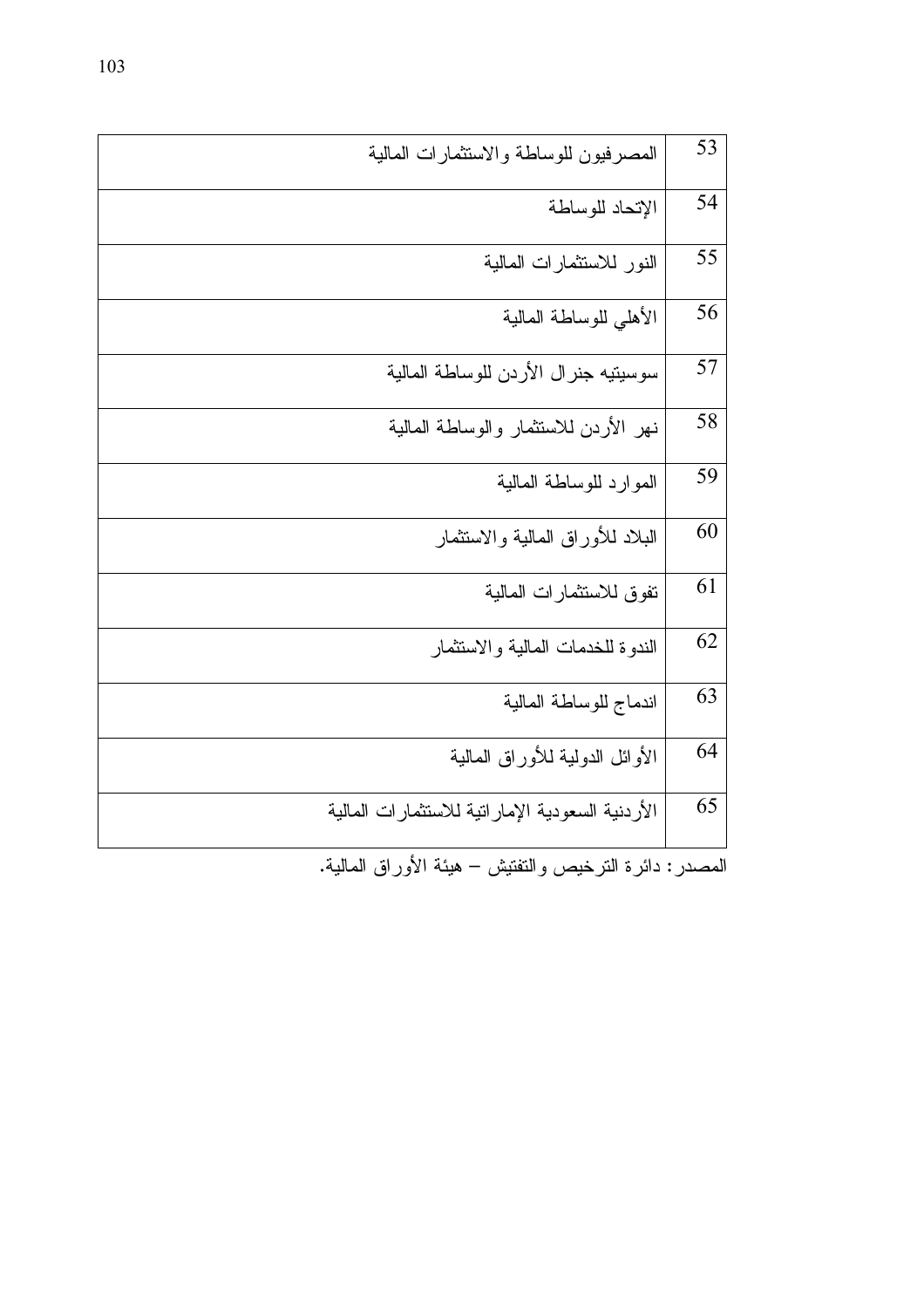## الملحق (3): استبيان الدراسة

بسم الله الرحمن الرحيم

جامعة الشرق الأوسط للدراسات العليا كلسية العسلوم الإداريسة والمسالسية

حضرة المجيب المحترم تحبة طببة وبعد ،،

يقوم الباحث بإجراء دراسة بعنوان " الأهمية النسبية للنسب المالية المشتقة مسن قائمة التدفقات النقدية فى تقييم السيولة وجودة الأرباح وذلك من وجهسة نظـــر محللـــي الإئتمان في البنوك التجارية الأردنية ومحللي الأوراق المالية في بورصة عمان " وذلــك للحصول على درجة الماجستير في المحاسبة .

نرجو من حضرتكم التكرم بالمساعدة في إتمام هذه الدراسة عن طريق الإجابة على الأسئلة التي نتضمنها الإستبانة المرفقة وذلك بكل دقة وموضوعية لما له من أهمية علـــي صدق نتائج الدر اسة. كما نؤكد لكم بأن جميع البيانات التي سيتم الحصول عليهـــا ســـوف نعامل بسرية نامة وتستخدم لغايات البحث العلمي فقط . شاكري لكم حسن نعساونكم علسى إنجاح هذه الدراسة.

وتفضلوا بقبول فائق الإحترام والتقدير

الباحث: عبد الناصر السبد أحمد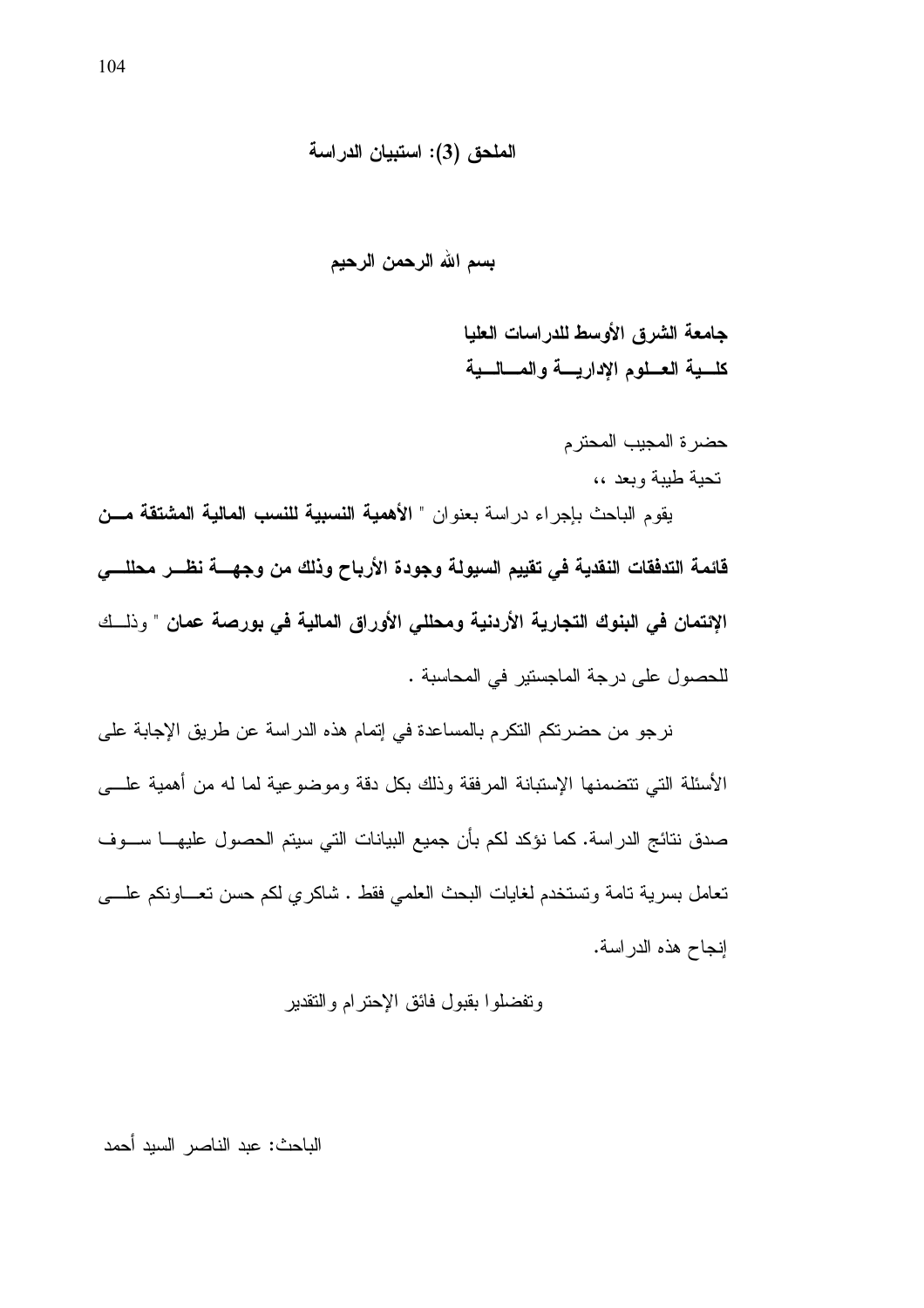## الببانات الشخصبة

الرجاء وضع إشارة (  $\lor$ ) في المكان المناسب 1. الدرجة العلمية : ( ) بكالوريوس ( ) ماجستير ( ) دكتوراه ( ) شهادة مهنيـــة 2. التخصص:( ) محاسبة ( ) إدارة أعمال( ) علوم مالية ومصرفية ( ) غير ذلك 3. عدد سنوات الخبرة:( ) أقل من 5 سنوات، ( ) 5- أقل من10، ( ) أكثر من 10 4. المسمى الوظيفي : ( ) مسؤول إئتمان ( ) محلل أوراق مالية أسئلة وفقرات الإستبيان

أَو لا : بين من وجهة نظرك الأهمية النسبية للنسب المالية التالية المـــشتقة مـــن قائمـــة التدفقات النقدية في تقييم السيولة ، وذلك بوضع إشارة ( √ ) في المكان المناسب.

|                |                                                                   |      |      | درجة الأهمية |      |         |
|----------------|-------------------------------------------------------------------|------|------|--------------|------|---------|
|                | النسبة المالية                                                    | هامه | هامه | محايد        | غير  | عديمة   |
|                |                                                                   | جدا  |      |              | هامه | الأهميه |
| $\mathbf{1}$   | نسبة تغطية النقدية =                                              |      |      |              |      |         |
|                | صافى التدفقات النقدية من الأنشطة التشغيلية                        |      |      |              |      |         |
|                | / التــــدفقات النقديــــــة الخار جـــــة للأنــــشطة            |      |      |              |      |         |
|                | الإستثمارية والتمويلية .                                          |      |      |              |      |         |
|                | وتشير هذه النسبة إلى قدرة الشركة علـــى توليـــد النقديـــة مـــن |      |      |              |      |         |
|                | الأنشطة النشغيلية للوفاء بالالتزامات الإستثمارية والتمويلية .     |      |      |              |      |         |
| $\overline{2}$ | نسبة المدفوعات اللازمــــة لتـــسديد فوائـــد                     |      |      |              |      |         |
|                | الديون =                                                          |      |      |              |      |         |
|                | صـافي الندفقات النقدية من الأنشطة التشغيلية/                      |      |      |              |      |         |
|                | فوائد الديون .                                                    |      |      |              |      |         |
|                | ونشير هذه النسبة الى قدرة الشركة على تسديد فوائد الديون.          |      |      |              |      |         |
| $\overline{3}$ | نسبة التوزيعات النقدية =                                          |      |      |              |      |         |
|                | صافى التدفقات النقدية من الأنشطة التشغيلية                        |      |      |              |      |         |
|                | / التوزيعات النقدية للمساهمين .                                   |      |      |              |      |         |
|                | وتشير هذه النسبة الى قدرة الشركة على نوزيع أربـــاح نقديــــة     |      |      |              |      |         |
|                | ومدى استمرار واستقرار هذه السياسة.                                |      |      |              |      |         |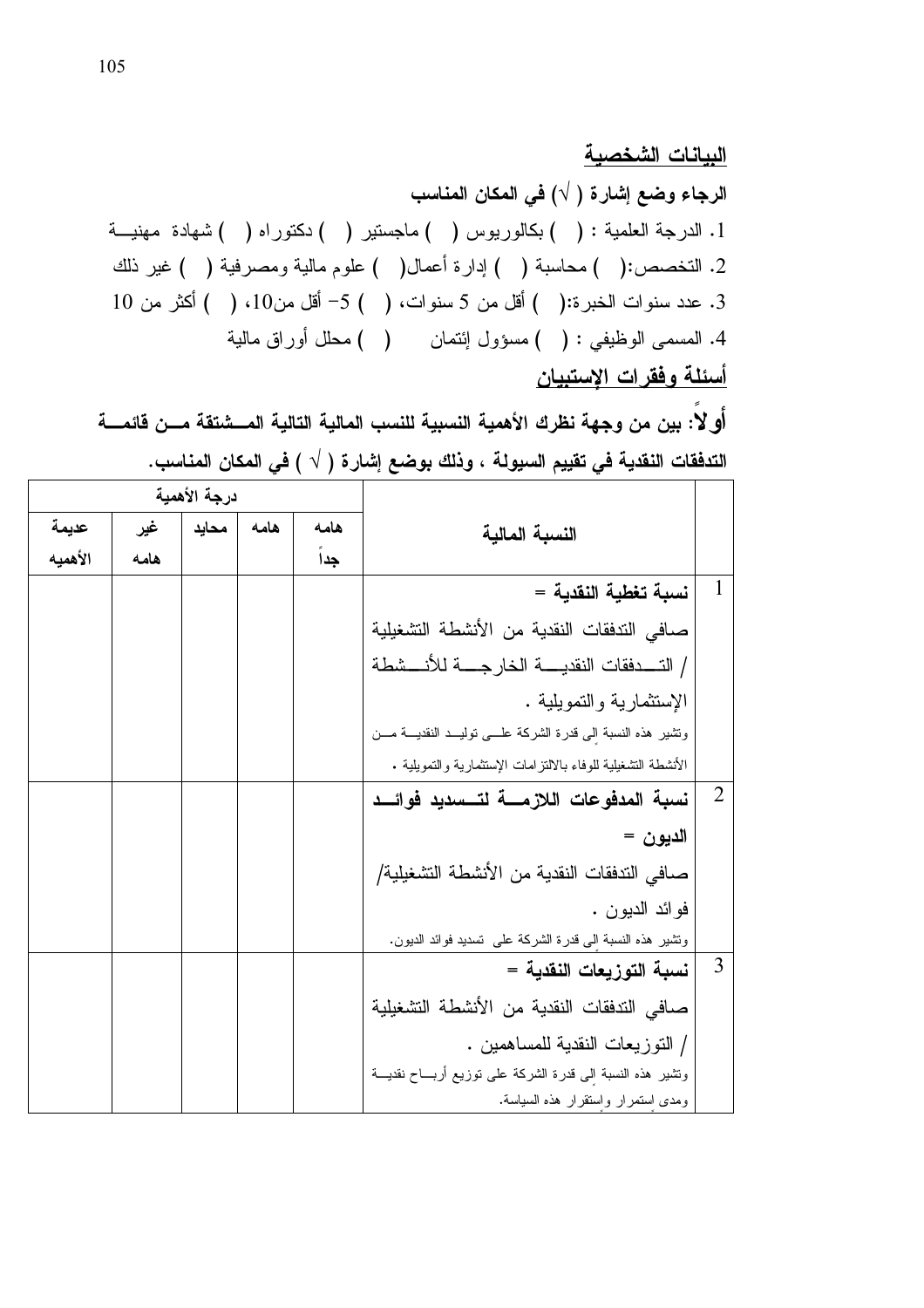|         |      | درجة الأهمية |      |      |                                                                        |                |
|---------|------|--------------|------|------|------------------------------------------------------------------------|----------------|
| عديمة   | غير  | محايد        | هامه | هامه | النسبة المالية                                                         |                |
| الأهميه | هامه |              |      | جدأ  |                                                                        |                |
|         |      |              |      |      | نسبة كفاية التدفقات النقدية مسن الأنسشطة                               | $\overline{4}$ |
|         |      |              |      |      | التشغيلية =                                                            |                |
|         |      |              |      |      | الندفقات النقدية الداخلة من الأنشطة النشغيلية                          |                |
|         |      |              |      |      | / الإحتياجات النقدية الأساسية .                                        |                |
|         |      |              |      |      | تبين هذه النسبة مقدرة أنشطة الشركة على توليد تدفقات نقديسة             |                |
|         |      |              |      |      | داخلة نكفى لتغطية التدفقات النقدية الخارجة للأنشطة التسشغيلية          |                |
|         |      |              |      |      | والإنفاق الرأسمالي وسداد أقساط الديون طويلة الأجل .                    |                |
|         |      |              |      |      | نسبة التدفقات النقدية من الأنشطة التشغيلية                             | 5              |
|         |      |              |      |      | إلى المطلوبات المتداولة =                                              |                |
|         |      |              |      |      | صـافـي الندفقات النقدية من الأنشطة التشغيلية                           |                |
|         |      |              |      |      | / منوسط المطلوبات المنداولة .                                          |                |
|         |      |              |      |      | تبين هذه النسبة مدى قدرة الشركة على سداد مطلوباتها المتداولة           |                |
|         |      |              |      |      | من خلال صافى تدفقاتها النقدية من أنشطتها التشغيلية .                   |                |
|         |      |              |      |      | نسبة التدفقات النقدية من الأنشطة التـــشغيلية إلــــى                  | -6             |
|         |      |              |      |      | الأقساط المستحقة خلال العام الحالى للديون طويلسة                       |                |
|         |      |              |      |      | الأجل والديون وأوراق الدفع قصيرة الأجل =                               |                |
|         |      |              |      |      | صافي التدفقات النقدية مـــن الأنـــشطة التــشغيلية /                   |                |
|         |      |              |      |      | إستحقاقات الدين طويلة الأجل+ الديون وأوراق الدفع                       |                |
|         |      |              |      |      | قصير ة الأجل .                                                         |                |
|         |      |              |      |      | تشير هذه النسبة الى قدرة الشركة على الوفاء بالتزاماتها المتمثلة        |                |
|         |      |              |      |      | باستحقاقات الدبون طويلة الأجل والدبون وأوراق الدفع قـــصيرة<br>الأجل . |                |
|         |      |              |      |      | نسبة التدفقات النقدية من الأنشطة التشغيلية                             | $\overline{7}$ |
|         |      |              |      |      | إلى مدفوعات الديون طويلة الأجل =                                       |                |
|         |      |              |      |      | صـافى التدفقات النقدية من الأنشطة التشغيلية                            |                |
|         |      |              |      |      | / مدفوعات الدين طويل الأجل .                                           |                |
|         |      |              |      |      | تقيس هذه النسبة مدى كفاية التـــدفقات النقديــــة مــــن الأنـــشطة    |                |
|         |      |              |      |      | التشغيلية لسداد الديون طويلة الأجل .                                   |                |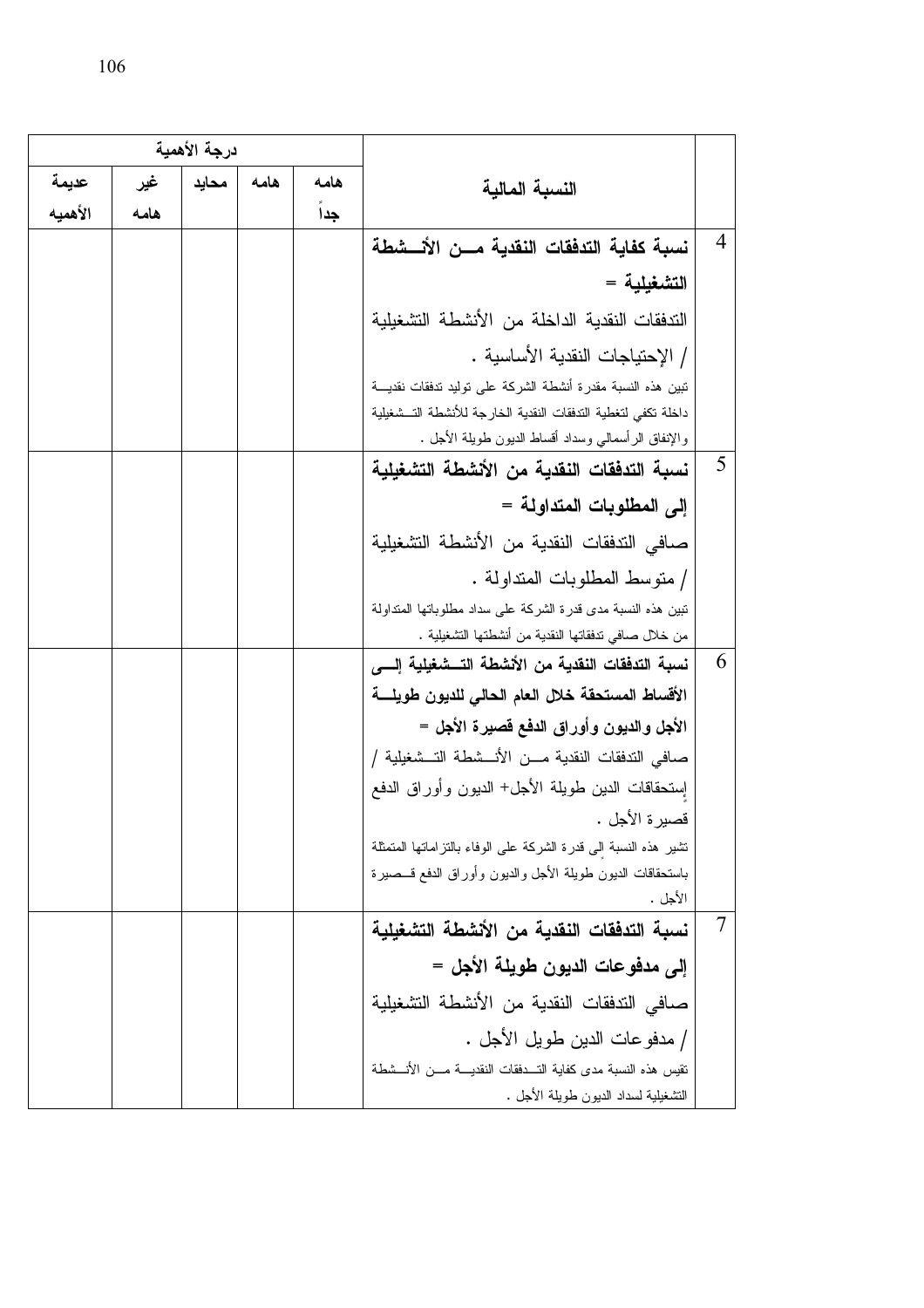| عديمة   | غير  | محايد | هامه | هامه | النسبة المالية                                                            |           |
|---------|------|-------|------|------|---------------------------------------------------------------------------|-----------|
| الأهميه | هامه |       |      | جدا  |                                                                           |           |
|         |      |       |      |      | نسبة التدفقات النقدية من الأنشطة التشغيلية                                | 8         |
|         |      |       |      |      | الى النفقات الرأسمالية =                                                  |           |
|         |      |       |      |      | صـافي الندفقات النقدية من الأنشطة التشغيلية                               |           |
|         |      |       |      |      | / التدفقات النقدية الخارجة للنفقات الاستثمارية                            |           |
|         |      |       |      |      | تبين هذه النسبة قدرة الشركة على توليد تـدفقات نقديـــة مـــن              |           |
|         |      |       |      |      | أنشطتها النشغيلية لتمويل النفقات الرأسمالية اللازمة للمحافظة              |           |
|         |      |       |      |      | على طاقتها الإنتاجية .                                                    |           |
|         |      |       |      |      | نسبة أثر الإستهلاك والإطفاء =                                             | 9         |
|         |      |       |      |      | مصروف الإستهلاك + مصروف الإطفــاء /                                       |           |
|         |      |       |      |      | صافي الندفقات النقدية من الأنشطة النشغيلبة                                |           |
|         |      |       |      |      | نساعد هذه النسبة في اظهار أثر الإستهلاك والإطفاء على النقدية              |           |
|         |      |       |      |      | الموفرة من الأنشطة التشغيلية .                                            |           |
|         |      |       |      |      | نسبة إعادة الإستثمار =                                                    | <b>10</b> |
|         |      |       |      |      | صافي التدفقات النقدية من الأنشطة التشغيلية/                               |           |
|         |      |       |      |      | مشتريات الموجودات طويلة الأجل .                                           |           |
|         |      |       |      |      | تقيس هذه النسبة كفاية التدفقات النقدية من الأنـــشطة التــشغيلة           |           |
|         |      |       |      |      | لنمويل شراء الموجودات طويلة الأجل .                                       |           |
|         |      |       |      |      | التدفقات النقدية الحر ة =                                                 | 11        |
|         |      |       |      |      | صافى التدفقات النقدية من الأنشطة النشغيلية                                |           |
|         |      |       |      |      | – ( الانفاق الرأسمالي + نوزيعات الأرباح ).                                |           |
|         |      |       |      |      | هي التدفقات النقدية المتبقية التي يتم توزيعها على حملة الأســـهم          |           |
|         |      |       |      |      | وأصحاب الديون بعد قيام الشركة بالإستثمار في الأصول الثابتة                |           |
|         |      |       |      |      | الضرورية ورأس المال العامل للمحافظة علسى إستمرارية<br>الأنشطة التشغللبة . |           |
|         |      |       |      |      | نسبة التدفقات النقدية الخارجة للأنشطة الإستثمارية                         | -12       |
|         |      |       |      |      | الى التدفقات النقدية الداخلة من الأنشطة التمويلية =                       |           |
|         |      |       |      |      | التدفقات النقدية الداخلة من الأنشطة التمويلية/                            |           |
|         |      |       |      |      | الندفقات النقدية الخارجة للأنشطة الإستثمارية                              |           |
|         |      |       |      |      | تبين هذه النسبة مساهمة التدفقات النقدية الداخلة مــن الأنــ شطة           |           |
|         |      |       |      |      | النمويلية على نمويل الاستثمار في الموجودات طويلة الأجل .                  |           |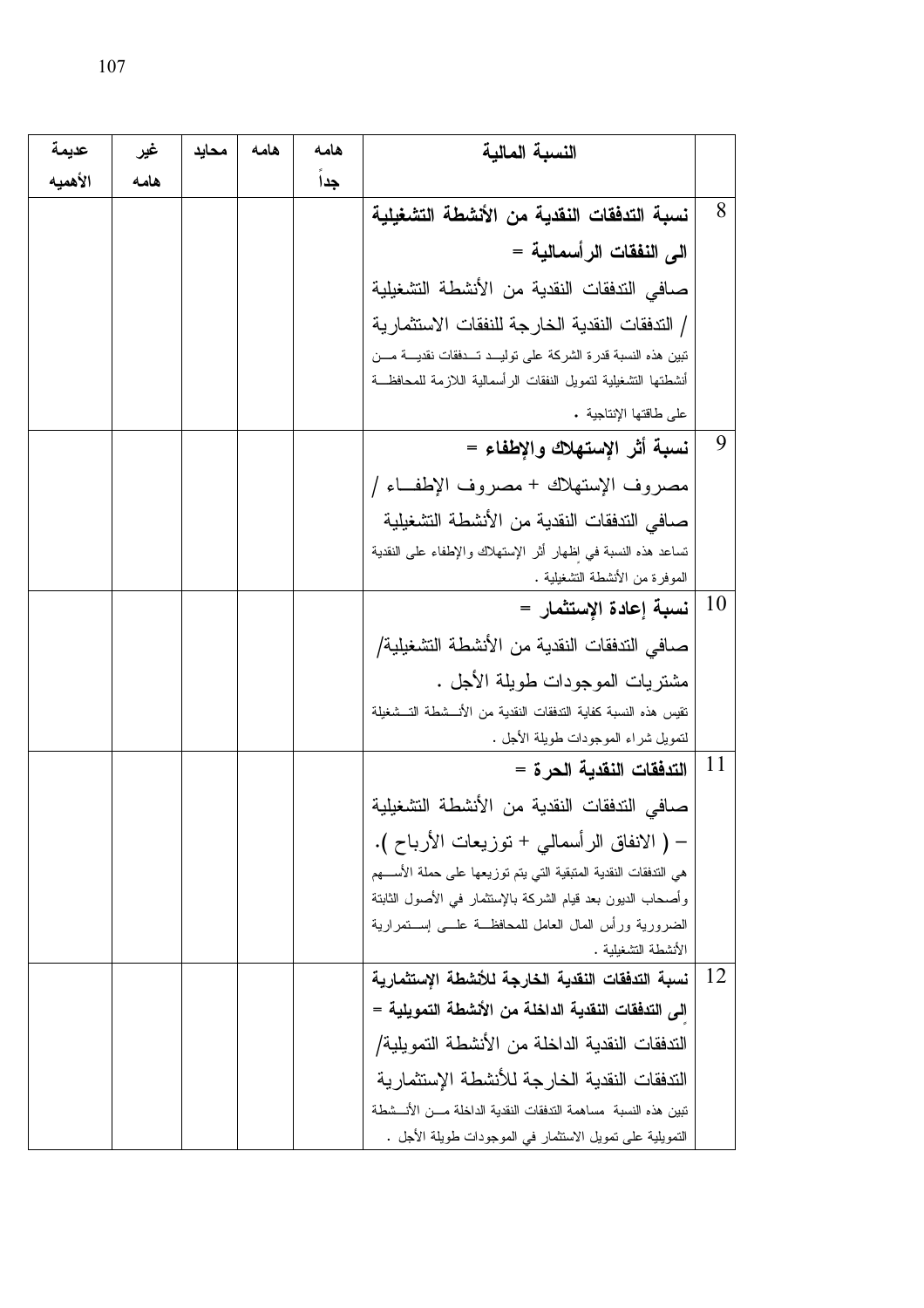ثانياً : بين من وجهة نظرك الأهمية النسبية للنسب المالية التالية المستنتقة مسن قائمسة التدفقات النقدية في تقييم جودة الأرباح ، وذلك بوضع إشارة ( √ ) في المكان المناسب.

| عديمة   | غير  | محايد | هامه | هامه | النسبة المالية                                                  |                |
|---------|------|-------|------|------|-----------------------------------------------------------------|----------------|
| الأهميه | هامه |       |      | جدا  |                                                                 |                |
|         |      |       |      |      | مؤشر النشاط التشغيلي =                                          | 1              |
|         |      |       |      |      | صافى التدفقات النقدية من الأنشطة التشغيلية                      |                |
|         |      |       |      |      | / صـافي الدخل من الأنشطة التــشغيلية قبـــل                     |                |
|         |      |       |      |      | الفوائد والضرببة .                                              |                |
|         |      |       |      |      | تبين هذه النسبة مدى قدرة الأنشطة التشغيلية على توليــد تـــدفق  |                |
|         |      |       |      |      | نقدي نشغيلـى . وهـى نـعكس ننائـج الأنشطـة النشغيلية وفقاً لأساس |                |
|         |      |       |      |      | الإستحقاق ونتائج الأنشطة التشغيلية وفقاً للأساس النقدى .        |                |
|         |      |       |      |      | مؤشر النقدية التشغيلي =                                         | $\overline{2}$ |
|         |      |       |      |      | صافى التدفقات النقدية من الأنشطة التشغيلية                      |                |
|         |      |       |      |      | / صــافي الدخل.                                                 |                |
|         |      |       |      |      | تبين هذه النسبة مدى قدرة أرباح الشركة على توليد تدفقات نقدية    |                |
|         |      |       |      |      | تشغيلية . وتختلف هذه النسبة عن النسبة السابقة في أنها تأخـــذ   |                |
|         |      |       |      |      | بعين الإعتبار الفوائد والضرائب .                                |                |
|         |      |       |      |      | نسبة التدفقات النقدية مـــن المبيعـــات إلــــى                 | 3              |
|         |      |       |      |      | المبيعات =                                                      |                |
|         |      |       |      |      | التدفقات النقدية من المبيعات / المبيعات .                       |                |
|         |      |       |      |      | تبين النسبة المئوية للتدفقات النقدية من المبيعات ، وتعكس كفاءة  |                |
|         |      |       |      |      | الشركة في تحصيل النقدية من المبيعات.                            |                |
|         |      |       |      |      | نسبة الفوائــد والتوزيعـــات المقبوضــــة =                     | $\overline{4}$ |
|         |      |       |      |      | المتحصلات النقدية المتحققة من ايراد الفوائد                     |                |
|         |      |       |      |      | والنوزيعات المقبوضــــة / النــــدفقات النقديــــة              |                |
|         |      |       |      |      | الداخلة من الأنشطة التشغبلبة .                                  |                |
|         |      |       |      |      | نساعد هذه النسبة على قياس الأهمية النسبية لعوائد الإستثمارات    |                |
|         |      |       |      |      | سواء من القروض أو الأوراق المالية .                             |                |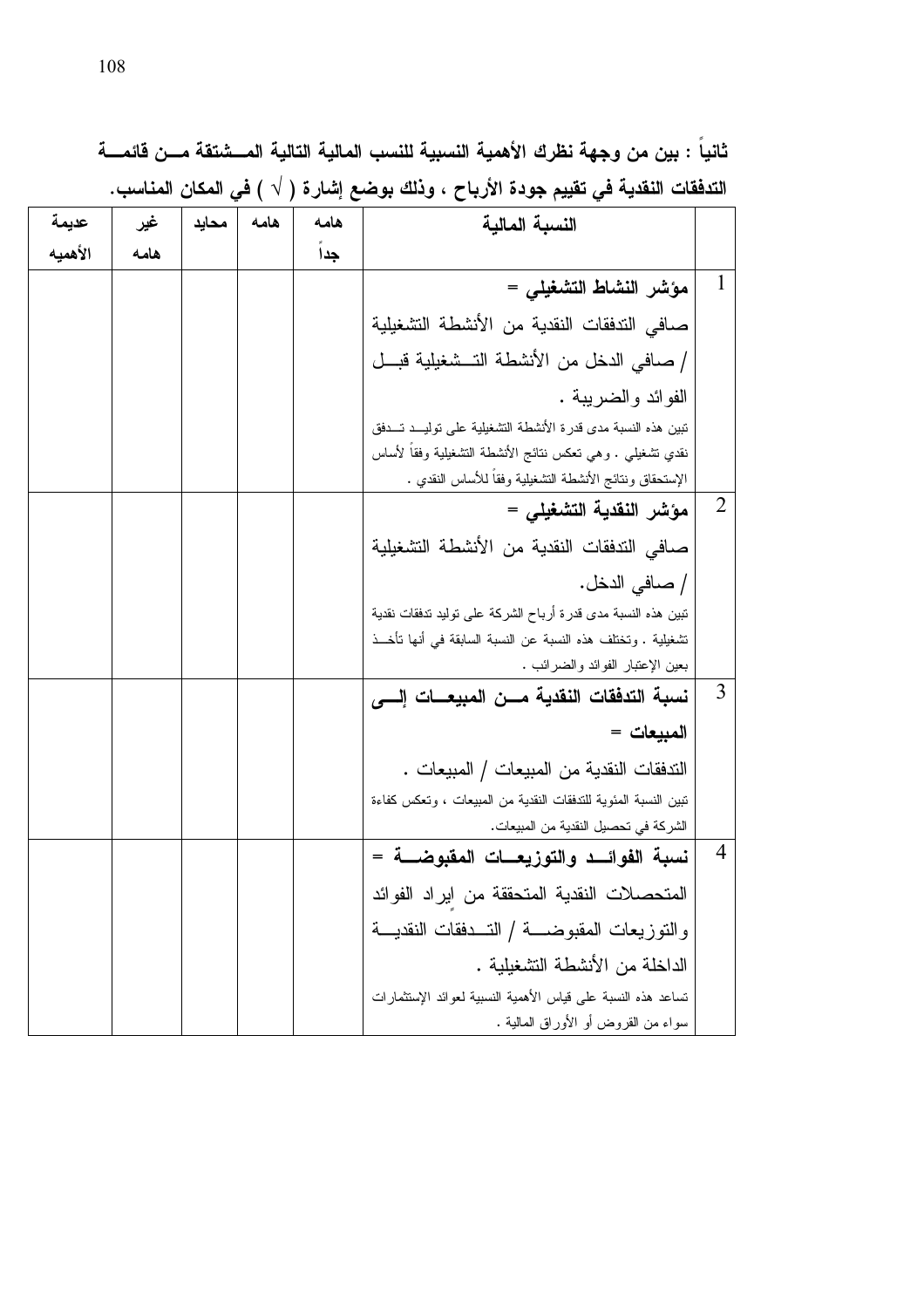| عديمة   | غير  | محايد | هامه | هامه | النسبة المالية                                                 |   |
|---------|------|-------|------|------|----------------------------------------------------------------|---|
| الأهميه | هامه |       |      | جداً |                                                                |   |
|         |      |       |      |      | نسبة التدفقات النقدية من الأنشطة التشغيلية                     | 5 |
|         |      |       |      |      | للسهم العادي =                                                 |   |
|         |      |       |      |      | صافي التدفقات النقدية من الأنشطة التشغيلية                     |   |
|         |      |       |      |      | – النوزيعات النقديــــة للأســـــهم الممتـــــازة /            |   |
|         |      |       |      |      | المنوسط المرجح للأسهم العادية .                                |   |
|         |      |       |      |      | تبين هذه النسبة حصة السهم العادي من صافى التدفقات النقديـــة   |   |
|         |      |       |      |      | من الأنشطة التشغيلية وقدرة المنشأة على توزيع الأرباح النقدية.  |   |
|         |      |       |      |      |                                                                |   |
|         |      |       |      |      | نسبة العائد على حقوق الملكية من التدفقات                       | 6 |
|         |      |       |      |      | النقدية التشغيلية =                                            |   |
|         |      |       |      |      | صافي التدفقات النقدية من الأنشطة التشغيلية                     |   |
|         |      |       |      |      | / حقوق الملكية .                                               |   |
|         |      |       |      |      | تبين هذه النسبة العائد على حقوق الملكية من التدفقات النقدية من |   |
|         |      |       |      |      | الأنشطة التشغيلية .                                            |   |
|         |      |       |      |      | نسبة العائد على الأصول من التدفق النقــدي                      | 7 |
|         |      |       |      |      | التشغيلي =                                                     |   |
|         |      |       |      |      | صافى الندفقات النقدية من الأنشطة النشغيلية                     |   |
|         |      |       |      |      | / إجمالي الأصول .                                              |   |
|         |      |       |      |      | تبين هذه النسبة قدرة الشركة على توليد تدفقات نقديسة تسشغيلية   |   |
|         |      |       |      |      | من خلال اٍستخدام موجوداتها .                                   |   |